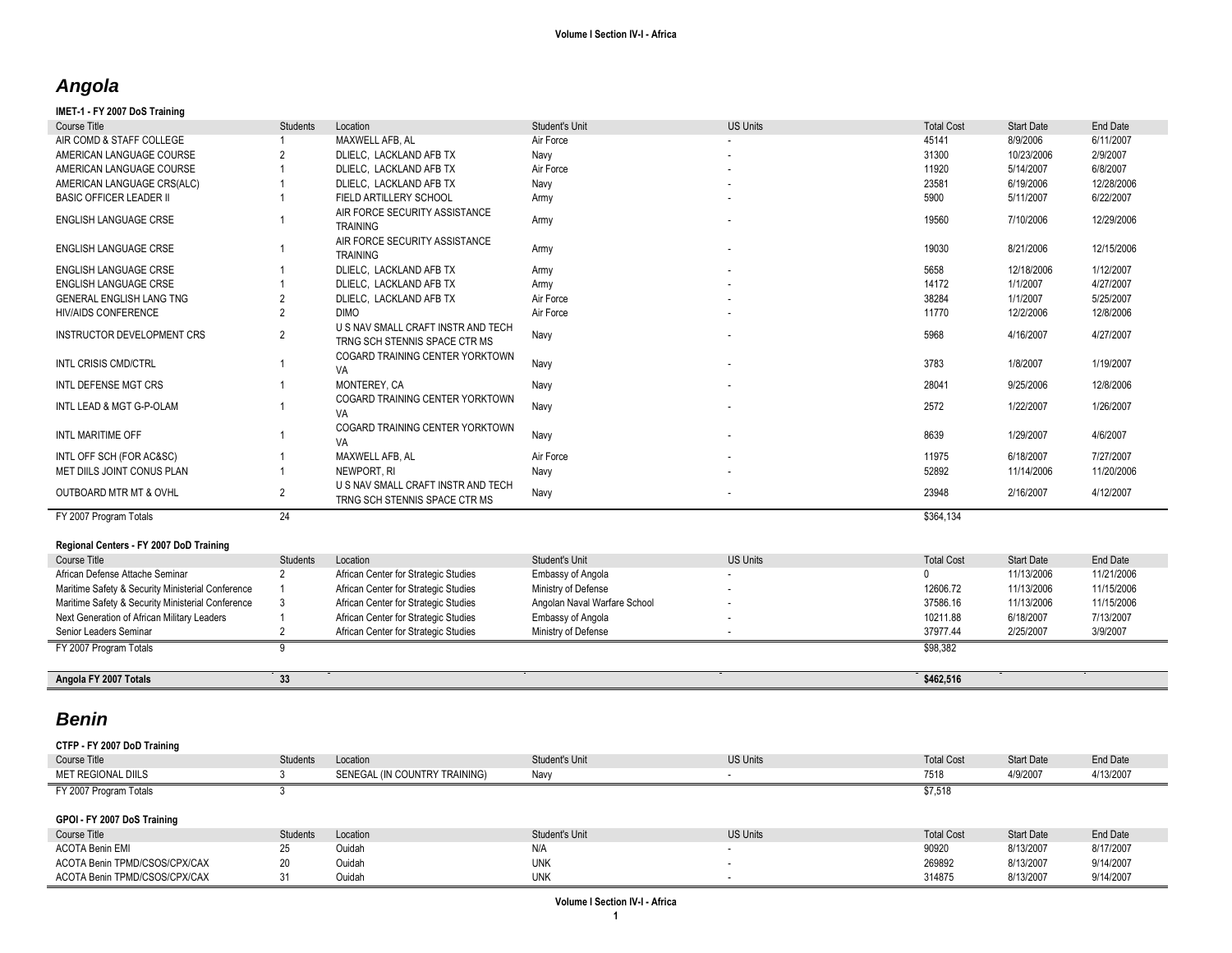| NAVAL STAFF COLLEGE NEWPORT RI<br>MAXWELL AFB. AL<br>DLIELC, LACKLAND AFB TX<br>MAXWELL AFB, AL<br>MONTEREY, CA<br>DLIELC, LACKLAND AFB TX<br>DLIELC, LACKLAND AFB TX<br>DLIELC, LACKLAND AFB TX<br>BENIN (IN COUNTRY TRAINING) | Student's Unit<br>Navy<br>Air Force<br>Air Force<br>Air Force<br>Student's Unit<br>Navy<br>Air Force<br>Air Force<br>Air Force<br>Navy<br>Student's Unit                                             | <b>US Units</b><br><b>US Units</b> | \$675,687<br><b>Total Cost</b><br>60260<br>7390<br>20190<br>3248<br>\$91,088<br><b>Total Cost</b><br>30324<br>17281<br>22542<br>12126<br>52791<br>\$135,064 | <b>Start Date</b><br>1/10/2007<br>9/11/2006<br>7/2/2007<br>11/1/2006<br><b>Start Date</b><br>9/25/2006<br>8/14/2006<br>5/29/2006<br>8/14/2006<br>7/23/2007 | End Date<br>6/19/2007<br>10/27/2006<br>8/31/2007<br>12/8/2006<br>End Date<br>12/8/2006<br>12/1/2006<br>12/1/2006<br>10/6/2006<br>7/27/2007 |
|---------------------------------------------------------------------------------------------------------------------------------------------------------------------------------------------------------------------------------|------------------------------------------------------------------------------------------------------------------------------------------------------------------------------------------------------|------------------------------------|-------------------------------------------------------------------------------------------------------------------------------------------------------------|------------------------------------------------------------------------------------------------------------------------------------------------------------|--------------------------------------------------------------------------------------------------------------------------------------------|
|                                                                                                                                                                                                                                 |                                                                                                                                                                                                      |                                    |                                                                                                                                                             |                                                                                                                                                            |                                                                                                                                            |
|                                                                                                                                                                                                                                 |                                                                                                                                                                                                      |                                    |                                                                                                                                                             |                                                                                                                                                            |                                                                                                                                            |
|                                                                                                                                                                                                                                 |                                                                                                                                                                                                      |                                    |                                                                                                                                                             |                                                                                                                                                            |                                                                                                                                            |
|                                                                                                                                                                                                                                 |                                                                                                                                                                                                      |                                    |                                                                                                                                                             |                                                                                                                                                            |                                                                                                                                            |
|                                                                                                                                                                                                                                 |                                                                                                                                                                                                      |                                    |                                                                                                                                                             |                                                                                                                                                            |                                                                                                                                            |
|                                                                                                                                                                                                                                 |                                                                                                                                                                                                      |                                    |                                                                                                                                                             |                                                                                                                                                            |                                                                                                                                            |
|                                                                                                                                                                                                                                 |                                                                                                                                                                                                      |                                    |                                                                                                                                                             |                                                                                                                                                            |                                                                                                                                            |
|                                                                                                                                                                                                                                 |                                                                                                                                                                                                      |                                    |                                                                                                                                                             |                                                                                                                                                            |                                                                                                                                            |
|                                                                                                                                                                                                                                 |                                                                                                                                                                                                      |                                    |                                                                                                                                                             |                                                                                                                                                            |                                                                                                                                            |
|                                                                                                                                                                                                                                 |                                                                                                                                                                                                      |                                    |                                                                                                                                                             |                                                                                                                                                            |                                                                                                                                            |
|                                                                                                                                                                                                                                 |                                                                                                                                                                                                      |                                    |                                                                                                                                                             |                                                                                                                                                            |                                                                                                                                            |
|                                                                                                                                                                                                                                 |                                                                                                                                                                                                      |                                    |                                                                                                                                                             |                                                                                                                                                            |                                                                                                                                            |
|                                                                                                                                                                                                                                 |                                                                                                                                                                                                      |                                    |                                                                                                                                                             |                                                                                                                                                            |                                                                                                                                            |
|                                                                                                                                                                                                                                 |                                                                                                                                                                                                      |                                    |                                                                                                                                                             |                                                                                                                                                            |                                                                                                                                            |
|                                                                                                                                                                                                                                 |                                                                                                                                                                                                      |                                    |                                                                                                                                                             |                                                                                                                                                            |                                                                                                                                            |
|                                                                                                                                                                                                                                 |                                                                                                                                                                                                      |                                    |                                                                                                                                                             |                                                                                                                                                            |                                                                                                                                            |
|                                                                                                                                                                                                                                 |                                                                                                                                                                                                      |                                    |                                                                                                                                                             |                                                                                                                                                            |                                                                                                                                            |
|                                                                                                                                                                                                                                 |                                                                                                                                                                                                      |                                    |                                                                                                                                                             |                                                                                                                                                            |                                                                                                                                            |
|                                                                                                                                                                                                                                 |                                                                                                                                                                                                      | <b>US Units</b>                    | <b>Total Cost</b>                                                                                                                                           | <b>Start Date</b>                                                                                                                                          | End Date                                                                                                                                   |
| African Center for Strategic Studies                                                                                                                                                                                            | ACSS Community Chapter in Benin                                                                                                                                                                      |                                    | $\mathbf 0$                                                                                                                                                 | 11/16/2006                                                                                                                                                 | 11/16/2006                                                                                                                                 |
| African Center for Strategic Studies                                                                                                                                                                                            | ACSS Community Chapter in Benin                                                                                                                                                                      |                                    | $\mathbf{0}$                                                                                                                                                | 7/17/2007                                                                                                                                                  | 7/17/2007                                                                                                                                  |
| African Center for Strategic Studies                                                                                                                                                                                            | Committee on Foreign Affairs                                                                                                                                                                         |                                    | 7126.77                                                                                                                                                     | 9/25/2007                                                                                                                                                  | 9/28/2007                                                                                                                                  |
| African Center for Strategic Studies                                                                                                                                                                                            | Ministry of Foreign Affairs                                                                                                                                                                          |                                    | 7022.26                                                                                                                                                     | 9/25/2007                                                                                                                                                  | 9/28/2007                                                                                                                                  |
| African Center for Strategic Studies                                                                                                                                                                                            | Ministry of Defense                                                                                                                                                                                  |                                    | 12003.2                                                                                                                                                     | 1/15/2007                                                                                                                                                  | 1/18/2007                                                                                                                                  |
| African Center for Strategic Studies                                                                                                                                                                                            | Ministry of Foreign Affairs                                                                                                                                                                          |                                    | 7941.72                                                                                                                                                     | 11/13/2006                                                                                                                                                 | 11/15/2006                                                                                                                                 |
| African Center for Strategic Studies                                                                                                                                                                                            | <b>Benin Naval Forces</b>                                                                                                                                                                            |                                    | 7941.72                                                                                                                                                     | 11/13/2006                                                                                                                                                 | 11/15/2006                                                                                                                                 |
| African Center for Strategic Studies                                                                                                                                                                                            | Cotonou Port Authority                                                                                                                                                                               |                                    | 7941.72                                                                                                                                                     | 11/13/2006                                                                                                                                                 | 11/15/2006                                                                                                                                 |
| African Center for Strategic Studies                                                                                                                                                                                            | Merchant Navy                                                                                                                                                                                        |                                    | 7941.72                                                                                                                                                     | 11/13/2006                                                                                                                                                 | 11/15/2006                                                                                                                                 |
| African Center for Strategic Studies                                                                                                                                                                                            | Ministry of Mines, Energy, and Hydraulics                                                                                                                                                            |                                    | 7941.72                                                                                                                                                     | 11/13/2006                                                                                                                                                 | 11/15/2006                                                                                                                                 |
| African Center for Strategic Studies                                                                                                                                                                                            | <b>UNDP</b>                                                                                                                                                                                          |                                    | 15883.44                                                                                                                                                    | 11/13/2006                                                                                                                                                 | 11/15/2006                                                                                                                                 |
| African Center for Strategic Studies                                                                                                                                                                                            | <b>FONAC</b>                                                                                                                                                                                         |                                    | 7941.72                                                                                                                                                     | 11/13/2006                                                                                                                                                 | 11/15/2006                                                                                                                                 |
|                                                                                                                                                                                                                                 | Ministry of Defense                                                                                                                                                                                  |                                    | 41267.44                                                                                                                                                    | 6/18/2007                                                                                                                                                  | 7/13/2007                                                                                                                                  |
|                                                                                                                                                                                                                                 | Ministry of Defense                                                                                                                                                                                  |                                    | 18949.24                                                                                                                                                    | 2/25/2007                                                                                                                                                  | 3/9/2007                                                                                                                                   |
|                                                                                                                                                                                                                                 | Ministry of Foreign Affairs                                                                                                                                                                          |                                    | 18949.24                                                                                                                                                    | 2/25/2007                                                                                                                                                  | 3/9/2007                                                                                                                                   |
|                                                                                                                                                                                                                                 | National Assembly                                                                                                                                                                                    |                                    | 10189.57                                                                                                                                                    | 12/4/2006                                                                                                                                                  | 12/7/2006                                                                                                                                  |
|                                                                                                                                                                                                                                 | Ministry of Foreign Affairs                                                                                                                                                                          |                                    | 10189.57                                                                                                                                                    | 12/4/2006                                                                                                                                                  | 12/7/2006                                                                                                                                  |
|                                                                                                                                                                                                                                 |                                                                                                                                                                                                      |                                    | \$189,231                                                                                                                                                   |                                                                                                                                                            |                                                                                                                                            |
|                                                                                                                                                                                                                                 |                                                                                                                                                                                                      |                                    |                                                                                                                                                             |                                                                                                                                                            |                                                                                                                                            |
|                                                                                                                                                                                                                                 | African Center for Strategic Studies<br>African Center for Strategic Studies<br>African Center for Strategic Studies<br>African Center for Strategic Studies<br>African Center for Strategic Studies |                                    |                                                                                                                                                             | \$1,098,588                                                                                                                                                |                                                                                                                                            |

| ALP - FY 2007 DoD Training             |          |                            |                |                          |                   |                   |            |
|----------------------------------------|----------|----------------------------|----------------|--------------------------|-------------------|-------------------|------------|
| Course Title                           | Students | Location                   | Student's Unit | <b>US Units</b>          | <b>Total Cost</b> | <b>Start Date</b> | End Date   |
| T-37 ALP - SCHOLARSHIP                 |          | <b>COLOMBUS AFB MS</b>     | Air Force      |                          | 23848             | 2/24/2006         | 11/17/2006 |
| FY 2007 Program Totals                 |          |                            |                |                          | \$23,848          |                   |            |
|                                        |          |                            |                |                          |                   |                   |            |
| CTFP - FY 2007 DoD Training            |          |                            |                |                          |                   |                   |            |
| Course Title                           | Students | Location                   | Student's Unit | <b>US Units</b>          | <b>Total Cost</b> | <b>Start Date</b> | End Date   |
| INTEL OFF ADV-CT CLS 005/6             |          | <b>INTELLIGENCE SCHOOL</b> | Army           | $\overline{\phantom{a}}$ | 11738             | 10/1/2006         | 12/13/2006 |
| INTERNATIONAL OFFICER INTELLIGENCE CCC |          | <b>INTELLIGENCE SCHOOL</b> | Army           | $\overline{\phantom{a}}$ | 6982              | 5/14/2007         | 5/25/2007  |
| <b>PREP</b>                            |          |                            |                |                          |                   |                   |            |
| <b>RANGER</b>                          |          | <b>INFANTRY SCHOOL</b>     | Army           |                          | 2696              | 8/29/2006         | 10/27/2006 |
| RANGER-CT CLS 011/06                   |          | <b>INFANTRY SCHOOL</b>     | Army           |                          | 2680              | 10/1/2006         | 10/27/2006 |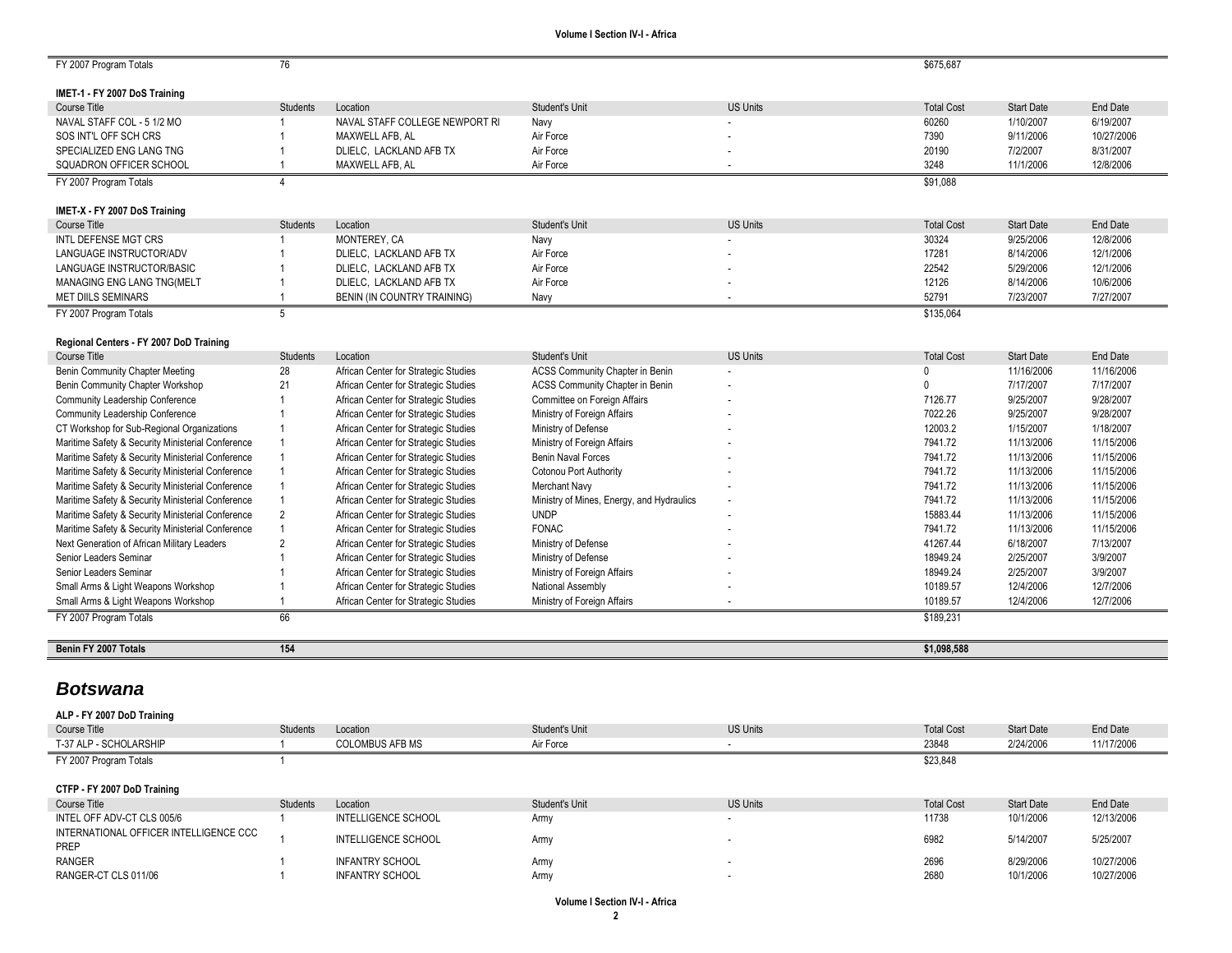| SPEC/OPS COMBTNG TERRORISM     |          | HURLBURT FIELD, FL               | Air Force      |                 | 10275             | 6/4/2007          | 6/15/2007 |
|--------------------------------|----------|----------------------------------|----------------|-----------------|-------------------|-------------------|-----------|
| FY 2007 Program Totals         |          |                                  |                |                 | \$34,371          |                   |           |
|                                |          |                                  |                |                 |                   |                   |           |
| FMF - FY 2007 DoS Training     |          |                                  |                |                 |                   |                   |           |
| Course Title                   | Students | Location                         | Student's Unit | <b>US Units</b> | <b>Total Cost</b> | <b>Start Date</b> | End Date  |
| ARCRET STRUCT MAINT APPR       |          | DET 2, 361TRS AT PENSACOLA NAS   | Air Force      | ٠               | 14446             | 12/11/2006        | 4/12/2007 |
| ARCRET STRUCT MAINT APPR       |          | DET 2.361TRS AT PENSACOLA NAS    | Air Force      |                 | 14062             | 1/23/2007         | 5/16/2007 |
| <b>BASIC FLIGHT ENGINEER</b>   |          | LITTLE ROCK AFB, AR              | Air Force      | ٠               | 6873              | 9/15/2006         | 11/3/2006 |
| <b>BASIC LOADMASTER COURSE</b> |          | LITTLE ROCK AFB, AR              | Air Force      | ٠               | 3965              | 6/11/2007         | 7/13/2007 |
| C130 FLIGHT ENGR INIT QUAL     |          | LITTLE ROCK AFB, AR              | Air Force      |                 | 84700             | 11/13/2006        | 2/26/2007 |
| C-130E LDMSTR INITIAL QUAL     |          | LITTLE ROCK AFB, AR              | Air Force      | ٠               | 60700             | 7/18/2007         | 9/13/2007 |
| CONTRACT/SPECIAL (ECL80)       |          | CAE USA, INC                     | Air Force      | ٠               | 10480             | 3/19/2007         | 3/23/2007 |
| CONTRACT/SPECIAL (ECL80)       |          | CAE USA, INC                     | Air Force      | ٠               | 21816             | 4/12/2007         | 5/9/2007  |
| CONTRACT/SPECIAL (ECL80)       |          | CAE USA, INC                     | Air Force      | ٠               | 11692             | 7/30/2007         | 8/3/2007  |
| CONTRACT/SPECIAL (ECL80)       |          | CAE USA, INC                     | Air Force      |                 | 17538             | 9/10/2007         | 9/14/2007 |
| DISAM INTL-PURCHASER (IF)      |          | WRIGHT PATTERSON AFB, OH - DISAM | Air Force      | ۰.              | 7986              | 5/9/2007          | 5/24/2007 |
| DISAM INTL-PURCHASER (IL)      |          | WRIGHT PATTERSON AFB, OH - DISAM | Air Force      |                 | 8796              | 3/7/2007          | 3/22/2007 |
| DISAM INTL-PURCHASER (IL)      |          | WRIGHT PATTERSON AFB, OH - DISAM | Air Force      |                 | 7986              | 5/9/2007          | 5/24/2007 |
| LOGISTICS READINES OFFICER     |          | LACKLAND AFB, TX (OTHER THAN DLI | Air Force      |                 | 8822              | 2/21/2007         | 5/7/2007  |
|                                |          | AND IAAFA STUDENTS)              |                |                 |                   |                   |           |
| PHYSIO TNG / ORIGINAL          |          | LITTLE ROCK AFB, AR              | Air Force      |                 | 230               | 8/16/2007         | 8/17/2007 |
| SPECIALIZED ENG LANG TNG       |          | DLIELC. LACKLAND AFB TX          | Air Force      | ٠               | 11368             | 11/6/2006         | 1/5/2007  |
| SPECIALIZED ENG LANG TNG       |          | DLIELC, LACKLAND AFB TX          | Air Force      |                 | 11450             | 4/9/2007          | 6/8/2007  |

1 DLIELC, LACKLAND AFB TX Air Force

FY 2007 Program Totals \$302,910

**IMET -1 - FY 2007 DoS Training**

SPECIALIZED ENG LANG TNG

| Course Title                                                | <b>Students</b> | Location                                                            | Student's Unit | <b>US Units</b> | <b>Total Cost</b> | <b>Start Date</b> | End Date   |
|-------------------------------------------------------------|-----------------|---------------------------------------------------------------------|----------------|-----------------|-------------------|-------------------|------------|
| AIR COMD & STAFF COLLEGE                                    |                 | MAXWELL AFB. AL                                                     | Air Force      |                 | 27253             | 8/9/2006          | 6/11/2007  |
| AIR DEFENSE ARTILLERY CAPTAINS CAREER                       |                 | AIR DEFENSE ARTILLERY SCHOOL                                        | Army           |                 | 18269             | 2/5/2007          | 6/26/2007  |
| ARMY WAR COLLEGE (RES CRS)                                  |                 | ARMY WAR COLLEGE                                                    | Army           |                 | 55287             | 8/7/2006          | 6/9/2007   |
| <b>CAVALRY LEADER</b>                                       |                 | ARMOR SCHOOL                                                        | Army           |                 | 2736              | 10/2/2006         | 10/20/2006 |
| <b>CAVALRY LEADER</b>                                       |                 | ARMOR SCHOOL                                                        | Army           |                 | 2632              | 8/27/2007         | 9/14/2007  |
| CCMR EXEC PRGM IN DEC MK                                    |                 | CIVIL-MILITARY RELATIONS NPS<br>CENTER FOR MONTEREY CA              | Navy           |                 | 10167             | 6/4/2007          | 6/15/2007  |
| COMB STRAT INTEL TNG PRGM                                   |                 | Defense Intelligence Agency (CSITP)                                 | Air Force      |                 | 13736             | 4/2/2007          | 5/18/2007  |
| COMB STRAT INTEL TNG PRGM                                   |                 | Defense Intelligence Agency (CSITP)                                 | Air Force      |                 | 13736             | 7/9/2007          | 8/24/2007  |
| <b>COMBAT ENGINEER ANCOC</b>                                |                 | NCO ACADEMY - LWOOD                                                 | Army           |                 | 9312              | 1/19/2007         | 3/16/2007  |
| DENTAL LABORATORY APR                                       |                 | SHEPPARD AFB. TX                                                    | Air Force      |                 | 19775             | 8/7/2006          | 2/5/2007   |
| EAR, NOSE & THROAT (ENT) SPECIALTY                          |                 | ARMY MEDICAL DEPARTMENT CENTER<br>& SCHOOL                          | Army           |                 | 5361              | 7/16/2007         | 8/24/2007  |
| <b>EXEC HLTHCR RES MGT CRS</b>                              |                 | <b>BROOKS CITY BASE</b>                                             | Air Force      |                 | 5260              | 4/16/2007         | 4/27/2007  |
| <b>HEALTH CARE SPECIALISTS</b>                              |                 | ARMY MEDICAL DEPARTMENT CENTER<br>& SCHOOL                          | Army           |                 | 17969             | 3/7/2007          | 6/27/2007  |
| <b>HIV/AIDS CONFERENCE</b>                                  |                 | <b>DIMO</b>                                                         | Air Force      |                 | 32882             | 12/2/2006         | 12/8/2006  |
| <b>ILE OFFICER PREP</b>                                     |                 | <b>COMMAND &amp; GENERAL STAFF COLLEGE</b>                          | Army           |                 | 4579              | 7/20/2007         | 8/10/2007  |
| INFO SYS OP ANALYST-BNCOC                                   |                 | <b>NCO ACADEMY - SIGNAL</b>                                         | Army           |                 | 12412             | 8/21/2006         | 12/14/2006 |
| <b>INFORMATION SYSTEMS OPERATOR-ANALYST</b><br><b>BNCOC</b> |                 | <b>NCO ACADEMY - SIGNAL</b>                                         | Army           |                 | 14835             | 5/21/2007         | 9/12/2007  |
| <b>INSTRUCTOR DEVELOPMENT CRS</b>                           |                 | U S NAV SMALL CRAFT INSTR AND TECH<br>TRNG SCH STENNIS SPACE CTR MS | Navy           |                 | 2936              | 4/16/2007         | 4/27/2007  |
| INTERMEDIATE LEVEL EDUC                                     |                 | COMMAND & GENERAL STAFF COLLEGE                                     | Army           |                 | 40805             | 8/14/2006         | 6/15/2007  |
| INTERNATIONAL MILITARY STUDENT OFFICER                      |                 | <b>ARMOR SCHOOL</b>                                                 | Army           |                 | 9576              | 3/5/2007          | 3/23/2007  |
| INTERNATIONAL OAC PREPARATORY                               |                 | AIR DEFENSE ARTILLERY SCHOOL                                        | Army           |                 | 8281              | 1/8/2007          | 1/22/2007  |
| INTERNATIONAL OFFICER PREPARATORY                           |                 | COMMAND & GENERAL STAFF COLLEGE                                     | Army           |                 | 4743              | 7/3/2007          | 7/18/2007  |
| INTERNATIONAL OFFICER INTELLIGENCE CCC<br><b>PREP</b>       |                 | <b>INTELLIGENCE SCHOOL</b>                                          | Army           |                 | 8153              | 5/14/2007         | 5/25/2007  |
| INTL DEF TRANSFORMATION                                     |                 | CIVIL-MILITARY RELATIONS NPS<br>CENTER FOR MONTEREY CA              | Navy           |                 | 13292             | 10/23/2006        | 11/3/2006  |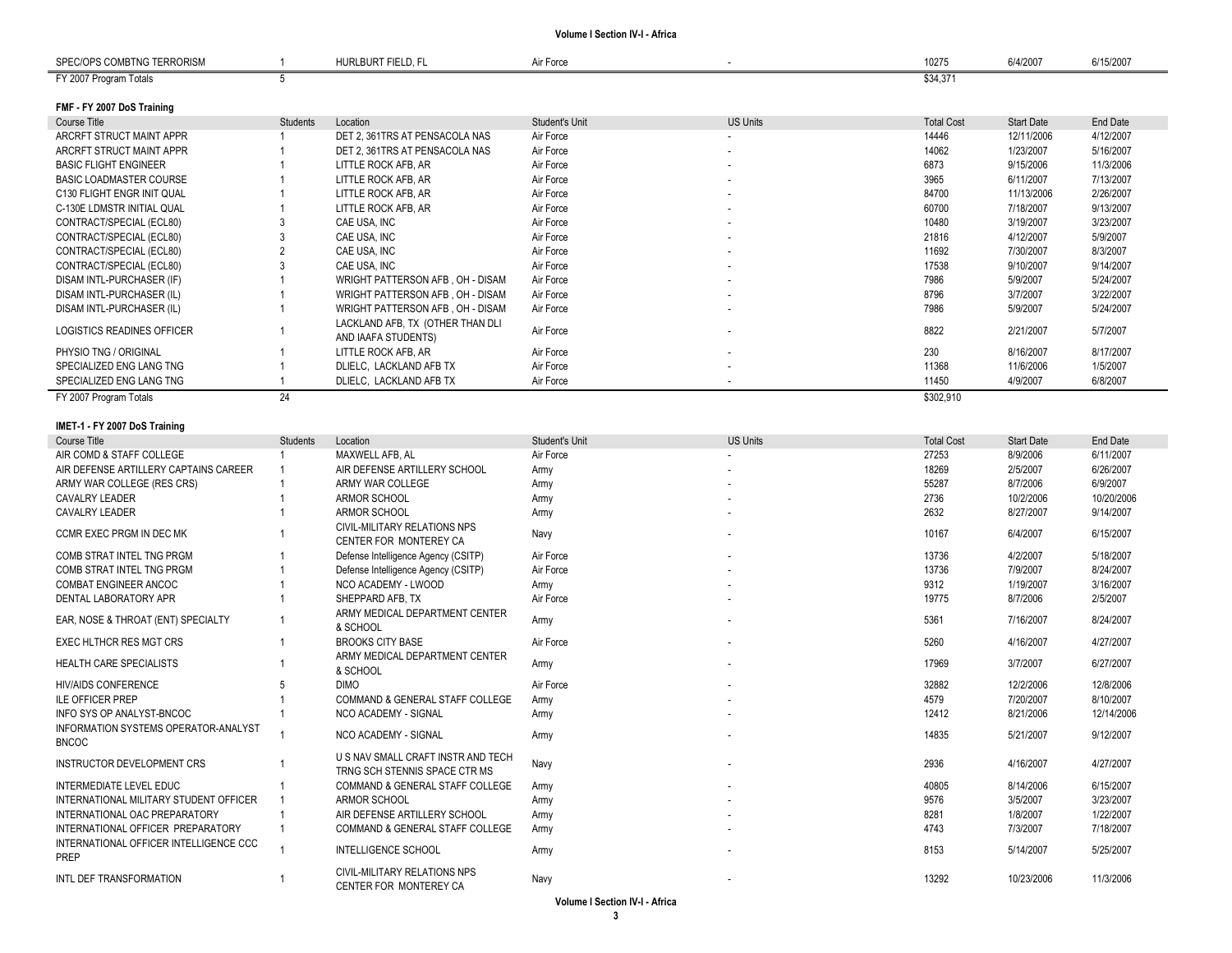| <b>INTL DEFENSE MGT CRS</b>                          |                | MONTEREY, CA                                                        | Navy      | 27446     | 2/5/2007   | 4/18/2007  |
|------------------------------------------------------|----------------|---------------------------------------------------------------------|-----------|-----------|------------|------------|
| INTL OFF SCH (FOR AC&SC)                             |                | MAXWELL AFB. AL                                                     | Air Force | 16760     | 6/18/2007  | 7/27/2007  |
| INTL OFF SCH (FOR AWC)                               |                | MAXWELL AFB, AL                                                     | Air Force | 16640     | 6/4/2007   | 7/13/2007  |
| LEGAL ASPECTS CMBTERRORISM                           |                | NEWPORT, RI                                                         | Navy      | 11241     | 12/4/2006  | 12/15/2006 |
| MANEUVER CAPTAINS CAREER                             |                | <b>ARMOR SCHOOL</b>                                                 | Army      | 8325      | 3/26/2007  | 5/24/2007  |
| MANEUVER CAPTAINS CAREER                             |                | <b>ARMOR SCHOOL</b>                                                 | Army      | 9235      | 5/25/2007  | 8/21/2007  |
| MANP PERS TRNG ED (MPT&E)                            |                | NETSAFA INTERNATIONAL TRAINING<br><b>CENTER PENSACOLA FL</b>        | Navy      | 17298     | 10/10/2006 | 11/13/2006 |
| MIL & PCKEEP OPS IAW ROL                             |                | NEWPORT, RI                                                         | Navy      | 19212     | 10/9/2006  | 11/16/2006 |
| PATROL CRAFT PROP SYS OVHL                           |                | U S NAV SMALL CRAFT INSTR AND TECH<br>TRNG SCH STENNIS SPACE CTR MS | Navy      | 15955     | 2/16/2007  | 4/12/2007  |
| PHYSICAL THERAPY SPEC                                |                | ARMY MEDICAL DEPARTMENT CENTER<br>& SCHOOL                          | Army      | 16942     | 8/7/2006   | 12/7/2006  |
| PHYSICAL THERAPY SPEC                                |                | BROOKE ARMY MEDICAL CENTER                                          | Army      | 11507     | 1/4/2007   | 3/16/2007  |
| PRINC DEF PROCUREM & CONTR                           |                | <b>IDARM NAVAL POSTGRADUATE SCHOOL</b><br><b>MONTEREY CA</b>        | COS       | 9758      | 11/6/2006  | 11/17/2006 |
| SECURITY FORCES APPR CRS                             |                | LACKLAND AFB, TX (OTHER THAN DLI<br>AND IAAFA STUDENTS)             | Air Force | 12194     | 1/29/2007  | 4/30/2007  |
| SECURITY FORCES APPR CRS                             |                | LACKLAND AFB, TX (OTHER THAN DLI<br>AND IAAFA STUDENTS)             | Air Force | 10225     | 3/2/2007   | 6/1/2007   |
| SERGEANTS MAJ (INTERNATIONAL FELLOWS)<br>PRE-CRS     |                | SERGEANTS MAJOR ACADEMY                                             | Army      | 14098     | 7/3/2007   | 7/31/2007  |
| SIGNAL CAPTAINS CAREER                               |                | SIGNAL SCHOOL                                                       | Army      | 16522     | 1/5/2007   | 5/29/2007  |
| SIGNAL CAPTAINS CAREER PREP-<br><b>INTERNATIONAL</b> |                | SIGNAL SCHOOL                                                       | Army      | 9024      | 12/4/2006  | 12/19/2006 |
| SOS INT'L OFF SCH CRS                                | $\mathfrak{p}$ | MAXWELL AFB, AL                                                     | Air Force | 32920     | 2/26/2007  | 4/6/2007   |
| SQUADRON OFFICER SCHOOL                              |                | MAXWELL AFB. AL                                                     | Air Force | 12180     | 4/16/2007  | 5/18/2007  |
| SR INTERNATIONAL DEF MGT                             | $\mathcal{P}$  | MONTEREY, CA                                                        | Navy      | 22719     | 6/25/2007  | 7/20/2007  |
| TRACK VEHICLE REPAIR WO M1                           |                | ORDNANCE MECHANICAL<br>MAINTENANCE SCHOOL                           | Army      | 14705     | 7/31/2006  | 10/17/2006 |
| TRACKED VEHICLE MECHANIC (EXCL M1 TANK)              | -1             | ORDNANCE MECHANICAL<br>MAINTENANCE SCHOOL                           | Army      | 14500     | 3/26/2007  | 6/11/2007  |
| U.S. ARMY SERGEANTS MAJOR                            |                | SERGEANTS MAJOR ACADEMY                                             | Army      | 43811     | 8/14/2006  | 5/22/2007  |
| UNIT SUPPLY SPECIALIST ANCOC                         |                | NCO ACADEMY - QUARTERMASTER                                         | Army      | 8334      | 3/15/2007  | 4/10/2007  |
| UNIT SUPPLY SPECIALIST BNCOC                         |                | NCO ACADEMY - QUARTERMASTER                                         | Army      | 9641      | 1/23/2007  | 3/14/2007  |
| FY 2007 Program Totals                               | 56             |                                                                     |           | \$755.179 |            |            |

#### **Regional Centers - FY 2007 DoD Training**

| Course Title                                      | Students | Location                             | <b>Student's Unit</b>                            | <b>US Units</b>          | <b>Total Cost</b> | <b>Start Date</b> | End Date   |
|---------------------------------------------------|----------|--------------------------------------|--------------------------------------------------|--------------------------|-------------------|-------------------|------------|
| Botswana Community Chapter Guest Speaker<br>Event | 95       | African Center for Strategic Studies | ACSS Community Chapter in Botswana               | $\overline{\phantom{a}}$ |                   | 12/11/2006        | 12/11/2006 |
| Community Leadership Conference                   |          | African Center for Strategic Studies | Parliament                                       |                          | 7143.24           | 9/25/2007         | 9/28/2007  |
| Community Leadership Conference                   |          | African Center for Strategic Studies | Botswana Red Cross Society                       |                          | 7008.24           | 9/25/2007         | 9/28/2007  |
| CT Workshop for Sub-Regional Organizations        |          | African Center for Strategic Studies | Southern African Development Community<br>(SADC) |                          | 8670.94           | 1/15/2007         | 1/18/2007  |
| Managing Security Resources in Africa Seminar     |          | African Center for Strategic Studies | Botswana Defence Force                           |                          | 16361.94          | 9/16/2007         | 9/21/2007  |
| Next Generation of African Military Leaders       |          | African Center for Strategic Studies | Botswana Defence Force                           | ۰.                       | 41098.56          | 6/18/2007         | 7/13/2007  |
| Senior Leaders Seminar                            |          | African Center for Strategic Studies | Office of the President                          |                          | 18743.72          | 2/25/2007         | 3/9/2007   |
| Senior Leaders Seminar                            |          | African Center for Strategic Studies | Botswana Defence Force                           | $\sim$                   | 18718.72          | 2/25/2007         | 3/9/2007   |
| USAFE Air Chiefs conference                       |          | African Center for Strategic Studies | Botswana Air Force                               |                          | 2191.14           | 5/23/2007         | 5/24/2007  |
| FY 2007 Program Totals                            | 105      |                                      |                                                  |                          | \$119,937         |                   |            |
|                                                   |          |                                      |                                                  |                          |                   |                   |            |
| Botswana FY 2007 Totals                           | 191      |                                      |                                                  |                          | \$1,236,245       |                   |            |

## *Burkina Faso*

### **CTFP - FY 2007 DoD Training**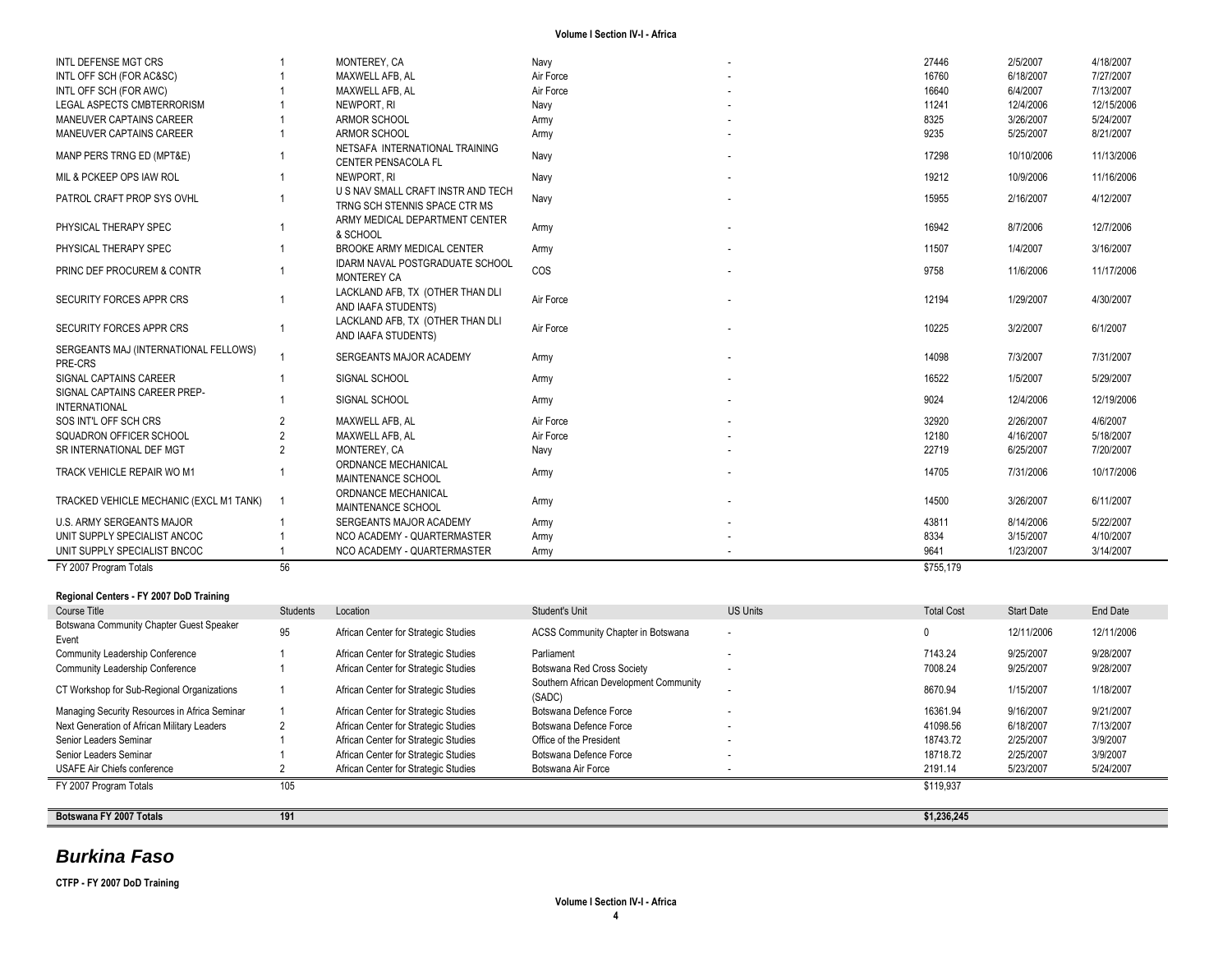| <b>Course Title</b>                                                | <b>Students</b> | Location                             | Student's Unit                           | <b>US Units</b> | <b>Total Cost</b> | <b>Start Date</b> | <b>End Date</b> |
|--------------------------------------------------------------------|-----------------|--------------------------------------|------------------------------------------|-----------------|-------------------|-------------------|-----------------|
| <b>MET REGIONAL DIILS</b>                                          | 3               | SENEGAL (IN COUNTRY TRAINING)        | Navy                                     |                 | 7635              | 4/9/2007          | 4/13/2007       |
| REGIONAL CENTERS SEMINARS                                          | $\overline{2}$  | AFRICA CTR FOR SECURITY STUDIES      | Army                                     |                 | 9758              | 2/26/2007         | 3/9/2007        |
| FY 2007 Program Totals                                             | 5               |                                      |                                          |                 | \$17,393          |                   |                 |
| GPOI - FY 2007 DoS Training                                        |                 |                                      |                                          |                 |                   |                   |                 |
| Course Title                                                       | <b>Students</b> | Location                             | Student's Unit                           | <b>US Units</b> | <b>Total Cost</b> | <b>Start Date</b> | <b>End Date</b> |
| <b>ACOTA Burkina Faso EMI</b>                                      | 29              | Bobo-Dioulasso                       | N/A                                      |                 | 47704             | 2/12/2007         | 3/16/2007       |
| ACOTA Burkina Faso non-commissioned officer<br>Leadership Training | 32              | Bobo-Dioulasso                       | N/A                                      |                 | 112348            | 3/26/2007         | 4/5/2007        |
| <b>ACOTA Burkina Faso PSOSST</b>                                   | 712             | Bobo-Dioulasso                       | N/A                                      |                 | 497055            | 4/9/2007          | 4/27/2007       |
| ACOTA Burkina Faso TPMD/CSOS/CPX/CAX                               | 117             | Bobo-Dioulasso                       | N/A                                      |                 | 516283            | 3/19/2007         | 4/20/2007       |
| FY 2007 Program Totals                                             | 890             |                                      |                                          |                 | \$1,173,390       |                   |                 |
| IMET-1 - FY 2007 DoS Training                                      |                 |                                      |                                          |                 |                   |                   |                 |
| <b>Course Title</b>                                                | <b>Students</b> | Location                             | Student's Unit                           | <b>US Units</b> | <b>Total Cost</b> | <b>Start Date</b> | <b>End Date</b> |
| GENERAL ENGLISH LANG TNG                                           |                 | DLIELC, LACKLAND AFB TX              | Air Force                                |                 | 12335             | 11/6/2006         | 1/5/2007        |
| LANGUAGE INSTRUCTOR/BASIC                                          |                 | DLIELC, LACKLAND AFB TX              | Air Force                                |                 | 17530             | 1/8/2007          | 7/13/2007       |
| QM BASIC OFFICER LEADER                                            |                 | QUARTERMASTER SCHOOL                 | Army                                     | ٠               | 22183             | 8/28/2006         | 11/17/2006      |
| FY 2007 Program Totals                                             | 3               |                                      |                                          |                 | \$52,048          |                   |                 |
|                                                                    |                 |                                      |                                          |                 |                   |                   |                 |
| Regional Centers - FY 2007 DoD Training                            |                 |                                      |                                          |                 |                   |                   |                 |
| <b>Course Title</b>                                                | <b>Students</b> | Location                             | Student's Unit                           | <b>US Units</b> | <b>Total Cost</b> | <b>Start Date</b> | <b>End Date</b> |
| Burkina Faso Community Chapter Meeting                             | 60              | African Center for Strategic Studies | ACSS Community Chapter in Burkina Faso   |                 | $\mathbf{0}$      | 12/6/2006         | 12/6/2006       |
| Burkina Faso Community Chapter Workshop                            | 130             | African Center for Strategic Studies | ACSS Community Chapter in Burkina Faso   |                 | $\mathbf{0}$      | 7/24/2007         | 7/24/2007       |
| Community Leadership Conference                                    |                 | African Center for Strategic Studies | West African Monetary and Economic Union |                 | 7043.24           | 9/25/2007         | 9/28/2007       |
| Community Leadership Conference                                    |                 | African Center for Strategic Studies | Ministry of Defense                      |                 | 7043.24           | 9/25/2007         | 9/28/2007       |
| Community Leadership Conference                                    | $\overline{1}$  | African Center for Strategic Studies | <b>MBEJUS</b>                            |                 | 7043.24           | 9/25/2007         | 9/28/2007       |
| CT Workshop for Sub-Regional Organizations                         |                 | African Center for Strategic Studies | Ministry of Security                     |                 | 12814.12          | 1/15/2007         | 1/18/2007       |
| Next Generation of African Military Leaders                        | $\overline{2}$  | African Center for Strategic Studies | Ministry of Defense                      |                 | 40970.56          | 6/18/2007         | 7/13/2007       |
| Senior Leaders Seminar                                             |                 | African Center for Strategic Studies | National Police Force                    |                 | 18743.72          | 2/25/2007         | 3/9/2007        |
| Senior Leaders Seminar                                             |                 | African Center for Strategic Studies | Ministry of Defense                      |                 | 18743.72          | 2/25/2007         | 3/9/2007        |
| Small Arms & Light Weapons Workshop                                |                 | African Center for Strategic Studies | Office of the Prime Minister             |                 | 10145.57          | 12/4/2006         | 12/7/2006       |
| Small Arms & Light Weapons Workshop                                |                 | African Center for Strategic Studies | National Gendarmerie                     |                 | 10171.07          | 12/4/2006         | 12/7/2006       |
| Small Arms & Light Weapons Workshop                                |                 | African Center for Strategic Studies | Ministry of Security                     | ÷               | 10171.07          | 12/4/2006         | 12/7/2006       |
| FY 2007 Program Totals                                             | 201             |                                      |                                          |                 | \$142,890         |                   |                 |
| Burkina Faso FY 2007 Totals                                        | 1099            |                                      |                                          |                 | \$1,385,721       |                   |                 |
|                                                                    |                 |                                      |                                          |                 |                   |                   |                 |
| <b>Burundi</b>                                                     |                 |                                      |                                          |                 |                   |                   |                 |
| CTFP - FY 2007 DoD Training                                        |                 |                                      |                                          |                 |                   |                   |                 |
| <b>Course Title</b>                                                | <b>Students</b> | Location                             | Student's Unit                           | <b>US Units</b> | <b>Total Cost</b> | <b>Start Date</b> | <b>End Date</b> |
| REGIONAL CENTERS SEMINARS                                          | $\overline{2}$  | AFRICA CTR FOR SECURITY STUDIES      | Army                                     |                 | 9758              | 2/26/2007         | 3/9/2007        |
| FY 2007 Program Totals                                             | $\overline{2}$  |                                      |                                          |                 | \$9,758           |                   |                 |
| CDOL. EV 2007 Dos Training                                         |                 |                                      |                                          |                 |                   |                   |                 |

|  |  | GPOI - FY 2007 DoS Training |
|--|--|-----------------------------|
|  |  |                             |

| Course Title                      | <b>Students</b>                                                                                                                                                                                                             | Location  | Student's Unit   | <b>US Units</b> | <b>Total Cost</b>   | <b>Start Date</b>   | <b>End Date</b>         |
|-----------------------------------|-----------------------------------------------------------------------------------------------------------------------------------------------------------------------------------------------------------------------------|-----------|------------------|-----------------|---------------------|---------------------|-------------------------|
| ACOTA Burundi CSOS/CPX            |                                                                                                                                                                                                                             | Bujumbura | 122nd IN BN      |                 | 225774              | 8/27/2007           | 9/7/2007                |
| <b>ACOTA Burundi CSOS/CPX</b>     | 25                                                                                                                                                                                                                          | Buiumbura | <b>121 IN BN</b> |                 | 225773              | 8/27/2007           | 9/7/2007                |
| FY 2007 Program Totals            |                                                                                                                                                                                                                             |           |                  |                 | \$451,547           |                     |                         |
|                                   |                                                                                                                                                                                                                             |           |                  |                 |                     |                     |                         |
| IMET-1 - FY 2007 DoS Training     |                                                                                                                                                                                                                             |           |                  |                 |                     |                     |                         |
| $Q_{\text{max}} = T_{\text{max}}$ | $Q_1$ and $Q_2$ and $Q_3$ are $Q_4$ and $Q_5$ are $Q_5$ and $Q_6$ are $Q_7$ and $Q_8$ are $Q_7$ and $Q_8$ are $Q_7$ and $Q_8$ are $Q_7$ and $Q_8$ are $Q_7$ and $Q_8$ are $Q_7$ are $Q_8$ are $Q_7$ and $Q_8$ are $Q_7$ are |           |                  | $110.11 - 14$   | $T - 1 - 1$ $Q - 1$ | $Q_{t-1}$ $Q_{t-1}$ | $F = H \cdot H \cdot H$ |

| Course Title              | 3tudents | Location        | dent's Unit | <b>US Units</b> | <b>Total Cost</b> | <b>Start Date</b> | <b>End Date</b> |
|---------------------------|----------|-----------------|-------------|-----------------|-------------------|-------------------|-----------------|
| AMERICAN LANGUAGE COURSE  |          | LACKLAND AFB TX | Air Force   |                 | 10880             | 5/7/2007          | 7/20/2007       |
| DLI ENGLISH LANGUAGE TECH |          | <b>VARIOUS</b>  | Air Force   |                 | 35323             | 4/10/2007         | 6/8/2007        |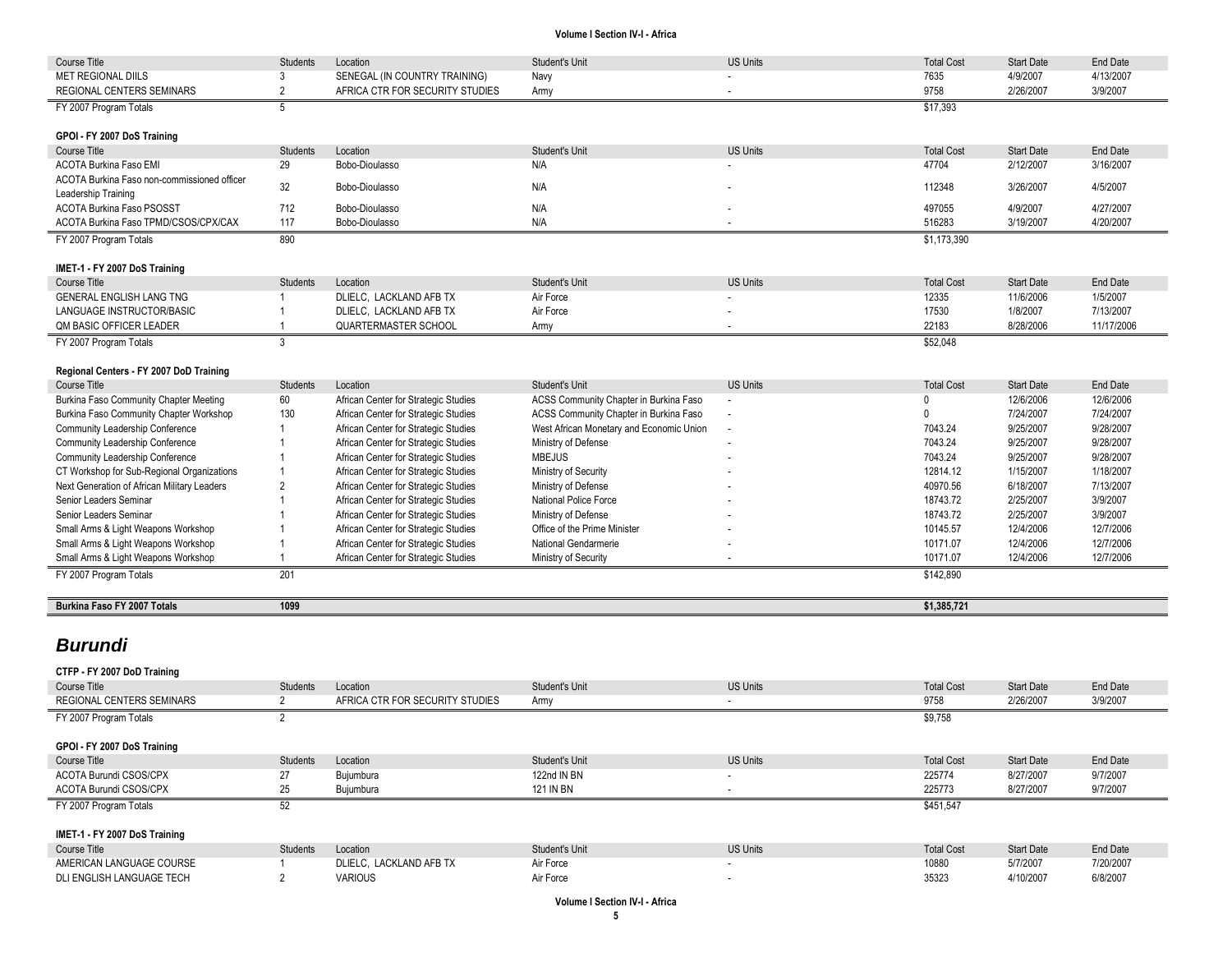| Regional Centers - FY 2007 DoD Training |                               |           |           |           |           |
|-----------------------------------------|-------------------------------|-----------|-----------|-----------|-----------|
| FY 2007 Program Totals                  |                               |           | \$136,661 |           |           |
| MIL & PCKEEP OPS IAW ROL                | NEWPORT. RI                   | Navy      | 17888     | 4/9/2007  | 5/17/2007 |
| MET CIV-MILITARY RELATIONS              | BURUNDI (IN COUNTRY TRAINING) | Navy      | 56069     | 9/10/2007 | 9/14/2007 |
| LANGUAGE INSTRUCTOR/BASIC               | DLIELC. LACKLAND AFB TX       | Air Force | 16501     | 8/21/2006 | 2/23/2007 |

| Course Title                                                          | <b>Students</b> | Location                             | Student's Unit                    | US Units | <b>Total Cost</b> | <b>Start Date</b> | End Date  |
|-----------------------------------------------------------------------|-----------------|--------------------------------------|-----------------------------------|----------|-------------------|-------------------|-----------|
| Burundi Community Chapter Launch and<br>Symposium on Media & Security | 65              | African Center for Strategic Studies | ACSS Community Chapter in Burundi |          |                   | 8/29/2007         | 8/29/2007 |
| Community Leadership Conference                                       |                 | African Center for Strategic Studies | Ministry of Defense               |          | 14086.48          | 9/25/2007         | 9/28/2007 |
| Next Generation of African Military Leaders                           |                 | African Center for Strategic Studies | Ministry of Defense               |          | 20649.28          | 6/18/2007         | 7/13/2007 |
| Senior Leaders Seminar                                                |                 | African Center for Strategic Studies | Ministry of Defense               |          | 18718.72          | 2/25/2007         | 3/9/2007  |
| FY 2007 Program Totals                                                | 69              |                                      |                                   |          | \$53,454          |                   |           |
| Burundi FY 2007 Totals                                                | 129             |                                      |                                   |          | \$651.420         |                   |           |

## *Cameroon*

| ALP - FY 2007 DoD Training  |                 |                                            |                       |                          |                   |                   |                 |
|-----------------------------|-----------------|--------------------------------------------|-----------------------|--------------------------|-------------------|-------------------|-----------------|
| Course Title                | <b>Students</b> | Location                                   | <b>Student's Unit</b> | <b>US Units</b>          | <b>Total Cost</b> | <b>Start Date</b> | <b>End Date</b> |
| ALC ALP SCHOLARSHIP         |                 | DLIELC. LACKLAND AFB TX                    | Air Force             |                          | 6991              | 10/16/2006        | 12/15/2006      |
| <b>INTRO FLT TRNG/ALP</b>   |                 | <b>COLOMBUS AFB MS</b>                     | Air Force             |                          | 3685              | 12/20/2006        | 2/23/2007       |
| FY 2007 Program Totals      | $\overline{2}$  |                                            |                       |                          | \$10,676          |                   |                 |
| CTFP - FY 2007 DoD Training |                 |                                            |                       |                          |                   |                   |                 |
| <b>Course Title</b>         | <b>Students</b> | Location                                   | Student's Unit        | <b>US Units</b>          | <b>Total Cost</b> | <b>Start Date</b> | <b>End Date</b> |
| MTT WATERSIDE PORT SECUR    |                 | COGARD INTL TRNG DET TRACEN<br>YORKTOWN VA | Cameroon Navy         | $\overline{\phantom{a}}$ | 0                 | 2/5/2007          | 2/17/2007       |
| MTT WATERSIDE PORT SECUR    |                 | COGARD INTL TRNG DET TRACEN<br>YORKTOWN VA | Cameroon Navy         |                          | 0                 | 2/5/2007          | 2/17/2007       |
| MTT WATERSIDE PORT SECUR    |                 | COGARD INTL TRNG DET TRACEN<br>YORKTOWN VA | Cameroon Navy         |                          | 0                 | 2/5/2007          | 2/17/2007       |
| MTT WATERSIDE PORT SECUR    |                 | COGARD INTL TRNG DET TRACEN<br>YORKTOWN VA | Cameroon Navy         |                          | 0                 | 2/5/2007          | 2/17/2007       |
| MTT WATERSIDE PORT SECUR    |                 | COGARD INTL TRNG DET TRACEN<br>YORKTOWN VA | Cameroon Navy         |                          | $\mathbf{0}$      | 2/5/2007          | 2/17/2007       |
| MTT WATERSIDE PORT SECUR    |                 | COGARD INTL TRNG DET TRACEN<br>YORKTOWN VA | Cameroon Navy         |                          | 0                 | 2/5/2007          | 2/17/2007       |
| MTT WATERSIDE PORT SECUR    |                 | COGARD INTL TRNG DET TRACEN<br>YORKTOWN VA | Cameroon Navy         |                          | $\mathbf{0}$      | 2/5/2007          | 2/17/2007       |
| MTT WATERSIDE PORT SECUR    |                 | COGARD INTL TRNG DET TRACEN<br>YORKTOWN VA | Cameroon Navy         |                          | $\mathbf{0}$      | 2/5/2007          | 2/17/2007       |
| MTT WATERSIDE PORT SECUR    |                 | COGARD INTL TRNG DET TRACEN<br>YORKTOWN VA | Cameroon Navy         |                          | $\mathbf{0}$      | 2/5/2007          | 2/17/2007       |
| MTT WATERSIDE PORT SECUR    |                 | COGARD INTL TRNG DET TRACEN<br>YORKTOWN VA | Cameroon Navy         |                          | $\mathbf{0}$      | 2/5/2007          | 2/17/2007       |
| MTT WATERSIDE PORT SECUR    |                 | COGARD INTL TRNG DET TRACEN<br>YORKTOWN VA | Cameroon Navy         |                          | $\mathbf{0}$      | 2/5/2007          | 2/17/2007       |
| MTT WATERSIDE PORT SECUR    |                 | COGARD INTL TRNG DET TRACEN<br>YORKTOWN VA | Cameroon Navy         |                          | $\mathbf{0}$      | 2/5/2007          | 2/17/2007       |
| MTT WATERSIDE PORT SECUR    |                 | COGARD INTL TRNG DET TRACEN<br>YORKTOWN VA | Cameroon Navy         |                          | $\mathbf{0}$      | 2/5/2007          | 2/17/2007       |
| MTT WATERSIDE PORT SECUR    |                 | COGARD INTL TRNG DET TRACEN<br>YORKTOWN VA | Cameroon Navy         |                          | $\mathbf{0}$      | 2/5/2007          | 2/17/2007       |
| MTT WATERSIDE PORT SECUR    |                 | COGARD INTL TRNG DET TRACEN<br>YORKTOWN VA | Cameroon Navy         |                          | 58510             | 2/5/2007          | 2/17/2007       |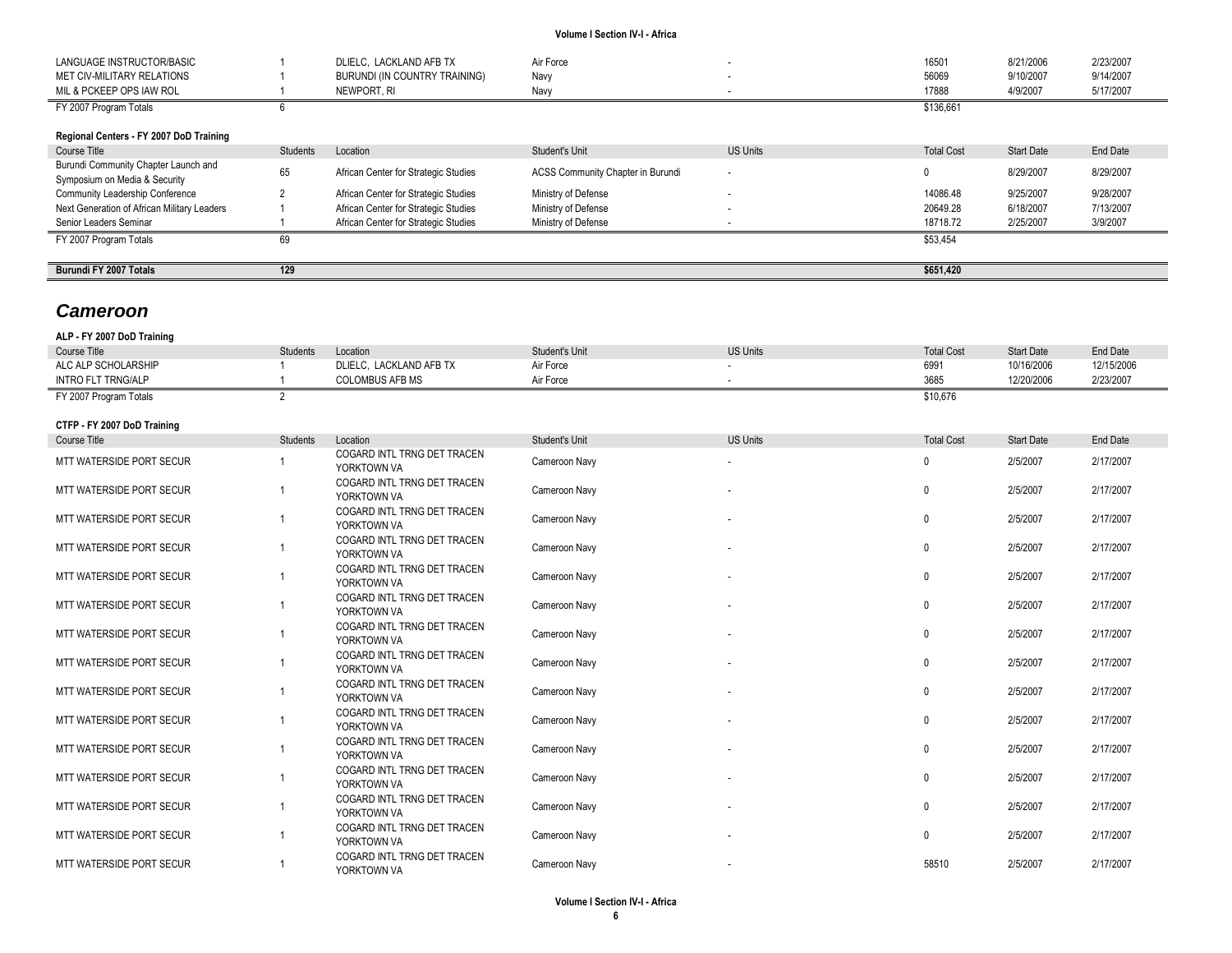| MTT WATERSIDE PORT SECUR                |                 | COGARD INTL TRNG DET TRACEN<br>YORKTOWN VA | Cameroon Navy       |                 | $\Omega$          | 2/5/2007          | 2/17/2007       |
|-----------------------------------------|-----------------|--------------------------------------------|---------------------|-----------------|-------------------|-------------------|-----------------|
| <b>REGIONAL CENTERS SEMINARS</b>        | $\overline{2}$  | AFRICA CTR FOR SECURITY STUDIES            | Army                |                 | 9758              | 2/26/2007         | 3/9/2007        |
| SPEC/OPS COMBTNG TERRORISM              | $\overline{1}$  | HURLBURT FIELD, FL                         | Air Force           |                 | 12175             | 1/29/2007         | 2/9/2007        |
| FY 2007 Program Totals                  | 19              |                                            |                     |                 | \$80,443          |                   |                 |
|                                         |                 |                                            |                     |                 |                   |                   |                 |
| GPOI - FY 2007 DoS Training             |                 |                                            |                     |                 |                   |                   |                 |
| Course Title                            | <b>Students</b> | Location                                   | Student's Unit      | <b>US Units</b> | <b>Total Cost</b> | <b>Start Date</b> | End Date        |
| COESPU HIGH LEVEL COURSE 03             | 5               | Vincenza, Italy                            | N/A                 |                 | 25854.3           | 9/18/2006         | 10/22/2006      |
| COESPU HIGH LEVEL COURSE 04             | 5               | Vincenza, Italy                            | N/A                 |                 | 25854.3           | 11/13/2006        | 12/17/2006      |
| COESPU HIGH LEVEL COURSE 05             | $\mathcal{S}$   | Vincenza, Italy                            | N/A                 |                 | 15512.58          | 3/19/2007         | 3/22/2007       |
| COESPU HIGH LEVEL COURSE 06             | $\overline{2}$  | Vincenza, Italy                            | N/A                 |                 | 10341.72          | 5/21/2007         | 6/24/2007       |
| COESPU MIDDLE MANAGEMENT COURSE 03      | 20              | Vincenza, Italy                            | N/A                 |                 | 103417.2          | 9/4/2006          | 10/22/2006      |
| COESPU MIDDLE MANAGEMENT COURSE 04      | 20              | Vincenza, Italy                            | N/A                 |                 | 103417.2          | 11/2/2006         | 12/17/2006      |
| COESPU MIDDLE MANAGEMENT COURSE 05      | 10              | Vincenza, Italy                            | N/A                 |                 | 51708.6           | 1/8/2007          | 2/25/2007       |
| COESPU MIDDLE MANAGEMENT COURSE 06      | 10              | Vincenza, Italy                            | N/A                 |                 | 51708.6           | 3/5/2007          | 4/22/2007       |
| COESPU MIDDLE MANAGEMENT COURSE 07      | 10              | Vincenza, Italy                            | N/A                 |                 | 51708.6           | 5/7/2007          | 6/24/2007       |
| FY 2007 Program Totals                  | 85              |                                            |                     |                 | \$439.523         |                   |                 |
|                                         |                 |                                            |                     |                 |                   |                   |                 |
| IMET-1 - FY 2007 DoS Training           |                 |                                            |                     |                 |                   |                   |                 |
| Course Title                            | <b>Students</b> | Location                                   | Student's Unit      | <b>US Units</b> | <b>Total Cost</b> | <b>Start Date</b> | <b>End Date</b> |
| AIR COMD & STAFF COLLEGE                |                 | MAXWELL AFB, AL                            | Air Force           |                 | 42323             | 8/9/2006          | 6/11/2007       |
| <b>BASIC OFFICER LDR BOLC II</b>        |                 | <b>INFANTRY SCHOOL</b>                     | Army                |                 | 12045             | 2/9/2007          | 3/23/2007       |
| <b>INFANTRY BASIC OFFICER LDR</b>       | $\overline{1}$  | <b>INFANTRY SCHOOL</b>                     | Army                |                 | 9930              | 4/2/2007          | 7/2/2007        |
| INTERNATIONAL OFF PREPARATORY - INF OFF |                 | <b>INFANTRY SCHOOL</b>                     | Army                |                 | 8953              | 9/5/2007          | 9/11/2007       |
| ADV                                     |                 |                                            |                     |                 |                   |                   |                 |
| <b>INTL CRISIS CMD/CTRL</b>             |                 | COGARD TRAINING CENTER YORKTOWN            | Navy                |                 | 10703             | 9/10/2007         | 9/21/2007       |
|                                         |                 | VA                                         |                     |                 |                   |                   |                 |
| INTL LEAD & MGT G-P-OLAM                |                 | COGARD TRAINING CENTER YORKTOWN            | Navy                |                 | 2572              | 9/24/2007         | 9/28/2007       |
|                                         |                 | VA                                         |                     |                 |                   |                   |                 |
| INTL OFF SCH (FOR AC&SC)                |                 | MAXWELL AFB. AL                            | Air Force           |                 | 18660             | 6/18/2007         | 7/27/2007       |
| MILITARY POLICE BASIC OFFICER LEADER    | $\overline{1}$  | MILITARY POLICE SCHOOL                     | Army                |                 | 7323              | 4/25/2007         | 7/10/2007       |
| MP BOLC3 INT'L STU PREP                 |                 | <b>CHEMICAL SCHOOL</b>                     | Army                |                 | 9570              | 4/9/2007          | 4/20/2007       |
| NAVAL STAFF COL - 5 1/2 MO              |                 | NAVAL STAFF COLLEGE NEWPORT RI             | Navy                |                 | 41515             | 1/10/2007         | 6/15/2007       |
| PATROL CFT OPS RIVER ENV                | 3               | U S NAV SMALL CRAFT INSTR AND TECH         | Navy                |                 | 56265             | 2/16/2007         | 4/12/2007       |
|                                         |                 | TRNG SCH STENNIS SPACE CTR MS              |                     |                 |                   |                   |                 |
| RULE OF LAW&DISCP MIL OPS               | 3               | U S NAV SMALL CRAFT INSTR AND TECH         | Navy                |                 | 1152              | 4/16/2007         | 4/20/2007       |
|                                         |                 | TRNG SCH STENNIS SPACE CTR MS              |                     |                 |                   |                   |                 |
| SWOS - INTL                             | $\overline{1}$  | SURFACE WARFARE OFFICERS SCHOOL            | Navy                |                 | 23110             | 4/16/2007         | 8/3/2007        |
|                                         |                 | <b>COMMAND NEWPORT RI</b>                  |                     |                 |                   |                   |                 |
| FY 2007 Program Totals                  | 17              |                                            |                     |                 | \$244,121         |                   |                 |
|                                         |                 |                                            |                     |                 |                   |                   |                 |
| Regional Centers - FY 2007 DoD Training |                 |                                            |                     |                 |                   |                   |                 |
| Course Title                            | <b>Students</b> | Location                                   | Student's Unit      | <b>US Units</b> | <b>Total Cost</b> | <b>Start Date</b> | <b>End Date</b> |
| African Defense Attache Seminar         |                 | African Center for Strategic Studies       | Embassy of Cameroon |                 | $\Omega$          | 11/13/2006        | 11/21/2006      |

| Course Title                                      | <b>Students</b> | Location                             | Student's Unit              | US Units | <b>Total Cost</b> | <b>Start Date</b> | End Date   |
|---------------------------------------------------|-----------------|--------------------------------------|-----------------------------|----------|-------------------|-------------------|------------|
| African Defense Attache Seminar                   |                 | African Center for Strategic Studies | Embassy of Cameroon         |          |                   | 11/13/2006        | 11/21/2006 |
| Community Leadership Conference                   |                 | African Center for Strategic Studies | University of Yaoundé       |          | 7005.06           | 9/25/2007         | 9/28/2007  |
| Community Leadership Conference                   |                 | African Center for Strategic Studies | Ministry of Defense         |          | 6979.24           | 9/25/2007         | 9/28/2007  |
| Maritime Safety & Security Ministerial Conference |                 | African Center for Strategic Studies | Ministry of Transportation  |          | 12448.72          | 11/13/2006        | 11/15/2006 |
| Maritime Safety & Security Ministerial Conference |                 | African Center for Strategic Studies | Ministry of Defense         |          | 12528.72          | 11/13/2006        | 11/15/2006 |
| Maritime Safety & Security Ministerial Conference |                 | African Center for Strategic Studies | Cameroonian Naval Forces    |          | 25057.44          | 11/13/2006        | 11/15/2006 |
| Next Generation of African Military Leaders       |                 | African Center for Strategic Studies | Ministry of Defense         |          | 41093.2           | 6/18/2007         | 7/13/2007  |
| Senior Leaders Seminar                            |                 | African Center for Strategic Studies | Ministry of Foreign Affairs |          | 18923.72          | 2/25/2007         | 3/9/2007   |
| Senior Leaders Seminar                            |                 | African Center for Strategic Studies | Ministry of Defense         |          | 18943.72          | 2/25/2007         | 3/9/2007   |
| USAFE Air Chiefs conference                       |                 | African Center for Strategic Studies | Cameroon Air Force          |          | 1095.57           | 5/23/2007         | 5/24/2007  |
| FY 2007 Program Totals                            |                 |                                      |                             |          | \$144,075         |                   |            |

**Service Academies - FY 2007 DoD Training**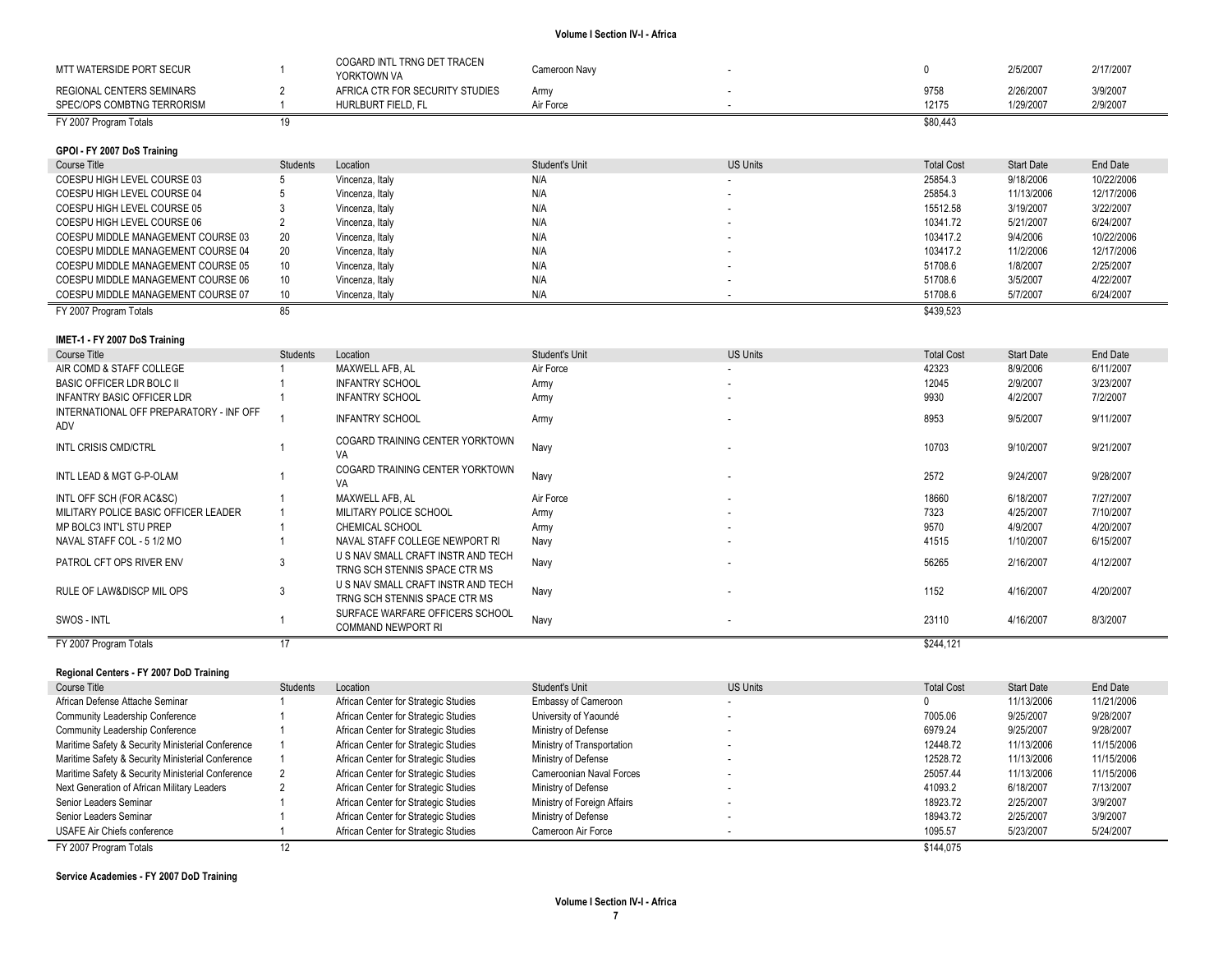| Course Title                   | Students | Location                         | Student's Unit | <b>US Units</b> | <b>Total Cost</b> | <b>Start Date</b> | End Date  |
|--------------------------------|----------|----------------------------------|----------------|-----------------|-------------------|-------------------|-----------|
| <b>USAFA</b>                   |          | USAFA, Colorado Springs Colorado | N/A            |                 | 67914             | 6/21/2006         | 5/30/2007 |
| FY 2007 Program Totals         |          |                                  |                |                 | \$67,914          |                   |           |
|                                |          |                                  |                |                 |                   |                   |           |
| <b>Cameroon FY 2007 Totals</b> | 136      |                                  |                |                 | \$986,752         |                   |           |

# *Cape Verde, Republic Of*

| CTFP - FY 2007 DoD Training             |                 |                                      |                       |                 |                   |                   |                 |
|-----------------------------------------|-----------------|--------------------------------------|-----------------------|-----------------|-------------------|-------------------|-----------------|
| Course Title                            | <b>Students</b> | Location                             | Student's Unit        | <b>US Units</b> | <b>Total Cost</b> | <b>Start Date</b> | End Date        |
| <b>MET REGIONAL DIILS</b>               |                 | SENEGAL (IN COUNTRY TRAINING)        | Navy                  |                 | 3972              | 4/9/2007          | 4/13/2007       |
| FY 2007 Program Totals                  | $\mathcal{P}$   |                                      |                       |                 | \$3,972           |                   |                 |
|                                         |                 |                                      |                       |                 |                   |                   |                 |
| IMET-1 - FY 2007 DoS Training           |                 |                                      |                       |                 |                   |                   |                 |
| Course Title                            | Students        | Location                             | Student's Unit        | <b>US Units</b> | <b>Total Cost</b> | <b>Start Date</b> | End Date        |
| <b>BASIC OFFICER CRS USMC</b>           |                 | COMMANDING GENERAL, EDUCATION        | Navy                  |                 | 14947             | 4/10/2006         | 10/2/2006       |
|                                         |                 | COMMAND QUANTICO VA                  |                       |                 |                   |                   |                 |
| <b>ENGLISH LANGUAGE CRSE</b>            |                 | AIR FORCE SECURITY ASSISTANCE        | Army                  |                 | 14501             | 5/29/2006         | 10/13/2006      |
|                                         |                 | <b>TRAINING</b>                      |                       |                 |                   |                   |                 |
| <b>ENGLISH LANGUAGE CRSE</b>            |                 | AIR FORCE SECURITY ASSISTANCE        | Army                  |                 | 13060             | 9/11/2006         | 12/22/2006      |
|                                         |                 | <b>TRAINING</b>                      |                       |                 |                   |                   |                 |
| <b>ENGLISH LANGUAGE CRSE</b>            |                 | DLIELC. LACKLAND AFB TX              | Army                  |                 | 14737             | 12/4/2006         | 4/20/2007       |
| <b>ENGLISH LANGUAGE CRSE</b>            |                 | DLIELC, LACKLAND AFB TX              | Army                  |                 | 23601             | 1/29/2007         | 8/24/2007       |
| ENGLISH LANGUAGE CRSE                   |                 | DLIELC, LACKLAND AFB TX              | Army                  |                 | 12114             | 2/19/2007         | 5/11/2007       |
| FINANCE BASIC OFFICER LDR               |                 | <b>FINANCE SCHOOL</b>                | Army                  |                 | 9293              | 5/24/2007         | 8/1/2007        |
| <b>INFANTRY OFFICER CRS USMC</b>        |                 | COMMANDING GENERAL, EDUCATION        | Navy                  |                 | 39275             | 10/2/2006         | 12/21/2006      |
|                                         |                 | COMMAND QUANTICO VA                  |                       |                 |                   |                   |                 |
| LANGUAGE INSTRUCTOR/ADV                 |                 | DLIELC. LACKLAND AFB TX              | Air Force             |                 | 14728             | 12/4/2006         | 3/23/2007       |
| MILITARY POLICE BASIC OFFICER LEADER    |                 | MILITARY POLICE SCHOOL               | Army                  |                 | 8493              | 10/30/2006        | 1/30/2007       |
| MILITARY POLICE BASIC OFFICER LEADER    |                 | MILITARY POLICE SCHOOL               | Army                  |                 | 8848              | 5/23/2007         | 8/3/2007        |
| MP BOLC3 INT'L STU PREP                 |                 | <b>CHEMICAL SCHOOL</b>               | Army                  |                 | 1644              | 10/16/2006        | 10/27/2006      |
| MP BOLC3 INT'L STU PREP                 |                 | <b>CHEMICAL SCHOOL</b>               | Army                  |                 | 2484              | 5/7/2007          | 5/18/2007       |
| MP BOLC3 INT'L STU PREP                 |                 | <b>CHEMICAL SCHOOL</b>               | Army                  |                 | 2736              | 9/10/2007         | 9/21/2007       |
| FY 2007 Program Totals                  | 14              |                                      |                       |                 | \$180,461         |                   |                 |
|                                         |                 |                                      |                       |                 |                   |                   |                 |
| Regional Centers - FY 2007 DoD Training |                 |                                      |                       |                 |                   |                   |                 |
| Course Title                            | <b>Students</b> | Location                             | Student's Unit        | <b>US Units</b> | <b>Total Cost</b> | <b>Start Date</b> | <b>End Date</b> |
| African Defense Attache Cominar         |                 | African Contar for Ctratogic Ctudios | Embaccu of Cano Vordo |                 | $\cap$            | 11/12/2006        | 11/21/2006      |

| Cape Verde, Republic Of FY 2007 Totals      | 20 |                                      |                       | \$234,065 |            |            |
|---------------------------------------------|----|--------------------------------------|-----------------------|-----------|------------|------------|
|                                             |    |                                      |                       |           |            |            |
| FY 2007 Program Totals                      |    |                                      |                       | \$49,632  |            |            |
| Small Arms & Light Weapons Workshop         |    | African Center for Strategic Studies | National Police Force | 10171.07  | 12/4/2006  | 12/7/2006  |
| Senior Leaders Seminar                      |    | African Center for Strategic Studies | Ministry of Defense   | 18975.44  | 2/25/2007  | 3/9/2007   |
| Next Generation of African Military Leaders |    | African Center for Strategic Studies | Ministry of Defense   | 20485.28  | 6/18/2007  | 7/13/2007  |
| African Defense Attache Seminar             |    | African Center for Strategic Studies | Embassy of Cape Verde |           | 11/13/2006 | 11/21/2006 |

# *Central African Republic*

| IMET-1 - FY 2007 DoS Training |          |                                                     |                |                 |                   |                   |           |
|-------------------------------|----------|-----------------------------------------------------|----------------|-----------------|-------------------|-------------------|-----------|
| Course Title                  | Students | Location                                            | Student's Unit | <b>US Units</b> | <b>Total Cost</b> | <b>Start Date</b> | End Date  |
| ENGLISH LANGUAGE CRSE         |          | DLIELC. LACKLAND AFB TX                             | Army           |                 | 15824             | 11/13/2006        | 3/23/2007 |
| HIV/AIDS CONFERENCE           |          | <b>DIMO</b>                                         | Air Force      |                 | 9711              | 12/2/2006         | 12/8/2006 |
| INFANTRY BASIC OFFICER LDR    |          | <b>INFANTRY SCHOOL</b>                              | Army           |                 | 10375             | 4/2/2007          | 7/2/2007  |
| MET CIV-MILITARY RELATIONS    |          | CENTRAL AFRICAN EMP (IN COUNTRY<br><b>TRAINING)</b> | Navy           |                 | 42692             | 8/13/2007         | 8/17/2007 |
| FY 2007 Program Totals        |          |                                                     |                |                 | \$78,602          |                   |           |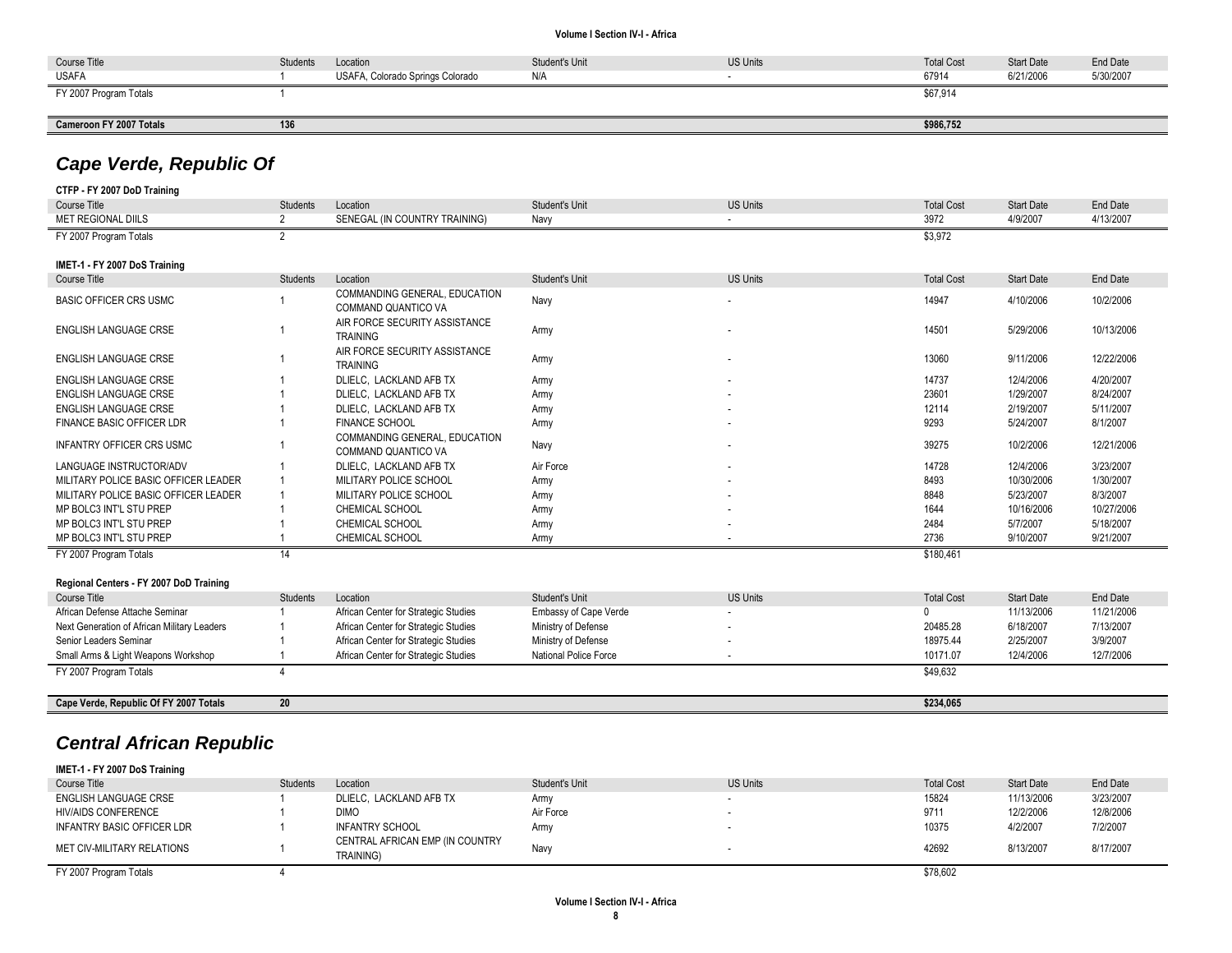| Regional Centers - FY 2007 DoD Training                |                 |                                                |                       |                          |                   |                        |                       |
|--------------------------------------------------------|-----------------|------------------------------------------------|-----------------------|--------------------------|-------------------|------------------------|-----------------------|
| Course Title                                           | <b>Students</b> | Location                                       | Student's Unit        | <b>US Units</b>          | <b>Total Cost</b> | <b>Start Date</b>      | End Date              |
| Next Generation of African Military Leaders            | -1              | African Center for Strategic Studies           | National Gendarmerie  | $\sim$                   | 20677.28          | 6/18/2007              | 7/13/2007             |
| FY 2007 Program Totals                                 | -1              |                                                |                       |                          | \$20.677          |                        |                       |
|                                                        |                 |                                                |                       |                          |                   |                        |                       |
| Central African Republic FY 2007 Totals                | $5\phantom{.0}$ |                                                |                       |                          | \$99,279          |                        |                       |
|                                                        |                 |                                                |                       |                          |                   |                        |                       |
| <b>Chad</b>                                            |                 |                                                |                       |                          |                   |                        |                       |
| ALP - FY 2007 DoD Training                             |                 |                                                |                       |                          |                   |                        |                       |
| <b>Course Title</b>                                    | Students        | Location                                       | <b>Student's Unit</b> | <b>US Units</b>          | <b>Total Cost</b> | <b>Start Date</b>      | End Date              |
| ALC ALP SCHOLARSHIP                                    | -1              | DLIELC, LACKLAND AFB TX                        | Air Force             |                          | 10864             | 1/15/2007              | 2/9/2007              |
| <b>INTRO FLT TRNG/ALP</b>                              |                 | <b>COLOMBUS AFB MS</b>                         | Air Force             |                          | 4617              | 10/5/2006              | 11/27/2006            |
| ORAL PROF AV ALP SCHLRSHP                              | -1              | DLIELC, LACKLAND AFB TX                        | Air Force             |                          | 5414              | 2/12/2007              | 4/19/2007             |
| FY 2007 Program Totals                                 | 3               |                                                |                       |                          | \$20,895          |                        |                       |
|                                                        |                 |                                                |                       |                          |                   |                        |                       |
| CTFP - FY 2007 DoD Training                            |                 |                                                |                       |                          |                   |                        |                       |
| <b>Course Title</b>                                    | <b>Students</b> | Location                                       | Student's Unit        | <b>US Units</b>          | <b>Total Cost</b> | <b>Start Date</b>      | End Date              |
| <b>ENGINEER BASIC OFFICER LDR</b>                      | $\overline{1}$  | <b>ENGINEER SCHOOL</b>                         | Army                  |                          | 3538              | 7/27/2006              | 11/7/2006             |
| <b>ENGLISH LANGUAGE CRSE</b>                           |                 | DLIELC, LACKLAND AFB TX                        | Army                  |                          | 14855             | 2/19/2007              | 6/29/2007             |
| <b>MET REGIONAL DIILS</b>                              | 3               | SENEGAL (IN COUNTRY TRAINING)                  | Navy                  |                          | 10920             | 4/9/2007               | 4/13/2007             |
| <b>REGIONAL CENTERS SEMINARS</b>                       | $\overline{2}$  | AFRICA CTR FOR SECURITY STUDIES                | Army                  |                          | 9758              | 2/26/2007              | 3/9/2007              |
| SENIOR EXECUTIVE SEMINAR (SES)                         | $\overline{1}$  | MARSHALL CENTER                                | Army                  | $\sim$                   | 2600              | 8/22/2007              | 8/29/2007             |
| FY 2007 Program Totals                                 | 8               |                                                |                       |                          | \$41,671          |                        |                       |
|                                                        |                 |                                                |                       |                          |                   |                        |                       |
| IMET-1 - FY 2007 DoS Training                          |                 |                                                |                       |                          |                   |                        |                       |
| Course Title                                           | <b>Students</b> | Location                                       | Student's Unit        | <b>US Units</b>          | <b>Total Cost</b> | <b>Start Date</b>      | <b>End Date</b>       |
| <b>ENGLISH LANGUAGE CRSE</b>                           |                 | DLIELC, LACKLAND AFB TX                        | Army                  |                          | 18820             | 4/30/2007              | 9/21/2007             |
| GENERAL ENGLISH LANG TNG                               |                 | DLIELC, LACKLAND AFB TX                        | Air Force             |                          | 20953             | 12/25/2006             | 5/25/2007             |
| <b>HIV/AIDS CONFERENCE</b><br>INTL FELLOWS ORIENTATION | 6               | <b>DIMO</b>                                    | Air Force             |                          | 37524<br>17436    | 12/2/2006<br>6/25/2007 | 12/8/2006<br>8/3/2007 |
| INTL OFF INTEL ADVANCED                                |                 | ARMY WAR COLLEGE<br><b>INTELLIGENCE SCHOOL</b> | Army                  |                          | 33179             | 8/14/2006              | 1/30/2007             |
| LANGUAGE INSTRUCTOR/BASIC                              |                 | DLIELC, LACKLAND AFB TX                        | Army<br>Air Force     |                          | 17082             | 5/29/2006              | 12/1/2006             |
| LANGUAGE INSTRUCTOR/BASIC                              |                 | DLIELC, LACKLAND AFB TX                        | Air Force             |                          | 17019             | 8/21/2006              | 2/23/2007             |
| FY 2007 Program Totals                                 | 12              |                                                |                       |                          | \$162.013         |                        |                       |
|                                                        |                 |                                                |                       |                          |                   |                        |                       |
| Regional Centers - FY 2007 DoD Training                |                 |                                                |                       |                          |                   |                        |                       |
| <b>Course Title</b>                                    | <b>Students</b> | Location                                       | <b>Student's Unit</b> | <b>US Units</b>          | <b>Total Cost</b> | <b>Start Date</b>      | <b>End Date</b>       |
| Community Leadership Conference                        | $\overline{2}$  | African Center for Strategic Studies           | Ministry of Defense   |                          | 13958.48          | 9/25/2007              | 9/28/2007             |
| Next Generation of African Military Leaders            | $\overline{2}$  | African Center for Strategic Studies           | Ministry of Defense   |                          | 41056.38          | 6/18/2007              | 7/13/2007             |
| Senior Executive Seminar 07-6                          |                 | Marshall Center Garmisch, Germany              | <b>UNK</b>            |                          | 3240              | 8/20/2007              | 8/31/2007             |
| Senior Leaders Seminar                                 | -1              | African Center for Strategic Studies           | National Gendarmerie  |                          | 18743.72          | 2/25/2007              | 3/9/2007              |
| Senior Leaders Seminar                                 | -1              | African Center for Strategic Studies           | Ministry of Defense   | $\overline{\phantom{a}}$ | 18763.72          | 2/25/2007              | 3/9/2007              |
| FY 2007 Program Totals                                 | $\overline{7}$  |                                                |                       |                          | \$95,762          |                        |                       |
| Chad FY 2007 Totals                                    | 30              |                                                |                       |                          | \$320,341         |                        |                       |
|                                                        |                 |                                                |                       |                          |                   |                        |                       |
| <b>Comoros</b>                                         |                 |                                                |                       |                          |                   |                        |                       |
|                                                        |                 |                                                |                       |                          |                   |                        |                       |
| CTFP - FY 2007 DoD Training                            |                 |                                                |                       |                          |                   |                        |                       |

| <b>Course Title</b>       | <b>Students</b> | Location                        | Student's Unit | <b>US Units</b> | <b>Total Cost</b> | <b>Start Date</b> | End Date |
|---------------------------|-----------------|---------------------------------|----------------|-----------------|-------------------|-------------------|----------|
| REGIONAL CENTERS SEMINARS |                 | AFRICA CTR FOR SECURITY STUDIES | Army           |                 | 9758              | 2/26/2007         | 3/9/2007 |
| FY 2007 Program Totals    |                 |                                 |                |                 | 0075<br>ຸລລ' ເລດ  |                   |          |

**IMET-1 - FY 2007 DoS Training**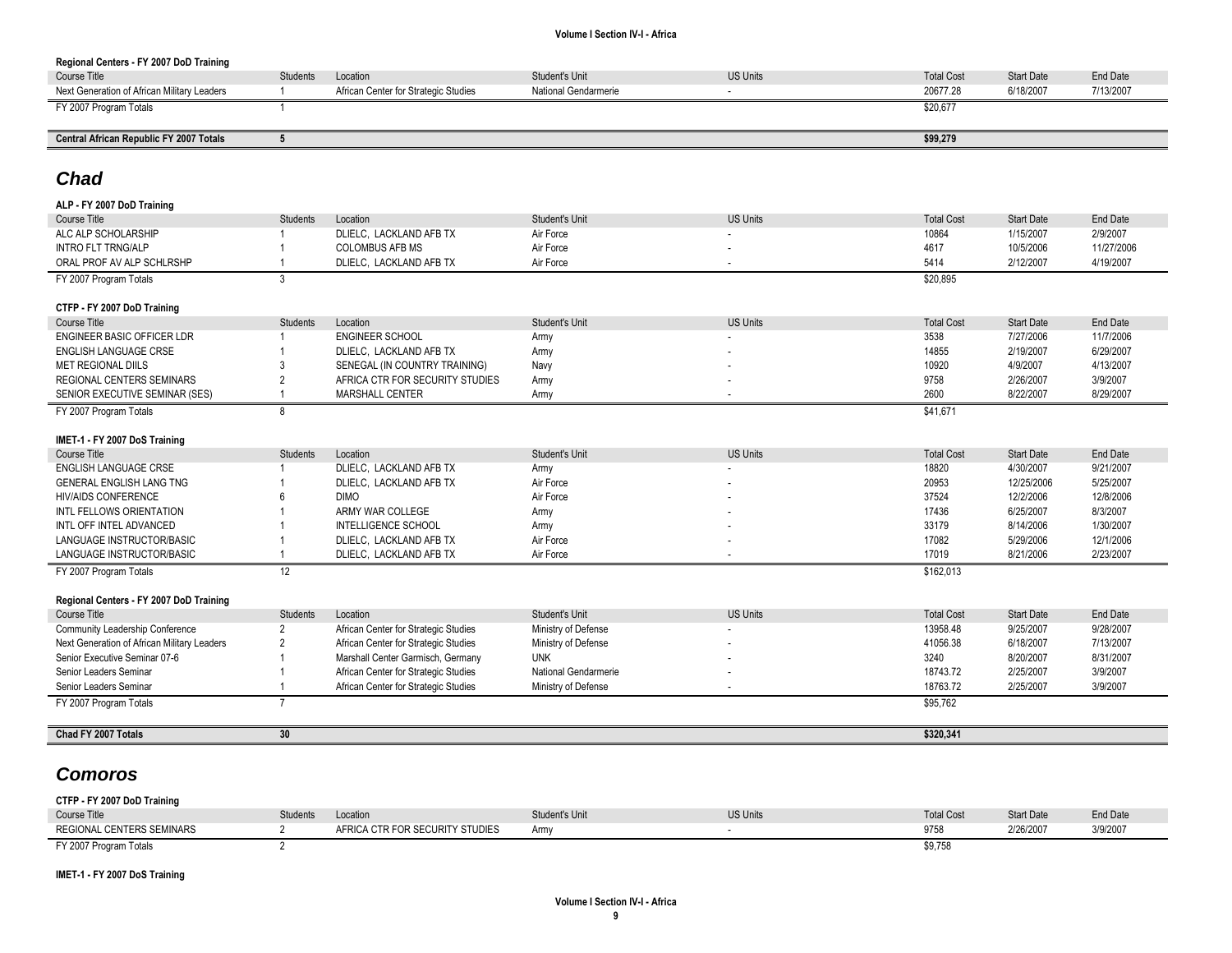| Course Title                                  | <b>Students</b> | Location                                                      | Student's Unit                            | <b>US Units</b>          | <b>Total Cost</b> | <b>Start Date</b> | End Date   |
|-----------------------------------------------|-----------------|---------------------------------------------------------------|-------------------------------------------|--------------------------|-------------------|-------------------|------------|
| <b>DISAM FOREIGN PURCHASER</b>                |                 | WRIGHT PATTERSON AFB, OH - DISAM                              | Air Force                                 | $\overline{\phantom{a}}$ | 6570              | 10/23/2006        | 11/3/2006  |
| LANGUAGE INSTRUCTOR/BASIC                     |                 | DLIELC. LACKLAND AFB TX                                       | Air Force                                 | $\blacksquare$           | 25502             | 5/29/2006         | 12/1/2006  |
| <b>RST-REQUIREMENTS SURVEY TM</b>             |                 | SECURITY ASSISTANCE TNG MGMT OFC                              | Army                                      |                          | 2000              | 9/13/2007         | 9/16/2007  |
| FY 2007 Program Totals                        |                 |                                                               |                                           |                          | \$34,072          |                   |            |
|                                               |                 |                                                               |                                           |                          |                   |                   |            |
| Regional Centers - FY 2007 DoD Training       |                 |                                                               |                                           |                          |                   |                   |            |
| Course Title                                  | Students        | Location                                                      | Student's Unit                            | <b>US Units</b>          | <b>Total Cost</b> | <b>Start Date</b> | End Date   |
| Executive Course EC06-3                       |                 | Asia-Pacific Center for Security Studies,<br>Honolulu, Hawaii | Office of the President                   |                          | 14148.86          | 10/3/2006         | 11/21/2006 |
| Executive Course EC07-1                       |                 | Asia-Pacific Center for Security Studies,<br>Honolulu, Hawaii | Gendarmerie, National Army of Development |                          | 14148.86          | 1/17/2007         | 3/6/2007   |
| Managing Security Resources in Africa Seminar |                 | African Center for Strategic Studies                          | National Gendarmerie                      |                          | 16933.61          | 9/16/2007         | 9/21/2007  |
| Managing Security Resources in Africa Seminar |                 | African Center for Strategic Studies                          | Ministry of Defense                       | $\overline{\phantom{a}}$ | 16905.21          | 9/16/2007         | 9/21/2007  |
| Senior Leaders Seminar                        |                 | African Center for Strategic Studies                          | Ministry of Foreign Affairs               | $\overline{\phantom{a}}$ | 19194.81          | 2/25/2007         | 3/9/2007   |
| Senior Leaders Seminar                        |                 | African Center for Strategic Studies                          | Embassy of Comoros in France              |                          | 18743.72          | 2/25/2007         | 3/9/2007   |
| FY 2007 Program Totals                        |                 |                                                               |                                           |                          | \$100,075         |                   |            |
|                                               |                 |                                                               |                                           |                          |                   |                   |            |
| <b>Comoros FY 2007 Totals</b>                 | 11              |                                                               |                                           |                          | \$143,905         |                   |            |

## *Cote d'Ivoire*

| Regional Centers - FY 2007 DoD Training           |                 |                                      |                                                              |                          |                   |                   |            |
|---------------------------------------------------|-----------------|--------------------------------------|--------------------------------------------------------------|--------------------------|-------------------|-------------------|------------|
| Course Title                                      | <b>Students</b> | Location                             | Student's Unit                                               | <b>US Units</b>          | <b>Total Cost</b> | <b>Start Date</b> | End Date   |
| CT Workshop for Sub-Regional Organizations        |                 | African Center for Strategic Studies | National Gendarmerie                                         |                          | 11906.2           | 1/15/2007         | 1/18/2007  |
| Maritime Safety & Security Ministerial Conference |                 | African Center for Strategic Studies | Maritime Organization for West and Central<br>Africa (MOWCA) |                          | 12826.72          | 11/13/2006        | 11/15/2006 |
| Maritime Safety & Security Ministerial Conference |                 | African Center for Strategic Studies | <b>IMO</b>                                                   | ۰.                       | 12528.72          | 11/13/2006        | 11/15/2006 |
| Next Generation of African Military Leaders       |                 | African Center for Strategic Studies | Ministry of Defense                                          | . .                      | 20585.28          | 6/18/2007         | 7/13/2007  |
| Senior Leaders Seminar                            |                 | African Center for Strategic Studies | UN Operation in Côte d'Ivoire (UNOCI)                        | $\overline{\phantom{a}}$ | 18743.72          | 2/25/2007         | 3/9/2007   |
| Senior Leaders Seminar                            |                 | African Center for Strategic Studies | <b>Transparency Justice</b>                                  | ۰.                       | 18765.8           | 2/25/2007         | 3/9/2007   |
| Senior Leaders Seminar                            |                 | African Center for Strategic Studies | National Police                                              | . .                      | 18743.72          | 2/25/2007         | 3/9/2007   |
| Senior Leaders Seminar                            |                 | African Center for Strategic Studies | Ministry of Security                                         |                          | 18743.72          | 2/25/2007         | 3/9/2007   |
| Small Arms & Light Weapons Workshop               |                 | African Center for Strategic Studies | Ministry of Security                                         | . .                      | 10171.07          | 12/4/2006         | 12/7/2006  |
| Small Arms & Light Weapons Workshop               |                 | African Center for Strategic Studies | Ministry of Justice                                          |                          | 10233.57          | 12/4/2006         | 12/7/2006  |
| FY 2007 Program Totals                            |                 |                                      |                                                              |                          | \$153,249         |                   |            |
|                                                   |                 |                                      |                                                              |                          |                   |                   |            |
| Cote d'Ivoire FY 2007 Totals                      |                 |                                      |                                                              |                          | \$153,249         |                   |            |

# *Democratic Republic of Congo*

| IMET-1 - FY 2007 DoS Training |          |                                                        |                                                 |                          |                   |                   |            |
|-------------------------------|----------|--------------------------------------------------------|-------------------------------------------------|--------------------------|-------------------|-------------------|------------|
| Course Title                  | Students | Location                                               | Student's Unit                                  | <b>US Units</b>          | <b>Total Cost</b> | <b>Start Date</b> | End Date   |
| ENG BOLCIII INT'L STU PREP    |          | <b>CHEMICAL SCHOOL</b>                                 | Army                                            | $\overline{\phantom{a}}$ | 2612              | 3/12/2007         | 3/23/2007  |
| ENGINEER BASIC OFFICER LEADER |          | <b>ENGINEER SCHOOL</b>                                 | Army                                            | $\sim$                   | 10303             | 3/29/2007         | 7/10/2007  |
| ENGLISH LANGUAGE CRSE         |          | DLIELC. LACKLAND AFB TX                                | Army                                            |                          | 20468             | 10/23/2006        | 12/22/2006 |
| ENGLISH LANGUAGE CRSE         |          | DLIELC. LACKLAND AFB TX                                | Army                                            |                          | 17168             | 11/27/2006        | 2/23/2007  |
| ENGLISH LANGUAGE CRSE         |          | DLIELC. LACKLAND AFB TX                                | Army                                            | $\sim$                   | 15767             | 12/8/2006         | 2/15/2007  |
| INFANTRY BASIC OFFICER LDR    |          | <b>INFANTRY SCHOOL</b>                                 | Army                                            | $\sim$                   | 10679             | 7/31/2006         | 10/31/2006 |
| INFANTRY BASIC OFFICER LDR    |          | <b>INFANTRY SCHOOL</b>                                 | Army                                            |                          | 20886             | 1/8/2007          | 4/10/2007  |
| INTL DEF TRANSFORMATION       |          | CIVIL-MILITARY RELATIONS NPS<br>CENTER FOR MONTEREY CA | Navy                                            |                          | 13801             | 10/23/2006        | 11/3/2006  |
| INTRO TO ALC                  |          | DLIELC. LACKLAND AFB TX                                | Air Force                                       | ۰.                       | 5062              | 8/14/2006         | 10/6/2006  |
| MET DIILS SEMINARS            |          | ZAIRE (IN COUNTRY TRAINING)                            | Comite National de Lutte Conte le<br>Terrorisme |                          |                   | 9/24/2007         | 9/28/2007  |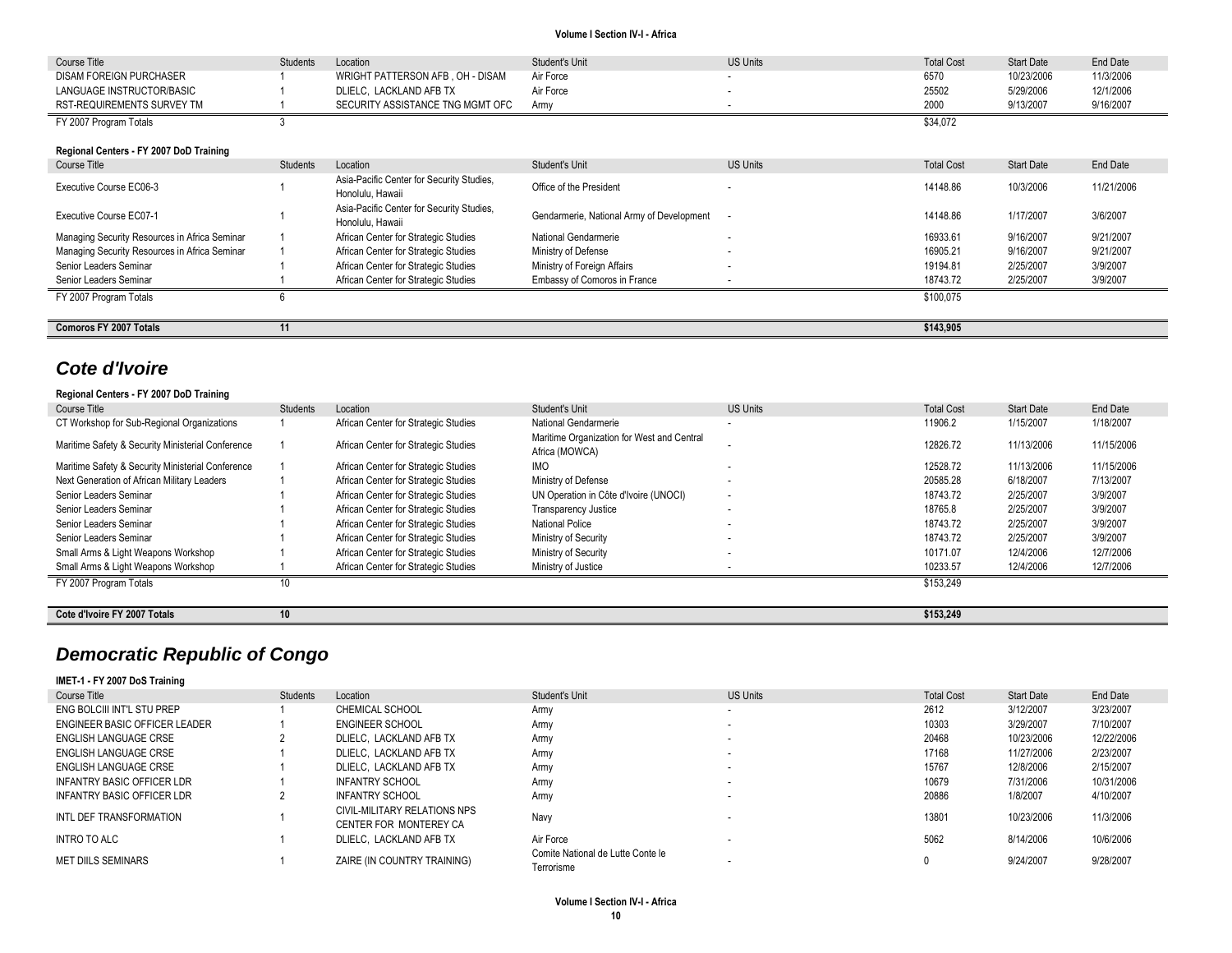| <b>MET DIILS SEMINARS</b> | $\overline{2}$ | ZAIRE (IN COUNTRY TRAINING) | Police, Comite National de Lutte Conte le<br>Terrorisme                   | 33341       | 9/24/2007 | 9/28/2007 |
|---------------------------|----------------|-----------------------------|---------------------------------------------------------------------------|-------------|-----------|-----------|
| <b>MET DIILS SEMINARS</b> | $\mathbf{1}$   | ZAIRE (IN COUNTRY TRAINING) | Special Ops, Comite National de Lutte Conte<br>le Terrorisme              | 0           | 9/24/2007 | 9/28/2007 |
| <b>MET DIILS SEMINARS</b> | $\mathbf{1}$   | ZAIRE (IN COUNTRY TRAINING) | Comite National de Lutte Conte le<br>Terrorisme                           | $\mathbf 0$ | 9/24/2007 | 9/28/2007 |
| <b>MET DIILS SEMINARS</b> | $\mathbf{1}$   | ZAIRE (IN COUNTRY TRAINING) | Comite National de Lutte Conte le<br>Terrorisme                           | $\mathbf 0$ | 9/24/2007 | 9/28/2007 |
| <b>MET DIILS SEMINARS</b> | $\mathbf{1}$   | ZAIRE (IN COUNTRY TRAINING) | Comite National de Lutte Conte le<br>Terrorisme                           | $\mathbf 0$ | 9/24/2007 | 9/28/2007 |
| <b>MET DIILS SEMINARS</b> | $\mathbf{1}$   | ZAIRE (IN COUNTRY TRAINING) | Comite National de Lutte Conte le<br>Terrorisme                           | $\mathbf 0$ | 9/24/2007 | 9/28/2007 |
| <b>MET DIILS SEMINARS</b> | $\mathbf{1}$   | ZAIRE (IN COUNTRY TRAINING) | Comite National de Lutte Conte le<br>Terrorisme                           | $\mathbf 0$ | 9/24/2007 | 9/28/2007 |
| <b>MET DIILS SEMINARS</b> | 1              | ZAIRE (IN COUNTRY TRAINING) | Comite National de Lutte Conte le                                         | $\mathbf 0$ | 9/24/2007 | 9/28/2007 |
| <b>MET DIILS SEMINARS</b> | $\mathbf{1}$   | ZAIRE (IN COUNTRY TRAINING) | Terrorisme<br>Comite National de Lutte Conte le                           | $\mathbf 0$ | 9/24/2007 | 9/28/2007 |
| <b>MET DIILS SEMINARS</b> | $\mathbf{1}$   | ZAIRE (IN COUNTRY TRAINING) | Terrorisme<br>Comite National de Lutte Conte le                           | $\mathbf 0$ | 9/24/2007 | 9/28/2007 |
| <b>MET DIILS SEMINARS</b> | $\mathbf{1}$   | ZAIRE (IN COUNTRY TRAINING) | Terrorisme<br>Comite National de Lutte Conte le                           | $\mathbf 0$ | 9/24/2007 | 9/28/2007 |
| <b>MET DIILS SEMINARS</b> | $\mathbf{1}$   |                             | Terrorisme<br>Comite National de Lutte Conte le                           | $\mathbf 0$ | 9/24/2007 | 9/28/2007 |
|                           |                | ZAIRE (IN COUNTRY TRAINING) | Terrorisme<br>Comite National de Lutte Conte le                           |             |           |           |
| <b>MET DIILS SEMINARS</b> | 1              | ZAIRE (IN COUNTRY TRAINING) | Terrorisme                                                                | $\mathbf 0$ | 9/24/2007 | 9/28/2007 |
| <b>MET DIILS SEMINARS</b> | 1              | ZAIRE (IN COUNTRY TRAINING) | Ministry of Human Rights, Comite National<br>de Lutte Conte le Terrorisme | $\mathbf 0$ | 9/24/2007 | 9/28/2007 |
| <b>MET DIILS SEMINARS</b> | $\mathbf{1}$   | ZAIRE (IN COUNTRY TRAINING) | Comite National de Lutte Conte le<br>Terrorisme                           | $\mathbf 0$ | 9/24/2007 | 9/28/2007 |
| <b>MET DIILS SEMINARS</b> | $\mathbf{1}$   | ZAIRE (IN COUNTRY TRAINING) | Comite National de Lutte Conte le<br>Terrorisme                           | $\mathbf 0$ | 9/24/2007 | 9/28/2007 |
| <b>MET DIILS SEMINARS</b> | $\mathbf{1}$   | ZAIRE (IN COUNTRY TRAINING) | Garde Republicaine, Comite National de<br>Lutte Conte le Terrorisme       | $\mathbf 0$ | 9/24/2007 | 9/28/2007 |
| <b>MET DIILS SEMINARS</b> | $\mathbf{1}$   | ZAIRE (IN COUNTRY TRAINING) | Comite National de Lutte Conte le<br>Terrorisme                           | 0           | 9/24/2007 | 9/28/2007 |
| <b>MET DIILS SEMINARS</b> | $\mathbf{1}$   | ZAIRE (IN COUNTRY TRAINING) | Comite National de Lutte Contre le<br>Terrorisme                          | $\mathbf 0$ | 9/24/2007 | 9/28/2007 |
| <b>MET DIILS SEMINARS</b> | $\mathbf{1}$   | ZAIRE (IN COUNTRY TRAINING) | Comite National de Lutte Conte le<br>Terrorisme                           | $\mathbf 0$ | 9/24/2007 | 9/28/2007 |
| <b>MET DIILS SEMINARS</b> | $\mathbf{1}$   | ZAIRE (IN COUNTRY TRAINING) | Comite National de Lutte Conte le<br>Terrorisme                           | $\mathbf 0$ | 9/24/2007 | 9/28/2007 |
| <b>MET DIILS SEMINARS</b> | $\mathbf{1}$   | ZAIRE (IN COUNTRY TRAINING) | Comite National de Lutte Conte le<br>Terrorisme                           | $\mathbf 0$ | 9/24/2007 | 9/28/2007 |
| <b>MET DIILS SEMINARS</b> | 1              | ZAIRE (IN COUNTRY TRAINING) | Comite National de Lutte Conte le<br>Terrorisme                           | $\mathbf 0$ | 9/24/2007 | 9/28/2007 |
| <b>MET DIILS SEMINARS</b> |                | ZAIRE (IN COUNTRY TRAINING) | National Police                                                           | $\Omega$    | 9/24/2007 | 9/28/2007 |
| <b>MET DIILS SEMINARS</b> | 1              | ZAIRE (IN COUNTRY TRAINING) | Military Intelligence, Comite National de Lutte                           | $\Omega$    | 9/24/2007 | 9/28/2007 |
| <b>MET DIILS SEMINARS</b> | $\mathbf{1}$   | ZAIRE (IN COUNTRY TRAINING) | Conte le Terrorisme<br>Police, Comite National de Lutte Conte le          | $\mathbf 0$ | 9/24/2007 | 9/28/2007 |
|                           |                |                             | Terrorisme<br>Comite National de Lutte Conte le                           |             |           |           |
| <b>MET DIILS SEMINARS</b> | $\mathbf{1}$   | ZAIRE (IN COUNTRY TRAINING) | Terrorisme                                                                | $\mathbf 0$ | 9/24/2007 | 9/28/2007 |
| <b>MET DIILS SEMINARS</b> | $\mathbf{1}$   | ZAIRE (IN COUNTRY TRAINING) | Comite National de Lutte Conte le<br>Terrorisme                           | $\mathbf 0$ | 9/24/2007 | 9/28/2007 |
| <b>MET DIILS SEMINARS</b> | $\mathbf{1}$   | ZAIRE (IN COUNTRY TRAINING) | Presidency, Comite National de Lutte Conte<br>le Terrorisme               | $\mathbf 0$ | 9/24/2007 | 9/28/2007 |
|                           |                |                             |                                                                           |             |           |           |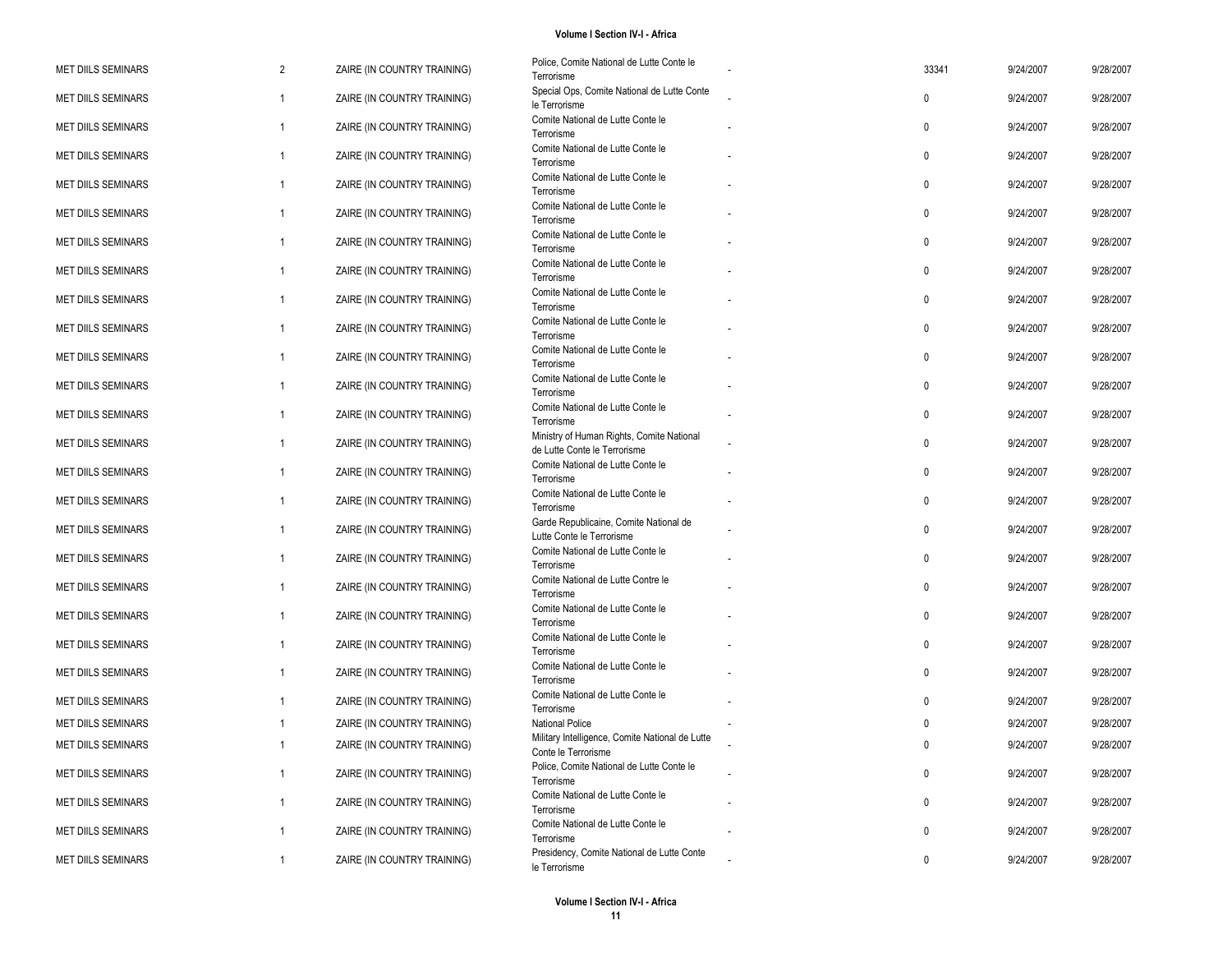| <b>MET DIILS SEMINARS</b>                         | $\overline{1}$ | ZAIRE (IN COUNTRY TRAINING)          | Comite National de Lutte Conte le<br>Terrorisme           |                 | 0                 | 9/24/2007         | 9/28/2007  |
|---------------------------------------------------|----------------|--------------------------------------|-----------------------------------------------------------|-----------------|-------------------|-------------------|------------|
| <b>MET DIILS SEMINARS</b>                         | $\overline{1}$ | ZAIRE (IN COUNTRY TRAINING)          | Interpol, Comite National de Lutte Conte le<br>Terrorisme |                 | 0                 | 9/24/2007         | 9/28/2007  |
| <b>MET DIILS SEMINARS</b>                         | $\overline{1}$ | ZAIRE (IN COUNTRY TRAINING)          | Special Services, National Police                         |                 | 0                 | 9/24/2007         | 9/28/2007  |
| <b>MET DIILS SEMINARS</b>                         | $\overline{1}$ | ZAIRE (IN COUNTRY TRAINING)          | <b>National Police</b>                                    |                 | $\mathbf{0}$      | 9/24/2007         | 9/28/2007  |
| <b>MET DIILS SEMINARS</b>                         | $\overline{1}$ | ZAIRE (IN COUNTRY TRAINING)          | Comite National de Lutte Conte le<br>Terrorisme           |                 | $\mathbf{0}$      | 9/24/2007         | 9/28/2007  |
| <b>MET DIILS SEMINARS</b>                         | $\mathbf{1}$   | ZAIRE (IN COUNTRY TRAINING)          | Comite National de Lutte Conte le<br>Terrorisme           |                 | 0                 | 9/24/2007         | 9/28/2007  |
| <b>MET DIILS SEMINARS</b>                         | $\overline{1}$ | ZAIRE (IN COUNTRY TRAINING)          | Comite National de Lutte Conte le<br>Terrorisme           |                 | 0                 | 9/24/2007         | 9/28/2007  |
| <b>MET DIILS SEMINARS</b>                         | $\mathbf{1}$   | ZAIRE (IN COUNTRY TRAINING)          | Comite National de Lutte Conte le<br>Terrorisme           |                 | 0                 | 9/24/2007         | 9/28/2007  |
| <b>MET DIILS SEMINARS</b>                         | $\overline{1}$ | ZAIRE (IN COUNTRY TRAINING)          | Comite National de Lutte Conte le<br>Terrorisme           |                 | 0                 | 9/24/2007         | 9/28/2007  |
| <b>MET DIILS SEMINARS</b>                         | $\mathbf{1}$   | ZAIRE (IN COUNTRY TRAINING)          | Comite National de Lutte Conte le<br>Terrorisme           |                 | 0                 | 9/24/2007         | 9/28/2007  |
| <b>MET DIILS SEMINARS</b>                         | $\mathbf{1}$   | ZAIRE (IN COUNTRY TRAINING)          | Comite National de Lutte Conte le<br>Terrorisme           |                 | 0                 | 9/24/2007         | 9/28/2007  |
| <b>MET DIILS SEMINARS</b>                         | $\overline{1}$ | ZAIRE (IN COUNTRY TRAINING)          | Comite National de Lutte Conte le<br>Terrorisme           |                 | 0                 | 9/24/2007         | 9/28/2007  |
| <b>MET DIILS SEMINARS</b>                         | $\overline{1}$ | ZAIRE (IN COUNTRY TRAINING)          | Comite National de Lutte Conte le<br>Terrorisme           |                 | 0                 | 9/24/2007         | 9/28/2007  |
| <b>MET DIILS SEMINARS</b>                         | $\overline{1}$ | ZAIRE (IN COUNTRY TRAINING)          | Comite National de Lutte Conte le<br>Terrorisme           |                 | 0                 | 9/24/2007         | 9/28/2007  |
| <b>MET DIILS SEMINARS</b>                         | $\overline{1}$ | ZAIRE (IN COUNTRY TRAINING)          | Comite National de Lutte Conte le<br>Terrorisme           |                 | 0                 | 9/24/2007         | 9/28/2007  |
| <b>MET DIILS SEMINARS</b>                         | $\mathbf{1}$   | ZAIRE (IN COUNTRY TRAINING)          | Interpol, Comite National de Lutte Conte le<br>Terrorisme |                 | 0                 | 9/24/2007         | 9/28/2007  |
| <b>MET DIILS SEMINARS</b>                         | $\overline{1}$ | ZAIRE (IN COUNTRY TRAINING)          | Comite National de Lutte Conte le<br>Terrorisme           |                 | 0                 | 9/24/2007         | 9/28/2007  |
| <b>MET DIILS SEMINARS</b>                         | $\overline{1}$ | ZAIRE (IN COUNTRY TRAINING)          | Comite National de Lutte Conte le<br>Terrorisme           |                 | 0                 | 9/24/2007         | 9/28/2007  |
| <b>MET DIILS SEMINARS</b>                         | $\mathbf{1}$   | ZAIRE (IN COUNTRY TRAINING)          | Comite National de Lutte Conte le<br>Terrorisme           |                 | 0                 | 9/24/2007         | 9/28/2007  |
| <b>MET DIILS SEMINARS</b>                         |                | ZAIRE (IN COUNTRY TRAINING)          | Human's Right Organization                                |                 | 0                 | 9/24/2007         | 9/28/2007  |
| SIGNAL BASIC OFFICER LEADER                       |                | SIGNAL SCHOOL                        | Army                                                      |                 | 10203             | 4/3/2007          | 7/3/2007   |
| SOS INT'L OFF SCH CRS                             |                | MAXWELL AFB, AL                      | Air Force                                                 |                 | 7315              | 9/11/2006         | 10/27/2006 |
| SQUADRON OFFICER SCHOOL                           | $\overline{1}$ | MAXWELL AFB, AL                      | Air Force                                                 |                 | 3596              | 11/1/2006         | 12/8/2006  |
| FY 2007 Program Totals                            | 65             |                                      |                                                           |                 | \$171,201         |                   |            |
| Regional Centers - FY 2007 DoD Training           |                |                                      |                                                           |                 |                   |                   |            |
| <b>Course Title</b>                               | Students       | Location                             | Student's Unit                                            | <b>US Units</b> | <b>Total Cost</b> | <b>Start Date</b> | End Date   |
| Maritime Safety & Security Ministerial Conference | -1             | African Center for Strategic Studies | Ministry of Energy                                        |                 | 12679.12          | 11/13/2006        | 11/15/2006 |
| Maritime Safety & Security Ministerial Conference | $\mathbf{1}$   | African Center for Strategic Studies | Merchant Navy                                             |                 | 12676.72          | 11/13/2006        | 11/15/2006 |
| Next Generation of African Military Leaders       | $\mathbf{1}$   | African Center for Strategic Studies | Ministry of Defense                                       |                 | 20755.28          | 6/18/2007         | 7/13/2007  |
| Senior Leaders Seminar                            | $\overline{1}$ | African Center for Strategic Studies | Parliament                                                |                 | 18743.72          | 2/25/2007         | 3/9/2007   |
| Senior Leaders Seminar                            |                | African Center for Strategic Studies | Ministry of Defense                                       |                 | 18657.72          | 2/25/2007         | 3/9/2007   |
| FY 2007 Program Totals                            | 5              |                                      |                                                           |                 | \$83,513          |                   |            |
| Democratic Republic of Congo FY 2007 Totals       | 70             |                                      |                                                           |                 | \$254,714         |                   |            |
| <b>Djibouti</b>                                   |                |                                      |                                                           |                 |                   |                   |            |
| CTFP - FY 2007 DoD Training                       |                |                                      |                                                           |                 |                   |                   |            |

Course Title Students Students Location Students Unit Student's Unit US Units Unit US Units Total Cost Start Date End Date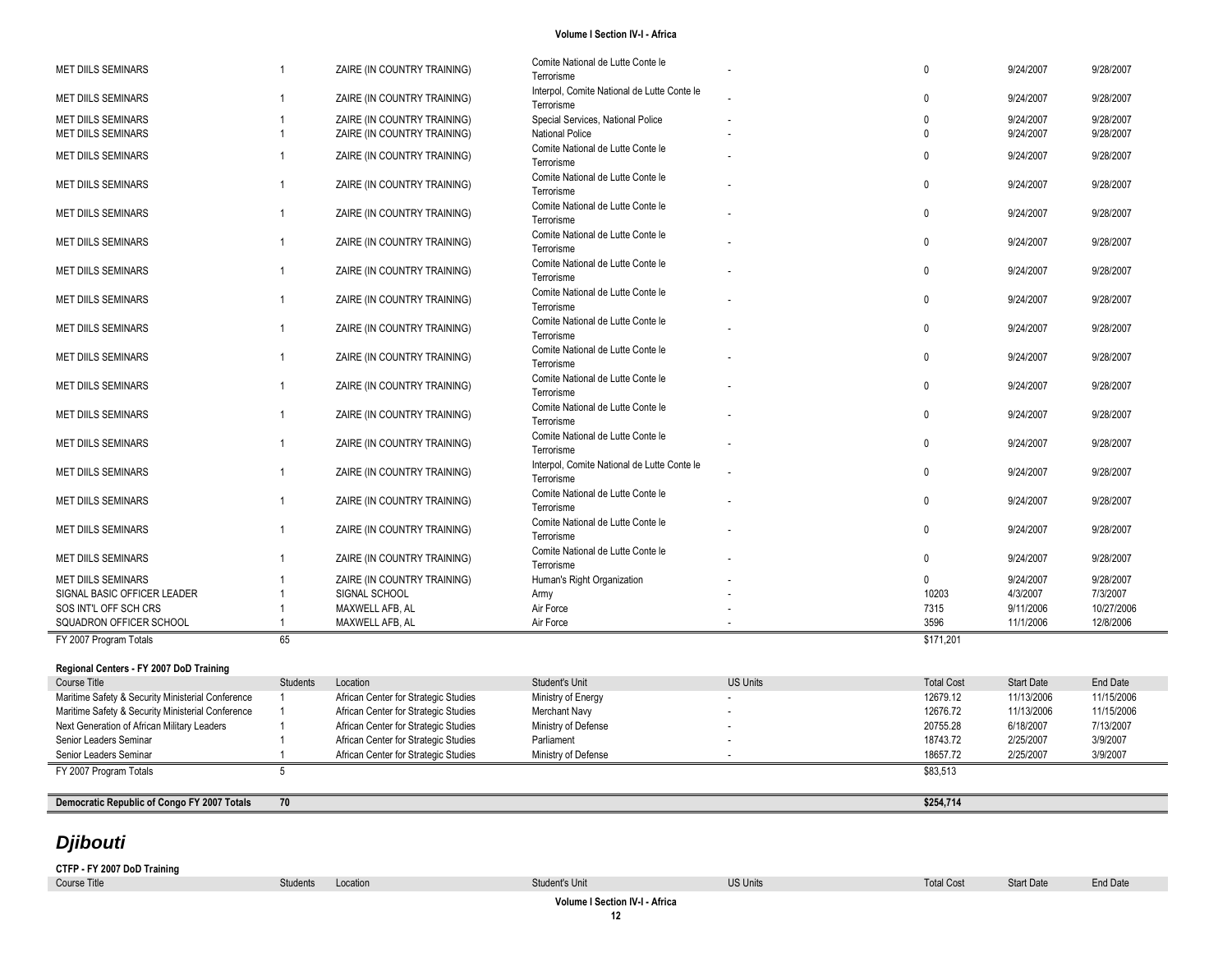| MET CT- REGIONAL CIV-MIL       | (ENYA (IN COUNTRY TRAINING)     | Navy        | 3024     | 8/6/2007  | 8/10/2007 |
|--------------------------------|---------------------------------|-------------|----------|-----------|-----------|
| REGIONAL CENTERS SEMINARS      | AFRICA CTR FOR SECURITY STUDIES | <b>Army</b> | 16008    | 2/26/2007 | 3/9/2007  |
| SENIOR EXECUTIVE SEMINAR (SES) | <b>MARSHALL CENTER</b>          | Arm         | 2600     | 8/22/2007 | 8/29/2007 |
| FY 2007 Program Totals         |                                 |             | \$21,632 |           |           |

#### **IMET-1 - FY 2007 DoS Training**

| Course Title                                | <b>Students</b> | Location                             | <b>Student's Unit</b>                 | <b>US Units</b> | <b>Total Cost</b> | <b>Start Date</b> | End Date  |
|---------------------------------------------|-----------------|--------------------------------------|---------------------------------------|-----------------|-------------------|-------------------|-----------|
| AMERICAN LANGUAGE COURSE                    |                 | DLIELC. LACKLAND AFB TX              | Air Force                             |                 | 10545             | 8/14/2006         | 12/1/2006 |
| AMERICAN LANGUAGE COURSE                    |                 | DLIELC, LACKLAND AFB TX              | Navy                                  |                 | 23237             | 2/26/2007         | 8/31/2007 |
| <b>GENERAL ENGLISH LANG TNG</b>             |                 | DLIELC. LACKLAND AFB TX              | Air Force                             |                 | 17340             | 7/24/2006         | 1/26/2007 |
| <b>GENERAL ENGLISH LANG TNG</b>             |                 | DLIELC, LACKLAND AFB TX              | Air Force                             |                 | 14476             | 7/9/2007          | 9/28/2007 |
| <b>GENERAL ENGLISH ONLY</b>                 |                 | DLIELC, LACKLAND AFB TX              | Army                                  |                 | 18434             | 3/26/2007         | 7/20/2007 |
| <b>GENERAL ENGLISH ONLY</b>                 |                 | DLIELC. LACKLAND AFB TX              | Army                                  |                 | 11294             | 4/2/2007          | 5/18/2007 |
| INT OFR TACT INTEL CENTCOM                  |                 | <b>INTELLIGENCE SCHOOL</b>           | Army                                  |                 | 8333              | 5/30/2007         | 7/11/2007 |
| INTERMEDIATE LEVEL EDUC                     |                 | COMMAND & GENERAL STAFF COLLEGE      | Army                                  |                 | 41701             | 8/14/2006         | 6/15/2007 |
| INTL DEFENSE MGT CRS                        |                 | MONTEREY, CA                         | Navy                                  |                 | 23196             | 2/5/2007          | 4/18/2007 |
| NAVAL STAFF COL - 10 MONTH                  |                 | NAVAL STAFF COLLEGE NEWPORT RI       | Navy                                  |                 | 92346             | 7/26/2006         | 6/15/2007 |
| SPECIALIZED ENG LANG TNG                    |                 | DLIELC. LACKLAND AFB TX              | Navy                                  |                 | 12602             | 12/4/2006         | 2/2/2007  |
| SPECIALIZED ENG LANG TNG                    |                 | DLIELC, LACKLAND AFB TX              | Navy                                  |                 | 17697             | 7/16/2007         | 9/14/2007 |
| FY 2007 Program Totals                      | 12              |                                      |                                       |                 | \$291,201         |                   |           |
|                                             |                 |                                      |                                       |                 |                   |                   |           |
| Regional Centers - FY 2007 DoD Training     |                 |                                      |                                       |                 |                   |                   |           |
| Course Title                                | <b>Students</b> | Location                             | Student's Unit                        | <b>US Units</b> | <b>Total Cost</b> | <b>Start Date</b> | End Date  |
| Community Leadership Conference             |                 | African Center for Strategic Studies | National Assembly                     |                 | 7164.12           | 9/25/2007         | 9/28/2007 |
| Community Leadership Conference             |                 | African Center for Strategic Studies | Ministry of Interior                  |                 | 7107.24           | 9/25/2007         | 9/28/2007 |
| Djibouti Community Chapter Meeting          | 16              | African Center for Strategic Studies | ACSS Community Chapter in Djibouti    |                 |                   | 3/3/2007          | 3/3/2007  |
| Next Generation of African Military Leaders |                 | African Center for Strategic Studies | Ministry of Defense                   |                 | 20549.28          | 6/18/2007         | 7/13/2007 |
| Senior Executive Seminar 07-6               |                 | Marshall Center Garmisch, Germany    | <b>UNK</b>                            |                 | 4140              | 8/20/2007         | 8/31/2007 |
| Senior Leaders Seminar                      |                 | African Center for Strategic Studies | Ministry of Foreign Affairs           |                 | 18790.72          | 2/25/2007         | 3/9/2007  |
| Senior Leaders Seminar                      |                 | African Center for Strategic Studies | East Africa Standby Brigade (EASBRIG) |                 | 18608.72          | 2/25/2007         | 3/9/2007  |
| FY 2007 Program Totals                      | 22              |                                      |                                       |                 | \$76,360          |                   |           |
| Djibouti FY 2007 Totals                     | 39              |                                      |                                       |                 | \$389,193         |                   |           |

# *Equatorial Guinea*

| CTFP - FY 2007 DoD Training                          |                 |                                          |                                |                          |                   |                   |            |
|------------------------------------------------------|-----------------|------------------------------------------|--------------------------------|--------------------------|-------------------|-------------------|------------|
| Course Title                                         | <b>Students</b> | Location                                 | Student's Unit                 | <b>US Units</b>          | <b>Total Cost</b> | <b>Start Date</b> | End Date   |
| <b>REGIONAL CENTERS SEMINARS</b>                     |                 | CTR FOR HEMISPHERIC DEF STUDIES<br>(NDU) | Army                           | ۰.                       | 5366              | 6/4/2007          | 6/22/2007  |
| FY 2007 Program Totals                               |                 |                                          |                                |                          | \$5,366           |                   |            |
| Regional Centers - FY 2007 DoD Training              |                 |                                          |                                |                          |                   |                   |            |
| Course Title                                         | <b>Students</b> | Location                                 | Student's Unit                 | <b>US Units</b>          | <b>Total Cost</b> | <b>Start Date</b> | End Date   |
| Inter-Agency Coordination and Combating<br>Terrorism |                 | Center for Hemispheric Defense Studies   | <b>CHDS</b>                    | $\overline{\phantom{a}}$ | 6500              | 6/4/2007          | 6/22/2007  |
| Maritime Safety & Security Ministerial Conference    |                 | African Center for Strategic Studies     | Ministry of National Security  | $\overline{\phantom{a}}$ | 12627.72          | 11/13/2006        | 11/15/2006 |
| Maritime Safety & Security Ministerial Conference    |                 | African Center for Strategic Studies     | Ministry of Defense            | $\overline{\phantom{a}}$ | 12627.72          | 11/13/2006        | 11/15/2006 |
| Maritime Safety & Security Ministerial Conference    |                 | African Center for Strategic Studies     | Equatorial Guinea Naval Forces | ۰.                       | 12627.72          | 11/13/2006        | 11/15/2006 |
| Next Generation of African Military Leaders          |                 | African Center for Strategic Studies     | Equatorial Guinea Naval Forces | $\overline{\phantom{a}}$ | 20485.28          | 6/18/2007         | 7/13/2007  |
| Senior Leaders Seminar                               |                 | African Center for Strategic Studies     | Equatorial Guinea Naval Forces | $\overline{\phantom{a}}$ | 19383.72          | 2/25/2007         | 3/9/2007   |
| Washington Security and Defense Seminar              |                 | Center for Hemispheric Defense Studies   | <b>CHDS</b>                    |                          | 50                | 9/10/2007         | 9/14/2007  |
| FY 2007 Program Totals                               |                 |                                          |                                |                          | \$84,302          |                   |            |
| <b>Equatorial Guinea FY 2007 Totals</b>              |                 |                                          |                                |                          | \$89,668          |                   |            |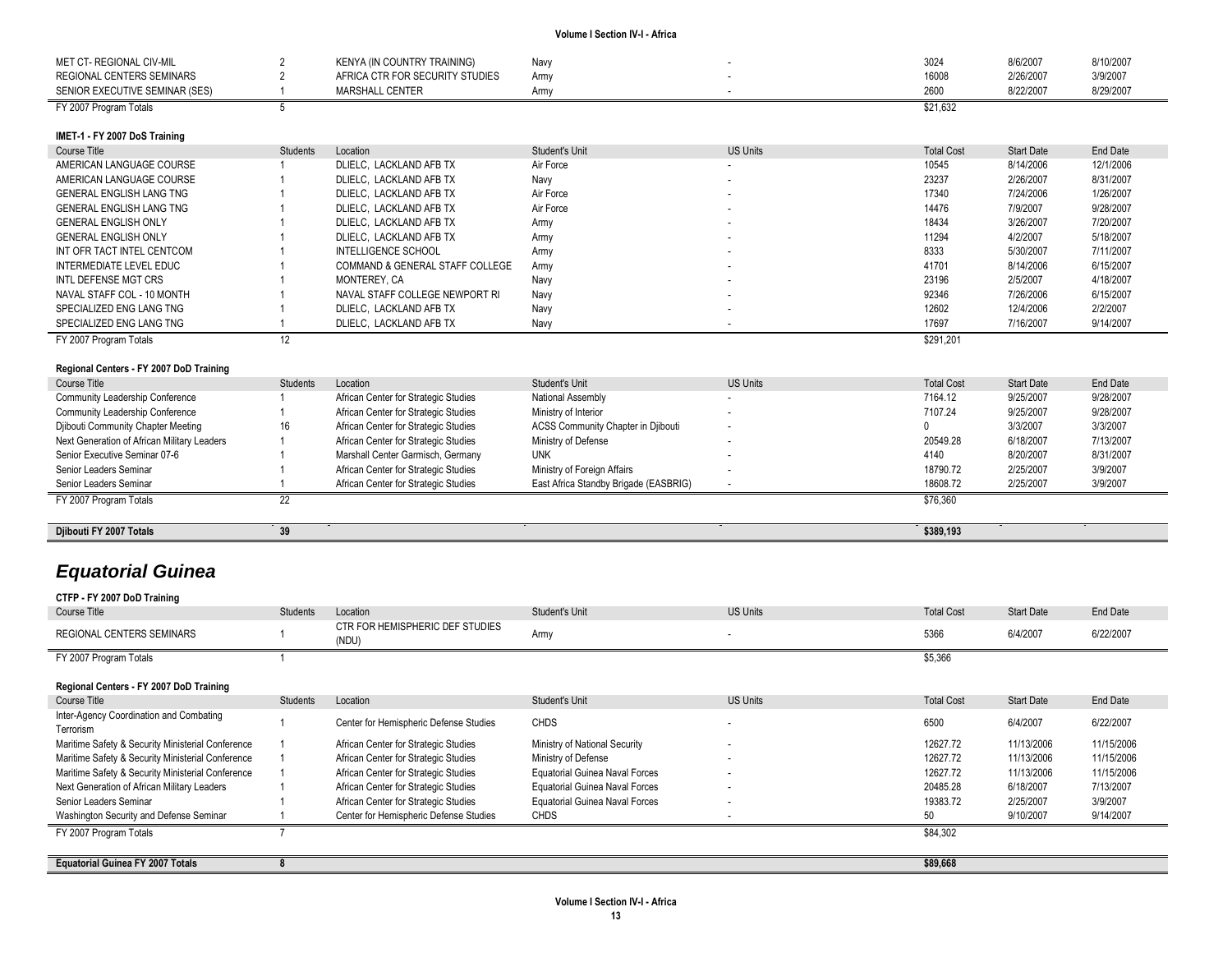## *Ethiopia*

#### **CTFP - FY 2007 DoD Training**

| Course Title              | <b>Students</b> | Location                                               | Student's Unit | <b>US Units</b> | <b>Total Cost</b> | <b>Start Date</b> | End Date  |
|---------------------------|-----------------|--------------------------------------------------------|----------------|-----------------|-------------------|-------------------|-----------|
| CIV-MIL RESP TO TERRORISM |                 | CIVIL-MILITARY RELATIONS NPS<br>CENTER FOR MONTEREY CA | Navy           |                 | 12429             | 4/1/2007          | 4/13/2007 |
| CNTRTERRORISM FEL PRGM-CT |                 | NATIONAL DEFENSE UNIVERSITY                            | Army           |                 | 33787             | 7/23/2007         | 9/30/2007 |
| ENGLISH LANGUAGE CRSE     |                 | DLIELC. LACKLAND AFB TX                                | Army           |                 | 10439             | 4/23/2007         | 7/13/2007 |
| REGIONAL CENTERS SEMINARS |                 | AFRICA CTR FOR SECURITY STUDIES                        | Army           |                 | 9758              | 2/26/2007         | 3/9/2007  |
| FY 2007 Program Totals    |                 |                                                        |                |                 | \$66,413          |                   |           |

### **FMF - FY 2007 DoS Training**

| Course Title              | <b>Students</b> | Location                         | Student's Unit                | <b>US Units</b> | <b>Total Cost</b> | <b>Start Date</b> | <b>End Date</b> |
|---------------------------|-----------------|----------------------------------|-------------------------------|-----------------|-------------------|-------------------|-----------------|
| TAFT-TECH ASSIST FLD TEAM |                 | SECURITY ASSISTANCE TNG MGMT OFC | Ethiopian Armed Forces        |                 |                   | 10/1/2006         | 9/28/2007       |
| TAFT-TECH ASSIST FLD TEAM |                 | SECURITY ASSISTANCE TNG MGMT OFC | <b>Ethiopian Armed Forces</b> |                 | $\Omega$          | 10/1/2006         | 9/28/2007       |
| TAFT-TECH ASSIST FLD TEAM |                 | SECURITY ASSISTANCE TNG MGMT OFC | <b>Ethioian Armed Forces</b>  |                 | $\Omega$          | 10/1/2006         | 9/28/2007       |
| TAFT-TECH ASSIST FLD TEAM |                 | SECURITY ASSISTANCE TNG MGMT OFC | <b>Ethiopian Armed Forces</b> |                 | $\Omega$          | 10/1/2006         | 9/28/2007       |
| TAFT-TECH ASSIST FLD TEAM |                 | SECURITY ASSISTANCE TNG MGMT OFC | <b>Ethiopian Armed Forces</b> |                 | $\Omega$          | 10/1/2006         | 9/28/2007       |
| TAFT-TECH ASSIST FLD TEAM |                 | SECURITY ASSISTANCE TNG MGMT OFC | <b>Ethiopian Armed Forces</b> |                 | $\Omega$          | 10/1/2006         | 9/28/2007       |
| TAFT-TECH ASSIST FLD TEAM |                 | SECURITY ASSISTANCE TNG MGMT OFC | <b>Ethiopian Armed Forces</b> |                 | $\Omega$          | 10/1/2006         | 9/28/2007       |
| TAFT-TECH ASSIST FLD TEAM |                 | SECURITY ASSISTANCE TNG MGMT OFC | <b>Ethiopian Armed Forces</b> |                 | $\Omega$          | 10/1/2006         | 9/28/2007       |
| TAFT-TECH ASSIST FLD TEAM |                 | SECURITY ASSISTANCE TNG MGMT OFC | <b>Ethiopian Armed Forces</b> |                 | $\Omega$          | 10/1/2006         | 9/28/2007       |
| TAFT-TECH ASSIST FLD TEAM |                 | SECURITY ASSISTANCE TNG MGMT OFC | <b>Ethipian Armed Forces</b>  |                 | $\Omega$          | 10/1/2006         | 9/28/2007       |
| TAFT-TECH ASSIST FLD TEAM |                 | SECURITY ASSISTANCE TNG MGMT OFC | <b>Ethiopian Armed Forces</b> |                 | $\Omega$          | 10/1/2006         | 9/28/2007       |
| TAFT-TECH ASSIST FLD TEAM |                 | SECURITY ASSISTANCE TNG MGMT OFC | <b>Ethiopian Armed Forces</b> |                 | $\Omega$          | 10/1/2006         | 9/28/2007       |
| TAFT-TECH ASSIST FLD TEAM |                 | SECURITY ASSISTANCE TNG MGMT OFC | <b>Ethiopian Armed Forces</b> |                 | $\Omega$          | 10/1/2006         | 9/28/2007       |
| TAFT-TECH ASSIST FLD TEAM |                 | SECURITY ASSISTANCE TNG MGMT OFC | <b>Ethiopian Armed Forces</b> |                 | $\Omega$          | 10/1/2006         | 9/28/2007       |
| TAFT-TECH ASSIST FLD TEAM |                 | SECURITY ASSISTANCE TNG MGMT OFC | Ethiopian Armed Forces        |                 | $\Omega$          | 10/1/2006         | 9/28/2007       |
| TAFT-TECH ASSIST FLD TEAM |                 | SECURITY ASSISTANCE TNG MGMT OFC | <b>Ethiopian Armed Forces</b> |                 | $\Omega$          | 10/1/2006         | 9/28/2007       |
| TAFT-TECH ASSIST FLD TEAM |                 | SECURITY ASSISTANCE TNG MGMT OFC | <b>Ethiopian Armed Forces</b> |                 | $\Omega$          | 10/1/2006         | 9/28/2007       |
| TAFT-TECH ASSIST FLD TEAM |                 | SECURITY ASSISTANCE TNG MGMT OFC | Ethiopian Armed Forces        |                 | $\Omega$          | 10/1/2006         | 9/28/2007       |
| TAFT-TECH ASSIST FLD TEAM |                 | SECURITY ASSISTANCE TNG MGMT OFC | <b>Ethiopian Armed Forces</b> |                 | $\Omega$          | 10/1/2006         | 9/28/2007       |
| TAFT-TECH ASSIST FLD TEAM |                 | SECURITY ASSISTANCE TNG MGMT OFC | <b>Ethiopian Armed Forces</b> |                 | $\Omega$          | 10/1/2006         | 9/28/2007       |
| TAFT-TECH ASSIST FLD TEAM |                 | SECURITY ASSISTANCE TNG MGMT OFC | <b>Ethiopian Armed Forces</b> |                 | $\Omega$          | 10/1/2006         | 9/28/2007       |
| TAFT-TECH ASSIST FLD TEAM |                 | SECURITY ASSISTANCE TNG MGMT OFC | <b>Ethiopian Armed Forces</b> |                 | $\Omega$          | 10/1/2006         | 9/28/2007       |
| TAFT-TECH ASSIST FLD TEAM |                 | SECURITY ASSISTANCE TNG MGMT OFC | <b>Ethiopian Armed Forces</b> |                 | $\Omega$          | 10/1/2006         | 9/28/2007       |
| TAFT-TECH ASSIST FLD TEAM |                 | SECURITY ASSISTANCE TNG MGMT OFC | <b>Ethiopian Armed Forces</b> |                 | 185098            | 10/1/2006         | 9/28/2007       |
| TAFT-TECH ASSIST FLD TEAM |                 | SECURITY ASSISTANCE TNG MGMT OFC | <b>Ethiopian Armed Forces</b> |                 | $\Omega$          | 10/1/2006         | 9/28/2007       |
| TAFT-TECH ASSIST FLD TEAM |                 | SECURITY ASSISTANCE TNG MGMT OFC | <b>Ethiopian Armed Forces</b> |                 | $\Omega$          | 10/1/2006         | 9/28/2007       |
| TAFT-TECH ASSIST FLD TEAM |                 | SECURITY ASSISTANCE TNG MGMT OFC | <b>Ethiopian Armed Forces</b> |                 | $\Omega$          | 10/1/2006         | 9/28/2007       |
| TAFT-TECH ASSIST FLD TEAM |                 | SECURITY ASSISTANCE TNG MGMT OFC | <b>Ethiopian Armed Forces</b> |                 | $\Omega$          | 10/1/2006         | 9/28/2007       |
| TAFT-TECH ASSIST FLD TEAM |                 | SECURITY ASSISTANCE TNG MGMT OFC | <b>Ethiopian Armed Forces</b> |                 | $\Omega$          | 10/1/2006         | 9/28/2007       |
| TAFT-TECH ASSIST FLD TEAM |                 | SECURITY ASSISTANCE TNG MGMT OFC | <b>Ethiopian Armed Forces</b> |                 | $\Omega$          | 10/1/2006         | 9/28/2007       |
| TAFT-TECH ASSIST FLD TEAM |                 | SECURITY ASSISTANCE TNG MGMT OFC | <b>Ethiopian Armed Forces</b> |                 | $\Omega$          | 10/1/2006         | 9/28/2007       |
| TAFT-TECH ASSIST FLD TEAM |                 | SECURITY ASSISTANCE TNG MGMT OFC | <b>Ethiopian Armed Forces</b> |                 | $\Omega$          | 10/1/2006         | 9/28/2007       |
| TAFT-TECH ASSIST FLD TEAM |                 | SECURITY ASSISTANCE TNG MGMT OFC | <b>Ethiopian Armed Forces</b> |                 | $\Omega$          | 10/1/2006         | 9/28/2007       |
| TAFT-TECH ASSIST FLD TEAM |                 | SECURITY ASSISTANCE TNG MGMT OFC | Ethiopian Armed Forces        |                 | $\Omega$          | 10/1/2006         | 9/28/2007       |
| TAFT-TECH ASSIST FLD TEAM |                 | SECURITY ASSISTANCE TNG MGMT OFC | Ethiopian Armed Force         |                 | $\Omega$          | 10/1/2006         | 9/28/2007       |
| TAFT-TECH ASSIST FLD TEAM |                 | SECURITY ASSISTANCE TNG MGMT OFC | <b>Ethiopian Armed Forces</b> |                 | $\Omega$          | 10/1/2006         | 9/28/2007       |
| TAFT-TECH ASSIST FLD TEAM |                 | SECURITY ASSISTANCE TNG MGMT OFC | Ethiopian Armed Forces        |                 | $\Omega$          | 10/1/2006         | 9/28/2007       |
| TAFT-TECH ASSIST FLD TEAM |                 | SECURITY ASSISTANCE TNG MGMT OFC | <b>Ethiopian Armed Forces</b> |                 | $\Omega$          | 10/1/2006         | 9/28/2007       |
| TAFT-TECH ASSIST FLD TEAM |                 | SECURITY ASSISTANCE TNG MGMT OFC | <b>Ethiopian Armed Forces</b> |                 | $\Omega$          | 10/1/2006         | 9/28/2007       |
| TAFT-TECH ASSIST FLD TEAM |                 | SECURITY ASSISTANCE TNG MGMT OFC | Ethiopian Armed Forces        |                 | $\Omega$          | 10/1/2006         | 9/28/2007       |
| TAFT-TECH ASSIST FLD TEAM |                 | SECURITY ASSISTANCE TNG MGMT OFC | Ethiopian Armed Forces        |                 |                   | 10/1/2006         | 9/28/2007       |
| TAFT-TECH ASSIST FLD TEAM |                 | SECURITY ASSISTANCE TNG MGMT OFC | <b>Ethiopian Armed Forces</b> |                 |                   | 10/1/2006         | 9/28/2007       |
| TAFT-TECH ASSIST FLD TEAM |                 | SECURITY ASSISTANCE TNG MGMT OFC | <b>Ethiopian Armed Forces</b> |                 | $\Omega$          | 10/1/2006         | 9/28/2007       |
| FY 2007 Program Totals    | 43              |                                  |                               |                 | \$185.098         |                   |                 |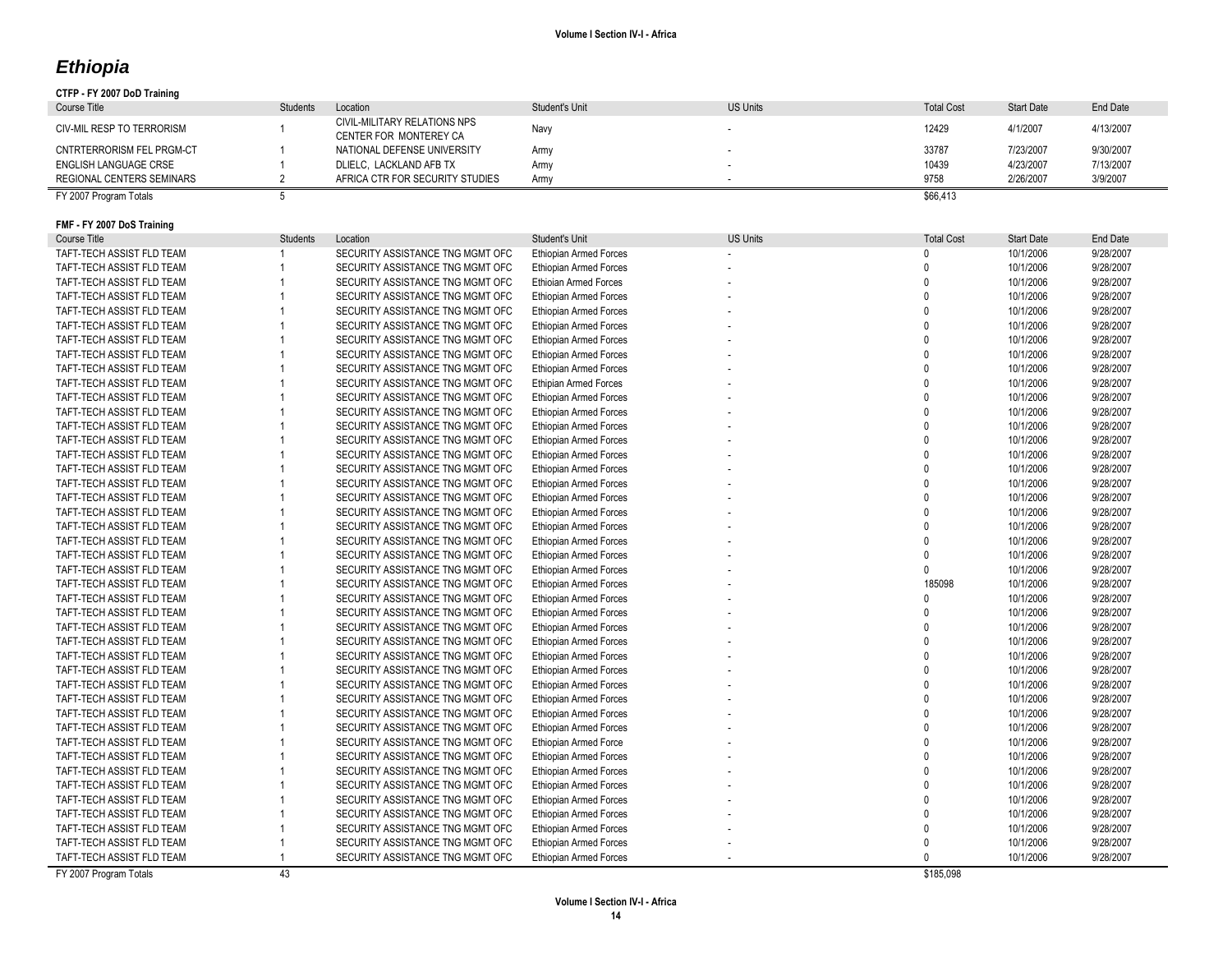### **IMET-1 - FY 2007 DoS Training**

| Course Title                               | <b>Students</b> | Location                             | Student's Unit                         | <b>US Units</b> | <b>Total Cost</b> | <b>Start Date</b> | End Date   |
|--------------------------------------------|-----------------|--------------------------------------|----------------------------------------|-----------------|-------------------|-------------------|------------|
| 699 SPECIAL OPERATIONS -MS                 | $\mathbf{1}$    | MONTEREY, CA                         | Navy                                   |                 | 124362            | 7/5/2005          | 12/15/2006 |
| COMBINED LOGISTICS CAPTAINS CAREER         |                 | ARMY LOGISTICS MANAGEMENT            | Army                                   |                 | 13012             | 6/12/2007         | 9/21/2007  |
|                                            |                 | COLLEGE                              |                                        |                 |                   |                   |            |
| DLI ENGLISH LANGUAGE TECH                  | 1               | <b>VARIOUS</b>                       | <b>Ethiopian Armed Forces</b>          |                 | $\pmb{0}$         | 7/1/2007          | 9/30/2007  |
| DLI ENGLISH LANGUAGE TECH                  | 1               | <b>VARIOUS</b>                       | Ethiopian Ministry of National Defense |                 | $\mathbf{0}$      | 7/1/2007          | 9/30/2007  |
| DLI ENGLISH LANGUAGE TECH                  |                 | <b>VARIOUS</b>                       | <b>Ethiopian Armed Forces</b>          |                 | $\mathbf{0}$      | 7/1/2007          | 9/30/2007  |
| DLI ENGLISH LANGUAGE TECH                  |                 | <b>VARIOUS</b>                       | <b>Ethiopian Armed Forces</b>          |                 | $\Omega$          | 7/1/2007          | 9/30/2007  |
| DLI ENGLISH LANGUAGE TECH                  |                 | <b>VARIOUS</b>                       | <b>Ethiopian Armed Forces</b>          |                 | $\mathbf{0}$      | 7/1/2007          | 9/30/2007  |
| <b>DLI ENGLISH LANGUAGE TECH</b>           |                 | <b>VARIOUS</b>                       | Ethiopian Armed Forces                 |                 | $\mathbf{0}$      | 7/1/2007          | 9/30/2007  |
| DLI ENGLISH LANGUAGE TECH                  |                 | <b>VARIOUS</b>                       | <b>Ethiopian Armed Forces</b>          |                 | $\mathbf{0}$      | 7/1/2007          | 9/30/2007  |
| DLI ENGLISH LANGUAGE TECH                  |                 | <b>VARIOUS</b>                       | <b>Ethiopian Armed Forces</b>          |                 | $\mathbf{0}$      | 7/1/2007          | 9/30/2007  |
| <b>DLI ENGLISH LANGUAGE TECH</b>           |                 | <b>VARIOUS</b>                       | <b>Ethiopian Armed Forces</b>          |                 | $\mathbf{0}$      | 7/1/2007          | 9/30/2007  |
| DLI ENGLISH LANGUAGE TECH                  |                 | <b>VARIOUS</b>                       | <b>Ethiopian Armed Forces</b>          |                 | $\mathbf{0}$      | 7/1/2007          | 9/30/2007  |
| DLI ENGLISH LANGUAGE TECH                  |                 | <b>VARIOUS</b>                       | <b>Ethiopian Armed Forces</b>          |                 | $\mathbf{0}$      | 7/1/2007          | 9/30/2007  |
| <b>DLI ENGLISH LANGUAGE TECH</b>           |                 | <b>VARIOUS</b>                       | <b>Ethiopian Armed Forces</b>          |                 | $\Omega$          | 7/1/2007          | 9/30/2007  |
| DLI ENGLISH LANGUAGE TECH                  |                 | <b>VARIOUS</b>                       | <b>Ethiopian Armed Forces</b>          |                 | $\Omega$          | 7/1/2007          | 9/30/2007  |
| DLI ENGLISH LANGUAGE TECH                  |                 | <b>VARIOUS</b>                       | <b>Ethiopian Armed Forces</b>          |                 | $\mathbf{0}$      | 7/1/2007          | 9/30/2007  |
| <b>DLI ENGLISH LANGUAGE TECH</b>           |                 | <b>VARIOUS</b>                       | <b>Ethiopian Armed Forces</b>          |                 | $\mathbf{0}$      | 7/1/2007          | 9/30/2007  |
| DLI ENGLISH LANGUAGE TECH                  |                 | <b>VARIOUS</b>                       | Air Force                              |                 | 72375             | 7/1/2007          | 9/30/2007  |
|                                            |                 |                                      |                                        |                 |                   |                   |            |
| DLI ENGLISH LANGUAGE TECH                  |                 | <b>VARIOUS</b>                       | <b>Ethiopian Armed Forces</b>          |                 | $\mathbf{0}$      | 7/1/2007          | 9/30/2007  |
| DLI ENGLISH LANGUAGE TECH                  |                 | <b>VARIOUS</b>                       | <b>Ethiopian Armed Forces</b>          |                 | $\mathbf{0}$      | 7/1/2007          | 9/30/2007  |
| DLI ENGLISH LANGUAGE TECH                  |                 | <b>VARIOUS</b>                       | Ethiopian Armed Forces                 |                 | 89610             | 7/1/2007          | 9/30/2007  |
| DLI ENGLISH LANGUAGE TECH                  |                 | <b>VARIOUS</b>                       | Ethiopian Armed Forces                 |                 | $\mathbf{0}$      | 7/1/2007          | 9/30/2007  |
| DLI ENGLISH LANGUAGE TECH                  |                 | <b>VARIOUS</b>                       | <b>Ethiopian Armed Forces</b>          |                 | $\mathbf{0}$      | 7/1/2007          | 9/30/2007  |
| DLI ENGLISH LANGUAGE TECH                  |                 | <b>VARIOUS</b>                       | Ethiopian Ministry of National Defense |                 | $\mathbf{0}$      | 7/1/2007          | 9/30/2007  |
| DLI ENGLISH LANGUAGE TECH                  |                 | <b>VARIOUS</b>                       | Ethiopian Armed Forces                 |                 | $\pmb{0}$         | 7/1/2007          | 9/30/2007  |
| DLI ENGLISH LANGUAGE TECH                  |                 | <b>VARIOUS</b>                       | <b>Ethiopian Armed Forces</b>          |                 | $\mathbf{0}$      | 7/1/2007          | 9/30/2007  |
| DLI ENGLISH LANGUAGE TECH                  |                 | <b>VARIOUS</b>                       | <b>Ethiopian Armed Forces</b>          |                 | $\Omega$          | 7/1/2007          | 9/30/2007  |
| DLI ENGLISH LANGUAGE TECH                  |                 | <b>VARIOUS</b>                       | Ethiopian Armed Forces                 |                 | $\mathbf{0}$      | 7/1/2007          | 9/30/2007  |
| DLI ENGLISH LANGUAGE TECH                  |                 | <b>VARIOUS</b>                       | <b>Ethiopian Armed Forces</b>          |                 | $\mathbf{0}$      | 7/1/2007          | 9/30/2007  |
| DLI ENGLISH LANGUAGE TECH                  |                 | <b>VARIOUS</b>                       | <b>Ethiopian Armed Forces</b>          |                 | $\Omega$          | 7/1/2007          | 9/30/2007  |
| DLI ENGLISH LANGUAGE TECH                  |                 | <b>VARIOUS</b>                       | Ethiopian Armed Forces                 |                 | $\theta$          | 7/1/2007          | 9/30/2007  |
| DLI ENGLISH LANGUAGE TECH                  |                 | <b>VARIOUS</b>                       | <b>Ethiopian Armed Forces</b>          |                 | $\Omega$          | 7/1/2007          | 9/30/2007  |
| <b>ENGLISH LANGUAGE CRSE</b>               |                 | DLIELC, LACKLAND AFB TX              | Army                                   |                 | 19289             | 1/3/2007          | 5/22/2007  |
| INTERMEDIATE LEVEL EDUC                    |                 | COMMAND & GENERAL STAFF COLLEGE      | Army                                   |                 | 36556             | 2/13/2006         | 12/15/2006 |
| INTERMEDIATE LEVEL EDUC                    |                 | COMMAND & GENERAL STAFF COLLEGE      | Army                                   |                 | 51075             | 8/14/2006         | 6/15/2007  |
|                                            |                 | ARMY LOGISTICS MANAGEMENT            |                                        |                 |                   |                   |            |
| INT'L OFF LOG PREP-CLC3                    | 1               | COLLEGE                              | Army                                   |                 | 3834              | 5/29/2007         | 6/8/2007   |
| INTL OFF SCH (FOR AC&SC)                   | $\mathbf{1}$    | MAXWELL AFB, AL                      | Air Force                              |                 | 16585             | 6/18/2007         | 7/27/2007  |
|                                            |                 | ARMY LOGISTICS MANAGEMENT            |                                        |                 |                   |                   |            |
| LOG EXEC DEV                               | $\mathbf{1}$    | COLLEGE                              | Army                                   |                 | 16620             | 7/31/2006         | 12/7/2006  |
| FY 2007 Program Totals                     | 38              |                                      |                                        |                 | \$443.318         |                   |            |
| Regional Centers - FY 2007 DoD Training    |                 |                                      |                                        |                 |                   |                   |            |
| Course Title                               | <b>Students</b> | Location                             | Student's Unit                         | <b>US Units</b> | <b>Total Cost</b> | <b>Start Date</b> | End Date   |
| African Defense Attache Seminar            | $\overline{2}$  | African Center for Strategic Studies | Embassy of Ethiopia                    |                 | $\overline{0}$    | 11/13/2006        | 11/21/2006 |
| Community Leadership Conference            | $\mathbf{1}$    | African Center for Strategic Studies | Ministry of Foreign Affairs            |                 | 7043.24           | 9/25/2007         | 9/28/2007  |
| CT Workshop for Sub-Regional Organizations | $\mathbf{1}$    | African Center for Strategic Studies | <b>IGAD-ICPAT</b>                      |                 | 11411.7           | 1/15/2007         | 1/18/2007  |
| Ethiopia Community Chapter Meeting         | 25              | African Center for Strategic Studies | ACSS Community Chapter in Ethiopia     |                 | $\Omega$          | 2/28/2007         | 2/28/2007  |
| Senior Leaders Seminar                     | 1               | African Center for Strategic Studies | <b>UNDP</b>                            |                 | 17980.72          | 2/25/2007         | 3/9/2007   |
| Senior Leaders Seminar                     | 1               | African Center for Strategic Studies |                                        |                 | 19046.72          | 2/25/2007         | 3/9/2007   |
|                                            | $\mathbf{1}$    |                                      | Ministry of Foreign Affairs            |                 |                   |                   |            |
| Senior Leaders Seminar                     |                 | African Center for Strategic Studies | Ministry of Defense                    |                 | 18608.72          | 2/25/2007         | 3/9/2007   |
| Senior Leaders Seminar                     | $\overline{1}$  | African Center for Strategic Studies | African Union                          |                 | 18556.66          | 2/25/2007         | 3/9/2007   |
| FY 2007 Program Totals                     | 33              |                                      |                                        |                 | \$92,648          |                   |            |
|                                            |                 |                                      |                                        |                 |                   |                   |            |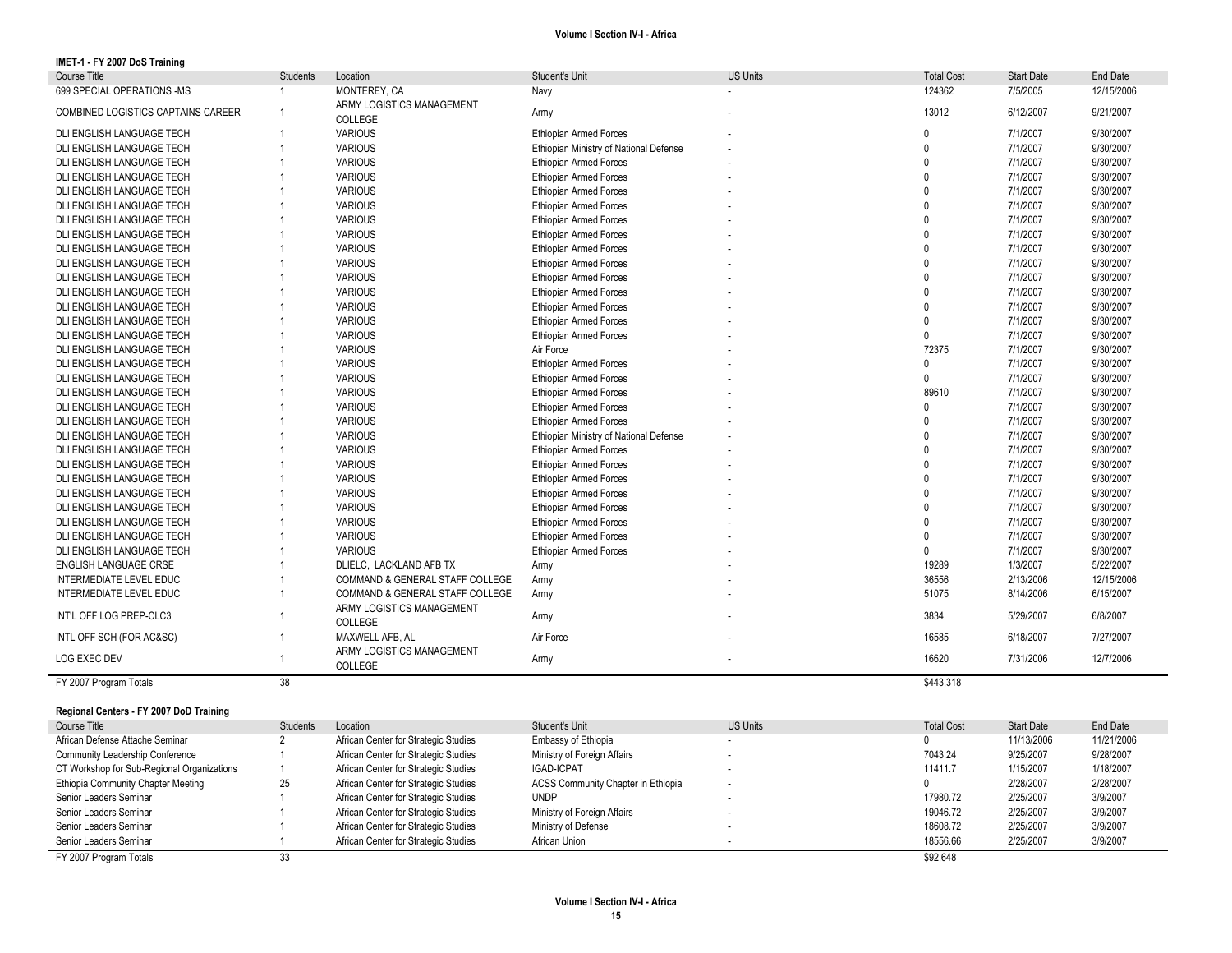| <b>Ethiopi</b><br><b>TOTAL</b><br>- | 4 4 M<br>____ | \$787.47<br>$\mathbf{r}$<br>. . |
|-------------------------------------|---------------|---------------------------------|
|                                     |               |                                 |

## *Gabon*

### **CTFP - FY 2007 DoD Training**

| Course Title                   | <b>Students</b> | Location               | Student's Unit | <b>US Units</b> | <b>Total Cost</b> | <b>Start Date</b> | End Date  |
|--------------------------------|-----------------|------------------------|----------------|-----------------|-------------------|-------------------|-----------|
| SENIOR EXECUTIVE SEMINAR (SES) |                 | <b>MARSHALL CENTER</b> | Army           |                 | 2600              | 8/22/2007         | 8/29/2007 |
| FY 2007 Program Totals         |                 |                        |                |                 | \$2,600           |                   |           |
|                                |                 |                        |                |                 |                   |                   |           |
| GPOI - FY 2007 DoS Training    |                 |                        |                |                 |                   |                   |           |
| Course Title                   | <b>Students</b> | Location               | Student's Unit | <b>US Units</b> | <b>Total Cost</b> | <b>Start Date</b> | End Date  |
| <b>ACOTA Gabon NET</b>         | 32              | Libreville             | N/A            |                 | 23695.04          | 8/20/2007         | 8/24/2007 |
| <b>ACOTA Gabon PSOSST</b>      | 435             | Libreville             | N/A            |                 | 97239             | 7/9/2007          | 7/27/2007 |
| ACOTA Gabon TPMD/CSOS/CPX/CAX  | 49              | Libreville             | N/A            |                 | 609077            | 6/16/2007         | 7/20/2007 |
| FY 2007 Program Totals         | 516             |                        |                |                 | \$730,011         |                   |           |

#### **IMET-1 - FY 2007 DoS Training**

| Course Title                    | Students | Location                                          | Student's Unit | <b>US Units</b>          | <b>Total Cost</b> | <b>Start Date</b> | End Date   |
|---------------------------------|----------|---------------------------------------------------|----------------|--------------------------|-------------------|-------------------|------------|
| AMERICAN LANGUAGE COURSE        |          | DLIELC. LACKLAND AFB TX                           | Navv           | $\overline{\phantom{a}}$ | 15478             | 1/15/2007         | 4/6/2007   |
| AMERICAN LANGUAGE COURSE        |          | DLIELC, LACKLAND AFB TX                           | Air Force      | $\sim$                   | 11481             | 4/9/2007          | 6/8/2007   |
| <b>GENERAL ENGLISH LANG TNG</b> |          | DLIELC. LACKLAND AFB TX                           | Air Force      | . .                      | 9100              | 8/20/2007         | 9/28/2007  |
| <b>HIV/AIDS CONFERENCE</b>      |          | <b>DIMO</b>                                       | Air Force      |                          | 17684             | 12/2/2006         | 12/8/2006  |
| INFANTRY SQUAD LEADER           |          | SCHOOL OF INFANTRY CAMP LEJEUNE<br>NC.            | Navy           |                          | 3074              | 3/5/2007          | 5/8/2007   |
| INTL OFF SCH (FOR AC&SC)        |          | MAXWELL AFB. AL                                   | Air Force      | $\sim$                   | 9252              | 6/18/2007         | 7/27/2007  |
| MIL & PCKEEP OPS IAW ROL        |          | NEWPORT, RI                                       | Navy           |                          | 14874             | 4/9/2007          | 5/17/2007  |
| NAVAL COMMAND COLLEGE           |          | NAVAL COMMAND COLLEGE NEWPORT<br>RI               | Navy           |                          | 88931             | 7/26/2006         | 6/15/2007  |
| OBS MARINE CORPS                |          | STAFF NON-COMMISSIONED OFFICERS<br><b>ACADEMY</b> | Navy           |                          | 528               | 2/26/2007         | 3/2/2007   |
| SERGEANTS COURSE (MLT III)      |          | STAFF NON-COMMISSIONED OFFICERS<br><b>ACADEMY</b> | Navv           |                          | 3223              | 1/4/2007          | 2/21/2007  |
| SPECIALIZED ENG LANG TNG        |          | DLIELC, LACKLAND AFB TX                           | Navv           | $\sim$                   | 11654             | 10/30/2006        | 12/29/2006 |
| SPECIALIZED ENG LANG TNG        |          | DLIELC, LACKLAND AFB TX                           | Air Force      |                          | 11368             | 7/2/2007          | 8/31/2007  |
| FY 2007 Program Totals          |          |                                                   |                |                          | \$196,647         |                   |            |

#### **Regional Centers - FY 2007 DoD Training**

| Course Title                                      | <b>Students</b> | Location                             | Student's Unit        | <b>US Units</b> | <b>Total Cost</b> | <b>Start Date</b> | End Date   |
|---------------------------------------------------|-----------------|--------------------------------------|-----------------------|-----------------|-------------------|-------------------|------------|
| CT Workshop for Sub-Regional Organizations        |                 | African Center for Strategic Studies | CEEAC                 |                 | 14448.59          | 1/15/2007         | 1/18/2007  |
| Maritime Safety & Security Ministerial Conference |                 | African Center for Strategic Studies | Ministry of Defense   |                 | 25416.14          | 11/13/2006        | 11/15/2006 |
| Maritime Safety & Security Ministerial Conference |                 | African Center for Strategic Studies | Merchant Navv         |                 | 12906.72          | 11/13/2006        | 11/15/2006 |
| Maritime Safety & Security Ministerial Conference |                 | African Center for Strategic Studies | Gabonese Naval Forces |                 | 12906.72          | 11/13/2006        | 11/15/2006 |
| Next Generation of African Military Leaders       |                 | African Center for Strategic Studies | Ministry of Defense   |                 | 20633.7           | 6/18/2007         | 7/13/2007  |
| Senior Executive Seminar 07-6                     |                 | Marshall Center Garmisch, Germany    | <b>UNK</b>            |                 | 4740              | 8/20/2007         | 8/31/2007  |
| Senior Leaders Seminar                            |                 | African Center for Strategic Studies | National Gendarmerie  |                 | 18743.72          | 2/25/2007         | 3/9/2007   |
| Senior Leaders Seminar                            |                 | African Center for Strategic Studies | CEEAC                 |                 | 18743.72          | 2/25/2007         | 3/9/2007   |
| USAFE Air Chiefs conference                       |                 | African Center for Strategic Studies | Gabonese Air Force    |                 | 2191.14           | 5/23/2007         | 5/24/2007  |
| FY 2007 Program Totals                            |                 |                                      |                       |                 | \$130.730         |                   |            |
| Gabon FY 2007 Totals                              | 541             |                                      |                       |                 | \$1,059,988       |                   |            |

## *Gambia*

| CTFP - FY 2007 DoD Training |          |                               |                |                 |                   |                   |           |  |
|-----------------------------|----------|-------------------------------|----------------|-----------------|-------------------|-------------------|-----------|--|
| Course Title                | Students | Location                      | Student's Unit | <b>US Units</b> | <b>Total Cost</b> | <b>Start Date</b> | End Date  |  |
| MET REGIONAL DIILS          |          | SENEGAL (IN COUNTRY TRAINING) | Navv           |                 | 1860              | 4/9/2007          | 4/13/2007 |  |
|                             |          |                               |                |                 |                   |                   |           |  |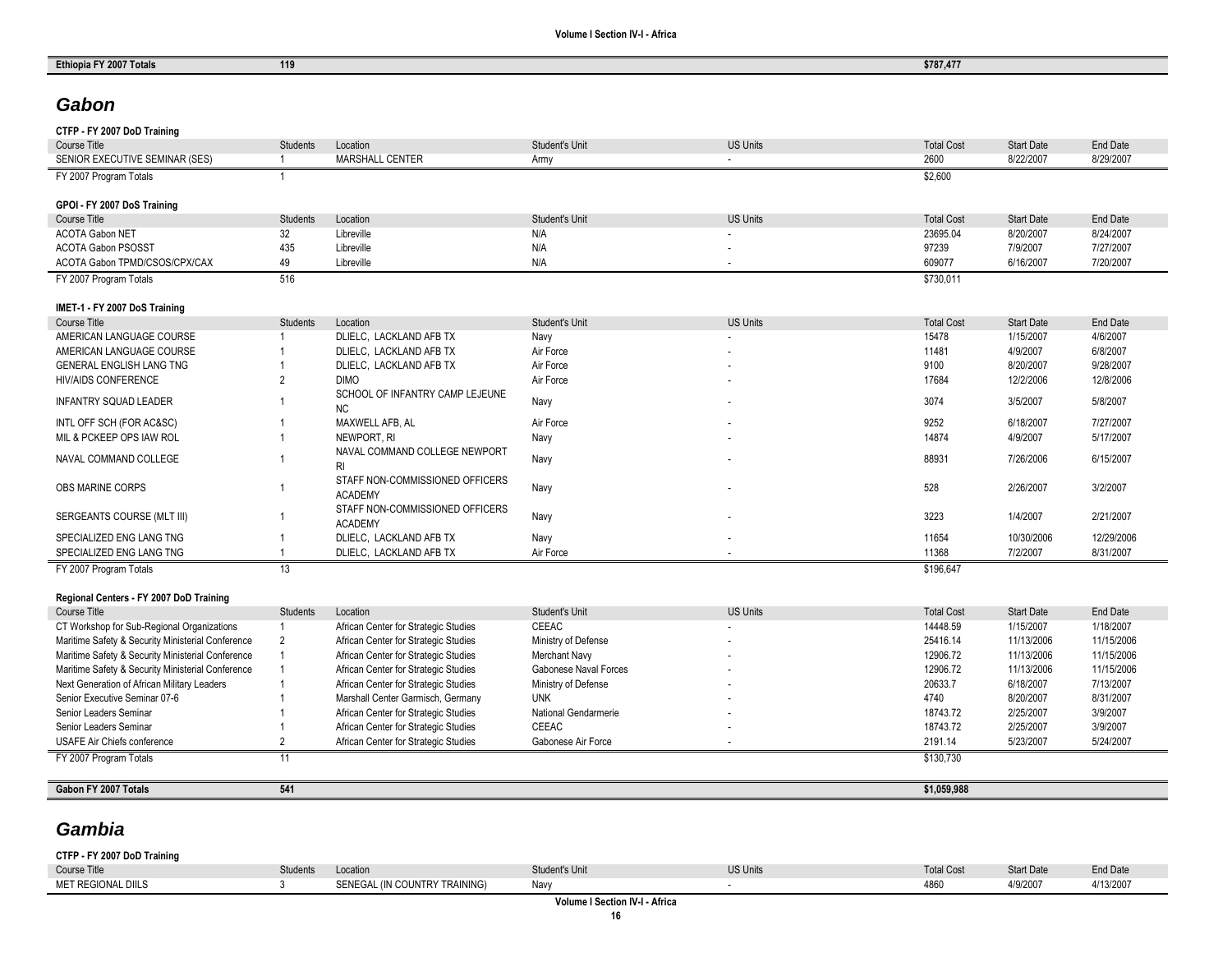| FY 2007 Program Totals          | 3               |                                                                             |                                                           |                 | \$4,860           |                   |            |
|---------------------------------|-----------------|-----------------------------------------------------------------------------|-----------------------------------------------------------|-----------------|-------------------|-------------------|------------|
| IMET-1 - FY 2007 DoS Training   |                 |                                                                             |                                                           |                 |                   |                   |            |
| Course Title                    | <b>Students</b> | Location                                                                    | Student's Unit                                            | <b>US Units</b> | <b>Total Cost</b> | <b>Start Date</b> | End Date   |
| <b>BASIC OFFICER CRS USMC</b>   | -1              | COMMANDING GENERAL, EDUCATION<br>COMMAND QUANTICO VA                        | Navy                                                      |                 | 27415             | 6/19/2006         | 12/14/2006 |
| <b>BASIC OFFICER CRS USMC</b>   | $\overline{1}$  | COMMANDING GENERAL, EDUCATION<br>COMMAND QUANTICO VA                        | Navy                                                      |                 | 24735             | 7/10/2006         | 1/11/2007  |
| <b>COMBAT ENGR OFFICER USMC</b> | $\mathbf{1}$    | MARINE CORPS ENGINEER SCHOOL<br>CAMP LEJEUNE NC                             | Navy                                                      |                 | 11502             | 6/14/2006         | 10/2/2006  |
| <b>COMBAT ENGR OFFICER USMC</b> | -1              | MARINE CORPS ENGINEER SCHOOL<br>CAMP LEJEUNE NC                             | Navy                                                      |                 | 11521             | 1/24/2007         | 5/9/2007   |
| DRILL INSTRUCTOR USMC           | $\mathbf{1}$    | <b>COMMANDING GENERAL MARINE</b><br>CORPS RECRUIT DEPOT WRR SAN<br>DIEGO CA | Navy                                                      |                 | 4149              | 10/3/2006         | 12/20/2006 |
| LOGISTICS OFFICER               | $\mathbf{1}$    | CO MARINE CORPS COMBAT SERVICE<br>SUPPORT SCH CAMP LEJEUNE NC               | Navy                                                      |                 | 10103             | 1/22/2007         | 4/25/2007  |
| MET CIV-MILITARY RELATIONS      | $\mathbf{1}$    | <b>GAMBIA (IN COUNTRY TRAINING)</b>                                         | <b>Civil Society</b>                                      |                 | $\Omega$          | 8/6/2007          | 8/10/2007  |
| MET CIV-MILITARY RELATIONS      |                 | <b>GAMBIA (IN COUNTRY TRAINING)</b>                                         | <b>UDP</b>                                                |                 | $\Omega$          | 8/6/2007          | 8/10/2007  |
| MET CIV-MILITARY RELATIONS      |                 | <b>GAMBIA (IN COUNTRY TRAINING)</b>                                         | Gambia National Army                                      |                 | $\Omega$          | 8/6/2007          | 8/10/2007  |
| MET CIV-MILITARY RELATIONS      |                 | <b>GAMBIA (IN COUNTRY TRAINING)</b>                                         | <b>Immigration Department</b>                             |                 | $\Omega$          | 8/6/2007          | 8/10/2007  |
| MET CIV-MILITARY RELATIONS      |                 | <b>GAMBIA (IN COUNTRY TRAINING)</b>                                         | P.M.O.                                                    |                 | $\Omega$          | 8/6/2007          | 8/10/2007  |
| MET CIV-MILITARY RELATIONS      |                 | <b>GAMBIA (IN COUNTRY TRAINING)</b>                                         | Gambia Radio Television Services (GRTS)                   |                 | $\Omega$          | 8/6/2007          | 8/10/2007  |
| MET CIV-MILITARY RELATIONS      |                 | <b>GAMBIA (IN COUNTRY TRAINING)</b>                                         | National Assembly                                         |                 | $\Omega$          | 8/6/2007          | 8/10/2007  |
| MET CIV-MILITARY RELATIONS      |                 | <b>GAMBIA (IN COUNTRY TRAINING)</b>                                         | National Assembly                                         |                 | $\Omega$          | 8/6/2007          | 8/10/2007  |
| MET CIV-MILITARY RELATIONS      |                 | <b>GAMBIA (IN COUNTRY TRAINING)</b>                                         | <b>Catholic Mission</b>                                   |                 | $\Omega$          | 8/6/2007          | 8/10/2007  |
| MET CIV-MILITARY RELATIONS      |                 | <b>GAMBIA (IN COUNTRY TRAINING)</b>                                         | <b>GPU</b>                                                |                 | U                 | 8/6/2007          | 8/10/2007  |
| MET CIV-MILITARY RELATIONS      |                 | <b>GAMBIA (IN COUNTRY TRAINING)</b>                                         | National Assembly                                         |                 | $\Omega$          | 8/6/2007          | 8/10/2007  |
| MET CIV-MILITARY RELATIONS      |                 | <b>GAMBIA (IN COUNTRY TRAINING)</b>                                         | Suprim Islamic Council                                    |                 | $\Omega$          | 8/6/2007          | 8/10/2007  |
| MET CIV-MILITARY RELATIONS      |                 | <b>GAMBIA (IN COUNTRY TRAINING)</b>                                         | <b>Gambian National Guard</b>                             |                 | $\Omega$          | 8/6/2007          | 8/10/2007  |
| MET CIV-MILITARY RELATIONS      | $\mathbf{1}$    | <b>GAMBIA (IN COUNTRY TRAINING)</b>                                         | Gambia News and report                                    |                 | $\Omega$          | 8/6/2007          | 8/10/2007  |
| MET CIV-MILITARY RELATIONS      | $\overline{1}$  | <b>GAMBIA (IN COUNTRY TRAINING)</b>                                         | West Africa Network Empowerment Peace<br>Building (WANEP) |                 | $\Omega$          | 8/6/2007          | 8/10/2007  |
| MET CIV-MILITARY RELATIONS      | -1              | <b>GAMBIA (IN COUNTRY TRAINING)</b>                                         | Police Intervention                                       |                 | $\Omega$          | 8/6/2007          | 8/10/2007  |
| MET CIV-MILITARY RELATIONS      | $\mathbf{1}$    | <b>GAMBIA (IN COUNTRY TRAINING)</b>                                         | Gambia Armed Forces Headquarters                          |                 | $\Omega$          | 8/6/2007          | 8/10/2007  |
| MET CIV-MILITARY RELATIONS      |                 | <b>GAMBIA (IN COUNTRY TRAINING)</b>                                         | Gambia Police Force                                       |                 | $\Omega$          | 8/6/2007          | 8/10/2007  |
| MET CIV-MILITARY RELATIONS      |                 | <b>GAMBIA (IN COUNTRY TRAINING)</b>                                         | Gambia National Guard                                     |                 | $\Omega$          | 8/6/2007          | 8/10/2007  |
| MET CIV-MILITARY RELATIONS      |                 | <b>GAMBIA (IN COUNTRY TRAINING)</b>                                         | Defense Headquarters                                      |                 | $\Omega$          | 8/6/2007          | 8/10/2007  |
| MET CIV-MILITARY RELATIONS      |                 | <b>GAMBIA (IN COUNTRY TRAINING)</b>                                         | National Assembly                                         |                 |                   | 8/6/2007          | 8/10/2007  |
| MET CIV-MILITARY RELATIONS      |                 | <b>GAMBIA (IN COUNTRY TRAINING)</b>                                         | Gambia Armed Forces Headquarters                          |                 | $\Omega$          | 8/6/2007          | 8/10/2007  |
| MET CIV-MILITARY RELATIONS      |                 | <b>GAMBIA (IN COUNTRY TRAINING)</b>                                         | Navy Headquarters                                         |                 |                   | 8/6/2007          | 8/10/2007  |
| MET CIV-MILITARY RELATIONS      |                 | <b>GAMBIA (IN COUNTRY TRAINING)</b>                                         | <b>High Court</b>                                         |                 |                   | 8/6/2007          | 8/10/2007  |
| MET CIV-MILITARY RELATIONS      |                 | <b>GAMBIA (IN COUNTRY TRAINING)</b>                                         | Gambia Armed Forces                                       |                 | $\Omega$          | 8/6/2007          | 8/10/2007  |

**Volume I Section IV -I - Africa** 1 GAMBIA (IN COUNTRY TRAINING) Immigration Department

1 GAMBIA (IN COUNTRY TRAINING) Defense Headquarters

1 GAMBIA (IN COUNTRY TRAINING) Practitioner Private Law

1 GAMBIA (IN COUNTRY TRAINING) Immigration Department

1 GAMBIA (IN COUNTRY TRAINING) Gambia Armed Forces

1 GAMBIA (IN COUNTRY TRAINING) Gambia Armed Forces

1 GAMBIA (IN COUNTRY TRAINING) Gambia Police Forces

1 GAMBIA (IN COUNTRY TRAINING) Gambia Police Force

1 GAMBIA (IN COUNTRY TRAINING) Gambia National Guard

1 GAMBIA (IN COUNTRY TRAINING) Alkalo of Bakau

1 GAMBIA (IN COUNTRY TRAINING) Peoples Center for Social Sciences

1 GAMBIA (IN COUNTRY TRAINING) N.A.A.D.

1 GAMBIA (IN COUNTRY TRAINING) Lawyer

1 GAMBIA (IN COUNTRY TRAINING) FOROYAA

1 GAMBIA (IN COUNTRY TRAINING) Judiciary

MET CIV -MILITARY RELATIONS

MET CIV -MILITARY RELATIONS

MET CI V -MILITARY RELATIONS

MET CIV -MILITARY RELATIONS

MET CIV -MILITARY RELATIONS

MET CIV -MILITARY RELATIONS

MET CIV -MILITARY RELATIONS

MET CIV -MILITARY RELATIONS

MET CIV -MILITARY RELATIONS

MET CIV -MILITARY RELATIONS

MET CIV -MILITARY RELATIONS

MET CIV -MILITARY RELATIONS

MET CIV -MILITARY RELATIONS

MET CIV -MILITARY RELATIONS

MET CIV -MILITARY RELATIONS

MET CIV -MILITARY RELATIONS

-

-

-

-

-

-

-

-

-

-

-

-

-

-

0 8/6/2007 8/10/2007

0 8/6/2007 8/10/2007

0 8/6/2007 8/10/2007

0 8/6/2007 8/10/2007

0 8/6/2007 8/10/2007

0 8/6/2007 8/10/2007

0 8/6/2007 8/10/2007

0 8/6/2007 8/10/2007

0 8/6/2007 8/10/2007

0 8/6/2007 8/10/2007

0 8/6/2007 8/10/2007

0 8/6/2007 8/10/2007

0 8/6/2007 8/10/2007

0 8/6/2007 8/10/2007

- 51956 8/6/2007 8/10/2007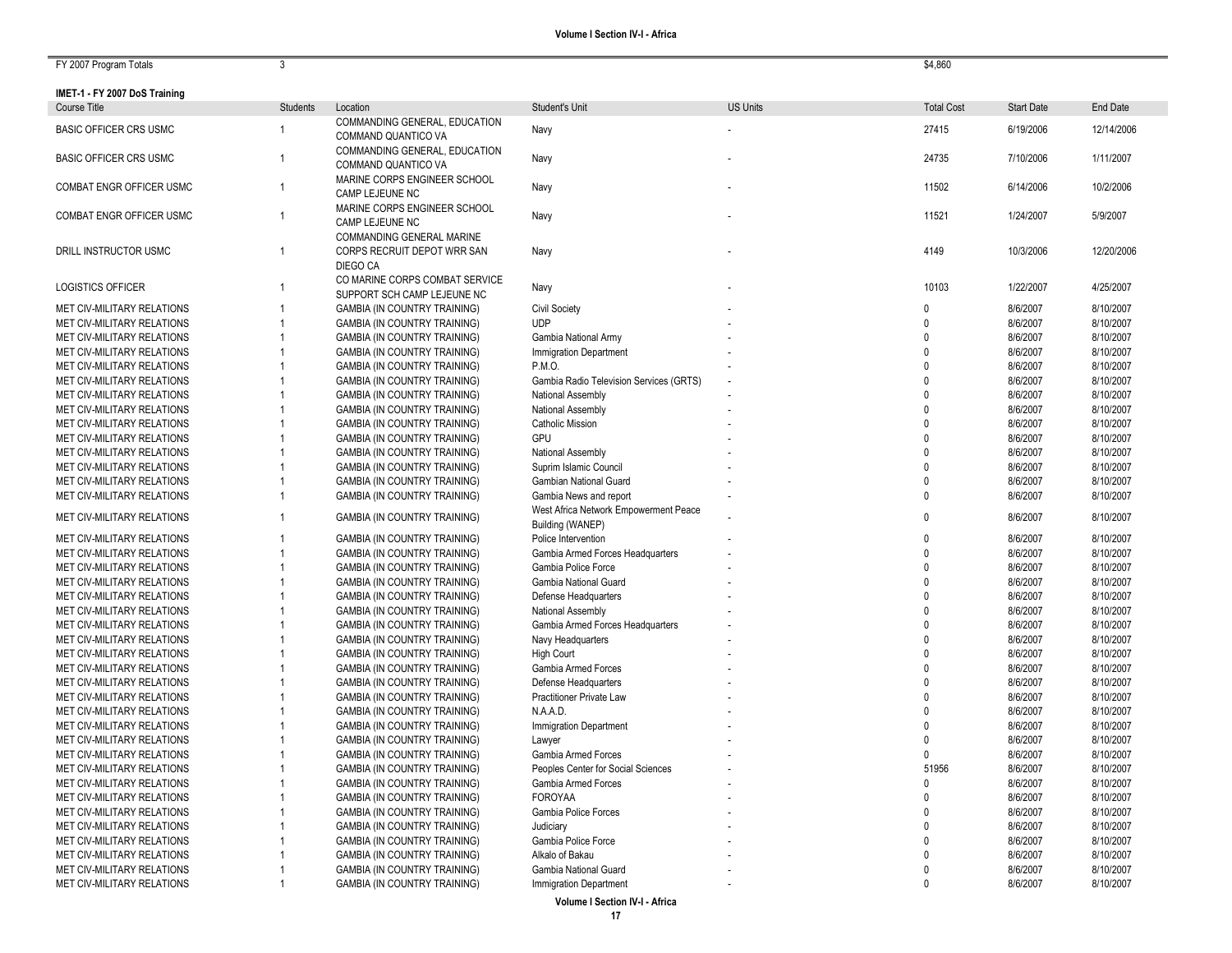| West Africa Network Empowerment Peace<br>8/6/2007<br>MET CIV-MILITARY RELATIONS<br><b>GAMBIA (IN COUNTRY TRAINING)</b><br>8/10/2007<br>Building<br>N.D.E.A.<br>8/6/2007<br>8/10/2007<br>MET CIV-MILITARY RELATIONS<br><b>GAMBIA (IN COUNTRY TRAINING)</b><br>8/6/2007<br>8/10/2007<br>MET CIV-MILITARY RELATIONS<br><b>GAMBIA (IN COUNTRY TRAINING)</b><br>The Point Newspaper<br>$\Omega$<br>8/6/2007<br>8/10/2007<br>MET CIV-MILITARY RELATIONS<br><b>GAMBIA (IN COUNTRY TRAINING)</b><br>$\Omega$<br>Gambia Armed Forces<br>8/6/2007<br>MET CIV-MILITARY RELATIONS<br><b>GAMBIA (IN COUNTRY TRAINING)</b><br><b>Immigration Department</b><br>$\Omega$<br>8/10/2007<br>8/6/2007<br>MET CIV-MILITARY RELATIONS<br><b>GAMBIA (IN COUNTRY TRAINING)</b><br>8/10/2007<br>Defense Headquarters<br><sup>n</sup><br>$\Omega$<br>8/6/2007<br>8/10/2007<br>MET CIV-MILITARY RELATIONS<br><b>GAMBIA (IN COUNTRY TRAINING)</b><br>Justice department<br>8/6/2007<br>Flare<br>$\Omega$<br>8/10/2007<br>MET CIV-MILITARY RELATIONS<br><b>GAMBIA (IN COUNTRY TRAINING)</b><br>8/6/2007<br>Anglican Mission<br>$\Omega$<br>8/10/2007<br>MET CIV-MILITARY RELATIONS<br>GAMBIA (IN COUNTRY TRAINING)<br>African Center for Democracy & Human<br>8/6/2007<br>MET CIV-MILITARY RELATIONS<br><b>GAMBIA (IN COUNTRY TRAINING)</b><br>8/10/2007<br>$\Omega$<br>Rights<br>Gambia Police Force<br>8/6/2007<br>8/10/2007<br>MET CIV-MILITARY RELATIONS<br><b>GAMBIA (IN COUNTRY TRAINING)</b><br>$\Omega$<br>8/6/2007<br>MET CIV-MILITARY RELATIONS<br><b>GAMBIA (IN COUNTRY TRAINING)</b><br>$\Omega$<br>8/10/2007<br><b>Immigration Department</b><br>8/6/2007<br>8/10/2007<br>MET CIV-MILITARY RELATIONS<br><b>GAMBIA (IN COUNTRY TRAINING)</b><br>Navy Headquarters<br>$\Omega$<br>8/6/2007<br><b>GAMBIA (IN COUNTRY TRAINING)</b><br>8/10/2007<br>MET CIV-MILITARY RELATIONS<br>Imam<br>$\Omega$<br>8/6/2007<br>8/10/2007<br>MET CIV-MILITARY RELATIONS<br>GAMBIA (IN COUNTRY TRAINING)<br>University of the Gambia<br>8/6/2007<br>MET CIV-MILITARY RELATIONS<br>Gambia Armed Forces<br>$\Omega$<br>8/10/2007<br><b>GAMBIA (IN COUNTRY TRAINING)</b><br>8/6/2007<br>$\Omega$<br>8/10/2007<br>MET CIV-MILITARY RELATIONS<br><b>GAMBIA (IN COUNTRY TRAINING)</b><br>Observer Newspapeer<br>8/6/2007<br>MET CIV-MILITARY RELATIONS<br><b>GAMBIA (IN COUNTRY TRAINING)</b><br>Gambia Armed Forces<br>8/10/2007<br>$\Omega$<br>8/6/2007<br>Gambia Armed ForcesTraining School<br>$\Omega$<br>8/10/2007<br>MET CIV-MILITARY RELATIONS<br><b>GAMBIA (IN COUNTRY TRAINING)</b><br>COMMANDING GENERAL, EDUCATION<br>3268<br>12/19/2006<br>1/18/2007<br><b>OBS MARINE CORPS</b><br>1<br>Navy<br>COMMAND QUANTICO VA<br>67<br>FY 2007 Program Totals<br>\$144.649<br>IMET-X - FY 2007 DoS Training<br>Student's Unit<br><b>US Units</b><br><b>Total Cost</b><br><b>End Date</b><br><b>Students</b><br><b>Start Date</b><br><b>Course Title</b><br>Location<br>FUNDAMENTALS OF DEF SUPPLY CHAIN MGT<br>ARMY LOGISTICS MANAGEMENT<br>1351<br>8/6/2007<br>8/10/2007<br>Army<br>COLLEGE<br>(SCM)<br>ARMY LOGISTICS MANAGEMENT<br>INT'L OFF LOG PREP-CLC3<br>7884<br>5/29/2007<br>6/8/2007<br>Army<br>COLLEGE<br>ARMY LOGISTICS MANAGEMENT<br>JOINT COURSE ON LOGISTICS<br>2649<br>7/16/2007<br>7/27/2007<br>Army<br>COLLEGE<br>ARMY LOGISTICS MANAGEMENT<br>2143<br>6/18/2007<br>MULTINATIONAL LOGISTICS<br>6/29/2007<br>1<br>Army<br>COLLEGE<br>FY 2007 Program Totals<br>\$14,027<br>$\overline{4}$<br>Regional Centers - FY 2007 DoD Training<br><b>US Units</b><br><b>Total Cost</b><br><b>Start Date</b><br><b>End Date</b><br>Course Title<br><b>Students</b><br>Location<br>Student's Unit<br>African Defense Attache Seminar<br>$\mathbf{1}$<br>African Center for Strategic Studies<br>Embassy of the Gambia<br>$\Omega$<br>11/13/2006<br>11/21/2006<br>20485.28<br>6/18/2007<br>7/13/2007<br>African Center for Strategic Studies<br>Next Generation of African Military Leaders<br>$\mathbf{1}$<br><b>Gambian Navy</b><br>West Africa Network for Peacebuilding<br>3/9/2007<br>Senior Leaders Seminar<br>18981.96<br>2/25/2007<br>African Center for Strategic Studies<br>1<br>(WANEP)<br>2/25/2007<br>3/9/2007<br>Senior Leaders Seminar<br>African Center for Strategic Studies<br>Gambia National Guard<br>18923.72<br>1<br>Senior Leaders Seminar<br>African Center for Strategic Studies<br>Department of State for Defense<br>18923.72<br>2/25/2007<br>3/9/2007<br>1<br>2<br>20925.89<br>12/4/2006<br>Small Arms & Light Weapons Workshop<br>African Center for Strategic Studies<br>Department of State for Defense<br>12/7/2006<br>$\sim$<br>\$98,241<br>FY 2007 Program Totals<br>$\overline{7}$<br>81<br>Gambia FY 2007 Totals<br>\$261,777 | MET CIV-MILITARY RELATIONS | GAMBIA (IN COUNTRY TRAINING) | <b>GAMCOTRAP</b> | $\mathbf{0}$ | 8/6/2007 | 8/10/2007 |
|----------------------------------------------------------------------------------------------------------------------------------------------------------------------------------------------------------------------------------------------------------------------------------------------------------------------------------------------------------------------------------------------------------------------------------------------------------------------------------------------------------------------------------------------------------------------------------------------------------------------------------------------------------------------------------------------------------------------------------------------------------------------------------------------------------------------------------------------------------------------------------------------------------------------------------------------------------------------------------------------------------------------------------------------------------------------------------------------------------------------------------------------------------------------------------------------------------------------------------------------------------------------------------------------------------------------------------------------------------------------------------------------------------------------------------------------------------------------------------------------------------------------------------------------------------------------------------------------------------------------------------------------------------------------------------------------------------------------------------------------------------------------------------------------------------------------------------------------------------------------------------------------------------------------------------------------------------------------------------------------------------------------------------------------------------------------------------------------------------------------------------------------------------------------------------------------------------------------------------------------------------------------------------------------------------------------------------------------------------------------------------------------------------------------------------------------------------------------------------------------------------------------------------------------------------------------------------------------------------------------------------------------------------------------------------------------------------------------------------------------------------------------------------------------------------------------------------------------------------------------------------------------------------------------------------------------------------------------------------------------------------------------------------------------------------------------------------------------------------------------------------------------------------------------------------------------------------------------------------------------------------------------------------------------------------------------------------------------------------------------------------------------------------------------------------------------------------------------------------------------------------------------------------------------------------------------------------------------------------------------------------------------------------------------------------------------------------------------------------------------------------------------------------------------------------------------------------------------------------------------------------------------------------------------------------------------------------------------------------------------------------------------------------------------------------------------------------------------------------------------------------------------------------------------------------------------------------------------------------------------------------------------------------------------------------------------------------------------------------------------------------------------------------------------------------------------------------------------------------------------------------------------------------------------------------------------------------------------------------------------------------------------------------------------------------------------------------------------------------|----------------------------|------------------------------|------------------|--------------|----------|-----------|
|                                                                                                                                                                                                                                                                                                                                                                                                                                                                                                                                                                                                                                                                                                                                                                                                                                                                                                                                                                                                                                                                                                                                                                                                                                                                                                                                                                                                                                                                                                                                                                                                                                                                                                                                                                                                                                                                                                                                                                                                                                                                                                                                                                                                                                                                                                                                                                                                                                                                                                                                                                                                                                                                                                                                                                                                                                                                                                                                                                                                                                                                                                                                                                                                                                                                                                                                                                                                                                                                                                                                                                                                                                                                                                                                                                                                                                                                                                                                                                                                                                                                                                                                                                                                                                                                                                                                                                                                                                                                                                                                                                                                                                                                                                                                  |                            |                              |                  |              |          |           |
|                                                                                                                                                                                                                                                                                                                                                                                                                                                                                                                                                                                                                                                                                                                                                                                                                                                                                                                                                                                                                                                                                                                                                                                                                                                                                                                                                                                                                                                                                                                                                                                                                                                                                                                                                                                                                                                                                                                                                                                                                                                                                                                                                                                                                                                                                                                                                                                                                                                                                                                                                                                                                                                                                                                                                                                                                                                                                                                                                                                                                                                                                                                                                                                                                                                                                                                                                                                                                                                                                                                                                                                                                                                                                                                                                                                                                                                                                                                                                                                                                                                                                                                                                                                                                                                                                                                                                                                                                                                                                                                                                                                                                                                                                                                                  |                            |                              |                  |              |          |           |
|                                                                                                                                                                                                                                                                                                                                                                                                                                                                                                                                                                                                                                                                                                                                                                                                                                                                                                                                                                                                                                                                                                                                                                                                                                                                                                                                                                                                                                                                                                                                                                                                                                                                                                                                                                                                                                                                                                                                                                                                                                                                                                                                                                                                                                                                                                                                                                                                                                                                                                                                                                                                                                                                                                                                                                                                                                                                                                                                                                                                                                                                                                                                                                                                                                                                                                                                                                                                                                                                                                                                                                                                                                                                                                                                                                                                                                                                                                                                                                                                                                                                                                                                                                                                                                                                                                                                                                                                                                                                                                                                                                                                                                                                                                                                  |                            |                              |                  |              |          |           |
|                                                                                                                                                                                                                                                                                                                                                                                                                                                                                                                                                                                                                                                                                                                                                                                                                                                                                                                                                                                                                                                                                                                                                                                                                                                                                                                                                                                                                                                                                                                                                                                                                                                                                                                                                                                                                                                                                                                                                                                                                                                                                                                                                                                                                                                                                                                                                                                                                                                                                                                                                                                                                                                                                                                                                                                                                                                                                                                                                                                                                                                                                                                                                                                                                                                                                                                                                                                                                                                                                                                                                                                                                                                                                                                                                                                                                                                                                                                                                                                                                                                                                                                                                                                                                                                                                                                                                                                                                                                                                                                                                                                                                                                                                                                                  |                            |                              |                  |              |          |           |
|                                                                                                                                                                                                                                                                                                                                                                                                                                                                                                                                                                                                                                                                                                                                                                                                                                                                                                                                                                                                                                                                                                                                                                                                                                                                                                                                                                                                                                                                                                                                                                                                                                                                                                                                                                                                                                                                                                                                                                                                                                                                                                                                                                                                                                                                                                                                                                                                                                                                                                                                                                                                                                                                                                                                                                                                                                                                                                                                                                                                                                                                                                                                                                                                                                                                                                                                                                                                                                                                                                                                                                                                                                                                                                                                                                                                                                                                                                                                                                                                                                                                                                                                                                                                                                                                                                                                                                                                                                                                                                                                                                                                                                                                                                                                  |                            |                              |                  |              |          |           |
|                                                                                                                                                                                                                                                                                                                                                                                                                                                                                                                                                                                                                                                                                                                                                                                                                                                                                                                                                                                                                                                                                                                                                                                                                                                                                                                                                                                                                                                                                                                                                                                                                                                                                                                                                                                                                                                                                                                                                                                                                                                                                                                                                                                                                                                                                                                                                                                                                                                                                                                                                                                                                                                                                                                                                                                                                                                                                                                                                                                                                                                                                                                                                                                                                                                                                                                                                                                                                                                                                                                                                                                                                                                                                                                                                                                                                                                                                                                                                                                                                                                                                                                                                                                                                                                                                                                                                                                                                                                                                                                                                                                                                                                                                                                                  |                            |                              |                  |              |          |           |
|                                                                                                                                                                                                                                                                                                                                                                                                                                                                                                                                                                                                                                                                                                                                                                                                                                                                                                                                                                                                                                                                                                                                                                                                                                                                                                                                                                                                                                                                                                                                                                                                                                                                                                                                                                                                                                                                                                                                                                                                                                                                                                                                                                                                                                                                                                                                                                                                                                                                                                                                                                                                                                                                                                                                                                                                                                                                                                                                                                                                                                                                                                                                                                                                                                                                                                                                                                                                                                                                                                                                                                                                                                                                                                                                                                                                                                                                                                                                                                                                                                                                                                                                                                                                                                                                                                                                                                                                                                                                                                                                                                                                                                                                                                                                  |                            |                              |                  |              |          |           |
|                                                                                                                                                                                                                                                                                                                                                                                                                                                                                                                                                                                                                                                                                                                                                                                                                                                                                                                                                                                                                                                                                                                                                                                                                                                                                                                                                                                                                                                                                                                                                                                                                                                                                                                                                                                                                                                                                                                                                                                                                                                                                                                                                                                                                                                                                                                                                                                                                                                                                                                                                                                                                                                                                                                                                                                                                                                                                                                                                                                                                                                                                                                                                                                                                                                                                                                                                                                                                                                                                                                                                                                                                                                                                                                                                                                                                                                                                                                                                                                                                                                                                                                                                                                                                                                                                                                                                                                                                                                                                                                                                                                                                                                                                                                                  |                            |                              |                  |              |          |           |
|                                                                                                                                                                                                                                                                                                                                                                                                                                                                                                                                                                                                                                                                                                                                                                                                                                                                                                                                                                                                                                                                                                                                                                                                                                                                                                                                                                                                                                                                                                                                                                                                                                                                                                                                                                                                                                                                                                                                                                                                                                                                                                                                                                                                                                                                                                                                                                                                                                                                                                                                                                                                                                                                                                                                                                                                                                                                                                                                                                                                                                                                                                                                                                                                                                                                                                                                                                                                                                                                                                                                                                                                                                                                                                                                                                                                                                                                                                                                                                                                                                                                                                                                                                                                                                                                                                                                                                                                                                                                                                                                                                                                                                                                                                                                  |                            |                              |                  |              |          |           |
|                                                                                                                                                                                                                                                                                                                                                                                                                                                                                                                                                                                                                                                                                                                                                                                                                                                                                                                                                                                                                                                                                                                                                                                                                                                                                                                                                                                                                                                                                                                                                                                                                                                                                                                                                                                                                                                                                                                                                                                                                                                                                                                                                                                                                                                                                                                                                                                                                                                                                                                                                                                                                                                                                                                                                                                                                                                                                                                                                                                                                                                                                                                                                                                                                                                                                                                                                                                                                                                                                                                                                                                                                                                                                                                                                                                                                                                                                                                                                                                                                                                                                                                                                                                                                                                                                                                                                                                                                                                                                                                                                                                                                                                                                                                                  |                            |                              |                  |              |          |           |
|                                                                                                                                                                                                                                                                                                                                                                                                                                                                                                                                                                                                                                                                                                                                                                                                                                                                                                                                                                                                                                                                                                                                                                                                                                                                                                                                                                                                                                                                                                                                                                                                                                                                                                                                                                                                                                                                                                                                                                                                                                                                                                                                                                                                                                                                                                                                                                                                                                                                                                                                                                                                                                                                                                                                                                                                                                                                                                                                                                                                                                                                                                                                                                                                                                                                                                                                                                                                                                                                                                                                                                                                                                                                                                                                                                                                                                                                                                                                                                                                                                                                                                                                                                                                                                                                                                                                                                                                                                                                                                                                                                                                                                                                                                                                  |                            |                              |                  |              |          |           |
|                                                                                                                                                                                                                                                                                                                                                                                                                                                                                                                                                                                                                                                                                                                                                                                                                                                                                                                                                                                                                                                                                                                                                                                                                                                                                                                                                                                                                                                                                                                                                                                                                                                                                                                                                                                                                                                                                                                                                                                                                                                                                                                                                                                                                                                                                                                                                                                                                                                                                                                                                                                                                                                                                                                                                                                                                                                                                                                                                                                                                                                                                                                                                                                                                                                                                                                                                                                                                                                                                                                                                                                                                                                                                                                                                                                                                                                                                                                                                                                                                                                                                                                                                                                                                                                                                                                                                                                                                                                                                                                                                                                                                                                                                                                                  |                            |                              |                  |              |          |           |
|                                                                                                                                                                                                                                                                                                                                                                                                                                                                                                                                                                                                                                                                                                                                                                                                                                                                                                                                                                                                                                                                                                                                                                                                                                                                                                                                                                                                                                                                                                                                                                                                                                                                                                                                                                                                                                                                                                                                                                                                                                                                                                                                                                                                                                                                                                                                                                                                                                                                                                                                                                                                                                                                                                                                                                                                                                                                                                                                                                                                                                                                                                                                                                                                                                                                                                                                                                                                                                                                                                                                                                                                                                                                                                                                                                                                                                                                                                                                                                                                                                                                                                                                                                                                                                                                                                                                                                                                                                                                                                                                                                                                                                                                                                                                  |                            |                              |                  |              |          |           |
|                                                                                                                                                                                                                                                                                                                                                                                                                                                                                                                                                                                                                                                                                                                                                                                                                                                                                                                                                                                                                                                                                                                                                                                                                                                                                                                                                                                                                                                                                                                                                                                                                                                                                                                                                                                                                                                                                                                                                                                                                                                                                                                                                                                                                                                                                                                                                                                                                                                                                                                                                                                                                                                                                                                                                                                                                                                                                                                                                                                                                                                                                                                                                                                                                                                                                                                                                                                                                                                                                                                                                                                                                                                                                                                                                                                                                                                                                                                                                                                                                                                                                                                                                                                                                                                                                                                                                                                                                                                                                                                                                                                                                                                                                                                                  |                            |                              |                  |              |          |           |
|                                                                                                                                                                                                                                                                                                                                                                                                                                                                                                                                                                                                                                                                                                                                                                                                                                                                                                                                                                                                                                                                                                                                                                                                                                                                                                                                                                                                                                                                                                                                                                                                                                                                                                                                                                                                                                                                                                                                                                                                                                                                                                                                                                                                                                                                                                                                                                                                                                                                                                                                                                                                                                                                                                                                                                                                                                                                                                                                                                                                                                                                                                                                                                                                                                                                                                                                                                                                                                                                                                                                                                                                                                                                                                                                                                                                                                                                                                                                                                                                                                                                                                                                                                                                                                                                                                                                                                                                                                                                                                                                                                                                                                                                                                                                  |                            |                              |                  |              |          |           |
|                                                                                                                                                                                                                                                                                                                                                                                                                                                                                                                                                                                                                                                                                                                                                                                                                                                                                                                                                                                                                                                                                                                                                                                                                                                                                                                                                                                                                                                                                                                                                                                                                                                                                                                                                                                                                                                                                                                                                                                                                                                                                                                                                                                                                                                                                                                                                                                                                                                                                                                                                                                                                                                                                                                                                                                                                                                                                                                                                                                                                                                                                                                                                                                                                                                                                                                                                                                                                                                                                                                                                                                                                                                                                                                                                                                                                                                                                                                                                                                                                                                                                                                                                                                                                                                                                                                                                                                                                                                                                                                                                                                                                                                                                                                                  |                            |                              |                  |              |          |           |
|                                                                                                                                                                                                                                                                                                                                                                                                                                                                                                                                                                                                                                                                                                                                                                                                                                                                                                                                                                                                                                                                                                                                                                                                                                                                                                                                                                                                                                                                                                                                                                                                                                                                                                                                                                                                                                                                                                                                                                                                                                                                                                                                                                                                                                                                                                                                                                                                                                                                                                                                                                                                                                                                                                                                                                                                                                                                                                                                                                                                                                                                                                                                                                                                                                                                                                                                                                                                                                                                                                                                                                                                                                                                                                                                                                                                                                                                                                                                                                                                                                                                                                                                                                                                                                                                                                                                                                                                                                                                                                                                                                                                                                                                                                                                  |                            |                              |                  |              |          |           |
|                                                                                                                                                                                                                                                                                                                                                                                                                                                                                                                                                                                                                                                                                                                                                                                                                                                                                                                                                                                                                                                                                                                                                                                                                                                                                                                                                                                                                                                                                                                                                                                                                                                                                                                                                                                                                                                                                                                                                                                                                                                                                                                                                                                                                                                                                                                                                                                                                                                                                                                                                                                                                                                                                                                                                                                                                                                                                                                                                                                                                                                                                                                                                                                                                                                                                                                                                                                                                                                                                                                                                                                                                                                                                                                                                                                                                                                                                                                                                                                                                                                                                                                                                                                                                                                                                                                                                                                                                                                                                                                                                                                                                                                                                                                                  |                            |                              |                  |              |          |           |
|                                                                                                                                                                                                                                                                                                                                                                                                                                                                                                                                                                                                                                                                                                                                                                                                                                                                                                                                                                                                                                                                                                                                                                                                                                                                                                                                                                                                                                                                                                                                                                                                                                                                                                                                                                                                                                                                                                                                                                                                                                                                                                                                                                                                                                                                                                                                                                                                                                                                                                                                                                                                                                                                                                                                                                                                                                                                                                                                                                                                                                                                                                                                                                                                                                                                                                                                                                                                                                                                                                                                                                                                                                                                                                                                                                                                                                                                                                                                                                                                                                                                                                                                                                                                                                                                                                                                                                                                                                                                                                                                                                                                                                                                                                                                  |                            |                              |                  |              |          |           |
|                                                                                                                                                                                                                                                                                                                                                                                                                                                                                                                                                                                                                                                                                                                                                                                                                                                                                                                                                                                                                                                                                                                                                                                                                                                                                                                                                                                                                                                                                                                                                                                                                                                                                                                                                                                                                                                                                                                                                                                                                                                                                                                                                                                                                                                                                                                                                                                                                                                                                                                                                                                                                                                                                                                                                                                                                                                                                                                                                                                                                                                                                                                                                                                                                                                                                                                                                                                                                                                                                                                                                                                                                                                                                                                                                                                                                                                                                                                                                                                                                                                                                                                                                                                                                                                                                                                                                                                                                                                                                                                                                                                                                                                                                                                                  |                            |                              |                  |              |          |           |
|                                                                                                                                                                                                                                                                                                                                                                                                                                                                                                                                                                                                                                                                                                                                                                                                                                                                                                                                                                                                                                                                                                                                                                                                                                                                                                                                                                                                                                                                                                                                                                                                                                                                                                                                                                                                                                                                                                                                                                                                                                                                                                                                                                                                                                                                                                                                                                                                                                                                                                                                                                                                                                                                                                                                                                                                                                                                                                                                                                                                                                                                                                                                                                                                                                                                                                                                                                                                                                                                                                                                                                                                                                                                                                                                                                                                                                                                                                                                                                                                                                                                                                                                                                                                                                                                                                                                                                                                                                                                                                                                                                                                                                                                                                                                  |                            |                              |                  |              |          |           |
|                                                                                                                                                                                                                                                                                                                                                                                                                                                                                                                                                                                                                                                                                                                                                                                                                                                                                                                                                                                                                                                                                                                                                                                                                                                                                                                                                                                                                                                                                                                                                                                                                                                                                                                                                                                                                                                                                                                                                                                                                                                                                                                                                                                                                                                                                                                                                                                                                                                                                                                                                                                                                                                                                                                                                                                                                                                                                                                                                                                                                                                                                                                                                                                                                                                                                                                                                                                                                                                                                                                                                                                                                                                                                                                                                                                                                                                                                                                                                                                                                                                                                                                                                                                                                                                                                                                                                                                                                                                                                                                                                                                                                                                                                                                                  |                            |                              |                  |              |          |           |
|                                                                                                                                                                                                                                                                                                                                                                                                                                                                                                                                                                                                                                                                                                                                                                                                                                                                                                                                                                                                                                                                                                                                                                                                                                                                                                                                                                                                                                                                                                                                                                                                                                                                                                                                                                                                                                                                                                                                                                                                                                                                                                                                                                                                                                                                                                                                                                                                                                                                                                                                                                                                                                                                                                                                                                                                                                                                                                                                                                                                                                                                                                                                                                                                                                                                                                                                                                                                                                                                                                                                                                                                                                                                                                                                                                                                                                                                                                                                                                                                                                                                                                                                                                                                                                                                                                                                                                                                                                                                                                                                                                                                                                                                                                                                  |                            |                              |                  |              |          |           |
|                                                                                                                                                                                                                                                                                                                                                                                                                                                                                                                                                                                                                                                                                                                                                                                                                                                                                                                                                                                                                                                                                                                                                                                                                                                                                                                                                                                                                                                                                                                                                                                                                                                                                                                                                                                                                                                                                                                                                                                                                                                                                                                                                                                                                                                                                                                                                                                                                                                                                                                                                                                                                                                                                                                                                                                                                                                                                                                                                                                                                                                                                                                                                                                                                                                                                                                                                                                                                                                                                                                                                                                                                                                                                                                                                                                                                                                                                                                                                                                                                                                                                                                                                                                                                                                                                                                                                                                                                                                                                                                                                                                                                                                                                                                                  |                            |                              |                  |              |          |           |
|                                                                                                                                                                                                                                                                                                                                                                                                                                                                                                                                                                                                                                                                                                                                                                                                                                                                                                                                                                                                                                                                                                                                                                                                                                                                                                                                                                                                                                                                                                                                                                                                                                                                                                                                                                                                                                                                                                                                                                                                                                                                                                                                                                                                                                                                                                                                                                                                                                                                                                                                                                                                                                                                                                                                                                                                                                                                                                                                                                                                                                                                                                                                                                                                                                                                                                                                                                                                                                                                                                                                                                                                                                                                                                                                                                                                                                                                                                                                                                                                                                                                                                                                                                                                                                                                                                                                                                                                                                                                                                                                                                                                                                                                                                                                  |                            |                              |                  |              |          |           |
|                                                                                                                                                                                                                                                                                                                                                                                                                                                                                                                                                                                                                                                                                                                                                                                                                                                                                                                                                                                                                                                                                                                                                                                                                                                                                                                                                                                                                                                                                                                                                                                                                                                                                                                                                                                                                                                                                                                                                                                                                                                                                                                                                                                                                                                                                                                                                                                                                                                                                                                                                                                                                                                                                                                                                                                                                                                                                                                                                                                                                                                                                                                                                                                                                                                                                                                                                                                                                                                                                                                                                                                                                                                                                                                                                                                                                                                                                                                                                                                                                                                                                                                                                                                                                                                                                                                                                                                                                                                                                                                                                                                                                                                                                                                                  |                            |                              |                  |              |          |           |
|                                                                                                                                                                                                                                                                                                                                                                                                                                                                                                                                                                                                                                                                                                                                                                                                                                                                                                                                                                                                                                                                                                                                                                                                                                                                                                                                                                                                                                                                                                                                                                                                                                                                                                                                                                                                                                                                                                                                                                                                                                                                                                                                                                                                                                                                                                                                                                                                                                                                                                                                                                                                                                                                                                                                                                                                                                                                                                                                                                                                                                                                                                                                                                                                                                                                                                                                                                                                                                                                                                                                                                                                                                                                                                                                                                                                                                                                                                                                                                                                                                                                                                                                                                                                                                                                                                                                                                                                                                                                                                                                                                                                                                                                                                                                  |                            |                              |                  |              |          |           |
|                                                                                                                                                                                                                                                                                                                                                                                                                                                                                                                                                                                                                                                                                                                                                                                                                                                                                                                                                                                                                                                                                                                                                                                                                                                                                                                                                                                                                                                                                                                                                                                                                                                                                                                                                                                                                                                                                                                                                                                                                                                                                                                                                                                                                                                                                                                                                                                                                                                                                                                                                                                                                                                                                                                                                                                                                                                                                                                                                                                                                                                                                                                                                                                                                                                                                                                                                                                                                                                                                                                                                                                                                                                                                                                                                                                                                                                                                                                                                                                                                                                                                                                                                                                                                                                                                                                                                                                                                                                                                                                                                                                                                                                                                                                                  |                            |                              |                  |              |          |           |
|                                                                                                                                                                                                                                                                                                                                                                                                                                                                                                                                                                                                                                                                                                                                                                                                                                                                                                                                                                                                                                                                                                                                                                                                                                                                                                                                                                                                                                                                                                                                                                                                                                                                                                                                                                                                                                                                                                                                                                                                                                                                                                                                                                                                                                                                                                                                                                                                                                                                                                                                                                                                                                                                                                                                                                                                                                                                                                                                                                                                                                                                                                                                                                                                                                                                                                                                                                                                                                                                                                                                                                                                                                                                                                                                                                                                                                                                                                                                                                                                                                                                                                                                                                                                                                                                                                                                                                                                                                                                                                                                                                                                                                                                                                                                  |                            |                              |                  |              |          |           |
|                                                                                                                                                                                                                                                                                                                                                                                                                                                                                                                                                                                                                                                                                                                                                                                                                                                                                                                                                                                                                                                                                                                                                                                                                                                                                                                                                                                                                                                                                                                                                                                                                                                                                                                                                                                                                                                                                                                                                                                                                                                                                                                                                                                                                                                                                                                                                                                                                                                                                                                                                                                                                                                                                                                                                                                                                                                                                                                                                                                                                                                                                                                                                                                                                                                                                                                                                                                                                                                                                                                                                                                                                                                                                                                                                                                                                                                                                                                                                                                                                                                                                                                                                                                                                                                                                                                                                                                                                                                                                                                                                                                                                                                                                                                                  |                            |                              |                  |              |          |           |
|                                                                                                                                                                                                                                                                                                                                                                                                                                                                                                                                                                                                                                                                                                                                                                                                                                                                                                                                                                                                                                                                                                                                                                                                                                                                                                                                                                                                                                                                                                                                                                                                                                                                                                                                                                                                                                                                                                                                                                                                                                                                                                                                                                                                                                                                                                                                                                                                                                                                                                                                                                                                                                                                                                                                                                                                                                                                                                                                                                                                                                                                                                                                                                                                                                                                                                                                                                                                                                                                                                                                                                                                                                                                                                                                                                                                                                                                                                                                                                                                                                                                                                                                                                                                                                                                                                                                                                                                                                                                                                                                                                                                                                                                                                                                  |                            |                              |                  |              |          |           |
|                                                                                                                                                                                                                                                                                                                                                                                                                                                                                                                                                                                                                                                                                                                                                                                                                                                                                                                                                                                                                                                                                                                                                                                                                                                                                                                                                                                                                                                                                                                                                                                                                                                                                                                                                                                                                                                                                                                                                                                                                                                                                                                                                                                                                                                                                                                                                                                                                                                                                                                                                                                                                                                                                                                                                                                                                                                                                                                                                                                                                                                                                                                                                                                                                                                                                                                                                                                                                                                                                                                                                                                                                                                                                                                                                                                                                                                                                                                                                                                                                                                                                                                                                                                                                                                                                                                                                                                                                                                                                                                                                                                                                                                                                                                                  |                            |                              |                  |              |          |           |
|                                                                                                                                                                                                                                                                                                                                                                                                                                                                                                                                                                                                                                                                                                                                                                                                                                                                                                                                                                                                                                                                                                                                                                                                                                                                                                                                                                                                                                                                                                                                                                                                                                                                                                                                                                                                                                                                                                                                                                                                                                                                                                                                                                                                                                                                                                                                                                                                                                                                                                                                                                                                                                                                                                                                                                                                                                                                                                                                                                                                                                                                                                                                                                                                                                                                                                                                                                                                                                                                                                                                                                                                                                                                                                                                                                                                                                                                                                                                                                                                                                                                                                                                                                                                                                                                                                                                                                                                                                                                                                                                                                                                                                                                                                                                  |                            |                              |                  |              |          |           |
|                                                                                                                                                                                                                                                                                                                                                                                                                                                                                                                                                                                                                                                                                                                                                                                                                                                                                                                                                                                                                                                                                                                                                                                                                                                                                                                                                                                                                                                                                                                                                                                                                                                                                                                                                                                                                                                                                                                                                                                                                                                                                                                                                                                                                                                                                                                                                                                                                                                                                                                                                                                                                                                                                                                                                                                                                                                                                                                                                                                                                                                                                                                                                                                                                                                                                                                                                                                                                                                                                                                                                                                                                                                                                                                                                                                                                                                                                                                                                                                                                                                                                                                                                                                                                                                                                                                                                                                                                                                                                                                                                                                                                                                                                                                                  |                            |                              |                  |              |          |           |
|                                                                                                                                                                                                                                                                                                                                                                                                                                                                                                                                                                                                                                                                                                                                                                                                                                                                                                                                                                                                                                                                                                                                                                                                                                                                                                                                                                                                                                                                                                                                                                                                                                                                                                                                                                                                                                                                                                                                                                                                                                                                                                                                                                                                                                                                                                                                                                                                                                                                                                                                                                                                                                                                                                                                                                                                                                                                                                                                                                                                                                                                                                                                                                                                                                                                                                                                                                                                                                                                                                                                                                                                                                                                                                                                                                                                                                                                                                                                                                                                                                                                                                                                                                                                                                                                                                                                                                                                                                                                                                                                                                                                                                                                                                                                  |                            |                              |                  |              |          |           |
|                                                                                                                                                                                                                                                                                                                                                                                                                                                                                                                                                                                                                                                                                                                                                                                                                                                                                                                                                                                                                                                                                                                                                                                                                                                                                                                                                                                                                                                                                                                                                                                                                                                                                                                                                                                                                                                                                                                                                                                                                                                                                                                                                                                                                                                                                                                                                                                                                                                                                                                                                                                                                                                                                                                                                                                                                                                                                                                                                                                                                                                                                                                                                                                                                                                                                                                                                                                                                                                                                                                                                                                                                                                                                                                                                                                                                                                                                                                                                                                                                                                                                                                                                                                                                                                                                                                                                                                                                                                                                                                                                                                                                                                                                                                                  |                            |                              |                  |              |          |           |
|                                                                                                                                                                                                                                                                                                                                                                                                                                                                                                                                                                                                                                                                                                                                                                                                                                                                                                                                                                                                                                                                                                                                                                                                                                                                                                                                                                                                                                                                                                                                                                                                                                                                                                                                                                                                                                                                                                                                                                                                                                                                                                                                                                                                                                                                                                                                                                                                                                                                                                                                                                                                                                                                                                                                                                                                                                                                                                                                                                                                                                                                                                                                                                                                                                                                                                                                                                                                                                                                                                                                                                                                                                                                                                                                                                                                                                                                                                                                                                                                                                                                                                                                                                                                                                                                                                                                                                                                                                                                                                                                                                                                                                                                                                                                  |                            |                              |                  |              |          |           |
|                                                                                                                                                                                                                                                                                                                                                                                                                                                                                                                                                                                                                                                                                                                                                                                                                                                                                                                                                                                                                                                                                                                                                                                                                                                                                                                                                                                                                                                                                                                                                                                                                                                                                                                                                                                                                                                                                                                                                                                                                                                                                                                                                                                                                                                                                                                                                                                                                                                                                                                                                                                                                                                                                                                                                                                                                                                                                                                                                                                                                                                                                                                                                                                                                                                                                                                                                                                                                                                                                                                                                                                                                                                                                                                                                                                                                                                                                                                                                                                                                                                                                                                                                                                                                                                                                                                                                                                                                                                                                                                                                                                                                                                                                                                                  |                            |                              |                  |              |          |           |
|                                                                                                                                                                                                                                                                                                                                                                                                                                                                                                                                                                                                                                                                                                                                                                                                                                                                                                                                                                                                                                                                                                                                                                                                                                                                                                                                                                                                                                                                                                                                                                                                                                                                                                                                                                                                                                                                                                                                                                                                                                                                                                                                                                                                                                                                                                                                                                                                                                                                                                                                                                                                                                                                                                                                                                                                                                                                                                                                                                                                                                                                                                                                                                                                                                                                                                                                                                                                                                                                                                                                                                                                                                                                                                                                                                                                                                                                                                                                                                                                                                                                                                                                                                                                                                                                                                                                                                                                                                                                                                                                                                                                                                                                                                                                  |                            |                              |                  |              |          |           |
|                                                                                                                                                                                                                                                                                                                                                                                                                                                                                                                                                                                                                                                                                                                                                                                                                                                                                                                                                                                                                                                                                                                                                                                                                                                                                                                                                                                                                                                                                                                                                                                                                                                                                                                                                                                                                                                                                                                                                                                                                                                                                                                                                                                                                                                                                                                                                                                                                                                                                                                                                                                                                                                                                                                                                                                                                                                                                                                                                                                                                                                                                                                                                                                                                                                                                                                                                                                                                                                                                                                                                                                                                                                                                                                                                                                                                                                                                                                                                                                                                                                                                                                                                                                                                                                                                                                                                                                                                                                                                                                                                                                                                                                                                                                                  |                            |                              |                  |              |          |           |
|                                                                                                                                                                                                                                                                                                                                                                                                                                                                                                                                                                                                                                                                                                                                                                                                                                                                                                                                                                                                                                                                                                                                                                                                                                                                                                                                                                                                                                                                                                                                                                                                                                                                                                                                                                                                                                                                                                                                                                                                                                                                                                                                                                                                                                                                                                                                                                                                                                                                                                                                                                                                                                                                                                                                                                                                                                                                                                                                                                                                                                                                                                                                                                                                                                                                                                                                                                                                                                                                                                                                                                                                                                                                                                                                                                                                                                                                                                                                                                                                                                                                                                                                                                                                                                                                                                                                                                                                                                                                                                                                                                                                                                                                                                                                  |                            |                              |                  |              |          |           |
|                                                                                                                                                                                                                                                                                                                                                                                                                                                                                                                                                                                                                                                                                                                                                                                                                                                                                                                                                                                                                                                                                                                                                                                                                                                                                                                                                                                                                                                                                                                                                                                                                                                                                                                                                                                                                                                                                                                                                                                                                                                                                                                                                                                                                                                                                                                                                                                                                                                                                                                                                                                                                                                                                                                                                                                                                                                                                                                                                                                                                                                                                                                                                                                                                                                                                                                                                                                                                                                                                                                                                                                                                                                                                                                                                                                                                                                                                                                                                                                                                                                                                                                                                                                                                                                                                                                                                                                                                                                                                                                                                                                                                                                                                                                                  |                            |                              |                  |              |          |           |

## *Ghana*

| CTFP - FY 2007 DoD Training |          |                                                        |                |                 |                   |                   |           |  |  |
|-----------------------------|----------|--------------------------------------------------------|----------------|-----------------|-------------------|-------------------|-----------|--|--|
| Course Title                | Students | Location                                               | Student's Unit | <b>US Units</b> | <b>Total Cost</b> | <b>Start Date</b> | End Date  |  |  |
| CIV-MIL RESP TO TERRORISM   |          | CIVIL-MILITARY RELATIONS NPS<br>CENTER FOR MONTEREY CA | Navy           |                 | 12532             | 9/10/2007         | 9/21/2007 |  |  |
| Volumn Continu N/L Africa   |          |                                                        |                |                 |                   |                   |           |  |  |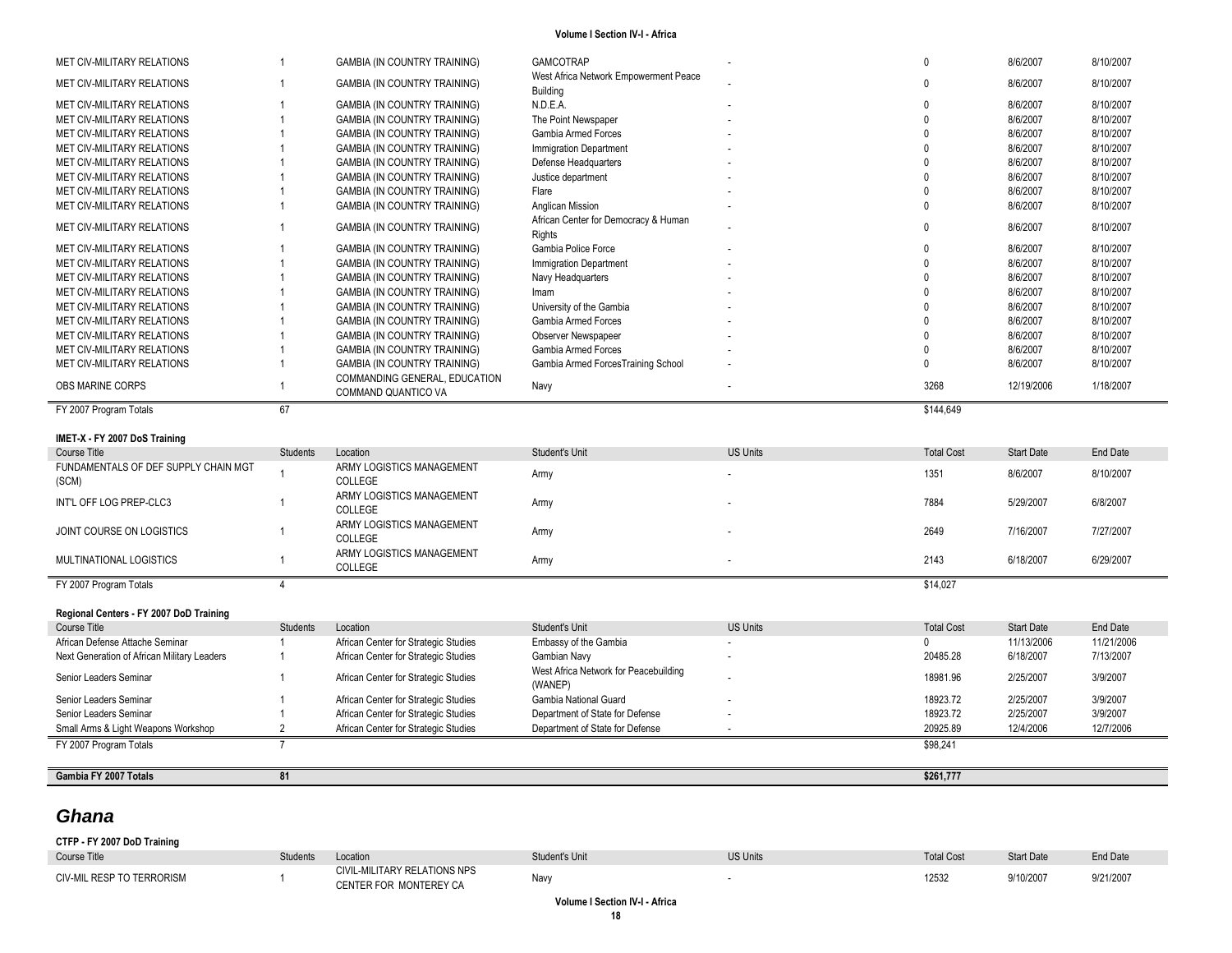| CNTRTERRORISM FEL PRGM-CT<br>NATIONAL DEFENSE UNIVERSITY<br>126089<br>10/1/2006<br>6/7/2007<br>$\overline{1}$<br>Army<br>HQ Defense Intelligence, Ghana Armed<br>6946<br>9/8/2007<br>9/15/2007<br>SPEC-OPS COMBATNG TERR-MET<br>$\overline{1}$<br><b>VARIOUS</b><br>Forces<br><b>VARIOUS</b><br>$\mathbf 0$<br>9/8/2007<br>9/15/2007<br>SPEC-OPS COMBATNG TERR-MET<br>$\overline{1}$<br><b>HQ Southern Command</b><br><b>VARIOUS</b><br>$\mathbf 0$<br>9/8/2007<br>9/15/2007<br>SPEC-OPS COMBATNG TERR-MET<br>$\overline{1}$<br>Navy Headquarters<br>$\mathbf 0$<br>SPEC-OPS COMBATNG TERR-MET<br>$\overline{1}$<br><b>VARIOUS</b><br>9/8/2007<br>9/15/2007<br>Air Force Headquarters<br>SPEC-OPS COMBATNG TERR-MET<br><b>VARIOUS</b><br>Air Force<br>450<br>9/8/2007<br>9/15/2007<br>$\overline{1}$<br>FY 2007 Program Totals<br>\$146,017<br>$\overline{7}$<br>FMF - FY 2007 DoS Training |  |
|---------------------------------------------------------------------------------------------------------------------------------------------------------------------------------------------------------------------------------------------------------------------------------------------------------------------------------------------------------------------------------------------------------------------------------------------------------------------------------------------------------------------------------------------------------------------------------------------------------------------------------------------------------------------------------------------------------------------------------------------------------------------------------------------------------------------------------------------------------------------------------------------|--|
|                                                                                                                                                                                                                                                                                                                                                                                                                                                                                                                                                                                                                                                                                                                                                                                                                                                                                             |  |
|                                                                                                                                                                                                                                                                                                                                                                                                                                                                                                                                                                                                                                                                                                                                                                                                                                                                                             |  |
|                                                                                                                                                                                                                                                                                                                                                                                                                                                                                                                                                                                                                                                                                                                                                                                                                                                                                             |  |
|                                                                                                                                                                                                                                                                                                                                                                                                                                                                                                                                                                                                                                                                                                                                                                                                                                                                                             |  |
|                                                                                                                                                                                                                                                                                                                                                                                                                                                                                                                                                                                                                                                                                                                                                                                                                                                                                             |  |
|                                                                                                                                                                                                                                                                                                                                                                                                                                                                                                                                                                                                                                                                                                                                                                                                                                                                                             |  |
|                                                                                                                                                                                                                                                                                                                                                                                                                                                                                                                                                                                                                                                                                                                                                                                                                                                                                             |  |
|                                                                                                                                                                                                                                                                                                                                                                                                                                                                                                                                                                                                                                                                                                                                                                                                                                                                                             |  |
| Student's Unit<br><b>US Units</b><br><b>Total Cost</b><br><b>Start Date</b><br><b>End Date</b><br><b>Course Title</b><br><b>Students</b><br>Location                                                                                                                                                                                                                                                                                                                                                                                                                                                                                                                                                                                                                                                                                                                                        |  |
| ENGR CCC INT'L STU PREP<br>CHEMICAL SCHOOL<br>8885<br>4/23/2007<br>5/4/2007<br>Army                                                                                                                                                                                                                                                                                                                                                                                                                                                                                                                                                                                                                                                                                                                                                                                                         |  |
| ILE OFFICER PREP<br>4579<br>7/20/2007<br>$\overline{1}$<br>COMMAND & GENERAL STAFF COLLEGE<br>8/10/2007<br>Army                                                                                                                                                                                                                                                                                                                                                                                                                                                                                                                                                                                                                                                                                                                                                                             |  |
| 10462<br>INTERNATIONAL OFFICER PREPARATORY<br>$\overline{1}$<br>COMMAND & GENERAL STAFF COLLEGE<br>Army<br>7/3/2007<br>7/18/2007                                                                                                                                                                                                                                                                                                                                                                                                                                                                                                                                                                                                                                                                                                                                                            |  |
| SERGEANTS MAJOR ACADEMY<br>12697<br>8/14/2006<br>5/22/2007<br>U.S. ARMY SERGEANTS MAJOR<br>$\overline{1}$<br>Army<br>Ĭ.                                                                                                                                                                                                                                                                                                                                                                                                                                                                                                                                                                                                                                                                                                                                                                     |  |
| FY 2007 Program Totals<br>\$36,623<br>$\Delta$                                                                                                                                                                                                                                                                                                                                                                                                                                                                                                                                                                                                                                                                                                                                                                                                                                              |  |
| GPOI - FY 2007 DoS Training                                                                                                                                                                                                                                                                                                                                                                                                                                                                                                                                                                                                                                                                                                                                                                                                                                                                 |  |
| Location<br>Student's Unit<br><b>US Units</b><br><b>Total Cost</b><br><b>Start Date</b><br>End Date<br>Course Title<br><b>Students</b>                                                                                                                                                                                                                                                                                                                                                                                                                                                                                                                                                                                                                                                                                                                                                      |  |
| 3736676<br>12/11/2006<br><b>ACOTA ECOWAS Multi-National Exercise</b><br>171<br>Accra<br>N/A<br>5/11/2006                                                                                                                                                                                                                                                                                                                                                                                                                                                                                                                                                                                                                                                                                                                                                                                    |  |
| 25<br>297631<br>ACOTA Ghana CSOS/CPX/CAX<br>29-1 BN<br>1/15/2007<br>2/9/2007<br>Accra                                                                                                                                                                                                                                                                                                                                                                                                                                                                                                                                                                                                                                                                                                                                                                                                       |  |
| ACOTA Ghana CSOS/CPX/CAX<br>25<br>N/A<br>287187<br>4/9/2007<br>5/4/2007<br>Accra                                                                                                                                                                                                                                                                                                                                                                                                                                                                                                                                                                                                                                                                                                                                                                                                            |  |
| 528<br><b>ACOTA Ghana PSOSST</b><br>29-1 BN<br>168886<br>2/9/2007<br><b>Bundase</b><br>1/22/2007                                                                                                                                                                                                                                                                                                                                                                                                                                                                                                                                                                                                                                                                                                                                                                                            |  |
| 470<br>121499<br><b>ACOTA Ghana PSOSST</b><br><b>UNK</b><br>5/14/2007<br>6/1/2007<br><b>Bundase</b><br>÷.                                                                                                                                                                                                                                                                                                                                                                                                                                                                                                                                                                                                                                                                                                                                                                                   |  |
| 1219<br>FY 2007 Program Totals<br>\$4,611,879                                                                                                                                                                                                                                                                                                                                                                                                                                                                                                                                                                                                                                                                                                                                                                                                                                               |  |
| IMET-1 - FY 2007 DoS Training                                                                                                                                                                                                                                                                                                                                                                                                                                                                                                                                                                                                                                                                                                                                                                                                                                                               |  |
| <b>Students</b><br>Student's Unit<br><b>US Units</b><br><b>Total Cost</b><br><b>Start Date</b><br>End Date<br>Course Title<br>Location                                                                                                                                                                                                                                                                                                                                                                                                                                                                                                                                                                                                                                                                                                                                                      |  |
| AIR COMD & STAFF COLLEGE<br>MAXWELL AFB, AL<br>Air Force<br>47352<br>8/9/2006<br>6/11/2007<br>-1                                                                                                                                                                                                                                                                                                                                                                                                                                                                                                                                                                                                                                                                                                                                                                                            |  |
| Air Force<br>5685<br>5/22/2007<br>7/24/2007<br>AIR TRAFFIC CNTR RADAR APP<br><b>KEESLER AFB, MS</b>                                                                                                                                                                                                                                                                                                                                                                                                                                                                                                                                                                                                                                                                                                                                                                                         |  |
| 6382<br>6/19/2007<br>8/30/2007<br>AIR TRAFFIC CNTR RADAR APP<br>$\overline{1}$<br><b>KEESLER AFB, MS</b><br>Air Force                                                                                                                                                                                                                                                                                                                                                                                                                                                                                                                                                                                                                                                                                                                                                                       |  |
| 4180<br>AIR TRAFFIC CONTROL FUND<br>$\overline{1}$<br>Air Force<br>4/12/2007<br>5/21/2007<br><b>KEESLER AFB, MS</b>                                                                                                                                                                                                                                                                                                                                                                                                                                                                                                                                                                                                                                                                                                                                                                         |  |
| 3263<br>5/9/2007<br>6/18/2007<br>AIR TRAFFIC CONTROL FUND<br>KEESLER AFB, MS<br>Air Force<br>$\overline{1}$                                                                                                                                                                                                                                                                                                                                                                                                                                                                                                                                                                                                                                                                                                                                                                                 |  |
| 13006<br>7/2/2007<br>AIRCRAFT MAINTENANCE OFF<br>$\overline{1}$<br>4/2/2007<br>SHEPPARD AFB, TX<br>Air Force                                                                                                                                                                                                                                                                                                                                                                                                                                                                                                                                                                                                                                                                                                                                                                                |  |
| EXPEDITIONARY WARFARE TRAINING<br>12557<br>AMPHIB PLAN SR OFF-INTL<br>2/5/2007<br>4/13/2007<br>Navy<br><b>GROUP PACIFIC SAN DIEGO CA</b>                                                                                                                                                                                                                                                                                                                                                                                                                                                                                                                                                                                                                                                                                                                                                    |  |
| 8/3/2007<br><b>COMBAT ENGINEER</b><br>MANSCEN ARMY TRAINING CENTER<br>8616<br>9/14/2007<br>Army                                                                                                                                                                                                                                                                                                                                                                                                                                                                                                                                                                                                                                                                                                                                                                                             |  |
| COGARD TRAINING CENTER YORKTOWN<br>DAMAGE CONTROL, SM CUTTER<br>1987<br>4/23/2007<br>4/27/2007<br>Navy<br>VA                                                                                                                                                                                                                                                                                                                                                                                                                                                                                                                                                                                                                                                                                                                                                                                |  |
| COGARD TRAINING CENTER YORKTOWN<br>9625<br>DAMAGE CONTROLMAN A<br>$\overline{1}$<br>Navy<br>1/8/2007<br>4/19/2007<br>VA                                                                                                                                                                                                                                                                                                                                                                                                                                                                                                                                                                                                                                                                                                                                                                     |  |
| COGARD TRAINING CENTER YORKTOWN<br>9893<br>9/28/2007<br>ELECTRICIANS MATE A<br>Navy<br>5/21/2007                                                                                                                                                                                                                                                                                                                                                                                                                                                                                                                                                                                                                                                                                                                                                                                            |  |
| VA<br>US COAST GUARD TRAINING CENTER                                                                                                                                                                                                                                                                                                                                                                                                                                                                                                                                                                                                                                                                                                                                                                                                                                                        |  |
| 22550<br>6/26/2006<br>1/25/2007<br>ELECTRONICS TECHNICIAN A<br>$\overline{1}$<br>Navy<br>PETALUMA CA                                                                                                                                                                                                                                                                                                                                                                                                                                                                                                                                                                                                                                                                                                                                                                                        |  |
| US COAST GUARD TRAINING CENTER<br>19445<br>3/5/2007<br>9/20/2007<br>ELECTRONICS TECHNICIAN A<br>Navy<br>-1<br>PETALUMA CA                                                                                                                                                                                                                                                                                                                                                                                                                                                                                                                                                                                                                                                                                                                                                                   |  |
| 7598<br>ENG BOLCIII INT'L STU PREP<br>CHEMICAL SCHOOL<br>12/18/2006<br>1/5/2007<br>Army<br>-1                                                                                                                                                                                                                                                                                                                                                                                                                                                                                                                                                                                                                                                                                                                                                                                               |  |
| ENGINEER BASIC OFFICER LEADER<br><b>ENGINEER SCHOOL</b><br>10033<br>1/11/2007<br>4/25/2007<br>$\overline{1}$<br>Army                                                                                                                                                                                                                                                                                                                                                                                                                                                                                                                                                                                                                                                                                                                                                                        |  |
| $\overline{2}$<br>FLT SAFETY OFF (SATP/FSO)<br>KIRKLAND AFB, NM<br>Air Force<br>25470<br>7/13/2007<br>9/21/2007                                                                                                                                                                                                                                                                                                                                                                                                                                                                                                                                                                                                                                                                                                                                                                             |  |
| ARMY MEDICAL DEPARTMENT CENTER<br><b>HEALTH CARE SPECIALISTS</b><br>15282<br>5/21/2007<br>9/14/2007<br>$\overline{1}$<br>Army<br>& SCHOOL                                                                                                                                                                                                                                                                                                                                                                                                                                                                                                                                                                                                                                                                                                                                                   |  |

HVAC/REFRIGERATION AP 1 SHEPPARD AFB, TX Air Force - 8793 5/9/2007 5/18/2007 INFO SYS OPNS PREPARATORY (53A) 1 SIGNAL SCHOOL Army - 14098 1/3/2007 3/15/2007 INFO SYS OPNS PREPARATORY (53A) 1 SIGNAL SCHOOL 1 Army 1925/2007 Army 15273 7/17/2007 9/25/2007 9/25/2007 INFORMATION SYSTEMS MANAGEMENT 1 SIGNAL SCHOOL Army and the state of the state of the state of the state of the state of the state of the state of the state of the state of the state of the state of the state of the state INTERMEDIATE LEVEL EDUC 1 COMMAND & GENERAL STAFF COLLEGE Army **- 1 COMMAND AGENERAL STAFF COLLEGE Army** - 40805 8/14/2006 8/14/2006 6/15/2007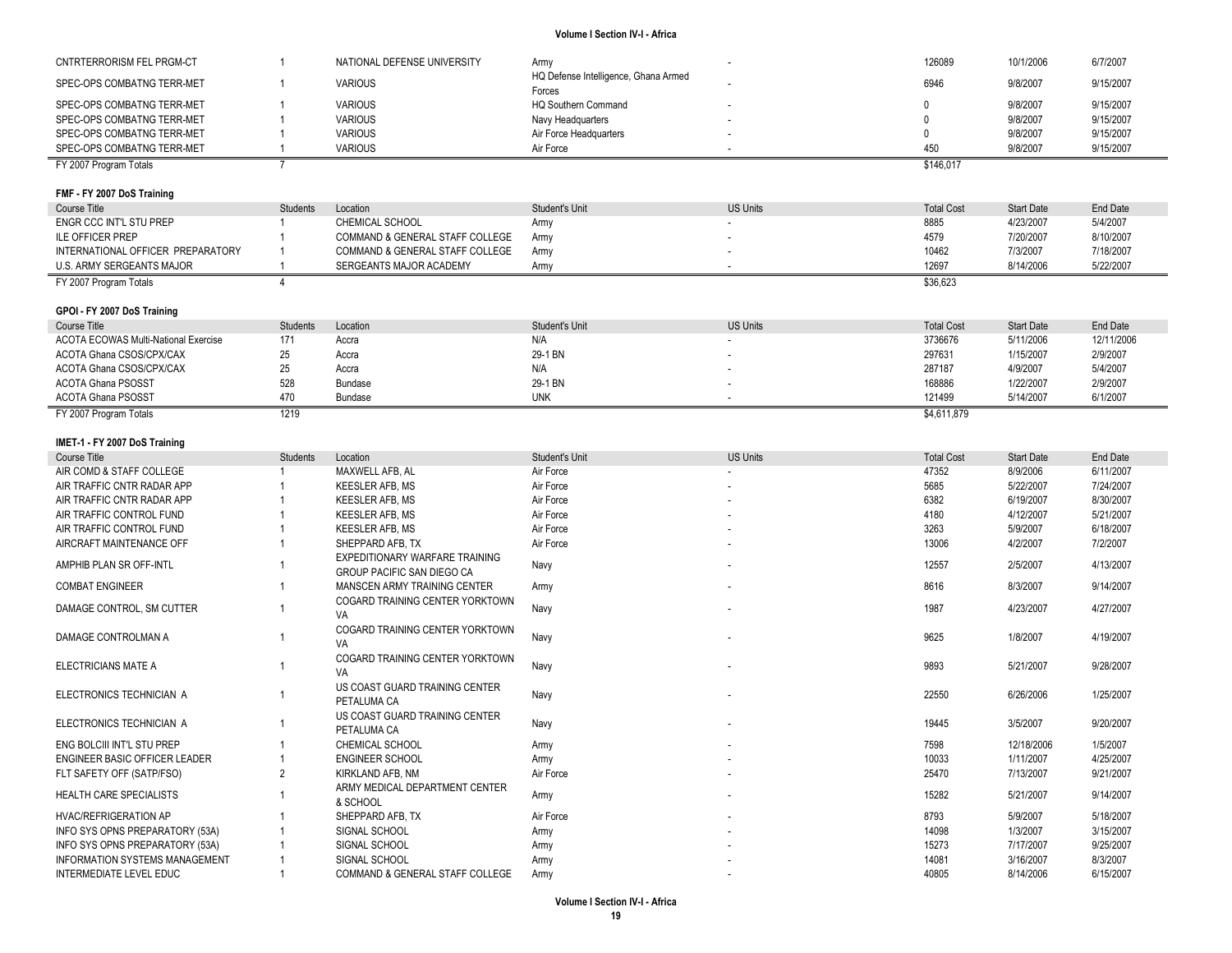| INTL JT MARITIME TACT DEV                            |    | SURFACE WARFARE OFFICERS SCHOOL               | Navy      | 13220     | 10/16/2006 | 12/8/2006  |
|------------------------------------------------------|----|-----------------------------------------------|-----------|-----------|------------|------------|
|                                                      |    | <b>COMMAND NEWPORT RI</b>                     |           |           |            |            |
| INTL OFF SCH (FOR AC&SC)                             |    | MAXWELL AFB, AL                               | Air Force | 16460     | 6/18/2007  | 7/27/2007  |
| INTL OFF SCH (FOR AWC)                               |    | MAXWELL AFB, AL                               | Air Force | 16340     | 6/4/2007   | 7/13/2007  |
| INTL OFFR SUPPLY-IOSCO PHI                           |    | NAVY SUPPLY CORPS SCHOOL ATHENS<br>GA         | Navy      | 7524      | 9/10/2007  | 9/28/2007  |
| <b>MACHINERY TECHNICIAN A</b>                        |    | COGARD TRAINING CENTER YORKTOWN<br>VA         | Navy      | 8827      | 2/20/2007  | 5/11/2007  |
| MIL & PCKEEP OPS IAW ROL                             |    | NEWPORT, RI                                   | Navy      | 19512     | 10/9/2006  | 11/16/2006 |
| NAVAL COMMAND COLLEGE                                |    | NAVAL COMMAND COLLEGE NEWPORT<br>RI           | Navy      | 98336     | 7/26/2006  | 6/15/2007  |
| NAVAL ENG ADMIN ASHORE                               |    | COGARD TRAINING CENTER YORKTOWN<br>VA         | Navy      | 1947      | 5/14/2007  | 5/18/2007  |
| NAVAL STAFF COL - 5 1/2 MO                           |    | NAVAL STAFF COLLEGE NEWPORT RI                | Navy      | 53964     | 1/10/2007  | 6/15/2007  |
| OJT TECHNICAL ENLISTED                               |    | COGARD TRAINING CENTER YORKTOWN<br>VA         | Navy      | 1161      | 10/2/2006  | 10/6/2006  |
| OJT TECHNICAL ENLISTED                               |    | COGARD TRAINING CENTER YORKTOWN<br>VA         | Navy      | 4507      | 1/26/2007  | 2/20/2007  |
| OJT TECHNICAL ENLISTED                               |    | COGARD INTL TRNG DET TRACEN<br>YORKTOWN VA    | Navy      | 1960      | 4/30/2007  | 5/11/2007  |
| OJT TECHNICAL ENLISTED                               |    | <b>WASHINGTON, DC</b>                         | Navy      | 4256      | 6/25/2007  | 7/6/2007   |
| OJT TECHNICAL ENLISTED                               |    | US COAST GUARD TRAINING CENTER<br>PETALUMA CA | Navy      | 870       | 9/21/2007  | 9/28/2007  |
| OPERATING ROOM SPEC                                  |    | ARMY MEDICAL DEPARTMENT CENTER<br>& SCHOOL    | Army      | 9423      | 9/21/2006  | 11/28/2006 |
| OPERATING ROOM SPEC                                  |    | <b>BROOKE ARMY MEDICAL CENTER</b>             | Army      | 8517      | 11/30/2006 | 2/11/2007  |
| ORDNANCE BASIC OFFICER LEADER                        |    | ORDNANCE MECHANICAL<br>MAINTENANCE SCHOOL     | Army      | 22098     | 11/27/2006 | 3/16/2007  |
| REFRIGERATOR & AIR COND                              |    | COGARD TRAINING CENTER YORKTOWN<br>VA         | Navy      | 2817      | 5/14/2007  | 6/22/2007  |
| SIGNAL CAPTAINS CAREER PREP-<br><b>INTERNATIONAL</b> |    | SIGNAL SCHOOL                                 | Army      | 8657      | 6/21/2007  | 7/9/2007   |
| SPECIALIZED ENG LANG TNG                             |    | DLIELC. LACKLAND AFB TX                       | Air Force | 11068     | 2/5/2007   | 4/6/2007   |
| SPECIALIZED ENG LANG TNG                             |    | DLIELC. LACKLAND AFB TX                       | Air Force | 10372     | 3/5/2007   | 5/4/2007   |
| SR INTERNATIONAL DEF MGT                             |    | MONTEREY, CA                                  | Navy      | 13535     | 6/25/2007  | 7/20/2007  |
| FY 2007 Program Totals                               | 45 |                                               |           | \$651,345 |            |            |

#### **Regional Centers - FY 2007 DoD Training**

| Course Title                                      | Students | Location                             | Student's Unit                            | <b>US Units</b> | <b>Total Cost</b> | <b>Start Date</b> | End Date   |
|---------------------------------------------------|----------|--------------------------------------|-------------------------------------------|-----------------|-------------------|-------------------|------------|
| African Defense Attache Seminar                   |          | African Center for Strategic Studies | Embassy of Ghana                          | $\sim$          |                   | 11/13/2006        | 11/21/2006 |
| Community Leadership Conference                   |          | African Center for Strategic Studies | Ministry of Defense                       |                 | 14225.57          | 9/25/2007         | 9/28/2007  |
| Maritime Safety & Security Ministerial Conference |          | African Center for Strategic Studies | UN FAO                                    |                 | 12528.72          | 11/13/2006        | 11/15/2006 |
| Maritime Safety & Security Ministerial Conference |          | African Center for Strategic Studies | Navy Headquarters                         | $\sim$          | 12528.72          | 11/13/2006        | 11/15/2006 |
| Maritime Safety & Security Ministerial Conference |          | African Center for Strategic Studies | Ministry of Harbours and Railways         | . .             | 12448.72          | 11/13/2006        | 11/15/2006 |
| Maritime Safety & Security Ministerial Conference |          | African Center for Strategic Studies | Ministry of Fisheries                     |                 | 12320.22          | 11/13/2006        | 11/15/2006 |
| Maritime Safety & Security Ministerial Conference |          | African Center for Strategic Studies | <b>Ghana Maritime Authority</b>           |                 | 12528.72          | 11/13/2006        | 11/15/2006 |
| Next Generation of African Military Leaders       |          | African Center for Strategic Studies | Ministry of Defense                       |                 | 20585.69          | 6/18/2007         | 7/13/2007  |
| Senior Leaders Seminar                            |          | African Center for Strategic Studies | Ministry of Justice                       | $\sim$          | 18856.08          | 2/25/2007         | 3/9/2007   |
| Senior Leaders Seminar                            |          | African Center for Strategic Studies | Ministry of Defense                       |                 | 18831.34          | 2/25/2007         | 3/9/2007   |
| Small Arms & Light Weapons Workshop               |          | African Center for Strategic Studies | West African Action Network on Small Arms |                 | 10233.57          | 12/4/2006         | 12/7/2006  |
| Small Arms & Light Weapons Workshop               |          | African Center for Strategic Studies | Defense Intelligence                      |                 | 10234.07          | 12/4/2006         | 12/7/2006  |
| USAFE Air Chiefs conference                       |          | African Center for Strategic Studies | Ghana Air Force                           |                 | 2191.14           | 5/23/2007         | 5/24/2007  |
| FY 2007 Program Totals                            |          |                                      |                                           |                 | \$157,513         |                   |            |

#### **Section 1004 - FY 2007 DoD Training**

| <b>Course Title</b>      | Students | Location                                                            | Student's Unit | <b>US Units</b> | <b>Total Cost</b> | <b>Start Date</b> | End Date  |
|--------------------------|----------|---------------------------------------------------------------------|----------------|-----------------|-------------------|-------------------|-----------|
| PATROL CFT OPS RIVER ENV |          | U S NAV SMALL CRAFT INSTR AND TECH<br>TRNG SCH STENNIS SPACE CTR MS | Navy           |                 | 42702             | 2/16/2007         | 4/12/2007 |
|                          |          |                                                                     |                |                 |                   |                   |           |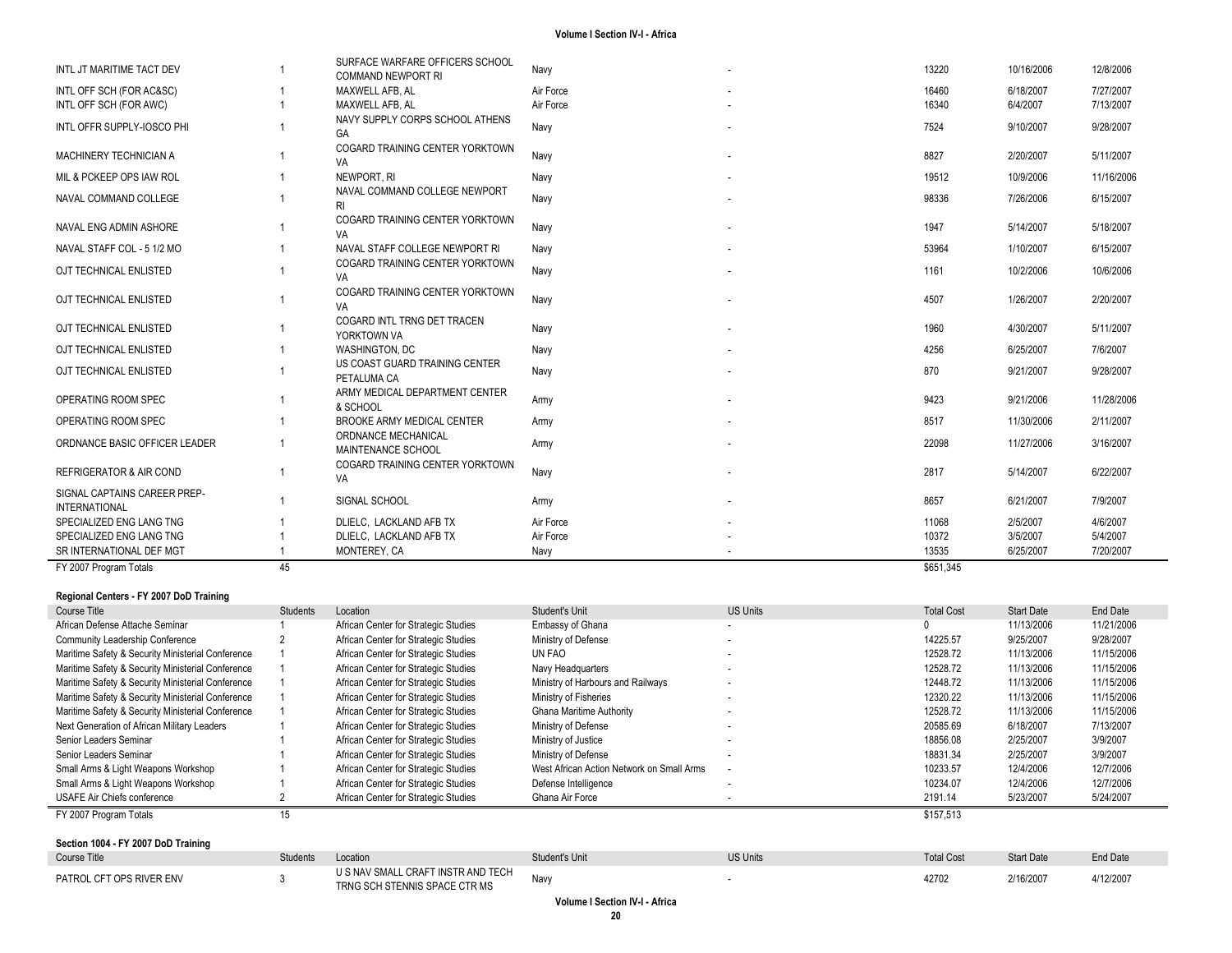| Patrol Craft Operations in a Riverine Environment |      | Stennis, Mississippi | Navv | 44516       | 2/16/2007 | 4/14/2007 |
|---------------------------------------------------|------|----------------------|------|-------------|-----------|-----------|
| FY 2007 Program Totals                            |      |                      |      | \$87,218    |           |           |
|                                                   |      |                      |      |             |           |           |
| Ghana FY 2007 Totals                              | 1296 |                      |      | \$5,690,595 |           |           |

## *Guinea*

#### **IMET -1 - FY 2007 DoS Training**

| <b>Course Title</b>                            | Students       | Location                                   | Student's Unit              | <b>US Units</b> | <b>Total Cost</b> | <b>Start Date</b> | End Date  |
|------------------------------------------------|----------------|--------------------------------------------|-----------------------------|-----------------|-------------------|-------------------|-----------|
| AIR COMD & STAFF COLLEGE                       |                | MAXWELL AFB, AL                            | Air Force                   |                 | 42323             | 8/9/2006          | 6/11/2007 |
| AMERICAN LANGUAGE COURSE                       |                | DLIELC, LACKLAND AFB TX                    | Navy                        |                 | 29655             | 12/25/2006        | 8/24/2007 |
| AMERICAN LANGUAGE COURSE                       |                | DLIELC. LACKLAND AFB TX                    | Air Force                   |                 | 17945             | 4/16/2007         | 8/31/2007 |
| ARNG PRE-RANGER COURSE                         |                | ARNG WARRIOR TRNG CTR                      | Army                        |                 | 1963              | 1/20/2007         | 2/4/2007  |
| ENGLISH LANGUAGE CRSE                          |                | DLIELC, LACKLAND AFB TX                    | Army                        |                 | 18714             | 2/12/2007         | 6/15/2007 |
| ENGLISH LANGUAGE CRSE                          |                | DLIELC, LACKLAND AFB TX                    | Army                        |                 | 30149             | 4/2/2007          | 8/17/2007 |
| ENGR CCC INT'L STU PREP                        |                | <b>CHEMICAL SCHOOL</b>                     | Army                        |                 | 2879              | 7/2/2007          | 7/13/2007 |
| <b>INFANTRY BASIC OFFICER LDR</b>              |                | <b>INFANTRY SCHOOL</b>                     | Army                        |                 | 11355             | 9/29/2006         | 1/17/2007 |
| INFANTRY CAPTS CAREER CRS                      |                | <b>INFANTRY SCHOOL</b>                     | Army                        |                 | 16714             | 9/13/2006         | 2/23/2007 |
| <b>INSTRUCTOR TNG COURSE</b>                   |                | <b>INFANTRY SCHOOL</b>                     | Army                        |                 | 508               | 3/19/2007         | 3/30/2007 |
| <b>INSTRUCTOR TRAINING COURSE</b>              |                | ARMY MEDICAL DEPARTMENT CENTER<br>& SCHOOL | Army                        |                 | $\Omega$          | 5/19/2007         | 5/22/2007 |
| INTERNATIONAL OFF PREPARATORY - INF OFF<br>ADV |                | <b>INFANTRY SCHOOL</b>                     | Army                        |                 | 2466              | 9/5/2007          | 9/11/2007 |
| LANGUAGE INSTRUCTOR/BASIC                      | $\overline{1}$ | DLIELC, LACKLAND AFB TX                    | Air Force                   |                 | 23645             | 8/21/2006         | 2/23/2007 |
| MET BOARDING OFF CN                            | $\overline{1}$ | COGARD INTL TRNG DET TRACEN<br>YORKTOWN VA | Guinean Naval HQ detachment |                 | 0                 | 1/15/2007         | 1/19/2007 |
| MET BOARDING OFF CN                            |                | COGARD INTL TRNG DET TRACEN<br>YORKTOWN VA | Guinean Naval HQ detachment |                 | 0                 | 1/15/2007         | 1/19/2007 |
| MET BOARDING OFF CN                            |                | COGARD INTL TRNG DET TRACEN<br>YORKTOWN VA | Guinean Naval HQ detachment |                 | $\mathbf 0$       | 1/15/2007         | 1/19/2007 |
| MET BOARDING OFF CN                            | -1             | COGARD INTL TRNG DET TRACEN<br>YORKTOWN VA | Guinean Naval HQ detachment |                 | 0                 | 1/15/2007         | 1/19/2007 |
| MET BOARDING OFF CN                            | $\overline{1}$ | COGARD INTL TRNG DET TRACEN<br>YORKTOWN VA | Guinean Naval HQ detachment |                 | $\mathbf 0$       | 1/15/2007         | 1/19/2007 |
| MET BOARDING OFF CN                            | $\overline{1}$ | COGARD INTL TRNG DET TRACEN<br>YORKTOWN VA | Guinean Naval HQ detachment |                 | $\mathbf 0$       | 1/15/2007         | 1/19/2007 |
| MET BOARDING OFF CN                            |                | COGARD INTL TRNG DET TRACEN<br>YORKTOWN VA | Guinean Naval HQ detachment |                 | $\mathbf 0$       | 1/15/2007         | 1/19/2007 |
| MET BOARDING OFF CN                            |                | COGARD INTL TRNG DET TRACEN<br>YORKTOWN VA | Guinean Naval HQ detachment |                 | $\mathbf{0}$      | 1/15/2007         | 1/19/2007 |
| MET BOARDING OFF CN                            | -1             | COGARD INTL TRNG DET TRACEN<br>YORKTOWN VA | Guinean Naval HQ detachment |                 | $\mathbf{0}$      | 1/15/2007         | 1/19/2007 |
| MET BOARDING OFF CN                            | $\overline{1}$ | COGARD INTL TRNG DET TRACEN<br>YORKTOWN VA | Guinean Naval HQ detachment |                 | $\mathbf 0$       | 1/15/2007         | 1/19/2007 |
| MET BOARDING OFF CN                            | $\overline{1}$ | COGARD INTL TRNG DET TRACEN<br>YORKTOWN VA | Guinean Naval HQ detachment |                 | 0                 | 1/15/2007         | 1/19/2007 |
| MET BOARDING OFF CN                            | $\mathbf{1}$   | COGARD INTL TRNG DET TRACEN<br>YORKTOWN VA | Guinean Naval HQ detachment |                 | $\mathbf{0}$      | 1/15/2007         | 1/19/2007 |
| MET BOARDING OFF CN                            |                | COGARD INTL TRNG DET TRACEN<br>YORKTOWN VA | Guinean Naval HQ detachment |                 | $\mathbf 0$       | 1/15/2007         | 1/19/2007 |
| MET BOARDING OFF CN                            | $\overline{1}$ | COGARD INTL TRNG DET TRACEN<br>YORKTOWN VA | Guinean Naval HQ detachment |                 | $\mathbf 0$       | 1/15/2007         | 1/19/2007 |
| MET BOARDING OFF CN                            |                | COGARD INTL TRNG DET TRACEN<br>YORKTOWN VA | Guinean Naval HQ detachment |                 | 0                 | 1/15/2007         | 1/19/2007 |
| MET BOARDING OFF CN                            |                | COGARD INTL TRNG DET TRACEN<br>YORKTOWN VA | Guinean Naval HQ detachment |                 | 40574             | 1/15/2007         | 1/19/2007 |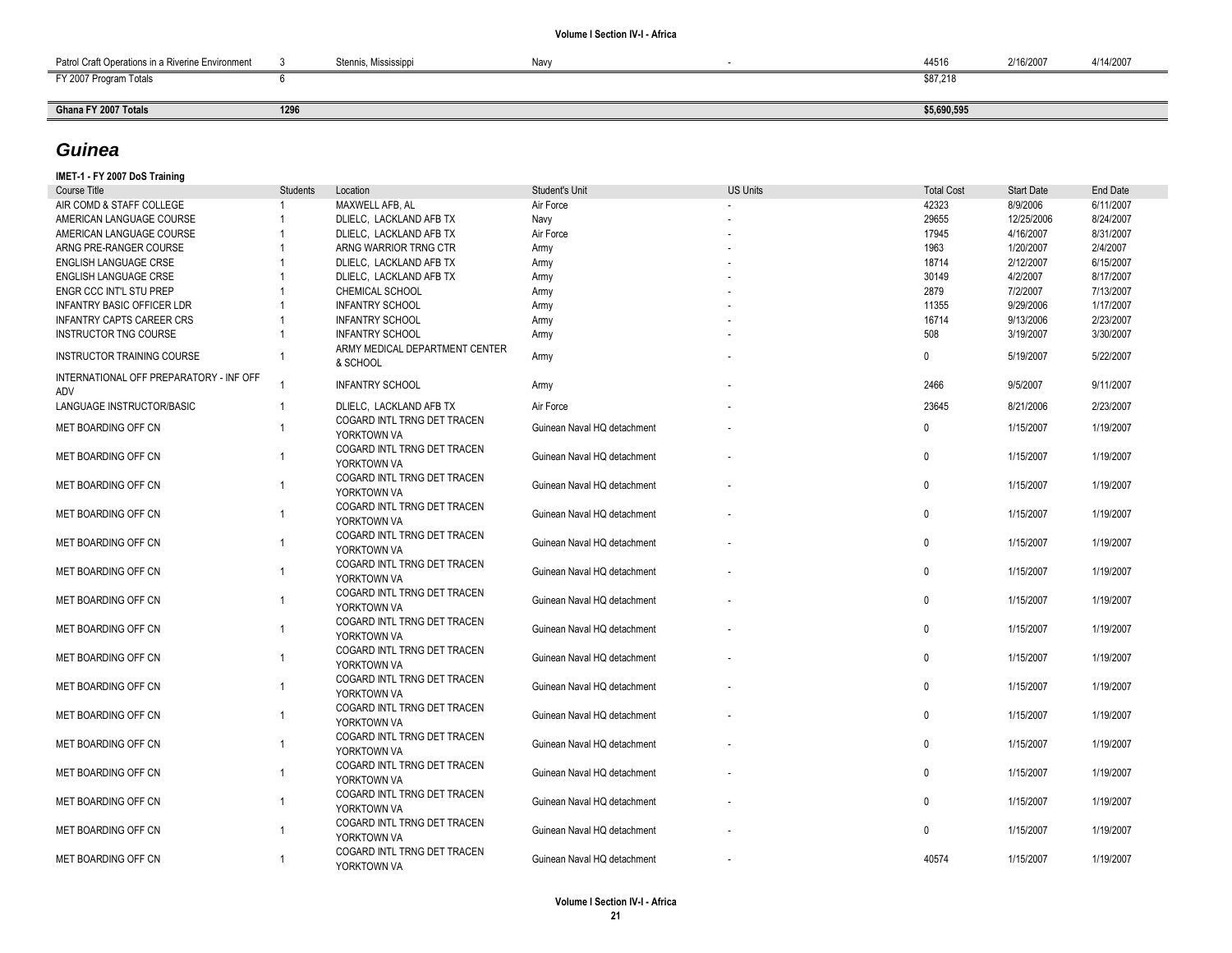| MET BOARDING OFF CN        |   | COGARD INTL TRNG DET TRACEN<br>YORKTOWN VA | Guinean Naval HQ detachment      | $\mathbf 0$  | 1/15/2007 | 1/19/2007 |
|----------------------------|---|--------------------------------------------|----------------------------------|--------------|-----------|-----------|
| MET BOARDING OFF CN        |   | COGARD INTL TRNG DET TRACEN                | Guinean Naval HQ detachment      | $\mathbf 0$  | 1/15/2007 | 1/19/2007 |
|                            |   | YORKTOWN VA<br>COGARD INTL TRNG DET TRACEN |                                  |              |           |           |
| MET BOARDING OFF CN        | 1 | YORKTOWN VA                                | Guinean Naval HQ detachment      | $\mathbf 0$  | 1/15/2007 | 1/19/2007 |
| MET BOARDING OFF CN        | 1 | COGARD INTL TRNG DET TRACEN<br>YORKTOWN VA | Guinean Naval HQ detachment      | $\mathbf 0$  | 1/15/2007 | 1/19/2007 |
| MET BOARDING OFF CN        | 1 | COGARD INTL TRNG DET TRACEN<br>YORKTOWN VA | Guinean Naval HQ detachment      | $\mathbf 0$  | 1/15/2007 | 1/19/2007 |
| MET BOARDING OFF CN        | 1 | COGARD INTL TRNG DET TRACEN<br>YORKTOWN VA | Guinean Naval HQ detachment      | $\mathbf 0$  | 1/15/2007 | 1/19/2007 |
| MET BOARDING OFF CN        | 1 | COGARD INTL TRNG DET TRACEN<br>YORKTOWN VA | Guinean Naval HQ detachment      | $\mathbf 0$  | 1/15/2007 | 1/19/2007 |
| MET BOARDING OFF CN        |   | COGARD INTL TRNG DET TRACEN<br>YORKTOWN VA | Guinean Naval HQ detachment      | $\mathbf{0}$ | 1/15/2007 | 1/19/2007 |
| MET CIV-MILITARY RELATIONS |   | GUINEA (IN COUNTRY TRAINING)               | Conseil Chrettene                | $\Omega$     | 9/17/2007 | 9/21/2007 |
| MET CIV-MILITARY RELATIONS |   | GUINEA (IN COUNTRY TRAINING)               | Gendarmarie Nationale            | $\Omega$     | 9/17/2007 | 9/21/2007 |
| MET CIV-MILITARY RELATIONS |   | GUINEA (IN COUNTRY TRAINING)               | Comite-Civil-Miiltaire Guinee    | $\Omega$     | 9/17/2007 | 9/21/2007 |
| MET CIV-MILITARY RELATIONS |   | GUINEA (IN COUNTRY TRAINING)               | Ministere Interieur et Securite  | 55400        | 9/17/2007 | 9/21/2007 |
| MET CIV-MILITARY RELATIONS |   | GUINEA (IN COUNTRY TRAINING)               | Societe Civile                   | $\Omega$     | 9/17/2007 | 9/21/2007 |
| MET CIV-MILITARY RELATIONS |   | GUINEA (IN COUNTRY TRAINING)               | Comite-Civil-Miiltaire Guinee    | $\Omega$     | 9/17/2007 | 9/21/2007 |
| MET CIV-MILITARY RELATIONS |   | GUINEA (IN COUNTRY TRAINING)               | ONG "Les Amis du Futur"          | $\Omega$     | 9/17/2007 | 9/21/2007 |
|                            |   |                                            |                                  | $\Omega$     |           |           |
| MET CIV-MILITARY RELATIONS |   | GUINEA (IN COUNTRY TRAINING)               | <b>FESABAG/USTG</b>              | $\Omega$     | 9/17/2007 | 9/21/2007 |
| MET CIV-MILITARY RELATIONS |   | GUINEA (IN COUNTRY TRAINING)               | Armee de Terre (BQG)             | $\Omega$     | 9/17/2007 | 9/21/2007 |
| MET CIV-MILITARY RELATIONS |   | GUINEA (IN COUNTRY TRAINING)               | Gendarmarie Nationale            |              | 9/17/2007 | 9/21/2007 |
| MET CIV-MILITARY RELATIONS |   | GUINEA (IN COUNTRY TRAINING)               | Independent Observer             | $\Omega$     | 9/17/2007 | 9/21/2007 |
| MET CIV-MILITARY RELATIONS |   | GUINEA (IN COUNTRY TRAINING)               | Etudiante                        | $\Omega$     | 9/17/2007 | 9/21/2007 |
| MET CIV-MILITARY RELATIONS |   | GUINEA (IN COUNTRY TRAINING)               | Gendarmarie Nationale            | $\Omega$     | 9/17/2007 | 9/21/2007 |
| MET CIV-MILITARY RELATIONS |   | GUINEA (IN COUNTRY TRAINING)               | Gendarmarie Nationale            | $\Omega$     | 9/17/2007 | 9/21/2007 |
| MET CIV-MILITARY RELATIONS |   | GUINEA (IN COUNTRY TRAINING)               | <b>CECIDE</b>                    | $\Omega$     | 9/17/2007 | 9/21/2007 |
| MET CIV-MILITARY RELATIONS |   | GUINEA (IN COUNTRY TRAINING)               | President CRCM                   | $\Omega$     | 9/17/2007 | 9/21/2007 |
| MET CIV-MILITARY RELATIONS |   | GUINEA (IN COUNTRY TRAINING)               | <b>Genol Nationale</b>           | $\Omega$     | 9/17/2007 | 9/21/2007 |
| MET CIV-MILITARY RELATIONS |   | GUINEA (IN COUNTRY TRAINING)               | Armee de Terre (BQG)             | $\Omega$     | 9/17/2007 | 9/21/2007 |
| MET CIV-MILITARY RELATIONS |   | GUINEA (IN COUNTRY TRAINING)               | Gendarmarie Nationale            | $\Omega$     | 9/17/2007 | 9/21/2007 |
| MET CIV-MILITARY RELATIONS |   | GUINEA (IN COUNTRY TRAINING)               | Gendarmarie Nationale            | $\Omega$     | 9/17/2007 | 9/21/2007 |
| MET CIV-MILITARY RELATIONS |   | GUINEA (IN COUNTRY TRAINING)               | SG Patronat (Secretaire General) | $\Omega$     | 9/17/2007 | 9/21/2007 |
| MET CIV-MILITARY RELATIONS |   | GUINEA (IN COUNTRY TRAINING)               | Gendarmarie Nationale            | $\Omega$     | 9/17/2007 | 9/21/2007 |
| MET CIV-MILITARY RELATIONS |   | GUINEA (IN COUNTRY TRAINING)               | <b>CNTG</b>                      | $\Omega$     | 9/17/2007 | 9/21/2007 |
| MET CIV-MILITARY RELATIONS |   | GUINEA (IN COUNTRY TRAINING)               | Patronat (Conseiller Principal)  | $\Omega$     | 9/17/2007 | 9/21/2007 |
| MET CIV-MILITARY RELATIONS |   | GUINEA (IN COUNTRY TRAINING)               | <b>CECIDE</b>                    | $\Omega$     | 9/17/2007 | 9/21/2007 |
| MET CIV-MILITARY RELATIONS |   | GUINEA (IN COUNTRY TRAINING)               | <b>FESABAG/USTG</b>              | $\Omega$     | 9/17/2007 | 9/21/2007 |
| MET CIV-MILITARY RELATIONS |   | GUINEA (IN COUNTRY TRAINING)               | <b>Etudiant Economie</b>         | $\Omega$     | 9/17/2007 | 9/21/2007 |
| MET CIV-MILITARY RELATIONS |   | GUINEA (IN COUNTRY TRAINING)               | Forum Des ONG                    | $\Omega$     | 9/17/2007 | 9/21/2007 |
| MET CIV-MILITARY RELATIONS |   | GUINEA (IN COUNTRY TRAINING)               | <b>CNTG</b>                      | $\Omega$     | 9/17/2007 | 9/21/2007 |
| MET CIV-MILITARY RELATIONS |   | GUINEA (IN COUNTRY TRAINING)               |                                  | $\Omega$     | 9/17/2007 | 9/21/2007 |
|                            |   |                                            | Secretaire a l'organisation UFR  |              |           |           |
| MET CIV-MILITARY RELATIONS |   | GUINEA (IN COUNTRY TRAINING)               | Gendarmarie Nationale            | $\Omega$     | 9/17/2007 | 9/21/2007 |
| MET CIV-MILITARY RELATIONS |   | GUINEA (IN COUNTRY TRAINING)               | Journaliste "Kibarou"            |              | 9/17/2007 | 9/21/2007 |
| MET CIV-MILITARY RELATIONS |   | GUINEA (IN COUNTRY TRAINING)               | P.U.P. Civile                    |              | 9/17/2007 | 9/21/2007 |
| MET CIV-MILITARY RELATIONS |   | GUINEA (IN COUNTRY TRAINING)               | RAJ - GUI                        | 0            | 9/17/2007 | 9/21/2007 |
| MET CIV-MILITARY RELATIONS |   | GUINEA (IN COUNTRY TRAINING)               | Mouvement NAM                    | $\mathbf{0}$ | 9/17/2007 | 9/21/2007 |
| MET CIV-MILITARY RELATIONS |   | GUINEA (IN COUNTRY TRAINING)               | FESABAG/USTG                     | $\mathbf{0}$ | 9/17/2007 | 9/21/2007 |
| MET CIV-MILITARY RELATIONS |   | GUINEA (IN COUNTRY TRAINING)               | Gendarmarie Nationale            | $\mathbf{0}$ | 9/17/2007 | 9/21/2007 |
| MET CIV-MILITARY RELATIONS |   | GUINEA (IN COUNTRY TRAINING)               | <b>RPG</b>                       | $\theta$     | 9/17/2007 | 9/21/2007 |
| MET CIV-MILITARY RELATIONS |   | GUINEA (IN COUNTRY TRAINING)               | Gendarmarie Nationale            | $\mathbf{0}$ | 9/17/2007 | 9/21/2007 |
| MET CIV-MILITARY RELATIONS |   | GUINEA (IN COUNTRY TRAINING)               | Societe Civile                   | $\mathbf{0}$ | 9/17/2007 | 9/21/2007 |
| MET CIV-MILITARY RELATIONS |   | GUINEA (IN COUNTRY TRAINING)               | <b>UPG</b>                       | 0            | 9/17/2007 | 9/21/2007 |
| MET CIV-MILITARY RELATIONS |   | GUINEA (IN COUNTRY TRAINING)               | Gendarmarie Nationale            | $\mathbf 0$  | 9/17/2007 | 9/21/2007 |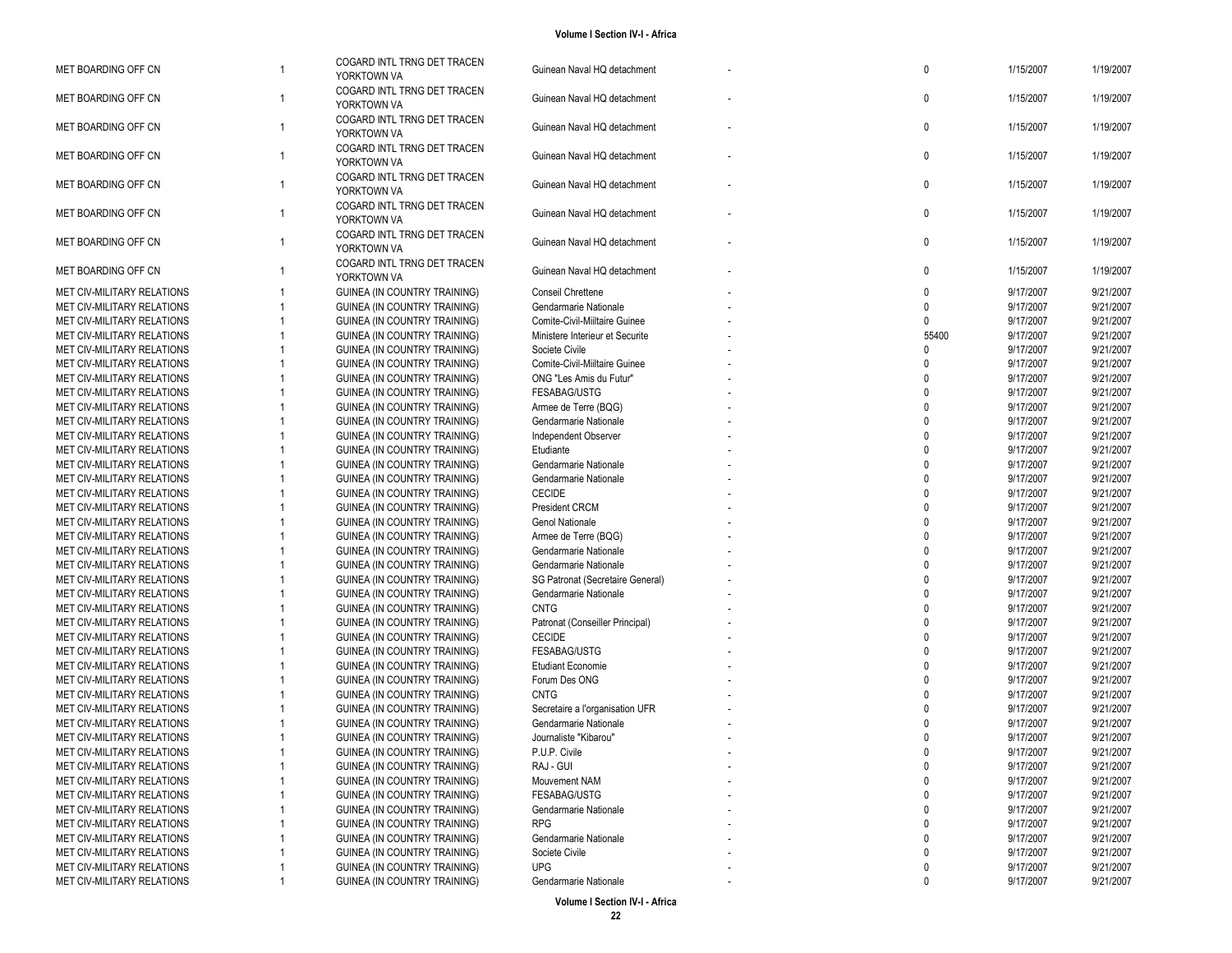| MET CIV-MILITARY RELATIONS                                    | $\overline{1}$                   | GUINEA (IN COUNTRY TRAINING)                                | Lique Islam Nation          |                 | 0                    | 9/17/2007              | 9/21/2007              |
|---------------------------------------------------------------|----------------------------------|-------------------------------------------------------------|-----------------------------|-----------------|----------------------|------------------------|------------------------|
| MET CIV-MILITARY RELATIONS                                    |                                  | GUINEA (IN COUNTRY TRAINING)                                | <b>RPG</b>                  |                 | $\Omega$             | 9/17/2007              | 9/21/2007              |
| MET CIV-MILITARY RELATIONS                                    | $\overline{1}$                   | GUINEA (IN COUNTRY TRAINING)<br>COGARD INTL TRNG DET TRACEN | Gendarmarie Nationale       |                 | $\Omega$             | 9/17/2007              | 9/21/2007              |
| MTT SMALL BOAT OPS CG11                                       | $\overline{1}$                   | YORKTOWN VA                                                 | Guinean Naval HQ detachment |                 | 0                    | 1/8/2007               | 1/12/2007              |
| MTT SMALL BOAT OPS CG11                                       | $\overline{1}$                   | COGARD INTL TRNG DET TRACEN<br>YORKTOWN VA                  | Guinean Naval HQ detachment |                 | $\mathbf 0$          | 1/8/2007               | 1/12/2007              |
| MTT SMALL BOAT OPS CG11                                       | $\overline{1}$                   | COGARD INTL TRNG DET TRACEN<br>YORKTOWN VA                  | Guinean Naval HQ detachment |                 | $\mathbf 0$          | 1/8/2007               | 1/12/2007              |
| MTT SMALL BOAT OPS CG11                                       | $\overline{1}$                   | COGARD INTL TRNG DET TRACEN<br>YORKTOWN VA                  | Guinean Naval HQ detachment |                 | $\mathbf 0$          | 1/8/2007               | 1/12/2007              |
| MTT SMALL BOAT OPS CG11                                       | $\overline{1}$                   | COGARD INTL TRNG DET TRACEN<br>YORKTOWN VA                  | Guinean Naval HQ detachment |                 | $\mathbf 0$          | 1/8/2007               | 1/12/2007              |
| MTT SMALL BOAT OPS CG11                                       | $\overline{1}$                   | COGARD INTL TRNG DET TRACEN<br>YORKTOWN VA                  | Guinean Naval HQ detachment |                 | 4850                 | 1/8/2007               | 1/12/2007              |
| MTT SMALL BOAT OPS CG11                                       | $\overline{1}$                   | COGARD INTL TRNG DET TRACEN<br>YORKTOWN VA                  | Guinean Naval HQ detachment |                 | 0                    | 1/8/2007               | 1/12/2007              |
| MTT SMALL BOAT OPS CG11                                       | $\overline{1}$                   | COGARD INTL TRNG DET TRACEN<br>YORKTOWN VA                  | Guinean Naval HQ detachment |                 | 0                    | 1/8/2007               | 1/12/2007              |
| MTT SMALL BOAT OPS CG11                                       | $\overline{1}$                   | COGARD INTL TRNG DET TRACEN<br>YORKTOWN VA                  | Guinean Naval HQ detachment |                 | $\mathbf 0$          | 1/8/2007               | 1/12/2007              |
| MTT SMALL BOAT OPS CG11                                       | $\overline{1}$                   | COGARD INTL TRNG DET TRACEN<br>YORKTOWN VA                  | Guinean Naval HQ detachment |                 | $\mathbf 0$          | 1/8/2007               | 1/12/2007              |
| MTT SMALL BOAT OPS CG11                                       | $\overline{1}$                   | COGARD INTL TRNG DET TRACEN<br>YORKTOWN VA                  | Guinean Naval HQ detachment |                 | 0                    | 1/8/2007               | 1/12/2007              |
| MTT SMALL BOAT OPS CG11                                       | $\overline{1}$                   | COGARD INTL TRNG DET TRACEN<br>YORKTOWN VA                  | Guinean Naval HQ detachment |                 | $\mathbf 0$          | 1/8/2007               | 1/12/2007              |
| MTT SMALL BOAT OPS CG11                                       | $\overline{1}$                   | COGARD INTL TRNG DET TRACEN<br>YORKTOWN VA                  | Guinean Naval HQ detachment |                 | $\mathbf 0$          | 1/8/2007               | 1/12/2007              |
| MTT SMALL BOAT OPS CG11                                       | $\overline{1}$                   | COGARD INTL TRNG DET TRACEN<br>YORKTOWN VA                  | Guinean Naval HQ detachment |                 | $\mathbf 0$          | 1/8/2007               | 1/12/2007              |
| MTT SMALL BOAT OPS CG11                                       | $\overline{1}$                   | COGARD INTL TRNG DET TRACEN<br>YORKTOWN VA                  | Guinean Naval HQ detachment |                 | $\mathbf 0$          | 1/8/2007               | 1/12/2007              |
| MTT SMALL BOAT OPS CG11                                       | $\overline{1}$                   | COGARD INTL TRNG DET TRACEN<br>YORKTOWN VA                  | Guinean Naval HQ detachment |                 | $\Omega$             | 1/8/2007               | 1/12/2007              |
| NAVAL STAFF COL - 5 1/2 MO                                    | $\overline{1}$                   | NAVAL STAFF COLLEGE NEWPORT RI                              | Navy                        |                 | 53682                | 1/10/2007              | 6/15/2007              |
| OBS MED/HEALTH/HYG-CONUS                                      | $\overline{1}$                   | ARMY MEDICAL DEPARTMENT CENTER<br>& SCHOOL                  | Army                        |                 | 5750                 | 4/3/2007               | 5/14/2007              |
| PRACTICAL NURSE                                               | $\overline{1}$                   | ARMY MEDICAL DEPARTMENT CENTER<br>& SCHOOL                  | Army                        |                 | 31379                | 6/9/2006               | 5/8/2007               |
| FY 2007 Program Totals                                        | 101                              |                                                             |                             |                 | \$389,951            |                        |                        |
| Regional Centers - FY 2007 DoD Training                       |                                  |                                                             |                             |                 |                      |                        |                        |
| Course Title                                                  | <b>Students</b>                  | Location                                                    | Student's Unit              | <b>US Units</b> | <b>Total Cost</b>    | <b>Start Date</b>      | End Date               |
| CT Workshop for Sub-Regional Organizations                    | $\mathbf{1}$                     | African Center for Strategic Studies                        | Ministry of Security        |                 | 11930.81             | 1/15/2007              | 1/18/2007              |
| Next Generation of African Military Leaders                   | $\overline{1}$                   | African Center for Strategic Studies                        | National Gendarmerie        |                 | 20630.66             | 6/18/2007              | 7/13/2007              |
| Next Generation of African Military Leaders                   | $\overline{1}$<br>$\overline{1}$ | African Center for Strategic Studies                        | Ministry of Defense         |                 | 20613.28             | 6/18/2007<br>12/4/2006 | 7/13/2007<br>12/7/2006 |
| Small Arms & Light Weapons Workshop                           |                                  | African Center for Strategic Studies                        | Ministry of Security        |                 | 10171.07             |                        |                        |
| Small Arms & Light Weapons Workshop<br>FY 2007 Program Totals | -1<br>5                          | African Center for Strategic Studies                        | Ministry of Defense         |                 | 10356.57<br>\$73,702 | 12/4/2006              | 12/7/2006              |
|                                                               |                                  |                                                             |                             |                 |                      |                        |                        |
| Guinea FY 2007 Totals                                         | $106$                            |                                                             |                             |                 | \$463,653            |                        |                        |
| Guinea-Bissau                                                 |                                  |                                                             |                             |                 |                      |                        |                        |
| IMET-1 - FY 2007 DoS Training                                 |                                  |                                                             |                             |                 |                      |                        |                        |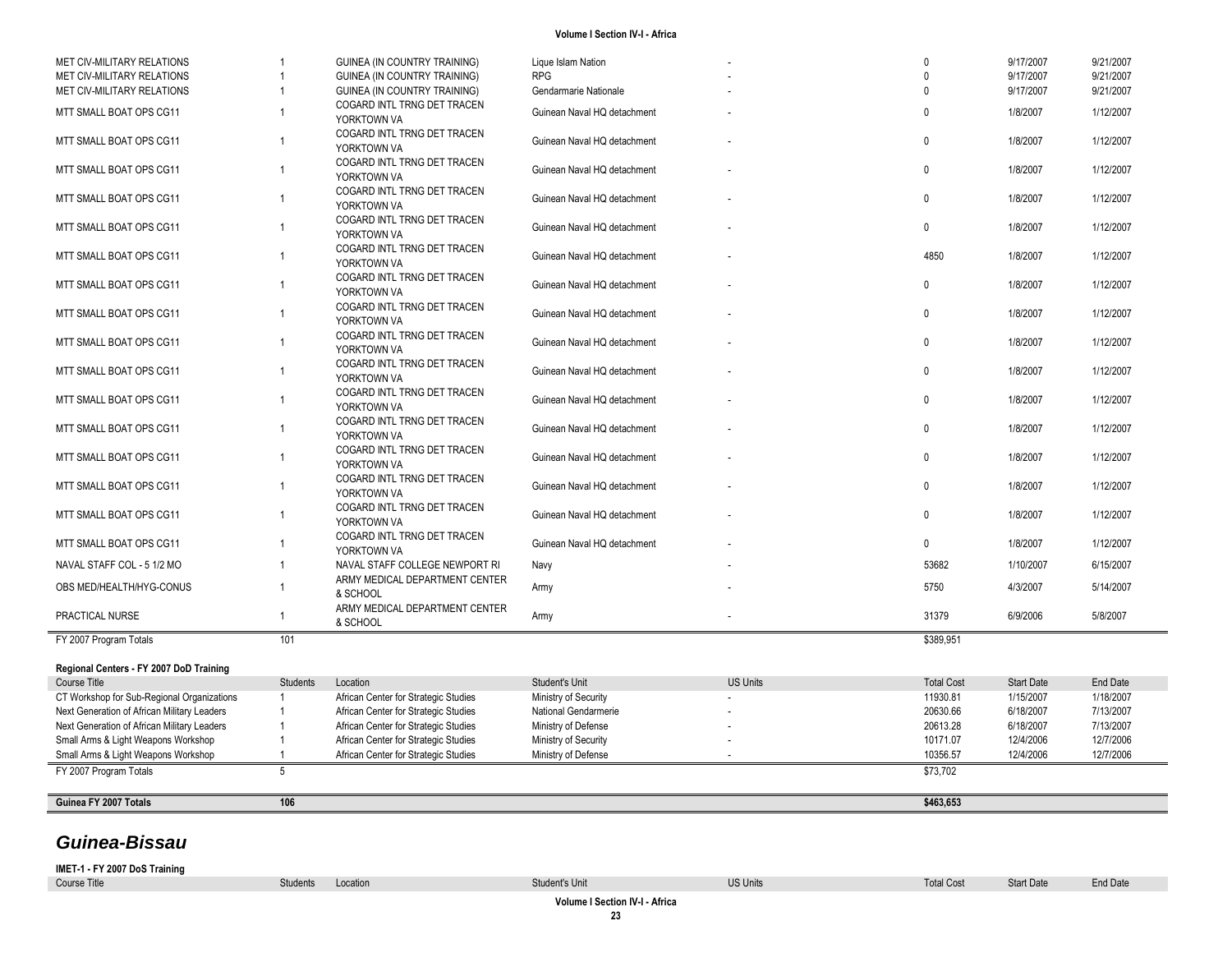| GENERAL ENGLISH LANG TNG                   |                | DLIELC, LACKLAND AFB TX              | Air Force                      |                 | 12801             | 10/16/2006        | 1/5/2007        |
|--------------------------------------------|----------------|--------------------------------------|--------------------------------|-----------------|-------------------|-------------------|-----------------|
| LANGUAGE INSTRUCTOR/BASIC                  |                | DLIELC, LACKLAND AFB TX              | Air Force                      |                 | 17530             | 1/8/2007          | 7/13/2007       |
| <b>MET DIILS SEMINARS</b>                  |                | GUINEA-BISSAU (IN COUNTRY TRAINING)  | Guinea Bissau Army             |                 | $\mathbf{0}$      | 9/17/2007         | 9/21/2007       |
| <b>MET DIILS SEMINARS</b>                  |                | GUINEA-BISSAU (IN COUNTRY TRAINING)  | Guinea Bissau Army             |                 | $\Omega$          | 9/17/2007         | 9/21/2007       |
| <b>MET DIILS SEMINARS</b>                  |                | GUINEA-BISSAU (IN COUNTRY TRAINING)  | Guinea Bissau Army             |                 | $\mathbf{0}$      | 9/17/2007         | 9/21/2007       |
| <b>MET DIILS SEMINARS</b>                  |                | GUINEA-BISSAU (IN COUNTRY TRAINING)  | Guinea Bissau Army             |                 | $\Omega$          | 9/17/2007         | 9/21/2007       |
| <b>MET DIILS SEMINARS</b>                  |                | GUINEA-BISSAU (IN COUNTRY TRAINING)  | Guinea Bissau Defense Ministry |                 | $\Omega$          | 9/17/2007         | 9/21/2007       |
| <b>MET DIILS SEMINARS</b>                  |                | GUINEA-BISSAU (IN COUNTRY TRAINING)  | Guinea Bissau Navy             |                 | $\Omega$          | 9/17/2007         | 9/21/2007       |
| <b>MET DIILS SEMINARS</b>                  |                | GUINEA-BISSAU (IN COUNTRY TRAINING)  | Guinea Bissau INEP NGO         |                 | $\Omega$          | 9/17/2007         | 9/21/2007       |
| <b>MET DIILS SEMINARS</b>                  |                | GUINEA-BISSAU (IN COUNTRY TRAINING)  | Guinea Bissau Army             |                 | $\mathbf{0}$      | 9/17/2007         | 9/21/2007       |
| <b>MET DIILS SEMINARS</b>                  |                | GUINEA-BISSAU (IN COUNTRY TRAINING)  | Guinea Bissau Army             |                 | $\Omega$          | 9/17/2007         | 9/21/2007       |
| <b>MET DIILS SEMINARS</b>                  |                | GUINEA-BISSAU (IN COUNTRY TRAINING)  | Guinea Bissau Defense Ministry |                 | $\Omega$          | 9/17/2007         | 9/21/2007       |
| <b>MET DIILS SEMINARS</b>                  |                | GUINEA-BISSAU (IN COUNTRY TRAINING)  | Guinea Bissau Army             |                 | $\Omega$          | 9/17/2007         | 9/21/2007       |
| <b>MET DIILS SEMINARS</b>                  |                | GUINEA-BISSAU (IN COUNTRY TRAINING)  | Guinea Bissau Justice Ministry |                 | $\Omega$          | 9/17/2007         | 9/21/2007       |
| <b>MET DIILS SEMINARS</b>                  |                | GUINEA-BISSAU (IN COUNTRY TRAINING)  | Guinea Bissau Army             |                 | $\Omega$          | 9/17/2007         | 9/21/2007       |
| <b>MET DIILS SEMINARS</b>                  |                | GUINEA-BISSAU (IN COUNTRY TRAINING)  | Guinea Bissau Justice Ministry |                 | $\Omega$          | 9/17/2007         | 9/21/2007       |
| <b>MET DIILS SEMINARS</b>                  |                | GUINEA-BISSAU (IN COUNTRY TRAINING)  | Guinea Bissau Army             |                 | $\Omega$          | 9/17/2007         | 9/21/2007       |
| <b>MET DIILS SEMINARS</b>                  |                | GUINEA-BISSAU (IN COUNTRY TRAINING)  | Guinea Bissau Army             |                 | $\Omega$          | 9/17/2007         | 9/21/2007       |
| <b>MET DIILS SEMINARS</b>                  |                | GUINEA-BISSAU (IN COUNTRY TRAINING)  | Guinea Bissau Army             |                 | $\Omega$          | 9/17/2007         | 9/21/2007       |
| <b>MET DIILS SEMINARS</b>                  |                | GUINEA-BISSAU (IN COUNTRY TRAINING)  | Guinea Bissau Army             |                 | $\Omega$          | 9/17/2007         | 9/21/2007       |
| <b>MET DIILS SEMINARS</b>                  |                | GUINEA-BISSAU (IN COUNTRY TRAINING)  | Guinea Bissau Air Force        |                 | $\Omega$          | 9/17/2007         | 9/21/2007       |
| <b>MET DIILS SEMINARS</b>                  |                | GUINEA-BISSAU (IN COUNTRY TRAINING)  | Guinea Bissau Army             |                 | $\Omega$          | 9/17/2007         | 9/21/2007       |
| <b>MET DIILS SEMINARS</b>                  |                | GUINEA-BISSAU (IN COUNTRY TRAINING)  | Guinea Bissau Justice Ministry |                 | $\mathbf{0}$      | 9/17/2007         | 9/21/2007       |
| <b>MET DIILS SEMINARS</b>                  |                | GUINEA-BISSAU (IN COUNTRY TRAINING)  | Guinea Bissau Army             |                 | $\Omega$          | 9/17/2007         | 9/21/2007       |
| <b>MET DIILS SEMINARS</b>                  |                | GUINEA-BISSAU (IN COUNTRY TRAINING)  | Guinea Bissau Army             |                 | $\Omega$          | 9/17/2007         | 9/21/2007       |
| <b>MET DIILS SEMINARS</b>                  |                | GUINEA-BISSAU (IN COUNTRY TRAINING)  | Guinea Bissau Army             |                 | $\mathbf{0}$      | 9/17/2007         | 9/21/2007       |
| <b>MET DIILS SEMINARS</b>                  |                | GUINEA-BISSAU (IN COUNTRY TRAINING)  | Guinea Bissau Army             |                 | $\Omega$          | 9/17/2007         | 9/21/2007       |
| <b>MET DIILS SEMINARS</b>                  |                | GUINEA-BISSAU (IN COUNTRY TRAINING)  | Guinea Bissau Army             |                 | $\Omega$          | 9/17/2007         | 9/21/2007       |
| <b>MET DIILS SEMINARS</b>                  |                | GUINEA-BISSAU (IN COUNTRY TRAINING)  | Guinea Bissau Army             |                 | $\mathbf{0}$      | 9/17/2007         | 9/21/2007       |
| <b>MET DIILS SEMINARS</b>                  |                | GUINEA-BISSAU (IN COUNTRY TRAINING)  | Guinea Bissau Army             |                 | 42708             | 9/17/2007         | 9/21/2007       |
| <b>MET DIILS SEMINARS</b>                  |                | GUINEA-BISSAU (IN COUNTRY TRAINING)  | Guinea Bissau Army             |                 | $\Omega$          | 9/17/2007         | 9/21/2007       |
| <b>MET DIILS SEMINARS</b>                  |                | GUINEA-BISSAU (IN COUNTRY TRAINING)  | Guinea Bissau Army             |                 | $\Omega$          | 9/17/2007         | 9/21/2007       |
| <b>MET DIILS SEMINARS</b>                  |                | GUINEA-BISSAU (IN COUNTRY TRAINING)  | Guinea Bissau Army             |                 | $\Omega$          | 9/17/2007         | 9/21/2007       |
| <b>MET DIILS SEMINARS</b>                  |                | GUINEA-BISSAU (IN COUNTRY TRAINING)  | Guinea Bissau Air Force        |                 | $\Omega$          | 9/17/2007         | 9/21/2007       |
| <b>MET DIILS SEMINARS</b>                  |                | GUINEA-BISSAU (IN COUNTRY TRAINING)  | Guinea Bissau Army             |                 | $\mathbf{0}$      | 9/17/2007         | 9/21/2007       |
| <b>MET DIILS SEMINARS</b>                  |                | GUINEA-BISSAU (IN COUNTRY TRAINING)  | Guinea Bissau Army             |                 | $\mathbf{0}$      | 9/17/2007         | 9/21/2007       |
| FY 2007 Program Totals                     | 36             |                                      |                                |                 | \$73,039          |                   |                 |
|                                            |                |                                      |                                |                 |                   |                   |                 |
| Regional Centers - FY 2007 DoD Training    |                |                                      |                                |                 |                   |                   |                 |
| <b>Course Title</b>                        | Students       | Location                             | Student's Unit                 | <b>US Units</b> | <b>Total Cost</b> | <b>Start Date</b> | <b>End Date</b> |
| CT Workshop for Sub-Regional Organizations | $\overline{1}$ | African Center for Strategic Studies | Office of the Prime Minister   |                 | 12015.45          | 1/15/2007         | 1/18/2007       |
| Senior Leaders Seminar                     | $\overline{2}$ | African Center for Strategic Studies | Ministry of Defense            |                 | 37847.44          | 2/25/2007         | 3/9/2007        |
| Small Arms & Light Weapons Workshop        | $\overline{2}$ | African Center for Strategic Studies | Ministry of Defense            |                 | 20922.14          | 12/4/2006         | 12/7/2006       |
| FY 2007 Program Totals                     | 5              |                                      |                                |                 | \$70.785          |                   |                 |

| Guinea-Bissau FY 2007 Totals |  | \$143,824 |
|------------------------------|--|-----------|

## *Kenya*

### **CTFP - FY 2007 DoD Training**

| Course Title               | <b>Students</b> | Location                                               | Student's Unit | <b>US Units</b> | <b>Total Cost</b> | <b>Start Date</b> | End Date   |
|----------------------------|-----------------|--------------------------------------------------------|----------------|-----------------|-------------------|-------------------|------------|
| 699 SPECIAL OPERATIONS -MS |                 | MONTEREY, CA                                           | Nav            |                 | 18353             | 10/1/2006         | 12/15/2006 |
| <b>AIRBORNE</b>            |                 | <b>INFANTRY SCHOOL</b>                                 | Army           |                 | 21963             | 11/28/2006        | 12/15/2006 |
| ARNG PRE-RANGER COURSE     |                 | ARNG WARRIOR TRNG CTR                                  | <b>Army</b>    |                 | 6865              | 2/17/2007         | 3/4/2007   |
| BASIC OFFICER LDR BOLC II  |                 | <b>INFANTRY SCHOOL</b>                                 | Army           |                 | 8526              | 3/9/2007          | 4/19/2007  |
| CIV-MIL RESP TO TERRORISM  |                 | CIVIL-MILITARY RELATIONS NPS<br>CENTER FOR MONTEREY CA | Nav            |                 | 11429             | 4/2/2007          | 4/13/2007  |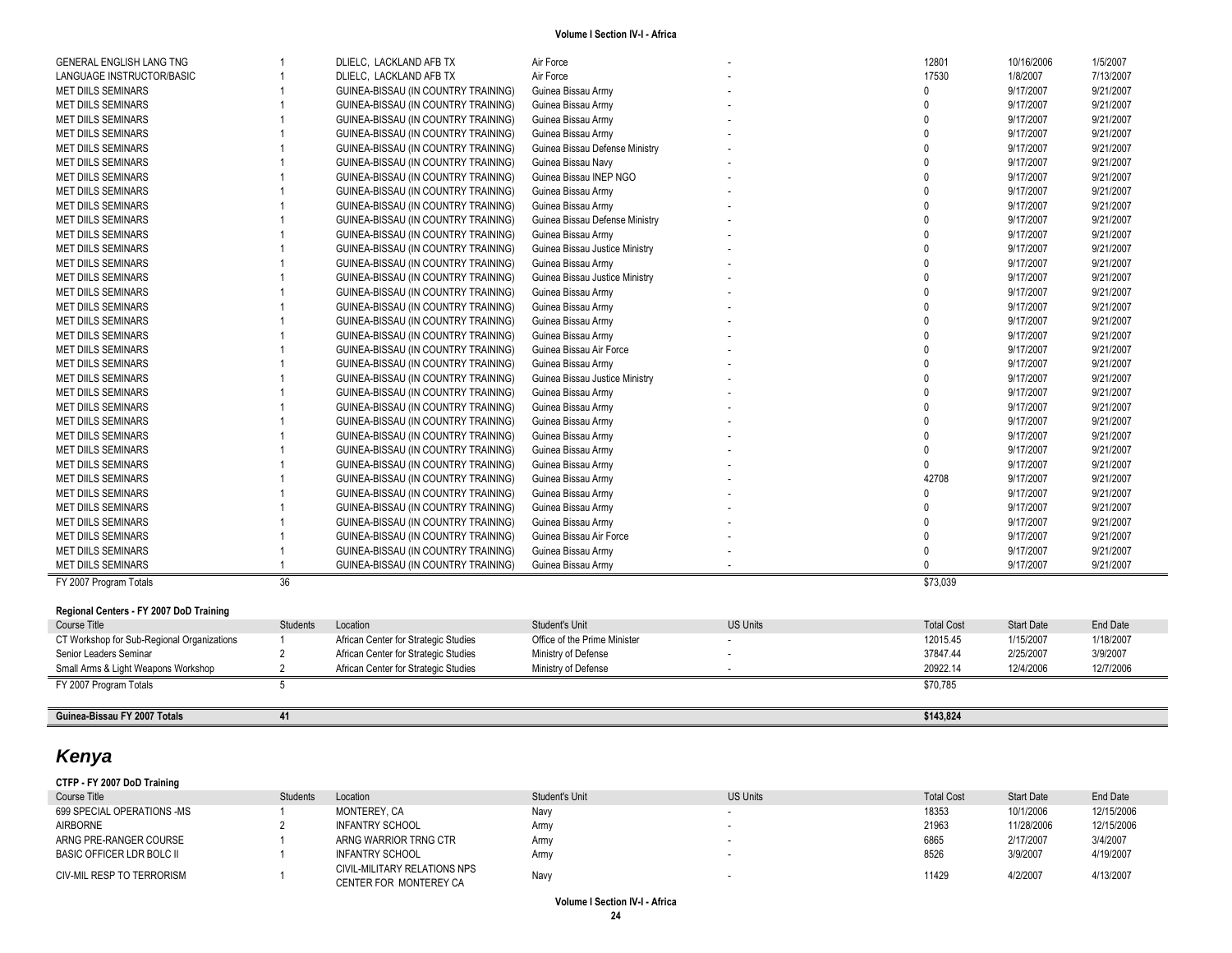| INTERNATIONAL SPECIAL FORCES TRAINING | 2               | JFK SPECIAL WARFARE CENTER                                 | Army                                        |                 | 37090             | 1/17/2007         | 4/27/2007  |
|---------------------------------------|-----------------|------------------------------------------------------------|---------------------------------------------|-----------------|-------------------|-------------------|------------|
| <b>INTL CRISIS CMD/CTRL</b>           |                 | COGARD TRAINING CENTER YORKTOWN<br>VA                      | Navy                                        |                 | 3243              | 5/14/2007         | 5/25/2007  |
| INTL MARITIME OFF                     | $\overline{1}$  | COGARD TRAINING CENTER YORKTOWN<br>VA                      | Navy                                        |                 | 8779              | 6/4/2007          | 8/10/2007  |
| <b>JT/COMB WARFIGHT</b>               |                 | COMMANDANT JOINT FORCES STAFF<br><b>COLLEGE NORFOLK VA</b> | Army                                        |                 | 9641              | 6/25/2007         | 8/31/2007  |
| LEGAL ASPECTS CMBTERRORISM            |                 | NEWPORT, RI                                                | Navy                                        |                 | 10391             | 12/4/2006         | 12/15/2006 |
| MANEUVER CAPTAINS CAREER              |                 | <b>INFANTRY SCHOOL</b>                                     | Army                                        |                 | 8191              | 3/8/2007          | 5/8/2007   |
| MANEUVER CAPTAINS CAREER              |                 | <b>INFANTRY SCHOOL</b>                                     | Army                                        |                 | 8675              | 5/9/2007          | 8/2/2007   |
| MTT SEAPORT SEC ANTI-TERR             |                 | <b>VARIOUS</b>                                             | <b>MARITIME AUTHORITY</b>                   |                 | $\Omega$          | 9/1/2007          | 9/15/2007  |
| MTT SEAPORT SEC ANTI-TERR             |                 | <b>VARIOUS</b>                                             | PORTS AUTHORITY                             |                 | <sup>n</sup>      | 9/1/2007          | 9/15/2007  |
| MTT SEAPORT SEC ANTI-TERR             |                 | <b>VARIOUS</b>                                             | PORTS AUTHORITY                             |                 | $\Omega$          | 9/1/2007          | 9/15/2007  |
| MTT SEAPORT SEC ANTI-TERR             |                 | <b>VARIOUS</b>                                             | <b>IMMIGRATION</b>                          |                 | 51630             | 9/1/2007          | 9/15/2007  |
| MTT SEAPORT SEC ANTI-TERR             |                 | <b>VARIOUS</b>                                             | <b>POLICE</b>                               |                 |                   | 9/1/2007          | 9/15/2007  |
| MTT SEAPORT SEC ANTI-TERR             | $\mathbf{1}$    | <b>VARIOUS</b>                                             | NATIONAL COUNTER TERRORISM                  |                 | $\Omega$          | 9/1/2007          | 9/15/2007  |
|                                       |                 |                                                            | <b>CENTER</b>                               |                 |                   |                   |            |
| MTT SEAPORT SEC ANTI-TERR             | $\overline{1}$  | <b>VARIOUS</b>                                             | NATIONAL COUNTER TERRORISM<br><b>CENTER</b> |                 | $\mathbf{0}$      | 9/1/2007          | 9/15/2007  |
| MTT SEAPORT SEC ANTI-TERR             |                 | <b>VARIOUS</b>                                             | <b>POLICE</b>                               |                 | $\Omega$          | 9/1/2007          | 9/15/2007  |
| MTT SEAPORT SEC ANTI-TERR             |                 | <b>VARIOUS</b>                                             | <b>POLICE</b>                               |                 | $\Omega$          | 9/1/2007          | 9/15/2007  |
| MTT SEAPORT SEC ANTI-TERR             |                 | <b>VARIOUS</b>                                             | PORTS AUTHORITY                             |                 |                   | 9/1/2007          | 9/15/2007  |
| MTT SEAPORT SEC ANTI-TERR             |                 | <b>VARIOUS</b>                                             | PORTS AUTHORITY                             |                 |                   | 9/1/2007          | 9/15/2007  |
| MTT SEAPORT SEC ANTI-TERR             |                 | <b>VARIOUS</b>                                             | PORTS AUTHORITY                             |                 |                   | 9/1/2007          | 9/15/2007  |
| MTT SEAPORT SEC ANTI-TERR             |                 | <b>VARIOUS</b>                                             | <b>MARTIIME AUTHORITY</b>                   |                 |                   | 9/1/2007          | 9/15/2007  |
| MTT SEAPORT SEC ANTI-TERR             |                 | <b>VARIOUS</b>                                             | <b>POLICE</b>                               |                 |                   | 9/1/2007          | 9/15/2007  |
| MTT SEAPORT SEC ANTI-TERR             |                 | <b>VARIOUS</b>                                             | PORTS AUTHORITY                             |                 |                   | 9/1/2007          | 9/15/2007  |
| MTT SEAPORT SEC ANTI-TERR             |                 | <b>VARIOUS</b>                                             | PORTS AUTHORITY                             |                 | $\Omega$          | 9/1/2007          | 9/15/2007  |
| MTT SEAPORT SEC ANTI-TERR             |                 | <b>VARIOUS</b>                                             | POLICE                                      |                 | $\Omega$          | 9/1/2007          | 9/15/2007  |
| MTT SEAPORT SEC ANTI-TERR             |                 | <b>VARIOUS</b>                                             | PORTS AUTHORITY                             |                 |                   | 9/1/2007          | 9/15/2007  |
| MTT SEAPORT SEC ANTI-TERR             |                 | <b>VARIOUS</b>                                             | <b>POLICE</b>                               |                 | $\Omega$          | 9/1/2007          | 9/15/2007  |
| <b>RANGER</b>                         |                 | <b>INFANTRY SCHOOL</b>                                     | Army                                        |                 | 4632              | 3/5/2007          | 3/23/2007  |
| <b>RANGER</b>                         |                 | <b>INFANTRY SCHOOL</b>                                     | Army                                        |                 | 10122             | 5/7/2007          | 7/6/2007   |
| REGIONAL CENTERS SEMINARS             |                 | ASIA PACIFIC CTR FOE SECURITY<br><b>STUDIES</b>            | Army                                        |                 | 1940              | 11/29/2006        | 12/6/2006  |
| <b>REGIONAL CENTERS SEMINARS</b>      |                 | <b>MARSHALL CENTER</b>                                     | Army                                        |                 | 6303              | 1/26/2007         | 3/2/2007   |
| <b>REGIONAL CENTERS SEMINARS</b>      | $\overline{2}$  | AFRICA CTR FOR SECURITY STUDIES                            | Army                                        |                 | 9758              | 2/26/2007         | 3/9/2007   |
| SENIOR EXECUTIVE SEMINAR (SES)        | $\overline{2}$  | <b>MARSHALL CENTER</b>                                     | Army                                        |                 | 5200              | 8/22/2007         | 8/29/2007  |
| FY 2007 Program Totals                | 50              |                                                            |                                             |                 | \$474,706         |                   |            |
|                                       |                 |                                                            |                                             |                 |                   |                   |            |
| DOHS/USCG - FY 2007 DOHS Training     |                 |                                                            |                                             |                 |                   |                   |            |
| Course Title                          | <b>Students</b> | Location                                                   | Student's Unit                              | <b>US Units</b> | <b>Total Cost</b> | <b>Start Date</b> | End Date   |
| MET INTERDICTION PLANNING             |                 | COGARD INTL TRNG DET TRACEN<br>YORKTOWN VA                 | Navy                                        |                 | $\mathbf 0$       | 9/14/2007         | 9/23/2007  |
| MTT MLE ADV BOARD OFF                 | 1               | COGARD INTL TRNG DET TRACEN<br>YORKTOWN VA                 | Navy                                        |                 | $\mathbf{0}$      | 7/6/2007          | 7/22/2007  |

CNTRTERRORISM FEL PRGM-CT 
<sup>1</sup> 1279507 10/1/2006 17/2007 12007 12007 12007 12007 122959 10/1/2006 6/7/2007 CNTRTERRORISM FEL PRGM-CT **1** NATIONAL DEFENSE UNIVERSITY Army **Army 2002 CONTRTERT ARMY 42352** 7/23/2007 9/30/2007

ILE-CT CLS 002/06 1 COMMAND & GENERAL STAFF COLLEGE Army - 26016 10/1/2006 6/15/2007 INFANTRY BASIC OFFICER LDR 1 INFANTRY SCHOOL Army 1990 10069 4/30/2007 7/31/2007 7/31/2007 INSTRUCTOR TNG COURSE 1 INFANTRY SCHOOL Army - 2454 7/23/2007 8/3/2007 INTEL OFF ADV-CT CLS 004/6 10/1/2006 10/18/2006 10/18/2006 10/18/2006 10/18/2006 10/18/2006 10/18/2006 10/18/2006 10/18/2006 10/18/2006 10/18/2006 10/18/2006 10/18/2006 10/18/2006 10/18/2006 10/18/2006 10/18/2006 10/18/200

ADV <sup>1</sup> INFANTRY SCHOOL Army - <sup>6329</sup> 3/5/2007 3/8/2007

CENTER FOR MONTEREY CAN Superintent CENTER STATES And May be a series of the control of the control of the series of the series of the series of the series of the series of the series of the series of the series of the ser

VA Navy - <sup>6161</sup> 5/7/2007 5/11/2007

CIVIL-MILITARY RELATIONS NPS

COGARD TRAINING CENTER YORKTOWN

CIV-MIL RESP TO TERRORISM 1

CONTINGENCY PREP CMD&CONTL 1

INTERNATIONAL OFF PREPARATORY - INF OFF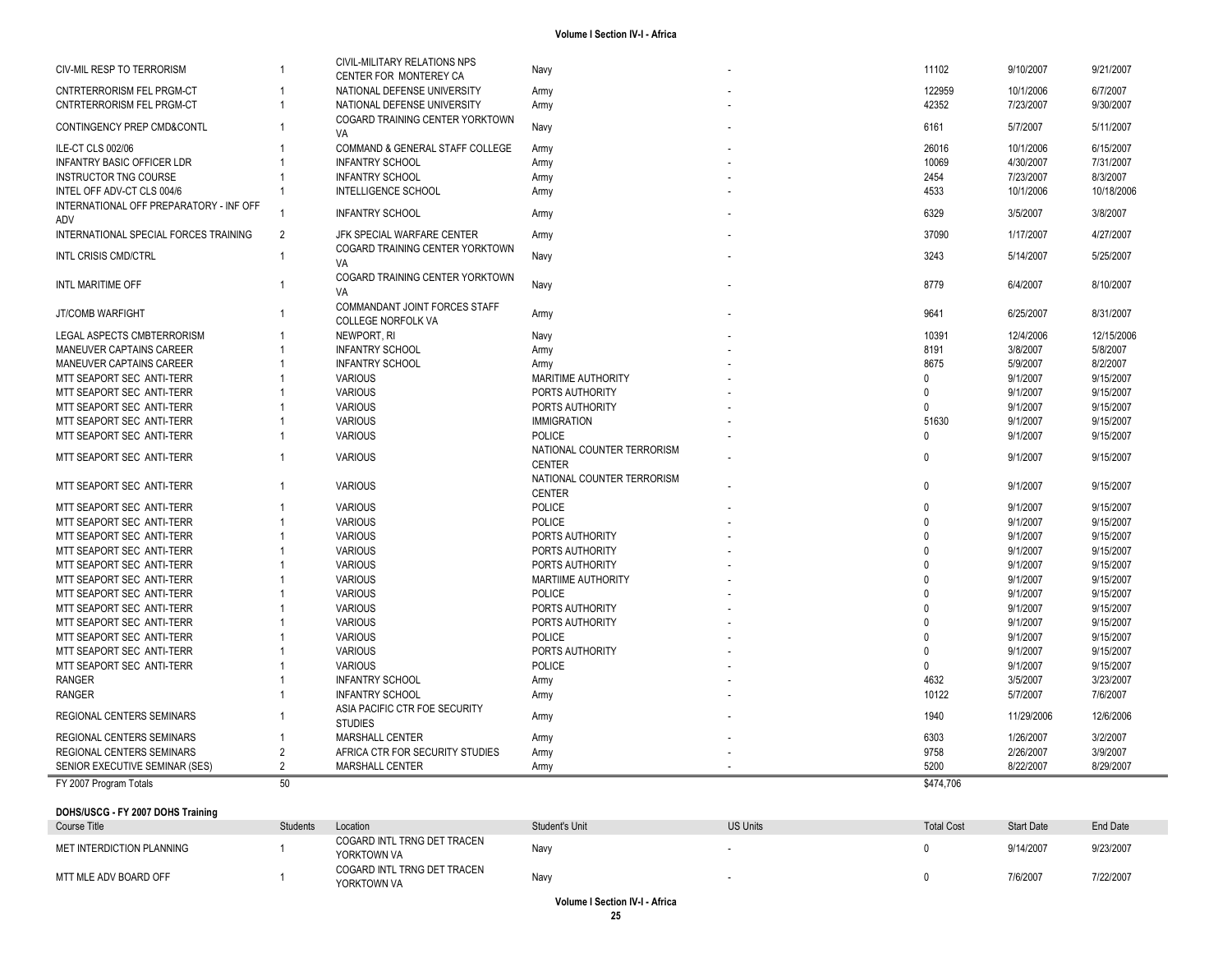| MTT OUTBOARD MTR MAINT CG9                                     | -1                   | COGARD INTL TRNG DET TRACEN<br>YORKTOWN VA                    | Navy                                  |                 | $\mathbf{0}$          | 8/9/2007          | 8/19/2007  |
|----------------------------------------------------------------|----------------------|---------------------------------------------------------------|---------------------------------------|-----------------|-----------------------|-------------------|------------|
| MTT SMALL BOAT OPS CG11                                        | $\mathbf{1}$         | COGARD INTL TRNG DET TRACEN<br>YORKTOWN VA                    | Navy                                  |                 | $\mathbf{0}$          | 4/13/2007         | 4/29/2007  |
| PORT AND HARBOR SECURITY MANAGEMENT                            | 25                   | COGARD TRAINING CENTER YORKTOWN<br>VA                         | Navy                                  |                 | 115975                | 4/16/2007         | 5/4/2007   |
| FY 2007 Program Totals                                         | 29                   |                                                               |                                       |                 | \$115,975             |                   |            |
| GPOI - FY 2007 DoS Training                                    |                      |                                                               |                                       |                 |                       |                   |            |
| <b>Course Title</b>                                            | <b>Students</b>      | Location                                                      | Student's Unit                        | <b>US Units</b> | <b>Total Cost</b>     | <b>Start Date</b> | End Date   |
| ACOTA Kenya MDMP/CPX/CAX                                       | 44                   | Nairobi                                                       | N/A                                   |                 | 386696                | 1/15/2007         | 2/2/2007   |
| COESPU HIGH LEVEL COURSE 03                                    | 10                   | Vincenza, Italy                                               | N/A                                   |                 | 51708.6               | 9/18/2006         | 10/22/2006 |
| COESPU HIGH LEVEL COURSE 04                                    | 10                   | Vincenza, Italy                                               | N/A                                   |                 | 51708.6               | 11/13/2006        | 12/17/2006 |
| COESPU HIGH LEVEL COURSE 05                                    | 4                    | Vincenza, Italy                                               | N/A                                   |                 | 20683.44              | 3/19/2007         | 3/22/2007  |
| COESPU HIGH LEVEL COURSE 06                                    | 4                    | Vincenza, Italy                                               | N/A                                   |                 | 20683.44              | 5/21/2007         | 6/24/2007  |
| COESPU MIDDLE MANAGEMENT COURSE 03                             | 19                   | Vincenza, Italy                                               | N/A                                   |                 | 98246.34              | 9/4/2006          | 10/22/2006 |
| COESPU MIDDLE MANAGEMENT COURSE 04                             | 20                   | Vincenza, Italy                                               | N/A                                   |                 | 103417.2              | 11/2/2006         | 12/17/2006 |
| COESPU MIDDLE MANAGEMENT COURSE 05                             | 20                   | Vincenza, Italy                                               | N/A                                   |                 | 103417.2              | 1/8/2007          | 2/25/2007  |
| COESPU MIDDLE MANAGEMENT COURSE 07                             | 10                   | Vincenza, Italy                                               | N/A                                   |                 | 51708.6               | 5/7/2007          | 6/24/2007  |
|                                                                |                      |                                                               |                                       |                 |                       |                   |            |
| FY 2007 Program Totals                                         | 141                  |                                                               |                                       |                 | \$888,269             |                   |            |
| IMET-1 - FY 2007 DoS Training                                  |                      |                                                               |                                       |                 |                       |                   |            |
| Course Title                                                   | <b>Students</b>      | Location                                                      | Student's Unit                        | <b>US Units</b> | <b>Total Cost</b>     | <b>Start Date</b> | End Date   |
| ENGR CCC INT'L STU PREP                                        | $\mathbf{1}$         | CHEMICAL SCHOOL                                               | Army                                  |                 | 6114                  | 7/2/2007          | 7/13/2007  |
| SIGNAL CAPTAINS CAREER PREP-                                   |                      |                                                               |                                       |                 |                       |                   |            |
| <b>INTERNATIONAL</b>                                           | $\mathbf{1}$         | SIGNAL SCHOOL                                                 | Army                                  |                 | 7419                  | 6/21/2007         | 7/9/2007   |
| FY 2007 Program Totals                                         | 2                    |                                                               |                                       |                 | \$13,533              |                   |            |
|                                                                |                      |                                                               |                                       |                 |                       |                   |            |
| IMET-X - FY 2007 DoS Training                                  |                      |                                                               |                                       |                 |                       |                   |            |
| Course Title                                                   | <b>Students</b>      | Location                                                      | Student's Unit                        | <b>US Units</b> | <b>Total Cost</b>     | <b>Start Date</b> | End Date   |
| <b>ILE OFFICER PREP</b>                                        | $\mathbf{1}$         | COMMAND & GENERAL STAFF COLLEGE                               | Army                                  |                 | 4579                  | 7/20/2007         | 8/10/2007  |
| INTERNATIONAL OFFICER PREPARATORY                              | $\mathbf{1}$         | COMMAND & GENERAL STAFF COLLEGE                               | Army                                  |                 | 8612                  | 7/3/2007          | 7/18/2007  |
| INTL FELLOWS ORIENTATION                                       | $\mathbf{1}$         | ARMY WAR COLLEGE                                              | Army                                  |                 | 16986                 | 6/25/2007         | 8/3/2007   |
| INTL OFF SCH (FOR AC&SC)                                       | $\mathbf{1}$         | MAXWELL AFB, AL                                               | Air Force                             |                 | 15285                 | 6/18/2007         | 7/27/2007  |
|                                                                | $\mathbf{1}$         |                                                               | Air Force                             |                 | 15165                 | 6/4/2007          | 7/13/2007  |
| INTL OFF SCH (FOR AWC)                                         |                      | MAXWELL AFB, AL                                               |                                       |                 |                       |                   |            |
| FY 2007 Program Totals                                         | 5                    |                                                               |                                       |                 | \$60,627              |                   |            |
| Regional Centers - FY 2007 DoD Training                        |                      |                                                               |                                       |                 |                       |                   |            |
| Course Title                                                   | <b>Students</b>      | Location                                                      | Student's Unit                        | <b>US Units</b> | <b>Total Cost</b>     | <b>Start Date</b> | End Date   |
|                                                                |                      |                                                               | Regional and International Security   |                 |                       |                   |            |
| Community Leadership Conference                                | $\mathbf{1}$         | African Center for Strategic Studies                          |                                       |                 | 6979.24               | 9/25/2007         | 9/28/2007  |
|                                                                | $\mathbf{1}$         |                                                               | Consulting<br>Office of the President |                 | 7068.66               | 9/25/2007         | 9/28/2007  |
| Community Leadership Conference                                |                      | African Center for Strategic Studies                          |                                       |                 |                       |                   |            |
| Community Leadership Conference                                | $\mathbf{1}$         | African Center for Strategic Studies                          | Federation of Women Lawyers           |                 | 6979.24               | 9/25/2007         | 9/28/2007  |
| Comprehensive Security Responses to Terrorism<br>Course CS06-3 | $\mathbf{1}$         | Asia-Pacific Center for Security Studies,<br>Honolulu, Hawaii | National Counter Terrorism Centre     |                 | 8661.84               | 11/29/2006        | 12/20/2006 |
| Comprehensive Security Responses to Terrorism                  | $\overline{1}$       | Asia-Pacific Center for Security Studies,                     |                                       |                 | 8661.84               |                   | 8/22/2007  |
| Course CS07-1                                                  |                      | Honolulu, Hawaii                                              | Kenya Air Force HQ                    |                 |                       | 7/31/2007         |            |
| Next Generation of African Military Leaders                    | $\mathbf{1}$         | African Center for Strategic Studies                          | Ministry of Defense                   |                 | 20521.48              | 6/18/2007         | 7/13/2007  |
| Next Generation of African Military Leaders                    |                      | African Center for Strategic Studies                          | Ministry of Defense                   |                 | 20485.28              | 6/18/2007         | 7/13/2007  |
| Program on Terrorism and Security Studies                      |                      |                                                               |                                       |                 |                       |                   |            |
| $07 - 2$                                                       | $\mathbf{1}$         |                                                               |                                       |                 |                       |                   |            |
|                                                                | $\mathbf{1}$         | Marshall Center Garmisch, Germany                             | <b>UNK</b>                            |                 | 6105                  | 1/24/2007         | 3/4/2007   |
|                                                                |                      |                                                               |                                       |                 |                       |                   |            |
| Program on Terrorism and Security Studies                      | $\overline{1}$       | Marshall Center Garmisch, Germany                             | <b>UNK</b>                            |                 | 6793                  | 5/23/2007         | 7/1/2007   |
| $07 - 5$                                                       |                      |                                                               |                                       |                 |                       |                   |            |
| Senior Executive Seminar 07-6                                  | $\overline{2}$       | Marshall Center Garmisch, Germany                             | <b>UNK</b>                            |                 | 4680                  | 8/20/2007         | 8/31/2007  |
| Senior Leaders Seminar<br>FY 2007 Program Totals               | $\overline{2}$<br>13 | African Center for Strategic Studies                          | Ministry of Defense                   |                 | 37462.44<br>\$134,398 | 2/25/2007         | 3/9/2007   |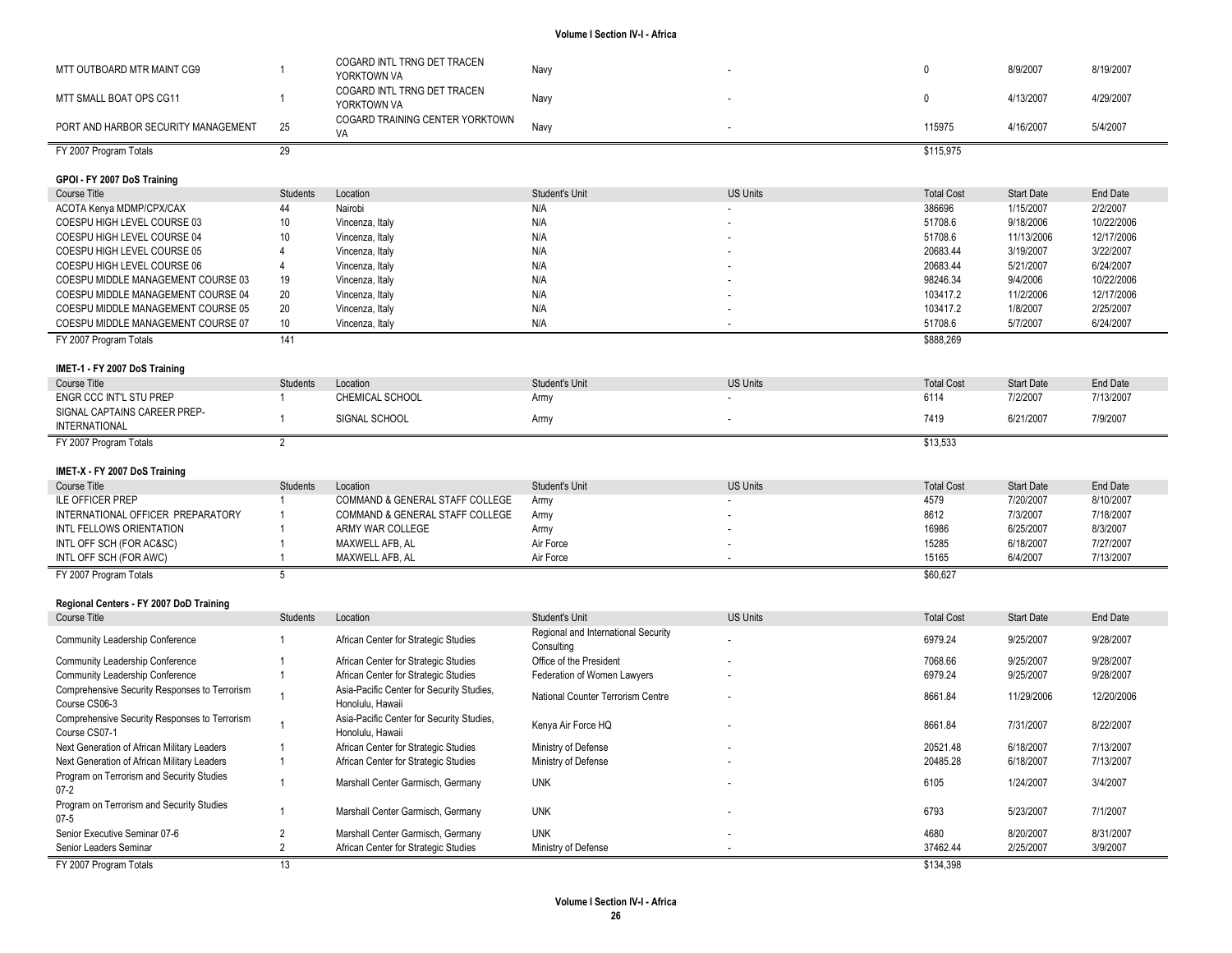## *Lesotho*

#### **Regional Centers - FY 2007 DoD Training**

| Course Title                                          | Students       | Location                             | <b>Student's Unit</b>            | <b>US Units</b>          | <b>Total Cost</b> | Start Date | End Date   |
|-------------------------------------------------------|----------------|--------------------------------------|----------------------------------|--------------------------|-------------------|------------|------------|
| Alumni Conference: Lessons Learned from               |                |                                      |                                  |                          |                   |            |            |
|                                                       |                |                                      |                                  |                          |                   |            |            |
| Afghanistan and Iraq, Capacity Building for Stability | 40             | Marshall Center Garmisch, Germany    | <b>UNK</b>                       |                          | 2902.9            | 5/11/2007  | 5/12/2007  |
| Operations                                            |                |                                      |                                  |                          |                   |            |            |
| Alumni Seminar on "Generation Next" Terrorism         |                | Marshall Center Garmisch, Germany    | <b>UNK</b>                       | $\overline{\phantom{a}}$ | 933.89            | 5/1/2007   | 5/3/2007   |
| Armenia Defense Reform I                              |                | Marshall Center Garmisch, Germany    | <b>UNK</b>                       |                          | 1204.46           | 2/5/2007   | 2/7/2007   |
| Conference on Security Sector Reforms in Bosnia       |                |                                      |                                  |                          |                   |            |            |
| and Herzegovina and the Western Balkans               |                | Marshall Center Garmisch, Germany    | <b>UNK</b>                       |                          | 1195.24           | 6/19/2007  | 6/21/2007  |
| International Humanitarian Law Course                 |                | Marshall Center Garmisch, Germany    | <b>UNK</b>                       |                          | 5445.31           | 10/1/2006  | 10/10/2006 |
| Leadership Seminar: International Peacekeeping        |                |                                      |                                  |                          |                   |            |            |
| Operations Lessons Learned                            | $\overline{2}$ | Marshall Center Garmisch, Germany    | <b>UNK</b>                       |                          | 2612.72           | 11/26/2006 | 11/29/2006 |
| Leadership Seminar: Stability, Security, Transition   |                |                                      |                                  |                          |                   |            |            |
| and Reconstruction Operations                         | 6              | Marshall Center Garmisch, Germany    | <b>UNK</b>                       |                          | 10861.14          | 7/9/2007   | 7/13/2007  |
| Managing Security Resources in Africa Seminar         |                | African Center for Strategic Studies | <b>National Security Service</b> | ٠                        | 16432.94          | 9/16/2007  | 9/21/2007  |
| Managing Security Resources in Africa Seminar         | $\overline{2}$ | African Center for Strategic Studies | Ministry of Defense              |                          | 32865.88          | 9/16/2007  | 9/21/2007  |
| Next Generation of African Military Leaders           |                | African Center for Strategic Studies | Lesotho Defence Force            | $\overline{\phantom{a}}$ | 20588.67          | 6/18/2007  | 7/13/2007  |
| Program in Advanced Security Studies 07-1             |                | Marshall Center Garmisch, Germany    | <b>UNK</b>                       | ۰.                       | 26688             | 1/17/2007  | 4/15/2007  |
| Program in Advanced Security Studies 07-4             |                | Marshall Center Garmisch, Germany    | <b>UNK</b>                       | ٠                        | 17890             | 5/16/2007  | 8/12/2007  |
| Senior Executive Seminar 07-3                         |                | Marshall Center Garmisch, Germany    | <b>UNK</b>                       | $\sim$                   | 5208              | 1/24/2007  | 3/4/2007   |
| Senior Executive Seminar 07-6                         |                | Marshall Center Garmisch, Germany    | <b>UNK</b>                       |                          | 3530              | 8/20/2007  | 8/31/2007  |
| Senior Leaders Seminar                                |                | African Center for Strategic Studies | Ministry of Defense              | ۰.                       | 37378.44          | 2/25/2007  | 3/9/2007   |
| Workshop on the                                       |                |                                      |                                  |                          |                   |            |            |
| FY 2007 Program Totals                                | 71             | Marshall Center Garmisch, Germany    | <b>UNK</b>                       |                          | \$187,913         | 1/23/2007  | 1/24/2007  |
|                                                       |                |                                      |                                  |                          |                   |            |            |

### **Lesotho FY 2007 Totals 71 \$187,913**

### *Liberia*

| IMET-1 - FY 2007 DoS Training               |          |                                                               |                             |                 |                   |                   |           |
|---------------------------------------------|----------|---------------------------------------------------------------|-----------------------------|-----------------|-------------------|-------------------|-----------|
| Course Title                                | Students | Location                                                      | Student's Unit              | <b>US Units</b> | <b>Total Cost</b> | <b>Start Date</b> | End Date  |
| <b>BASIC OFFICER LDR BOLC II</b>            |          | <b>INFANTRY SCHOOL</b>                                        | Army                        | $\sim$          | 7815              | 6/8/2007          | 7/20/2007 |
| <b>BASIC OFFICER LDR BOLC II</b>            |          | <b>INFANTRY SCHOOL</b>                                        | Army                        | <b>COL</b>      | 23266             | 8/10/2007         | 9/21/2007 |
| <b>GROUND SUPPLY OFFICER</b>                |          | CO MARINE CORPS COMBAT SERVICE<br>SUPPORT SCH CAMP LEJEUNE NC | Navy                        |                 | 9662              | 7/9/2007          | 9/28/2007 |
| SERGEANTS COURSE (MLT III)                  | c        | COMMANDING GENERAL, EDUCATION<br>COMMAND QUANTICO VA          | Navy                        |                 | 17354             | 8/9/2007          | 9/26/2007 |
| FY 2007 Program Totals                      |          |                                                               |                             |                 | \$58,097          |                   |           |
| Regional Centers - FY 2007 DoD Training     |          |                                                               |                             |                 |                   |                   |           |
| Course Title                                | Students | Location                                                      | Student's Unit              | <b>US Units</b> | <b>Total Cost</b> | <b>Start Date</b> | End Date  |
| Next Generation of African Military Leaders |          | African Center for Strategic Studies                          | Ministry of Defense         | $\sim$          | 20683.28          | 6/18/2007         | 7/13/2007 |
| Senior Leaders Seminar                      |          | African Center for Strategic Studies                          | Ministry of Foreign Affairs |                 | 19225.22          | 2/25/2007         | 3/9/2007  |
| Senior Leaders Seminar                      |          | African Center for Strategic Studies                          | Ministry of Defense         |                 | 19250.22          | 2/25/2007         | 3/9/2007  |
|                                             |          |                                                               |                             |                 |                   |                   |           |
| FY 2007 Program Totals                      |          |                                                               |                             |                 | \$59,159          |                   |           |
|                                             |          |                                                               |                             |                 |                   |                   |           |

# *Madagascar*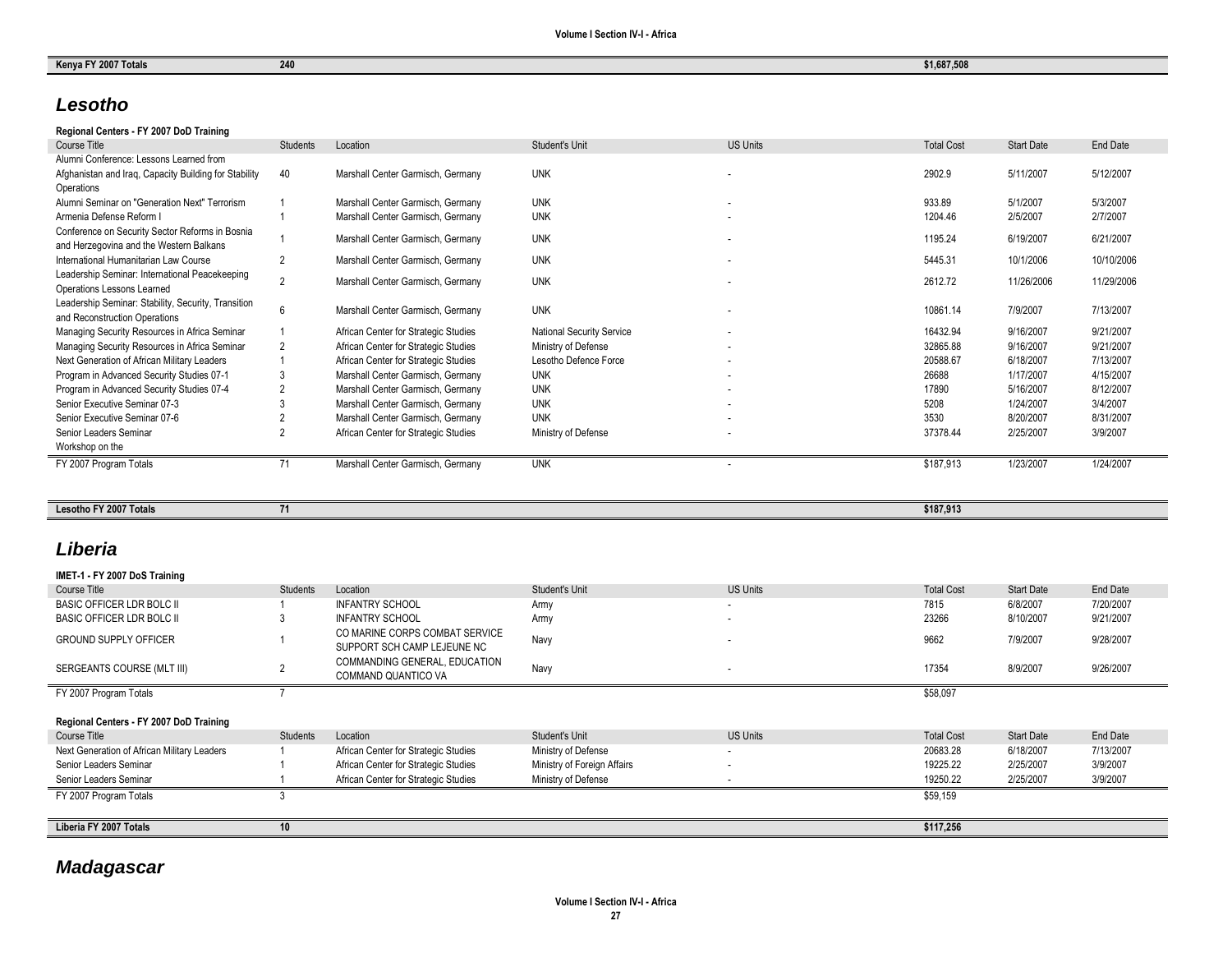| CTFP - FY 2007 DoD Training |  |
|-----------------------------|--|
|-----------------------------|--|

| Course Title              | Students | Location                                        | Student's Unit | <b>US Units</b> | <b>Total Cost</b> | <b>Start Date</b> | End Date  |
|---------------------------|----------|-------------------------------------------------|----------------|-----------------|-------------------|-------------------|-----------|
| REGIONAL CENTERS SEMINARS |          | ASIA PACIFIC CTR FOE SECURITY<br><b>STUDIES</b> | Army           |                 | 1940              | 11/29/2006        | 12/6/2006 |
| REGIONAL CENTERS SEMINARS |          | AFRICA CTR FOR SECURITY STUDIES                 | Army           |                 | 9758              | 2/26/2007         | 3/9/2007  |
| REGIONAL CENTERS SEMINARS |          | ASIA PACIFIC CTR FOE SECURITY<br><b>STUDIES</b> | Army           |                 | 1940              | 7/31/2007         | 8/22/2007 |
| FY 2007 Program Totals    |          |                                                 |                |                 | \$13,638          |                   |           |

#### **IMET -1 - FY 2007 DoS Training**

| <b>Course Title</b>         | Students       | Location                                   | Student's Unit | <b>US Units</b> | <b>Total Cost</b> | <b>Start Date</b> | End Date  |
|-----------------------------|----------------|--------------------------------------------|----------------|-----------------|-------------------|-------------------|-----------|
| <b>INTL DEFENSE MGT CRS</b> |                | MONTEREY, CA                               | Navy           |                 | 28733             | 9/25/2006         | 12/8/2006 |
| INTL MARITIME OFF           |                | COGARD TRAINING CENTER YORKTOWN<br>VA      | Navy           |                 | 9109              | 1/29/2007         | 4/6/2007  |
| LANGUAGE INSTRUCTOR/BASIC   | $\overline{1}$ | DLIELC, LACKLAND AFB TX                    | Air Force      |                 | 23892             | 5/29/2006         | 12/1/2006 |
| MET BOARDING OFF CN         | $\overline{1}$ | COGARD INTL TRNG DET TRACEN<br>YORKTOWN VA | <b>NAVY</b>    |                 | 0                 | 6/4/2007          | 6/8/2007  |
| MET BOARDING OFF CN         | $\overline{1}$ | COGARD INTL TRNG DET TRACEN<br>YORKTOWN VA | <b>NAVY</b>    |                 | 0                 | 6/4/2007          | 6/8/2007  |
| MET BOARDING OFF CN         | $\overline{1}$ | COGARD INTL TRNG DET TRACEN<br>YORKTOWN VA | <b>NAVY</b>    |                 | 0                 | 6/4/2007          | 6/8/2007  |
| MET BOARDING OFF CN         | $\overline{1}$ | COGARD INTL TRNG DET TRACEN<br>YORKTOWN VA | <b>NAVY</b>    |                 | $\mathbf 0$       | 6/4/2007          | 6/8/2007  |
| MET BOARDING OFF CN         | -1             | COGARD INTL TRNG DET TRACEN<br>YORKTOWN VA | <b>NAVY</b>    |                 | $\mathbf 0$       | 6/4/2007          | 6/8/2007  |
| MET BOARDING OFF CN         | $\overline{1}$ | COGARD INTL TRNG DET TRACEN<br>YORKTOWN VA | Gendarmerie    |                 | 0                 | 6/4/2007          | 6/8/2007  |
| MET BOARDING OFF CN         | $\overline{1}$ | COGARD INTL TRNG DET TRACEN<br>YORKTOWN VA | <b>NAVY</b>    |                 | $\mathbf 0$       | 6/4/2007          | 6/8/2007  |
| MET BOARDING OFF CN         | $\overline{1}$ | COGARD INTL TRNG DET TRACEN<br>YORKTOWN VA | <b>NAVY</b>    |                 | 0                 | 6/4/2007          | 6/8/2007  |
| MET BOARDING OFF CN         | $\overline{1}$ | COGARD INTL TRNG DET TRACEN<br>YORKTOWN VA | <b>NAVY</b>    |                 | $\mathbf 0$       | 6/4/2007          | 6/8/2007  |
| MET BOARDING OFF CN         | $\overline{1}$ | COGARD INTL TRNG DET TRACEN<br>YORKTOWN VA | <b>NAVY</b>    |                 | $\mathbf 0$       | 6/4/2007          | 6/8/2007  |
| MET BOARDING OFF CN         | $\overline{1}$ | COGARD INTL TRNG DET TRACEN<br>YORKTOWN VA | <b>NAVY</b>    |                 | 0                 | 6/4/2007          | 6/8/2007  |
| MET BOARDING OFF CN         | $\overline{1}$ | COGARD INTL TRNG DET TRACEN<br>YORKTOWN VA | <b>NAVY</b>    |                 | 0                 | 6/4/2007          | 6/8/2007  |
| MET BOARDING OFF CN         | $\overline{1}$ | COGARD INTL TRNG DET TRACEN<br>YORKTOWN VA | Gendarmerie    |                 | 0                 | 6/4/2007          | 6/8/2007  |
| MET BOARDING OFF CN         | $\overline{1}$ | COGARD INTL TRNG DET TRACEN<br>YORKTOWN VA | <b>NAVY</b>    |                 | $\mathbf 0$       | 6/4/2007          | 6/8/2007  |
| MET BOARDING OFF CN         | $\overline{1}$ | COGARD INTL TRNG DET TRACEN<br>YORKTOWN VA | Malagasy Navy  |                 | 20867             | 6/4/2007          | 6/8/2007  |
| MET BOARDING OFF CN         | $\overline{1}$ | COGARD INTL TRNG DET TRACEN<br>YORKTOWN VA | <b>NAVY</b>    |                 | 0                 | 6/4/2007          | 6/8/2007  |
| MET BOARDING OFF CN         | $\overline{1}$ | COGARD INTL TRNG DET TRACEN<br>YORKTOWN VA | <b>NAVY</b>    |                 | 0                 | 6/4/2007          | 6/8/2007  |
| MET BOARDING OFF CN         | $\overline{1}$ | COGARD INTL TRNG DET TRACEN<br>YORKTOWN VA | <b>NAVY</b>    |                 | 0                 | 6/4/2007          | 6/8/2007  |
| MET BOARDING OFF CN         | $\overline{1}$ | COGARD INTL TRNG DET TRACEN<br>YORKTOWN VA | <b>NAVY</b>    |                 | $\mathbf{0}$      | 6/4/2007          | 6/8/2007  |
| MET BOARDING OFF CN         | $\overline{1}$ | COGARD INTL TRNG DET TRACEN<br>YORKTOWN VA | <b>NAVY</b>    |                 | $\mathbf 0$       | 6/4/2007          | 6/8/2007  |
| MET BOARDING OFF CN         | $\overline{1}$ | COGARD INTL TRNG DET TRACEN<br>YORKTOWN VA | <b>NAVY</b>    |                 | 0                 | 6/4/2007          | 6/8/2007  |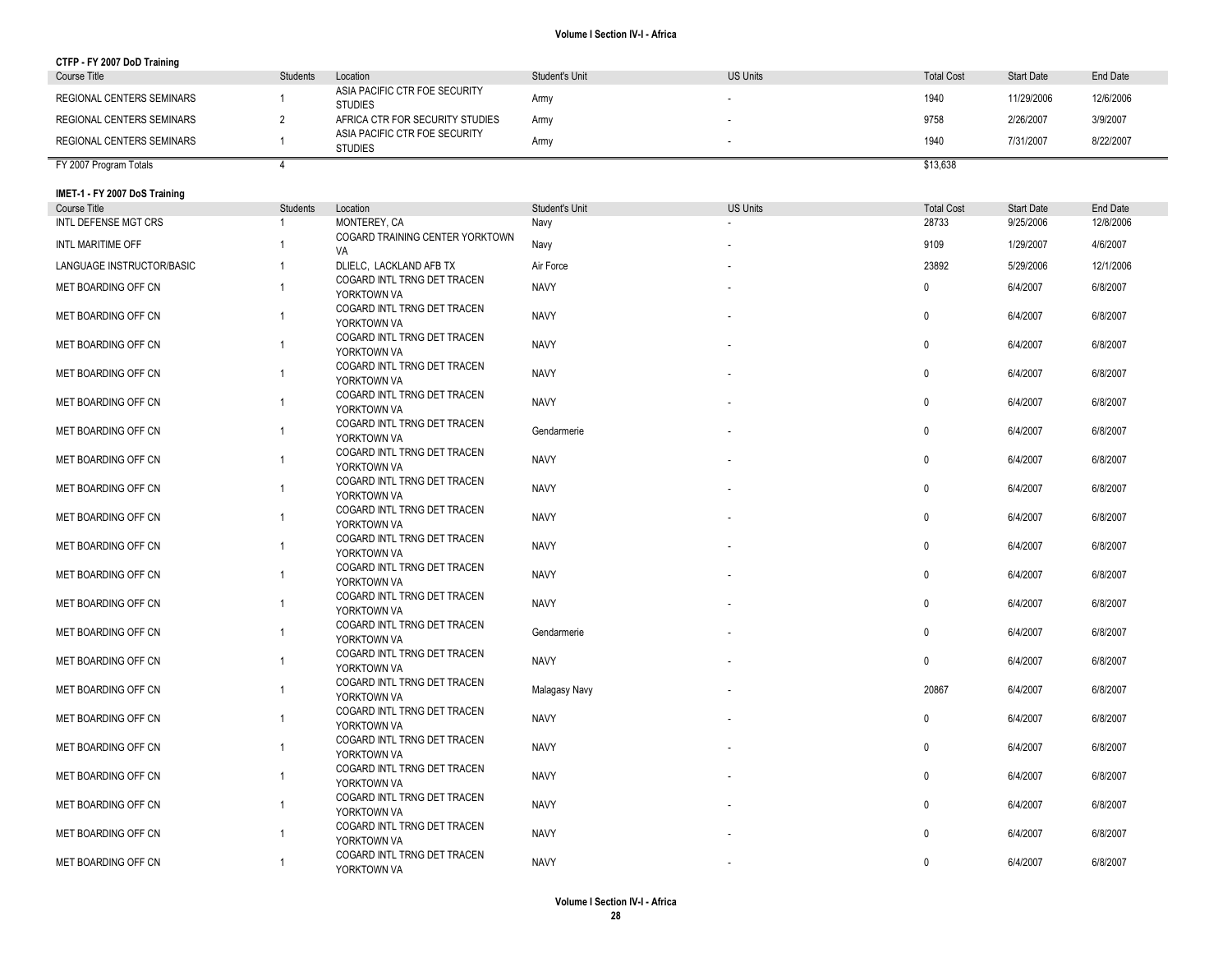| FY 2007 Program Totals     | 20. |                                            |             | \$97,346 |            |           |
|----------------------------|-----|--------------------------------------------|-------------|----------|------------|-----------|
| SPECIALIZED ENG LANG TNG   |     | DLIELC. LACKLAND AFB TX                    | Navy        | 12745    | 11/20/2006 | 1/19/2007 |
| RST-REQUIREMENTS SURVEY TM |     | SECURITY ASSISTANCE TNG MGMT OFC           | Army        | 2000     | 9/17/2007  | 9/19/2007 |
| MET BOARDING OFF CN        |     | COGARD INTL TRNG DET TRACEN<br>YORKTOWN VA | <b>NAVY</b> |          | 6/4/2007   | 6/8/2007  |
| MET BOARDING OFF CN        |     | COGARD INTL TRNG DET TRACEN<br>YORKTOWN VA | <b>NAVY</b> |          | 6/4/2007   | 6/8/2007  |

#### **Regional Centers - FY 2007 DoD Training**

| Course Title                                                   | Students | Location                                                      | Student's Unit                               | <b>US Units</b>          | <b>Total Cost</b> | Start Date        | End Date   |
|----------------------------------------------------------------|----------|---------------------------------------------------------------|----------------------------------------------|--------------------------|-------------------|-------------------|------------|
| Community Leadership Conference                                |          | African Center for Strategic Studies                          | Ministry of Defense                          |                          | 6915.24           | 9/25/2007         | 9/28/2007  |
| Community Leadership Conference                                |          | African Center for Strategic Studies                          | Central Intelligence                         | ٠                        | 6915.24           | 9/25/2007         | 9/28/2007  |
| Comprehensive Security Responses to Terrorism<br>Course CS06-3 |          | Asia-Pacific Center for Security Studies,<br>Honolulu, Hawaii | Gendarmerie Headquarters                     |                          | 8661.84           | 11/29/2006        | 12/20/2006 |
| Comprehensive Security Responses to Terrorism<br>Course CS07-1 |          | Asia-Pacific Center for Security Studies,<br>Honolulu, Hawaii | Naval Forces                                 |                          | 8661.84           | 7/31/2007         | 8/22/2007  |
| Executive Course EC07-1                                        |          | Asia-Pacific Center for Security Studies,<br>Honolulu, Hawaii | Ministry of National Defense, Infrastructure | $\overline{\phantom{a}}$ | 14148.86          | 1/17/2007         | 3/6/2007   |
| Managing Security Resources in Africa Seminar                  |          | African Center for Strategic Studies                          | National Gendarmerie                         | ۰                        | 16573.69          | 9/16/2007         | 9/21/2007  |
| Managing Security Resources in Africa Seminar                  |          | African Center for Strategic Studies                          | Ministry of Foreign Affairs                  |                          | 16573.69          | 9/16/2007         | 9/21/2007  |
| Managing Security Resources in Africa Seminar                  |          | African Center for Strategic Studies                          | Ministry of Defense                          |                          | 16653.69          | 9/16/2007         | 9/21/2007  |
| Next Generation of African Military Leaders                    |          | African Center for Strategic Studies                          | National Gendarmerie                         |                          | 20647.96          | 6/18/2007         | 7/13/2007  |
| Senior Leaders Seminar                                         |          | African Center for Strategic Studies                          | National Police                              |                          | 18833.72          | 2/25/2007         | 3/9/2007   |
| Senior Leaders Seminar                                         |          | African Center for Strategic Studies                          | Central Intelligence                         |                          | 18808.72          | 2/25/2007         | 3/9/2007   |
| FY 2007 Program Totals                                         |          |                                                               |                                              |                          | \$153,394         |                   |            |
|                                                                |          |                                                               |                                              |                          |                   |                   |            |
| Service Academies - FY 2007 DoD Training                       |          |                                                               |                                              |                          |                   |                   |            |
| Course Title                                                   | Students | Location                                                      | Student's Unit                               | <b>US Units</b>          | <b>Total Cost</b> | <b>Start Date</b> | End Date   |
| U.S. Naval Academy                                             |          | U.S. Naval Academy                                            | N/A                                          |                          |                   | 7/1/2006          | 6/1/2007   |
| FY 2007 Program Totals                                         |          |                                                               |                                              |                          | \$0               |                   |            |
|                                                                |          |                                                               |                                              |                          |                   |                   |            |
| Madagascar FY 2007 Totals                                      | 44       |                                                               |                                              |                          | \$264,378         |                   |            |

### *Malawi*

### **CTFP - FY 2007 DoD Training**

| Course Title                   | Students | Location                        | Student's Unit | <b>JS Units</b> | <b>Total Cost</b> | <b>Start Date</b> | End Date  |
|--------------------------------|----------|---------------------------------|----------------|-----------------|-------------------|-------------------|-----------|
| REGIONAL CENTERS SEMINARS      |          | AFRICA CTR FOR SECURITY STUDIES | Armv           |                 | 9758              | 2/26/2007         | 3/9/2007  |
| SENIOR EXECUTIVE SEMINAR (SES) |          | <b>MARSHALL CENTER</b>          | Arm            |                 | 2600              | 8/22/2007         | 8/29/2007 |
| FY 2007 Program Totals         |          |                                 |                |                 | \$12,358          |                   |           |

#### **IMET-1 - FY 2007 DoS Training**

| Course Title                                   | Students | Location                            | Student's Unit | <b>US Units</b> | <b>Total Cost</b> | <b>Start Date</b> | End Date   |
|------------------------------------------------|----------|-------------------------------------|----------------|-----------------|-------------------|-------------------|------------|
| AIR TRAFFIC CONTROL FUND                       |          | KEESLER AFB. MS                     | Air Force      | . .             | 9168              | 1/3/2007          | 2/12/2007  |
| AIR TRAFFIC CTR TOWER APP                      |          | KEESLER AFB. MS                     | Air Force      | . .             | 5941              | 2/13/2007         | 4/19/2007  |
| COMB STRAT INTEL TNG PRGM                      |          | Defense Intelligence Agency (CSITP) | Air Force      |                 | 13299             | 1/8/2007          | 2/23/2007  |
| COMBAT ENGINEER BNCOC                          |          | NCO ACADEMY - LWOOD                 | Army           |                 | 11096             | 1/22/2007         | 3/9/2007   |
| COMM/COMP SYS PGM APPR                         |          | KEESLER AFB. MS                     | Air Force      |                 | 10403             | 9/13/2006         | 12/15/2006 |
| <b>HIV/AIDS CONFERENCE</b>                     |          | <b>DIMO</b>                         | Air Force      |                 | 36600             | 12/2/2006         | 12/8/2006  |
| INFANTRY MORTAR LEADER                         |          | <b>INFANTRY SCHOOL</b>              | Army           |                 | 10273             | 1/8/2007          | 2/20/2007  |
| INSTRUCTOR TNG COURSE                          |          | <b>INFANTRY SCHOOL</b>              | Army           |                 | 1620              | 6/11/2007         | 6/26/2007  |
| INSTRUCTOR TRAINING                            |          | ARMOR SCHOOL                        | Army           |                 | 507               | 1/22/2007         | 1/26/2007  |
| INTELLIGENCE IN COMBATTING TERRORISM           |          | INTELLIGENCE SCHOOL                 | Army           |                 | 3158              | 7/9/2007          | 7/20/2007  |
| INTERNATIONAL OFF PREPARATORY - INF OFF<br>ADV |          | <b>INFANTRY SCHOOL</b>              | Army           |                 | 5305              | 1/4/2007          | 1/8/2007   |
| INTL FELLOWS ORIENTATION                       |          | ARMY WAR COLLEGE                    | Army           |                 | 18886             | 6/25/2007         | 8/3/2007   |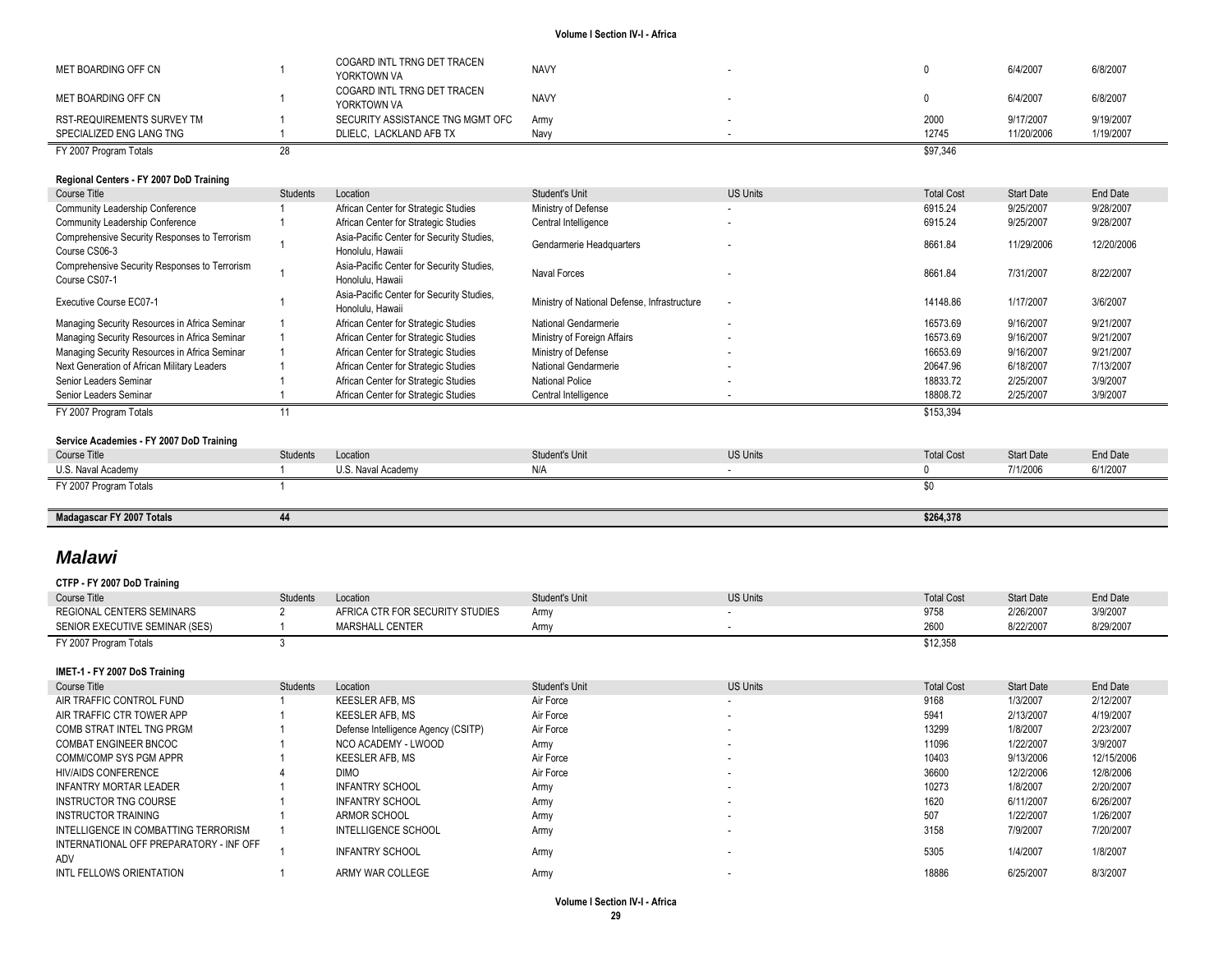| INTL OFF SCH (FOR AC&SC)                      |                 | MAXWELL AFB. AL                      | Air Force                                           |                 | 15435             | 6/18/2007         | 7/29/2007  |
|-----------------------------------------------|-----------------|--------------------------------------|-----------------------------------------------------|-----------------|-------------------|-------------------|------------|
| MANEUVER CAPTAINS CAREER                      |                 | <b>INFANTRY SCHOOL</b>               | Army                                                | ٠               | 8202              | 1/9/2007          | 3/13/2007  |
| MANEUVER CAPTAINS CAREER                      |                 | <b>INFANTRY SCHOOL</b>               | Army                                                | ٠               | 6654              | 3/14/2007         | 6/6/2007   |
| MIL & PCKEEP OPS IAW ROL                      |                 | NEWPORT, RI                          | Navy                                                |                 | 21011             | 10/9/2006         | 11/16/2006 |
| MILITARY INTELLIGENCE BASIC OFFICER<br>LEADER |                 | <b>INTELLIGENCE SCHOOL</b>           | Army                                                |                 | 20426             | 3/6/2007          | 6/13/2007  |
| MILITARY POLICE BASIC OFFICER LEADER          | $\overline{2}$  | MILITARY POLICE SCHOOL               | Army                                                | ٠               | 20646             | 1/8/2007          | 3/22/2007  |
| MILITARY POLICE INVESTIGATOR                  |                 | MILITARY POLICE SCHOOL               | Army                                                |                 | 5229              | 3/19/2007         | 5/11/2007  |
| MILITARY POLICE INVESTIGATOR                  |                 | MILITARY POLICE SCHOOL               | Army                                                |                 | 6789              | 4/11/2007         | 6/6/2007   |
| MP BOLC3 INT'L STU PREP                       |                 | <b>CHEMICAL SCHOOL</b>               | Army                                                |                 | 4858              | 12/18/2006        | 1/5/2007   |
| OJT OPERATIONS TNG-CONUS                      |                 | <b>INTELLIGENCE SCHOOL</b>           | Army                                                |                 | 1114              | 6/18/2007         | 6/22/2007  |
| <b>SCOUT LEADER</b>                           |                 | ARMOR SCHOOL                         | Army                                                |                 | 10167             | 1/3/2007          | 1/19/2007  |
| <b>SMALL ARMS REPAIRER</b>                    |                 | ORDNANCE MECHANICAL                  | Army                                                |                 | 16065             | 8/1/2006          | 10/27/2006 |
|                                               |                 | MAINTENANCE SCHOOL                   |                                                     |                 |                   |                   |            |
| FY 2007 Program Totals                        | 29              |                                      |                                                     |                 | \$262,852         |                   |            |
| Regional Centers - FY 2007 DoD Training       |                 |                                      |                                                     |                 |                   |                   |            |
| <b>Course Title</b>                           | <b>Students</b> | Location                             | Student's Unit                                      | <b>US Units</b> | <b>Total Cost</b> | <b>Start Date</b> | End Date   |
| Community Symposium on Media & Security       | 19              | African Center for Strategic Studies | ACSS Community Chapter in Malawi                    |                 |                   | 9/19/2007         | 9/19/2007  |
| Managing Security Resources in Africa Seminar |                 | African Center for Strategic Studies | Parliament                                          |                 | 14375.3           | 9/16/2007         | 9/21/2007  |
| Managing Security Resources in Africa Seminar |                 | African Center for Strategic Studies | Ministry of Defense, Centre for Security<br>Studies |                 | 16361.77          | 9/16/2007         | 9/21/2007  |
| Managing Security Resources in Africa Seminar |                 | African Center for Strategic Studies | Ministry of Defense                                 | ٠               | 14375.3           | 9/16/2007         | 9/21/2007  |
| Managing Security Resources in Africa Seminar |                 | African Center for Strategic Studies | Malawi Defence Force                                |                 | 14420.88          | 9/16/2007         | 9/21/2007  |
| Next Generation of African Military Leaders   |                 | African Center for Strategic Studies | Malawi Defence Force                                | ٠               | 20653.4           | 6/18/2007         | 7/13/2007  |
| Senior Executive Seminar 07-6                 |                 | Marshall Center Garmisch, Germany    | <b>UNK</b>                                          |                 | 4390              | 8/20/2007         | 8/31/2007  |

Senior Leaders Seminar 1 1 African Center for Strategic Studies Cffice of the President Christen Center for Strategic Studies Cffice of the President Christenia Center for Strategic Studies Cffice of the President Christen Senior Leaders Seminar 1 1 African Center for Strategic Studies Embassy of Malawi to Ethiopia - 18608.72 2/25/2007 3/9/2007

FY 2007 Program Totals 29 \$159,467

**Malawi FY 2007 Totals 61 \$434,677**

(SADC) - 18753.72 2/25/2007 3/9/2007

Senior Leaders Seminar 1 1 African Center for Strategic Studies Southern African Development Community<br>
(SADC)

### *Mali*

#### **CTFP - FY 2007 DoD Training**

| Course Title                                   | Students | Location                                               | Student's Unit        | <b>US Units</b>          | <b>Total Cost</b> | <b>Start Date</b> | End Date  |
|------------------------------------------------|----------|--------------------------------------------------------|-----------------------|--------------------------|-------------------|-------------------|-----------|
| CIV-MIL RESP TO TERRORISM                      |          | CIVIL-MILITARY RELATIONS NPS<br>CENTER FOR MONTEREY CA | Navy                  |                          | 13079             | 4/2/2007          | 4/13/2007 |
| CNTRTERRORISM FEL PRGM-CT                      |          | NATIONAL DEFENSE UNIVERSITY                            | Army                  | ۰.                       | 34875             | 7/23/2007         | 9/30/2007 |
| CNTRTERRORISM FELLOWS PRGM                     |          | NATIONAL DEFENSE UNIVERSITY                            | Army                  | $\overline{\phantom{a}}$ | 161296            | 8/7/2006          | 6/7/2007  |
| ILE-CT CLS 002/06                              |          | COMMAND & GENERAL STAFF COLLEGE                        | Army                  | . .                      | 33076             | 10/1/2006         | 6/15/2007 |
| INFANTRY CAPTAINS CAREER COURSE                |          | <b>INFANTRY SCHOOL</b>                                 | Army                  |                          | 13132             | 10/1/2006         | 2/23/2007 |
| INTERNATIONAL OFFICER INTELLIGENCE CCC<br>PREP |          | <b>INTELLIGENCE SCHOOL</b>                             | Army                  | ۰.                       | 5303              | 5/14/2007         | 5/25/2007 |
| <b>MET REGIONAL DIILS</b>                      |          | SENEGAL (IN COUNTRY TRAINING)                          | Navy                  | $\sim$                   | 6999              | 4/9/2007          | 4/13/2007 |
| REGIONAL CENTERS SEMINARS                      |          | AFRICA CTR FOR SECURITY STUDIES                        | Army                  | ۰.                       | 4879              | 2/26/2007         | 3/9/2007  |
| FY 2007 Program Totals                         | 10       |                                                        |                       |                          | \$272.639         |                   |           |
| GPOI - FY 2007 DoS Training                    |          |                                                        |                       |                          |                   |                   |           |
| Course Title                                   | Students | Location                                               | <b>Student's Unit</b> | <b>US Units</b>          | <b>Total Cost</b> | <b>Start Date</b> | End Date  |

### ية ACOTA Mali 3rd Bn TPMD/CSOS/CPX CAX 28 Kayes و ACOTA Mali 3rd Bn 2/12/2007 3/9/2007<br>ACOTA Mali NET 5/8/2007 5/11/2007 5/3/92007 5/11/2007 5/11/2007 5/11/2007 5/11/2007 ACOTA Mali NET 52 Bamako N/A - 56504.76 5/8/2007 5/11/2007 ACOTA Mali PSOSST 311 Kayes 3rd BN - 140001 3/19/2007 4/6/2007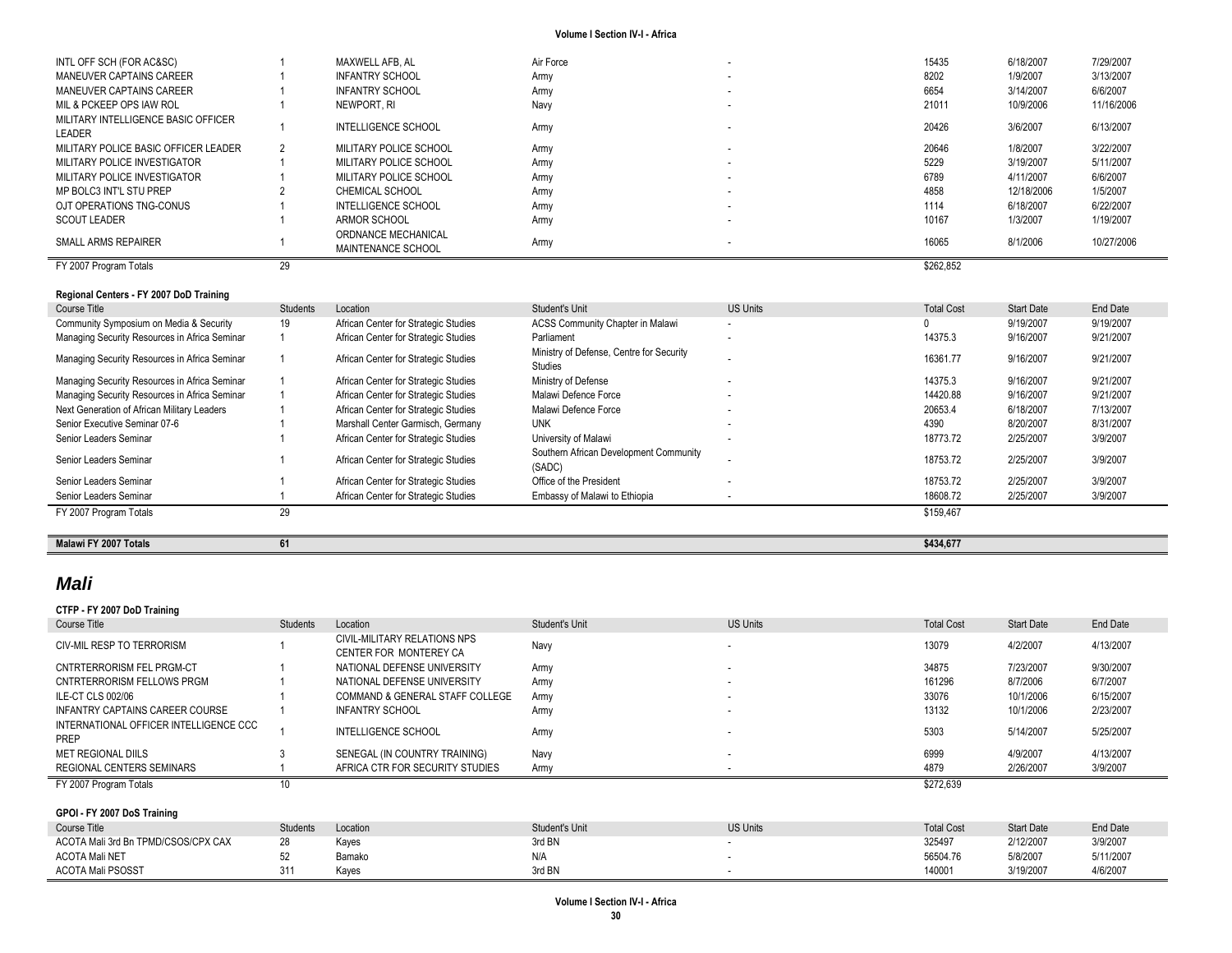| FY 2007 Program Totals                      | 391      |                                                   |                                |                          | \$522,003         |                   |           |
|---------------------------------------------|----------|---------------------------------------------------|--------------------------------|--------------------------|-------------------|-------------------|-----------|
| IMET-1 - FY 2007 DoS Training               |          |                                                   |                                |                          |                   |                   |           |
| Course Title                                | Students | Location                                          | Student's Unit                 | <b>US Units</b>          | <b>Total Cost</b> | <b>Start Date</b> | End Date  |
| AMERICAN LANGUAGE COURSE                    |          | DLIELC, LACKLAND AFB TX                           | Navy                           |                          | 20960             | 3/26/2007         | 6/8/2007  |
| SNCO CAREER COURSE USMC                     |          | STAFF NON-COMMISSIONED OFFICERS<br><b>ACADEMY</b> | Navy                           |                          | 7290              | 6/13/2007         | 7/30/2007 |
| FY 2007 Program Totals                      |          |                                                   |                                |                          | \$28,250          |                   |           |
| Regional Centers - FY 2007 DoD Training     |          |                                                   |                                |                          |                   |                   |           |
| Course Title                                | Students | Location                                          | <b>Student's Unit</b>          | <b>US Units</b>          | <b>Total Cost</b> | <b>Start Date</b> | End Date  |
| Community Leadership Conference             |          | African Center for Strategic Studies              | Ministry of Defense            |                          | 6979.24           | 9/25/2007         | 9/28/2007 |
| Community Leadership Conference             |          | African Center for Strategic Studies              | CADEF                          | ۰                        | 7044.24           | 9/25/2007         | 9/28/2007 |
| CT Workshop for Sub-Regional Organizations  |          | African Center for Strategic Studies              | National Security Office       | ۰                        | 12644.6           | 1/15/2007         | 1/18/2007 |
| Mali Chapter Day                            | 16       | African Center for Strategic Studies              | ACSS Community Chapter in Mali | $\overline{\phantom{a}}$ |                   | 9/6/2007          | 9/6/2007  |
| Next Generation of African Military Leaders |          | African Center for Strategic Studies              | Ministry of Defense            |                          | 20542.49          | 6/18/2007         | 7/13/2007 |
| Senior Leaders Seminar                      |          | African Center for Strategic Studies              | Ministry of Defense            | ٠                        | 18743.72          | 2/25/2007         | 3/9/2007  |
| Small Arms & Light Weapons Workshop         |          | African Center for Strategic Studies              | President's Office             |                          | 10299.07          | 12/4/2006         | 12/7/2006 |
| Small Arms & Light Weapons Workshop         |          | African Center for Strategic Studies              | Ministry of Defense            |                          | 10299.07          | 12/4/2006         | 12/7/2006 |
| USAFE Air Chiefs conference                 |          | African Center for Strategic Studies              | Malian Air Force               | ۰                        | 2191.14           | 5/23/2007         | 5/24/2007 |
| FY 2007 Program Totals                      | 25       |                                                   |                                |                          | \$88,744          |                   |           |
|                                             |          |                                                   |                                |                          |                   |                   |           |
| Mali FY 2007 Totals                         | 430      |                                                   |                                |                          | \$911,635         |                   |           |

## *Mauritania*

### **CTFP - FY 2007 DoD Training**

| Course Title                         | <b>Students</b> | Location                                        | Student's Unit                          | <b>US Units</b> | <b>Total Cost</b> | <b>Start Date</b> | End Date   |
|--------------------------------------|-----------------|-------------------------------------------------|-----------------------------------------|-----------------|-------------------|-------------------|------------|
| INTELLIGENCE IN COMBATTING TERRORISM |                 | INTELLIGENCE SCHOOL                             | Army                                    |                 | 7918              | 12/4/2006         | 12/15/2006 |
| LANGUAGE INSTRUCTOR/BASIC            |                 | DLIELC. LACKLAND AFB TX                         | National Guard Base Security Unit       |                 | 8495              | 10/1/2006         | 12/1/2006  |
| LANGUAGE INSTRUCTOR/BASIC            |                 | DLIELC, LACKLAND AFB TX                         | National Gendarmerie Intel Office (B-2) | ۰.              | 7927              | 10/1/2006         | 12/1/2006  |
| LANGUAGE INSTRUCTOR/BASIC            |                 | DLIELC. LACKLAND AFB TX                         | 1st Engineer Company                    |                 | 8495              | 10/1/2006         | 12/1/2006  |
| LANGUAGE INSTRUCTOR/BASIC            |                 | DLIELC. LACKLAND AFB TX                         | 211th Infantry Company                  |                 | 30490             | 10/1/2006         | 12/1/2006  |
| <b>MET REGIONAL DIILS</b>            |                 | SENEGAL (IN COUNTRY TRAINING)                   | Navv                                    |                 | 26877             | 4/9/2007          | 4/13/2007  |
| REGIONAL CENTERS SEMINARS            |                 | NEAR E-S ASIA CTR FOR SECURITY<br>STUDIES (NDU) | Army                                    |                 |                   | 8/7/2007          | 8/23/2007  |
| FY 2007 Program Totals               |                 |                                                 |                                         |                 | \$90,204          |                   |            |

### **IMET-1 - FY 2007 DoS Training**

| Course Title        | Students | Location                                   | Student's Unit                                      | <b>US Units</b>          | <b>Total Cost</b> | <b>Start Date</b> | End Date  |
|---------------------|----------|--------------------------------------------|-----------------------------------------------------|--------------------------|-------------------|-------------------|-----------|
| MET BOARDING OFF CN |          | COGARD INTL TRNG DET TRACEN<br>YORKTOWN VA | National Gendermerie maritime brigade<br>Nouadhibou |                          | $\mathbf{0}$      | 9/10/2007         | 9/15/2007 |
| MET BOARDING OFF CN |          | COGARD INTL TRNG DET TRACEN<br>YORKTOWN VA | Nouadhibou Port                                     | ۰.                       | 0                 | 9/10/2007         | 9/15/2007 |
| MET BOARDING OFF CN |          | COGARD INTL TRNG DET TRACEN<br>YORKTOWN VA | MP/IMROP                                            |                          | 0                 | 9/10/2007         | 9/15/2007 |
| MET BOARDING OFF CN |          | COGARD INTL TRNG DET TRACEN<br>YORKTOWN VA | <b>DSPCM</b>                                        | $\overline{\phantom{a}}$ | 0                 | 9/10/2007         | 9/15/2007 |
| MET BOARDING OFF CN |          | COGARD INTL TRNG DET TRACEN<br>YORKTOWN VA | <b>MP/IMROP</b>                                     |                          | $\mathbf{0}$      | 9/10/2007         | 9/15/2007 |
| MET BOARDING OFF CN |          | COGARD INTL TRNG DET TRACEN<br>YORKTOWN VA | <b>DSPCM</b>                                        |                          | 0                 | 9/10/2007         | 9/15/2007 |
| MET BOARDING OFF CN |          | COGARD INTL TRNG DET TRACEN<br>YORKTOWN VA | <b>ENEMP</b>                                        | $\overline{\phantom{a}}$ | $\mathbf{0}$      | 9/10/2007         | 9/15/2007 |
| MET BOARDING OFF CN |          | COGARD INTL TRNG DET TRACEN<br>YORKTOWN VA | <b>DSPCM</b>                                        | . .                      | 0                 | 9/10/2007         | 9/15/2007 |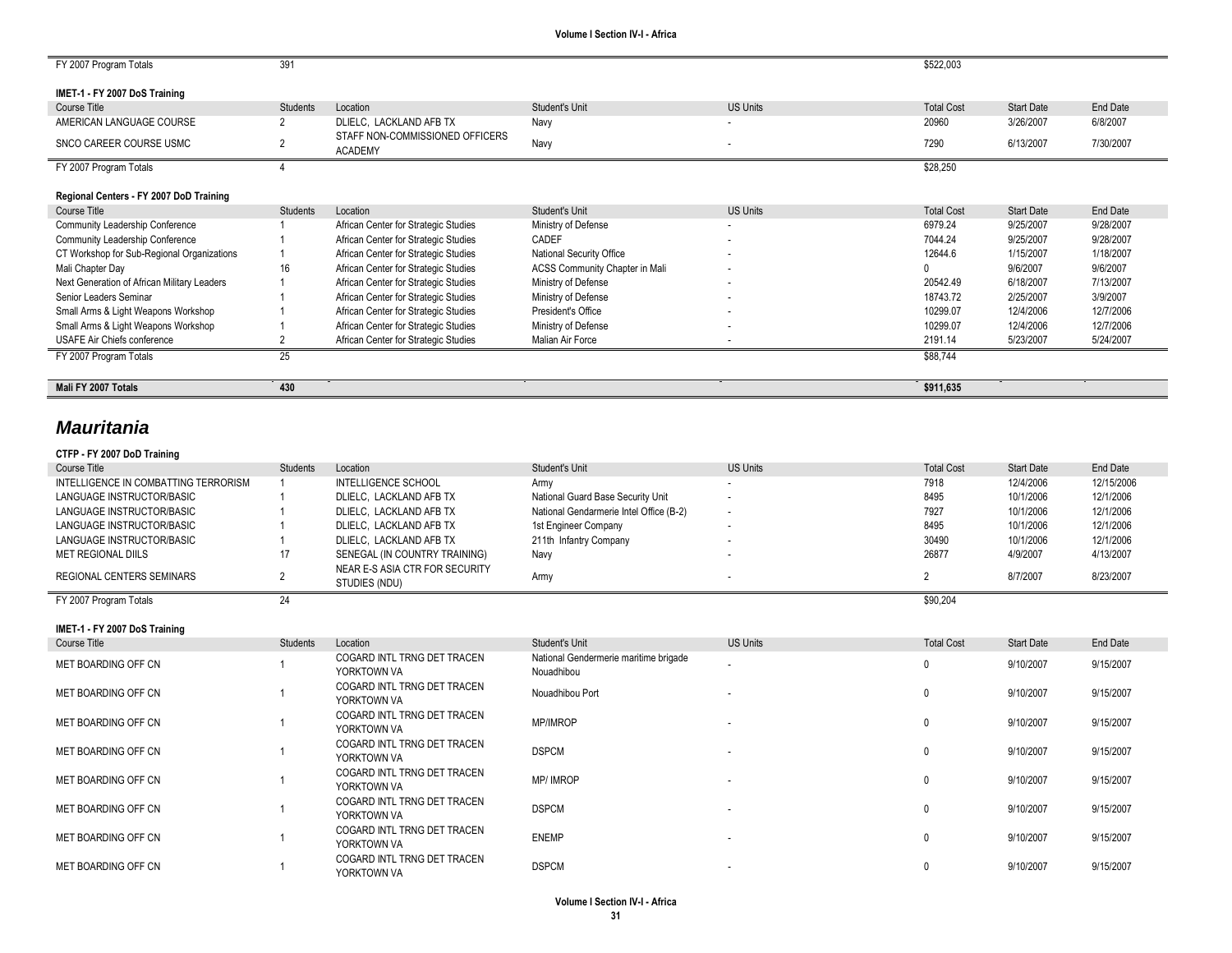|  | Volume I Section IV-I - Africa |  |  |
|--|--------------------------------|--|--|
|--|--------------------------------|--|--|

| MET BOARDING OFF CN    |    | COGARD INTL TRNG DET TRACEN<br>YORKTOWN VA | <b>DSPCM</b>                                         | $\mathbf 0$  | 9/10/2007 | 9/15/2007 |
|------------------------|----|--------------------------------------------|------------------------------------------------------|--------------|-----------|-----------|
| MET BOARDING OFF CN    |    | COGARD INTL TRNG DET TRACEN<br>YORKTOWN VA | <b>DSPCM</b>                                         | $\mathbf 0$  | 9/10/2007 | 9/15/2007 |
| MET BOARDING OFF CN    |    | COGARD INTL TRNG DET TRACEN<br>YORKTOWN VA | <b>MP/IMROP</b>                                      | $\mathbf 0$  | 9/10/2007 | 9/15/2007 |
| MET BOARDING OFF CN    |    | COGARD INTL TRNG DET TRACEN<br>YORKTOWN VA | <b>DSPCM</b>                                         | $\mathbf 0$  | 9/10/2007 | 9/15/2007 |
| MET BOARDING OFF CN    |    | COGARD INTL TRNG DET TRACEN<br>YORKTOWN VA | <b>DSPCM</b>                                         | $\mathbf{0}$ | 9/10/2007 | 9/15/2007 |
| MET BOARDING OFF CN    |    | COGARD INTL TRNG DET TRACEN<br>YORKTOWN VA | <b>DSPCM</b>                                         | $\mathbf 0$  | 9/10/2007 | 9/15/2007 |
| MET BOARDING OFF CN    |    | COGARD INTL TRNG DET TRACEN<br>YORKTOWN VA | MP/ENEMP                                             | $\mathbf 0$  | 9/10/2007 | 9/15/2007 |
| MET BOARDING OFF CN    |    | COGARD INTL TRNG DET TRACEN<br>YORKTOWN VA | <b>DSPCM</b>                                         | $\mathbf 0$  | 9/10/2007 | 9/15/2007 |
| MET BOARDING OFF CN    |    | COGARD INTL TRNG DET TRACEN<br>YORKTOWN VA | MP/DROP                                              | 40166        | 9/10/2007 | 9/15/2007 |
| MET BOARDING OFF CN    |    | COGARD INTL TRNG DET TRACEN<br>YORKTOWN VA | National Genedermerie maritime<br>Nouadhibou         | 0            | 9/10/2007 | 9/15/2007 |
| MET BOARDING OFF CN    |    | COGARD INTL TRNG DET TRACEN<br>YORKTOWN VA | <b>DSPCM</b>                                         | $\mathbf 0$  | 9/10/2007 | 9/15/2007 |
| MET BOARDING OFF CN    |    | COGARD INTL TRNG DET TRACEN<br>YORKTOWN VA | National Genedermerie maritime brigade<br>Nouadhibou | $\mathbf{0}$ | 9/10/2007 | 9/15/2007 |
| MET BOARDING OFF CN    |    | COGARD INTL TRNG DET TRACEN<br>YORKTOWN VA | MP/DRP                                               | $\mathbf{0}$ | 9/10/2007 | 9/15/2007 |
| MET BOARDING OFF CN    |    | COGARD INTL TRNG DET TRACEN<br>YORKTOWN VA | <b>DSPCM</b>                                         | $\mathbf{0}$ | 9/10/2007 | 9/15/2007 |
| MET BOARDING OFF CN    |    | COGARD INTL TRNG DET TRACEN<br>YORKTOWN VA | <b>MP/IMROP</b>                                      | $\mathbf{0}$ | 9/10/2007 | 9/15/2007 |
| MET BOARDING OFF CN    |    | COGARD INTL TRNG DET TRACEN<br>YORKTOWN VA | <b>DSPCM</b>                                         | $\mathbf 0$  | 9/10/2007 | 9/15/2007 |
| MET BOARDING OFF CN    |    | COGARD INTL TRNG DET TRACEN<br>YORKTOWN VA | National Genedermerie maritime brigade<br>Nouadhibou | 0            | 9/10/2007 | 9/15/2007 |
| MET BOARDING OFF CN    |    | COGARD INTL TRNG DET TRACEN<br>YORKTOWN VA | National Gendermerie maritime brigade<br>Nouadhibou  | $\mathbf{0}$ | 9/10/2007 | 9/15/2007 |
| MET BOARDING OFF CN    |    | COGARD INTL TRNG DET TRACEN<br>YORKTOWN VA | National Gendermerie maritime brigade<br>nouadhibou  | $\mathbf{0}$ | 9/10/2007 | 9/15/2007 |
| MET BOARDING OFF CN    |    | COGARD INTL TRNG DET TRACEN<br>YORKTOWN VA | National Genedermerie maritime brigade<br>Nouadhibou | 0            | 9/10/2007 | 9/15/2007 |
| FY 2007 Program Totals | 28 |                                            |                                                      | \$40.166     |           |           |

#### **Regional Centers - FY 2007 DoD Training**

| Course Title                                         | <b>Students</b> | Location                                                    | <b>Student's Unit</b>         | <b>US Units</b>          | <b>Total Cost</b> | <b>Start Date</b> | End Date  |
|------------------------------------------------------|-----------------|-------------------------------------------------------------|-------------------------------|--------------------------|-------------------|-------------------|-----------|
| NESA Combating Terrorism Executive Seminar 01-<br>07 |                 | Near East South Asia Center for Strategic<br><b>Studies</b> | Ministry of Interior          |                          | 12785.06          | 4/11/2007         | 4/25/2007 |
| NESA Combating Terrorism Executive Seminar 02-<br>07 |                 | Near East South Asia Center for Strategic<br>Studies        | Office of the President       |                          | 9078              | 8/7/2007          | 8/22/2007 |
| NESA Combating Terrorism Executive Seminar 02-<br>07 |                 | Near East South Asia Center for Strategic<br><b>Studies</b> | Ministry of Interior          |                          | 9078              | 8/7/2007          | 8/22/2007 |
| NESA Executive Seminar 02-07                         |                 | Near East South Asia Center for Strategic<br><b>Studies</b> | Ministry of Religious Affairs |                          | 20455.81          | 2/21/2007         | 3/16/2007 |
| NESA Executive Seminar 02-07                         |                 | Near East South Asia Center for Strategic<br>Studies        | Ministry of Interior          | ۰.                       | 20455.81          | 2/21/2007         | 3/16/2007 |
| NESA Senior Executive Seminar 01-07                  |                 | Near East South Asia Center for Strategic<br>Studies        | Ministry of National Defence  | $\overline{\phantom{a}}$ | 13569.35          | 5/7/2007          | 5/18/2007 |
| FY 2007 Program Totals                               |                 |                                                             |                               |                          | \$85.422          |                   |           |

۰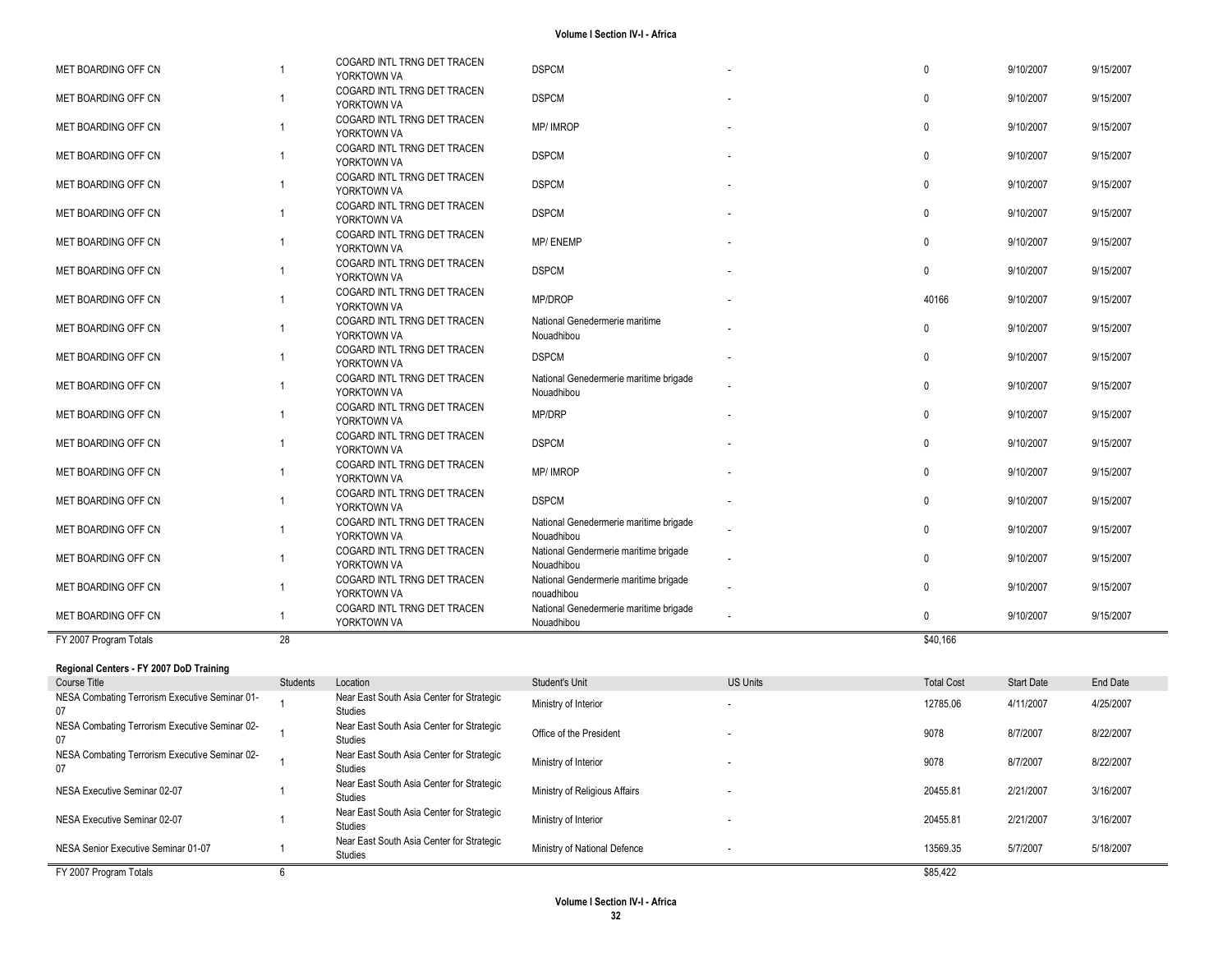### **Section 1004 - FY 2007 DoD Training**

| Course Title              | Students | Location             | Student's Unit             | <b>US Units</b> | <b>Total Cost</b> | <b>Start Date</b> | End Date  |
|---------------------------|----------|----------------------|----------------------------|-----------------|-------------------|-------------------|-----------|
| MAURITANIA EMR2007CNT001M |          | ACHIMMIM. NOUAKCHOTT | NATIONAL GUARD CAMEL CORPS |                 | 250000            | 8/15/2007         | 9/10/2007 |
| FY 2007 Program Totals    |          |                      |                            |                 | \$250,000         |                   |           |
|                           |          |                      |                            |                 |                   |                   |           |
| Mauritania FY 2007 Totals | 108      |                      |                            |                 | \$465,792         |                   |           |

## *Mauritius*

### **IMET-1 - FY 2007 DoS Training**

| Course Title                         | <b>Students</b> | Location                                   | Student's Unit       | <b>US Units</b> | <b>Total Cost</b> | <b>Start Date</b> | End Date  |
|--------------------------------------|-----------------|--------------------------------------------|----------------------|-----------------|-------------------|-------------------|-----------|
| <b>HIV/AIDS CONFERENCE</b>           | 1               | <b>DIMO</b>                                | Air Force            |                 | 5102              | 12/2/2006         | 12/8/2006 |
| <b>INTL CRISIS CMD/CTRL</b>          | 1               | COGARD TRAINING CENTER YORKTOWN<br>VA      | Navy                 |                 | 6959              | 5/14/2007         | 5/25/2007 |
| INTL LEAD & MGT G-P-OLAM             | $\mathbf{1}$    | COGARD TRAINING CENTER YORKTOWN<br>VA      | Navy                 |                 | 2572              | 5/28/2007         | 6/1/2007  |
| INTL MARITIME OFF                    | 1               | COGARD TRAINING CENTER YORKTOWN<br>VA      | Navy                 |                 | 17224             | 10/2/2006         | 12/8/2006 |
| INTL MARITIME OFF                    | 1               | COGARD TRAINING CENTER YORKTOWN<br>VA      | Navy                 |                 | 8639              | 6/4/2007          | 8/10/2007 |
| MEDICAL STRATEGIC LEADERSHIP PROGRAM | $\overline{1}$  | ARMY MEDICAL DEPARTMENT CENTER<br>& SCHOOL | Army                 |                 | 10195             | 7/13/2007         | 8/4/2007  |
| MET DIILS SEMINARS                   | 1               | MAURITIUS (IN COUNTRY TRAINING)            | Special Mobile Force |                 | $\Omega$          | 12/4/2006         | 12/8/2006 |
| <b>MET DIILS SEMINARS</b>            |                 | MAURITIUS (IN COUNTRY TRAINING)            | Special Mobile Force |                 | $\Omega$          | 12/4/2006         | 12/8/2006 |
| <b>MET DIILS SEMINARS</b>            |                 | MAURITIUS (IN COUNTRY TRAINING)            | State Law Office     |                 | $\Omega$          | 12/4/2006         | 12/8/2006 |
| <b>MET DIILS SEMINARS</b>            |                 | MAURITIUS (IN COUNTRY TRAINING)            | National Coast Guard |                 | $\Omega$          | 12/4/2006         | 12/8/2006 |
| <b>MET DIILS SEMINARS</b>            |                 | MAURITIUS (IN COUNTRY TRAINING)            | Special Mobile Force |                 | $\Omega$          | 12/4/2006         | 12/8/2006 |
| <b>MET DIILS SEMINARS</b>            |                 | MAURITIUS (IN COUNTRY TRAINING)            | Special Mobile Force |                 | $\Omega$          | 12/4/2006         | 12/8/2006 |
| <b>MET DIILS SEMINARS</b>            |                 | MAURITIUS (IN COUNTRY TRAINING)            | Special Mobile Force |                 | $\Omega$          | 12/4/2006         | 12/8/2006 |
| <b>MET DIILS SEMINARS</b>            |                 | MAURITIUS (IN COUNTRY TRAINING)            | National Coast Guard |                 | $\Omega$          | 12/4/2006         | 12/8/2006 |
| <b>MET DIILS SEMINARS</b>            |                 | MAURITIUS (IN COUNTRY TRAINING)            | Special Mobile Force |                 | $\Omega$          | 12/4/2006         | 12/8/2006 |
| <b>MET DIILS SEMINARS</b>            |                 | MAURITIUS (IN COUNTRY TRAINING)            | Special Mobile Force |                 | $\Omega$          | 12/4/2006         | 12/8/2006 |
| <b>MET DIILS SEMINARS</b>            |                 | MAURITIUS (IN COUNTRY TRAINING)            | Special Mobile Force |                 | $\Omega$          | 12/4/2006         | 12/8/2006 |
| <b>MET DIILS SEMINARS</b>            |                 | MAURITIUS (IN COUNTRY TRAINING)            | Special Mobile Force |                 | $\Omega$          | 12/4/2006         | 12/8/2006 |
| <b>MET DIILS SEMINARS</b>            |                 | MAURITIUS (IN COUNTRY TRAINING)            | Special Mobile Force |                 | $\Omega$          | 12/4/2006         | 12/8/2006 |
| <b>MET DIILS SEMINARS</b>            |                 | MAURITIUS (IN COUNTRY TRAINING)            | National Coast Guard |                 | $\Omega$          | 12/4/2006         | 12/8/2006 |
| <b>MET DIILS SEMINARS</b>            |                 | MAURITIUS (IN COUNTRY TRAINING)            | Special Mobile Force |                 | $\Omega$          | 12/4/2006         | 12/8/2006 |
| <b>MET DIILS SEMINARS</b>            |                 | MAURITIUS (IN COUNTRY TRAINING)            | Special Mobile Force |                 | $\Omega$          | 12/4/2006         | 12/8/2006 |
| <b>MET DIILS SEMINARS</b>            |                 | MAURITIUS (IN COUNTRY TRAINING)            | Special Mobile Force |                 | 35760             | 12/4/2006         | 12/8/2006 |
| <b>MET DIILS SEMINARS</b>            |                 | MAURITIUS (IN COUNTRY TRAINING)            | Special Mobile Force |                 | U                 | 12/4/2006         | 12/8/2006 |
| <b>MET DIILS SEMINARS</b>            |                 | MAURITIUS (IN COUNTRY TRAINING)            | Special Mobile Force |                 | U                 | 12/4/2006         | 12/8/2006 |
| <b>MET DIILS SEMINARS</b>            |                 | MAURITIUS (IN COUNTRY TRAINING)            | Special Mobile Force |                 | $\Omega$          | 12/4/2006         | 12/8/2006 |
| <b>MET DIILS SEMINARS</b>            |                 | MAURITIUS (IN COUNTRY TRAINING)            | special Mobile Force |                 | $\Omega$          | 12/4/2006         | 12/8/2006 |
| <b>MET DIILS SEMINARS</b>            |                 | MAURITIUS (IN COUNTRY TRAINING)            | Special Mobile Force |                 | $\Omega$          | 12/4/2006         | 12/8/2006 |
| <b>MET DIILS SEMINARS</b>            |                 | MAURITIUS (IN COUNTRY TRAINING)            | Special Mobile Force |                 | $\Omega$          | 12/4/2006         | 12/8/2006 |
| <b>MET DIILS SEMINARS</b>            |                 | MAURITIUS (IN COUNTRY TRAINING)            | Squadron, SMF        |                 | $\Omega$          | 12/4/2006         | 12/8/2006 |
| <b>MET DIILS SEMINARS</b>            |                 | MAURITIUS (IN COUNTRY TRAINING)            | Special Mobile Force |                 | $\Omega$          | 12/4/2006         | 12/8/2006 |
| <b>MET DIILS SEMINARS</b>            |                 | MAURITIUS (IN COUNTRY TRAINING)            | Special Mobile Force |                 | $\Omega$          | 12/4/2006         | 12/8/2006 |
| <b>MET DIILS SEMINARS</b>            |                 | MAURITIUS (IN COUNTRY TRAINING)            | National Coast Guard |                 | $\Omega$          | 12/4/2006         | 12/8/2006 |
| <b>MET DIILS SEMINARS</b>            |                 | MAURITIUS (IN COUNTRY TRAINING)            | Special Mobile Force |                 | $\Omega$          | 12/4/2006         | 12/8/2006 |
| <b>MET DIILS SEMINARS</b>            |                 | MAURITIUS (IN COUNTRY TRAINING)            | Special Mobile Force |                 | $\Omega$          | 12/4/2006         | 12/8/2006 |
| <b>MET DIILS SEMINARS</b>            |                 | MAURITIUS (IN COUNTRY TRAINING)            | Special Mobile Force |                 | $\Omega$          | 12/4/2006         | 12/8/2006 |
| <b>MET DIILS SEMINARS</b>            |                 | MAURITIUS (IN COUNTRY TRAINING)            | special Mobile Force |                 | $\Omega$          | 12/4/2006         | 12/8/2006 |
| <b>MET DIILS SEMINARS</b>            |                 | MAURITIUS (IN COUNTRY TRAINING)            | National Coast Guard |                 | U                 | 12/4/2006         | 12/8/2006 |
| <b>MET DIILS SEMINARS</b>            |                 | MAURITIUS (IN COUNTRY TRAINING)            | Special Mobile Force |                 |                   | 12/4/2006         | 12/8/2006 |
| <b>MET DIILS SEMINARS</b>            |                 | MAURITIUS (IN COUNTRY TRAINING)            | Special Mobile Force |                 |                   | 12/4/2006         | 12/8/2006 |
| <b>MET DIILS SEMINARS</b>            | 1               | MAURITIUS (IN COUNTRY TRAINING)            | Special Mobile Force |                 | $\Omega$          | 12/4/2006         | 12/8/2006 |
|                                      |                 |                                            |                      |                 |                   |                   |           |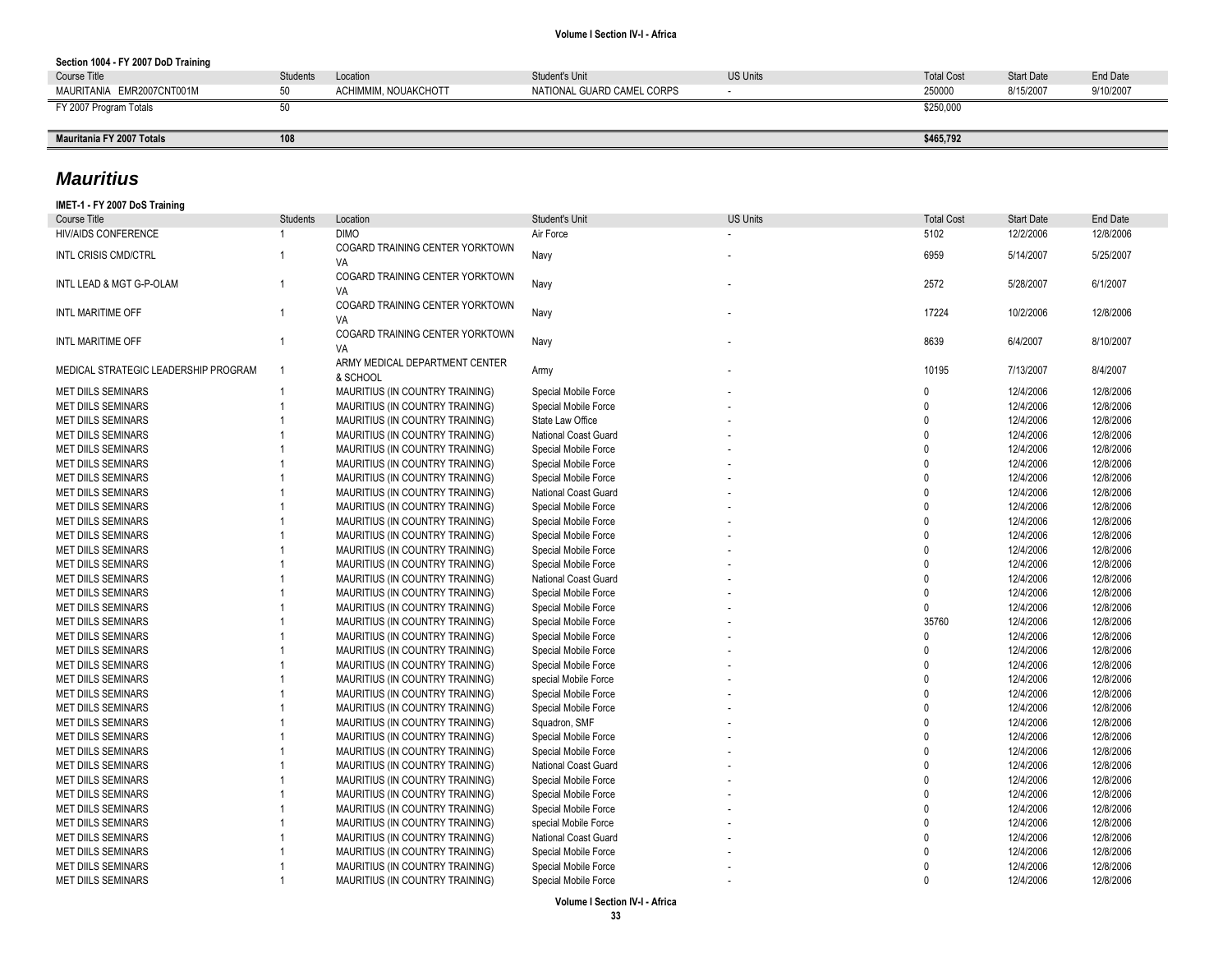| MET DIILS SEMINARS         | MAURITIUS (IN COUNTRY TRAINING)  | Special Mobile Force |          | 12/4/2006 | 12/8/2006 |
|----------------------------|----------------------------------|----------------------|----------|-----------|-----------|
| MET DIILS SEMINARS         | MAURITIUS (IN COUNTRY TRAINING)  | special Mobile Force |          | 12/4/2006 | 12/8/2006 |
| MET DIILS SEMINARS         | MAURITIUS (IN COUNTRY TRAINING)  | Special Mobile Force |          | 12/4/2006 | 12/8/2006 |
| MET DIILS SEMINARS         | MAURITIUS (IN COUNTRY TRAINING)  | National Coast Guard |          | 12/4/2006 | 12/8/2006 |
| MET DIILS SEMINARS         | MAURITIUS (IN COUNTRY TRAINING)  | Special Mobile Force |          | 12/4/2006 | 12/8/2006 |
| <b>MET DIILS SEMINARS</b>  | MAURITIUS (IN COUNTRY TRAINING)  | Special Mobile Force |          | 12/4/2006 | 12/8/2006 |
| MET DIILS SEMINARS         | MAURITIUS (IN COUNTRY TRAINING)  | National Coast Guard |          | 12/4/2006 | 12/8/2006 |
| <b>MET DIILS SEMINARS</b>  | MAURITIUS (IN COUNTRY TRAINING)  | Special Mobile Force |          | 12/4/2006 | 12/8/2006 |
| RST-REQUIREMENTS SURVEY TM | SECURITY ASSISTANCE TNG MGMT OFC | Army                 | 8000     | 9/10/2007 | 9/12/2007 |
| FY 2007 Program Totals     |                                  |                      | \$94,451 |           |           |

#### **Regional Centers - FY 2007 DoD Training**

| Course Title                                  | <b>Students</b> | Location                                                      | Student's Unit                | <b>US Units</b> | <b>Total Cost</b> | <b>Start Date</b> | End Date  |
|-----------------------------------------------|-----------------|---------------------------------------------------------------|-------------------------------|-----------------|-------------------|-------------------|-----------|
| Executive Course EC07-1                       |                 | Asia-Pacific Center for Security Studies,<br>Honolulu, Hawaii | <b>Mauritius Police Force</b> | $\sim$          | 14148.86          | 1/17/2007         | 3/6/2007  |
| Managing Security Resources in Africa Seminar |                 | African Center for Strategic Studies                          | Office of the Prime Minister  | $\sim$          | 16439.89          | 9/16/2007         | 9/21/2007 |
| Managing Security Resources in Africa Seminar |                 | African Center for Strategic Studies                          | Mauritius Police Force        | $\sim$          | 32876.88          | 9/16/2007         | 9/21/2007 |
| Next Generation of African Military Leaders   |                 | African Center for Strategic Studies                          | <b>Mauritius Police Force</b> |                 | 41098.56          | 6/18/2007         | 7/13/2007 |
| Senior Leaders Seminar                        |                 | African Center for Strategic Studies                          | Office of the Prime Minister  | ۰.              | 18963.72          | 2/25/2007         | 3/9/2007  |
| Senior Leaders Seminar                        |                 | African Center for Strategic Studies                          | <b>Mauritius Police Force</b> |                 | 18983.72          | 2/25/2007         | 3/9/2007  |
| FY 2007 Program Totals                        |                 |                                                               |                               |                 | \$142,512         |                   |           |
| Service Academies - FY 2007 DoD Training      |                 |                                                               |                               |                 |                   |                   |           |
| Course Title                                  | <b>Students</b> | Location                                                      | Student's Unit                | <b>US Units</b> | <b>Total Cost</b> | <b>Start Date</b> | End Date  |
| U.S. Naval Academy                            |                 | U.S. Naval Academy                                            | N/A                           | $\sim$          |                   | 7/1/2006          | 6/1/2007  |
| FY 2007 Program Totals                        |                 |                                                               |                               |                 | \$0               |                   |           |
|                                               |                 |                                                               |                               |                 |                   |                   |           |

# *Mozambique*

#### **CTFP - FY 2007 DoD Training**

| Course Title                      | Students       | Location                                               | Student's Unit                                | <b>US Units</b>          | <b>Total Cost</b> | <b>Start Date</b> | End Date  |
|-----------------------------------|----------------|--------------------------------------------------------|-----------------------------------------------|--------------------------|-------------------|-------------------|-----------|
| AMERICAN LANGUAGE COURSE          |                | DLIELC, LACKLAND AFB TX                                | Navy                                          |                          | 35052             | 4/23/2007         | 9/7/2007  |
| <b>CIV-MIL RESP TO TERRORISM</b>  | $\overline{2}$ | CIVIL-MILITARY RELATIONS NPS<br>CENTER FOR MONTEREY CA | Navy                                          |                          | 15930             | 9/10/2007         | 9/21/2007 |
| <b>REGIONAL CENTERS SEMINARS</b>  |                | ASIA PACIFIC CTR FOE SECURITY<br><b>STUDIES</b>        | Army                                          |                          | 7439              | 11/29/2006        | 12/6/2006 |
| REGIONAL CENTERS SEMINARS         | 2              | AFRICA CTR FOR SECURITY STUDIES                        | Army                                          |                          | 9758              | 2/26/2007         | 3/9/2007  |
| <b>REGIONAL CENTERS SEMINARS</b>  |                | ASIA PACIFIC CTR FOE SECURITY<br><b>STUDIES</b>        | Army                                          |                          | 1940              | 7/31/2007         | 8/22/2007 |
| FY 2007 Program Totals            | 8              |                                                        |                                               |                          | \$70,119          |                   |           |
| GPOI - FY 2007 DoS Training       |                |                                                        |                                               |                          |                   |                   |           |
| Course Title                      | Students       | Location                                               | Student's Unit                                | <b>US Units</b>          | <b>Total Cost</b> | <b>Start Date</b> | End Date  |
| <b>ACOTA Mozambique NET</b>       | 47             | Boane                                                  | N/A                                           |                          | 66063             | 7/16/2007         | 7/19/2007 |
| FY 2007 Program Totals            | 47             |                                                        |                                               |                          | \$66,063          |                   |           |
|                                   |                |                                                        |                                               |                          |                   |                   |           |
| IMET-1 - FY 2007 DoS Training     |                |                                                        |                                               |                          |                   |                   |           |
| Course Title                      | Students       | Location                                               | Student's Unit                                | <b>US Units</b>          | <b>Total Cost</b> | <b>Start Date</b> | End Date  |
| <b>GENERAL ENGLISH LANG TNG</b>   |                | DLIELC, LACKLAND AFB TX                                | Air Force                                     |                          | 13268             | 5/28/2007         | 8/17/2007 |
| <b>INFANTRY BASIC OFFICER LDR</b> |                | <b>INFANTRY SCHOOL</b>                                 | Army                                          |                          | 10879             | 9/29/2006         | 1/17/2007 |
| <b>INFANTRY CAPTS CAREER CRS</b>  |                | <b>INFANTRY SCHOOL</b>                                 | Army                                          | $\overline{\phantom{a}}$ | 16370             | 9/13/2006         | 2/23/2007 |
| <b>MET DIILS SEMINARS</b>         |                | MOZAMBIQUE (IN COUNTRY TRAINING)                       | SISE, Divisao Terrorismo                      |                          |                   | 1/15/2007         | 1/19/2007 |
| <b>MET DIILS SEMINARS</b>         |                | MOZAMBIQUE (IN COUNTRY TRAINING)                       | Comando da Marinha de Guerra de<br>Moçambique |                          | 60806             | 1/15/2007         | 1/19/2007 |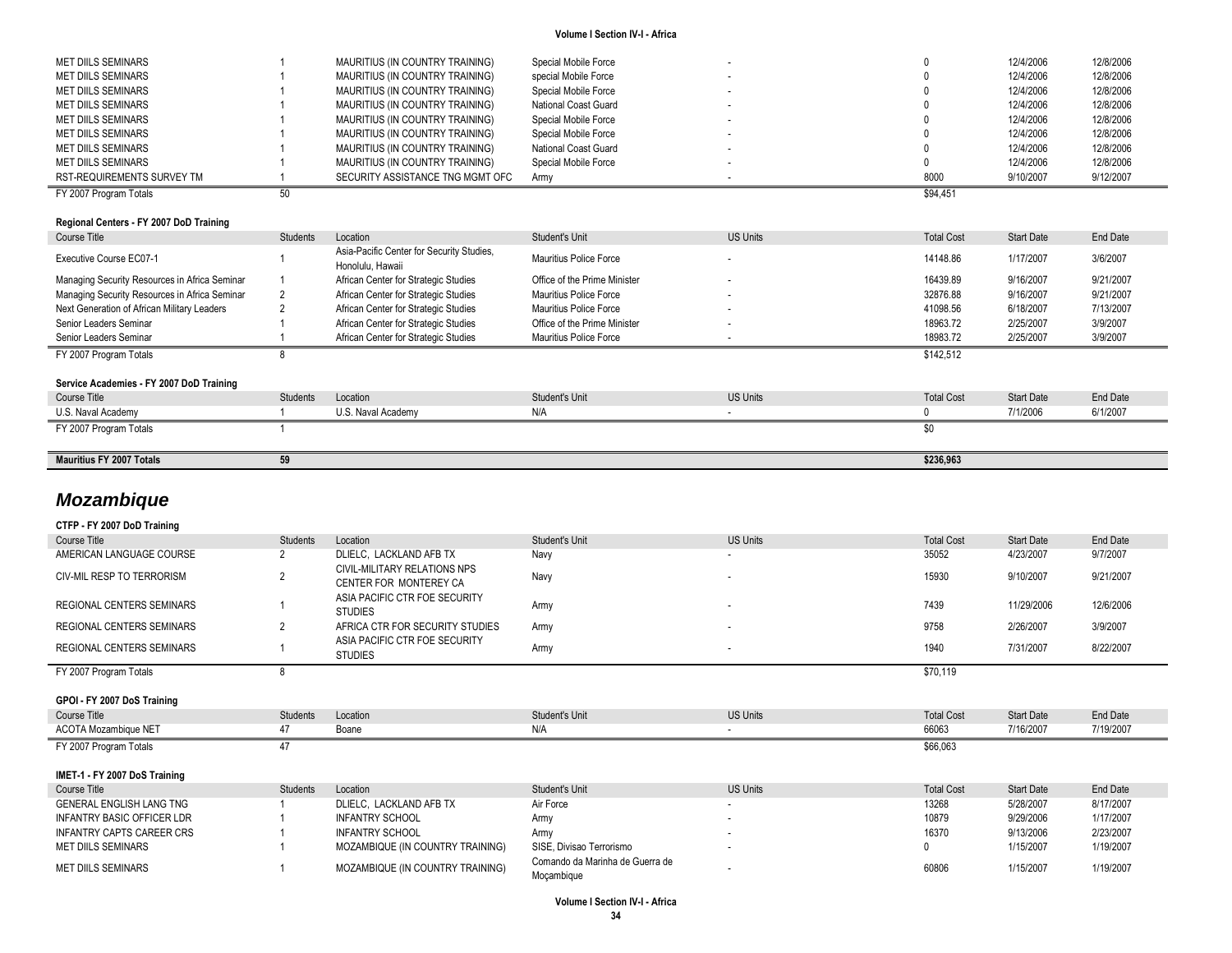| <b>MET DIILS SEMINARS</b> | -1 | MOZAMBIQUE (IN COUNTRY TRAINING)           | Regimento Blindados                                                     | $\mathbf 0$  | 1/15/2007 | 1/19/2007 |
|---------------------------|----|--------------------------------------------|-------------------------------------------------------------------------|--------------|-----------|-----------|
| <b>MET DIILS SEMINARS</b> |    | MOZAMBIQUE (IN COUNTRY TRAINING)           | Ministério da Defesa / SEDE, Direcçao<br>Nacional da Informações        | $\Omega$     | 1/15/2007 | 1/19/2007 |
| <b>MET DIILS SEMINARS</b> |    | MOZAMBIQUE (IN COUNTRY TRAINING)           | <b>Estado Maior General</b>                                             | $\Omega$     | 1/15/2007 | 1/19/2007 |
| <b>MET DIILS SEMINARS</b> |    | MOZAMBIQUE (IN COUNTRY TRAINING)           | Comando da Marinha de Guerra de<br>Mocambique                           | $\mathbf{0}$ | 1/15/2007 | 1/19/2007 |
| <b>MET DIILS SEMINARS</b> |    | MOZAMBIQUE (IN COUNTRY TRAINING)           | <b>Estado Maior General</b>                                             | $\Omega$     | 1/15/2007 | 1/19/2007 |
| <b>MET DIILS SEMINARS</b> |    | MOZAMBIQUE (IN COUNTRY TRAINING)           | SISE, Divisao Terrorismo                                                | $\Omega$     | 1/15/2007 | 1/19/2007 |
| <b>MET DIILS SEMINARS</b> |    | MOZAMBIQUE (IN COUNTRY TRAINING)           | Estado Maior General                                                    | $\Omega$     | 1/15/2007 | 1/19/2007 |
|                           |    |                                            |                                                                         | $\Omega$     |           |           |
| <b>MET DIILS SEMINARS</b> |    | MOZAMBIQUE (IN COUNTRY TRAINING)           | Estado Maior General                                                    |              | 1/15/2007 | 1/19/2007 |
| <b>MET DIILS SEMINARS</b> |    | MOZAMBIQUE (IN COUNTRY TRAINING)           | Estado Maior General                                                    | $\Omega$     | 1/15/2007 | 1/19/2007 |
| <b>MET DIILS SEMINARS</b> |    | MOZAMBIQUE (IN COUNTRY TRAINING)           | Estado Maior General                                                    | $\mathbf{0}$ | 1/15/2007 | 1/19/2007 |
|                           |    |                                            | Ministério da Defesa / SEDE, Direccao                                   |              |           |           |
| <b>MET DIILS SEMINARS</b> | 1  | MOZAMBIQUE (IN COUNTRY TRAINING)           | Nacional de Politica de Defesa Planeamento<br>Estratégica               | 0            | 1/15/2007 | 1/19/2007 |
| <b>MET DIILS SEMINARS</b> | 1  | MOZAMBIQUE (IN COUNTRY TRAINING)           | Estado Maior General                                                    | $\mathbf 0$  | 1/15/2007 | 1/19/2007 |
| <b>MET DIILS SEMINARS</b> |    | MOZAMBIQUE (IN COUNTRY TRAINING)           | Academia de Ciências ACIPOL, PRM -<br>Policia                           | $\mathbf 0$  | 1/15/2007 | 1/19/2007 |
| <b>MET DIILS SEMINARS</b> |    | MOZAMBIQUE (IN COUNTRY TRAINING)           | Comando da Força Aeréa                                                  | 0            | 1/15/2007 | 1/19/2007 |
|                           |    |                                            | Ministério da Defesa Nacional, Direcçao                                 |              |           |           |
| <b>MET DIILS SEMINARS</b> | 1  | MOZAMBIQUE (IN COUNTRY TRAINING)           | Nacional da Informações                                                 | $\mathbf 0$  | 1/15/2007 | 1/19/2007 |
|                           |    |                                            | Ministério da Defesa / SEDE, Direccao                                   |              |           |           |
| <b>MET DIILS SEMINARS</b> |    | MOZAMBIQUE (IN COUNTRY TRAINING)           |                                                                         | $\mathbf 0$  | 1/15/2007 | 1/19/2007 |
|                           |    |                                            | Nacional de Politica de Defesa                                          |              |           |           |
| <b>MET DIILS SEMINARS</b> |    | MOZAMBIQUE (IN COUNTRY TRAINING)           | Estado Maior General                                                    | $\Omega$     | 1/15/2007 | 1/19/2007 |
| <b>MET DIILS SEMINARS</b> |    | MOZAMBIQUE (IN COUNTRY TRAINING)           | Comando do Exercito                                                     | $\Omega$     | 1/15/2007 | 1/19/2007 |
| <b>MET DIILS SEMINARS</b> |    | MOZAMBIQUE (IN COUNTRY TRAINING)           | Comando do Exercito                                                     | $\Omega$     | 1/15/2007 | 1/19/2007 |
| <b>MET DIILS SEMINARS</b> |    | MOZAMBIQUE (IN COUNTRY TRAINING)           | Estado Maior General                                                    | $\Omega$     | 1/15/2007 | 1/19/2007 |
| <b>MET DIILS SEMINARS</b> |    | MOZAMBIQUE (IN COUNTRY TRAINING)           | Ministério da Defesa                                                    | $\Omega$     | 1/15/2007 | 1/19/2007 |
| <b>MET DIILS SEMINARS</b> |    | MOZAMBIQUE (IN COUNTRY TRAINING)           | Base Aeréa de Mavalene                                                  | $\Omega$     | 1/15/2007 | 1/19/2007 |
|                           |    |                                            |                                                                         |              |           |           |
| <b>MET DIILS SEMINARS</b> |    | MOZAMBIQUE (IN COUNTRY TRAINING)           | Ministério do Interior, Direcçao de<br>Investigação Criminal            | $\mathbf 0$  | 1/15/2007 | 1/19/2007 |
| <b>MET DIILS SEMINARS</b> |    | MOZAMBIQUE (IN COUNTRY TRAINING)           | Ministério da Defesa / SEDE, Direcçao<br>Nacional de Politica de Defesa | 0            | 1/15/2007 | 1/19/2007 |
| <b>MET DIILS SEMINARS</b> |    | MOZAMBIQUE (IN COUNTRY TRAINING)           | 1st Brigada de Foguetes Anti-Aeréas                                     | 0            | 1/15/2007 | 1/19/2007 |
| <b>MET DIILS SEMINARS</b> | 1  | MOZAMBIQUE (IN COUNTRY TRAINING)           | <b>Estado Maior General</b>                                             | $\mathbf{0}$ | 1/15/2007 | 1/19/2007 |
|                           |    |                                            |                                                                         |              |           |           |
| MET JOINT CTR NARC EIMET  |    | COGARD INTL TRNG DET TRACEN<br>YORKTOWN VA | Navy HQ, Maputo                                                         | $\mathbf 0$  | 4/15/2007 | 4/22/2007 |
|                           |    | COGARD INTL TRNG DET TRACEN                |                                                                         |              |           |           |
| MET JOINT CTR NARC EIMET  |    | YORKTOWN VA                                | Navy HQ, Maputo                                                         | $\mathbf 0$  | 4/15/2007 | 4/22/2007 |
| MET JOINT CTR NARC EIMET  | 1  | COGARD INTL TRNG DET TRACEN                | Navy HQ, Maputo                                                         | 0            | 4/15/2007 | 4/22/2007 |
|                           |    | YORKTOWN VA                                |                                                                         |              |           |           |
|                           |    | COGARD INTL TRNG DET TRACEN                |                                                                         |              |           |           |
| MET JOINT CTR NARC EIMET  | 1  | YORKTOWN VA                                | Navy HQ, Maputo                                                         | $\pmb{0}$    | 4/15/2007 | 4/22/2007 |
| MET JOINT CTR NARC EIMET  |    | COGARD INTL TRNG DET TRACEN<br>YORKTOWN VA | Navy HQ, Maputo                                                         | $\mathbf 0$  | 4/15/2007 | 4/22/2007 |
|                           |    | COGARD INTL TRNG DET TRACEN                |                                                                         |              |           |           |
| MET JOINT CTR NARC EIMET  | 1  | YORKTOWN VA                                | Park Rangers                                                            | $\mathbf 0$  | 4/15/2007 | 4/22/2007 |
|                           |    | COGARD INTL TRNG DET TRACEN                |                                                                         | $\mathbf 0$  |           |           |
| MET JOINT CTR NARC EIMET  | -1 | YORKTOWN VA                                | Park Rangers                                                            |              | 4/15/2007 | 4/22/2007 |
|                           |    | COGARD INTL TRNG DET TRACEN                |                                                                         |              |           |           |
| MET JOINT CTR NARC EIMET  |    | YORKTOWN VA                                | Navy HQ, Maputo                                                         | 0            | 4/15/2007 | 4/22/2007 |
|                           |    | COGARD INTL TRNG DET TRACEN                |                                                                         |              |           |           |
| MET JOINT CTR NARC EIMET  | 1  |                                            | Navy HQ, Maputo                                                         | 0            | 4/15/2007 | 4/22/2007 |
|                           |    | YORKTOWN VA                                |                                                                         |              |           |           |
| MET JOINT CTR NARC EIMET  | 1  | COGARD INTL TRNG DET TRACEN                | Navy HQ, Maputo                                                         | 0            | 4/15/2007 | 4/22/2007 |
|                           |    | YORKTOWN VA                                |                                                                         |              |           |           |
| MET JOINT CTR NARC EIMET  | 1  | COGARD INTL TRNG DET TRACEN                | Navy HQ, Maputo                                                         | 0            | 4/15/2007 | 4/22/2007 |
|                           |    | YORKTOWN VA                                |                                                                         |              |           |           |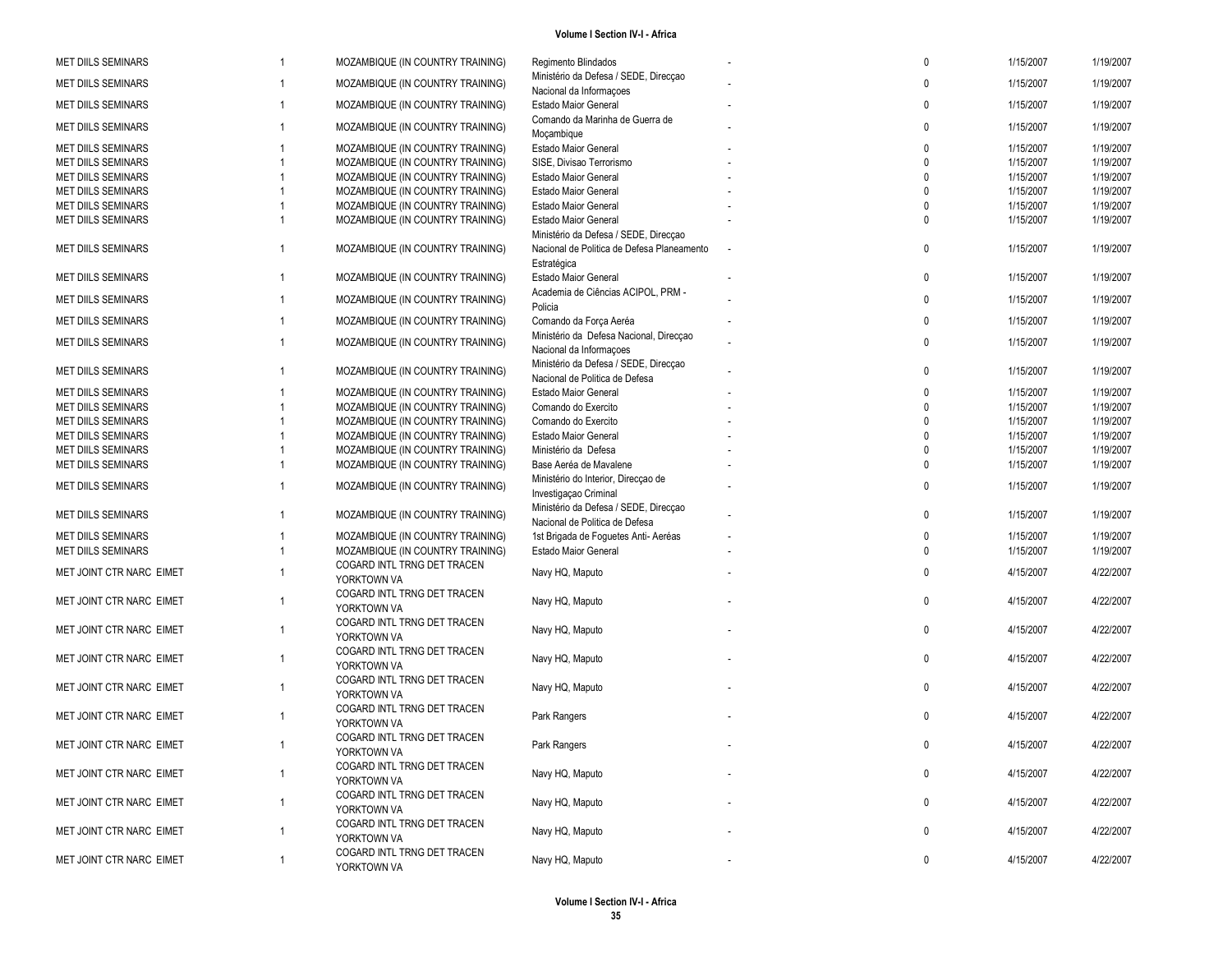| MET JOINT CTR NARC EIMET |    | COGARD INTL TRNG DET TRACEN<br>YORKTOWN VA                                | Navy HQ, Maputo | $\mathbf{0}$ | 4/15/2007 | 4/22/2007  |
|--------------------------|----|---------------------------------------------------------------------------|-----------------|--------------|-----------|------------|
| MET JOINT CTR NARC EIMET |    | COGARD INTL TRNG DET TRACEN<br>YORKTOWN VA                                | Navy HQ, Maputo | $\mathbf{0}$ | 4/15/2007 | 4/22/2007  |
| MET JOINT CTR NARC EIMET |    | COGARD INTL TRNG DET TRACEN<br>YORKTOWN VA                                | Navy HQ, Maputo | $\mathbf{0}$ | 4/15/2007 | 4/22/2007  |
| MET JOINT CTR NARC EIMET |    | COGARD INTL TRNG DET TRACEN<br>YORKTOWN VA                                | Navy HQ, Maputo | $\mathbf 0$  | 4/15/2007 | 4/22/2007  |
| MET JOINT CTR NARC EIMET |    | COGARD INTL TRNG DET TRACEN<br>YORKTOWN VA                                | Navy HQ, Maputo | $\mathbf 0$  | 4/15/2007 | 4/22/2007  |
| MET JOINT CTR NARC EIMET |    | COGARD INTL TRNG DET TRACEN<br>YORKTOWN VA                                | Park Rangers    | $\mathbf 0$  | 4/15/2007 | 4/22/2007  |
| MET JOINT CTR NARC EIMET |    | COGARD INTL TRNG DET TRACEN<br>YORKTOWN VA                                | Park Rangers    | $\mathbf 0$  | 4/15/2007 | 4/22/2007  |
| MET JOINT CTR NARC EIMET |    | COGARD INTL TRNG DET TRACEN<br>YORKTOWN VA                                | Navy HQ, Maputo | 10705        | 4/15/2007 | 4/22/2007  |
| MET JOINT CTR NARC EIMET |    | COGARD INTL TRNG DET TRACEN<br>YORKTOWN VA                                | Navy HQ, Maputo | $\mathbf{0}$ | 4/15/2007 | 4/22/2007  |
| MET JOINT CTR NARC EIMET |    | COGARD INTL TRNG DET TRACEN<br>YORKTOWN VA                                | Navy HQ, Maputo | $\mathbf{0}$ | 4/15/2007 | 4/22/2007  |
| MET JOINT CTR NARC EIMET |    | COGARD INTL TRNG DET TRACEN<br>YORKTOWN VA                                | Navy HQ, Maputo | $\mathbf{0}$ | 4/15/2007 | 4/22/2007  |
| <b>MET MLE TRAINER</b>   |    | COGARD INTL TRNG DET TRACEN<br>YORKTOWN VA                                | Navy HQ, Maputo | 30153        | 4/9/2007  | 4/13/2007  |
| <b>MET MLE TRAINER</b>   |    | COGARD INTL TRNG DET TRACEN<br>YORKTOWN VA                                | Navy HQ, Maputo | $\mathbf{0}$ | 4/9/2007  | 4/13/2007  |
| MET MLE TRAINER          |    | COGARD INTL TRNG DET TRACEN<br>YORKTOWN VA                                | Navy HQ, Maputo | $\mathbf{0}$ | 4/9/2007  | 4/13/2007  |
| <b>MET MLE TRAINER</b>   |    | COGARD INTL TRNG DET TRACEN<br>YORKTOWN VA<br>COGARD INTL TRNG DET TRACEN | Navy HQ, Maputo | $\mathbf{0}$ | 4/9/2007  | 4/13/2007  |
| <b>MET MLE TRAINER</b>   |    | YORKTOWN VA                                                               | Navy HQ, Maputo | $\mathbf 0$  | 4/9/2007  | 4/13/2007  |
| <b>MET MLE TRAINER</b>   |    | COGARD INTL TRNG DET TRACEN<br>YORKTOWN VA<br>COGARD INTL TRNG DET TRACEN | Navy HQ, Maputo | $\mathbf 0$  | 4/9/2007  | 4/13/2007  |
| <b>MET MLE TRAINER</b>   |    | YORKTOWN VA<br>COGARD INTL TRNG DET TRACEN                                | Navy HQ, Maputo | $\mathbf{0}$ | 4/9/2007  | 4/13/2007  |
| <b>MET MLE TRAINER</b>   |    | YORKTOWN VA<br>COGARD INTL TRNG DET TRACEN                                | Navy HQ, Maputo | $\mathbf{0}$ | 4/9/2007  | 4/13/2007  |
| <b>MET MLE TRAINER</b>   |    | YORKTOWN VA<br>COGARD INTL TRNG DET TRACEN                                | Navy HQ, Maputo | $\mathbf{0}$ | 4/9/2007  | 4/13/2007  |
| <b>MET MLE TRAINER</b>   |    | YORKTOWN VA<br>COGARD INTL TRNG DET TRACEN                                | Navy HQ, Maputo | $\mathbf{0}$ | 4/9/2007  | 4/13/2007  |
| <b>MET MLE TRAINER</b>   |    | YORKTOWN VA<br>COGARD INTL TRNG DET TRACEN                                | Navy HQ, Maputo | $\mathbf{0}$ | 4/9/2007  | 4/13/2007  |
| <b>MET MLE TRAINER</b>   |    | YORKTOWN VA                                                               | Navy HQ, Maputo | $\mathbf{0}$ | 4/9/2007  | 4/13/2007  |
| MIL & PCKEEP OPS IAW ROL | 2  | NEWPORT, RI                                                               | Navy            | 37873        | 10/9/2006 | 11/16/2006 |
| FY 2007 Program Totals   | 67 |                                                                           |                 | \$180,054    |           |            |

#### **Regional Centers - FY 2007 DoD Training**

| Course Title                                                   | <b>Students</b> | Location                                                      | Student's Unit                 | <b>US Units</b> | <b>Total Cost</b> | <b>Start Date</b> | End Date   |
|----------------------------------------------------------------|-----------------|---------------------------------------------------------------|--------------------------------|-----------------|-------------------|-------------------|------------|
| African Defense Attache Seminar                                |                 | African Center for Strategic Studies                          | Embassy of Mozambique          |                 |                   | 11/13/2006        | 11/21/2006 |
| Community Leadership Conference                                |                 | African Center for Strategic Studies                          | Ministry of Defense            |                 | 7174.74           | 9/25/2007         | 9/28/2007  |
| Community Leadership Conference                                |                 | African Center for Strategic Studies                          | Center for Conflict Resolution |                 | 7234.74           | 9/25/2007         | 9/28/2007  |
| Comprehensive Security Responses to Terrorism<br>Course CS06-3 |                 | Asia-Pacific Center for Security Studies,<br>Honolulu, Hawaii | Ministry of Defense            |                 | 8661.84           | 11/29/2006        | 12/20/2006 |
| Comprehensive Security Responses to Terrorism<br>Course CS07-1 |                 | Asia-Pacific Center for Security Studies,<br>Honolulu, Hawaii | Ministry of Defense            |                 | 8661.84           | 7/31/2007         | 8/22/2007  |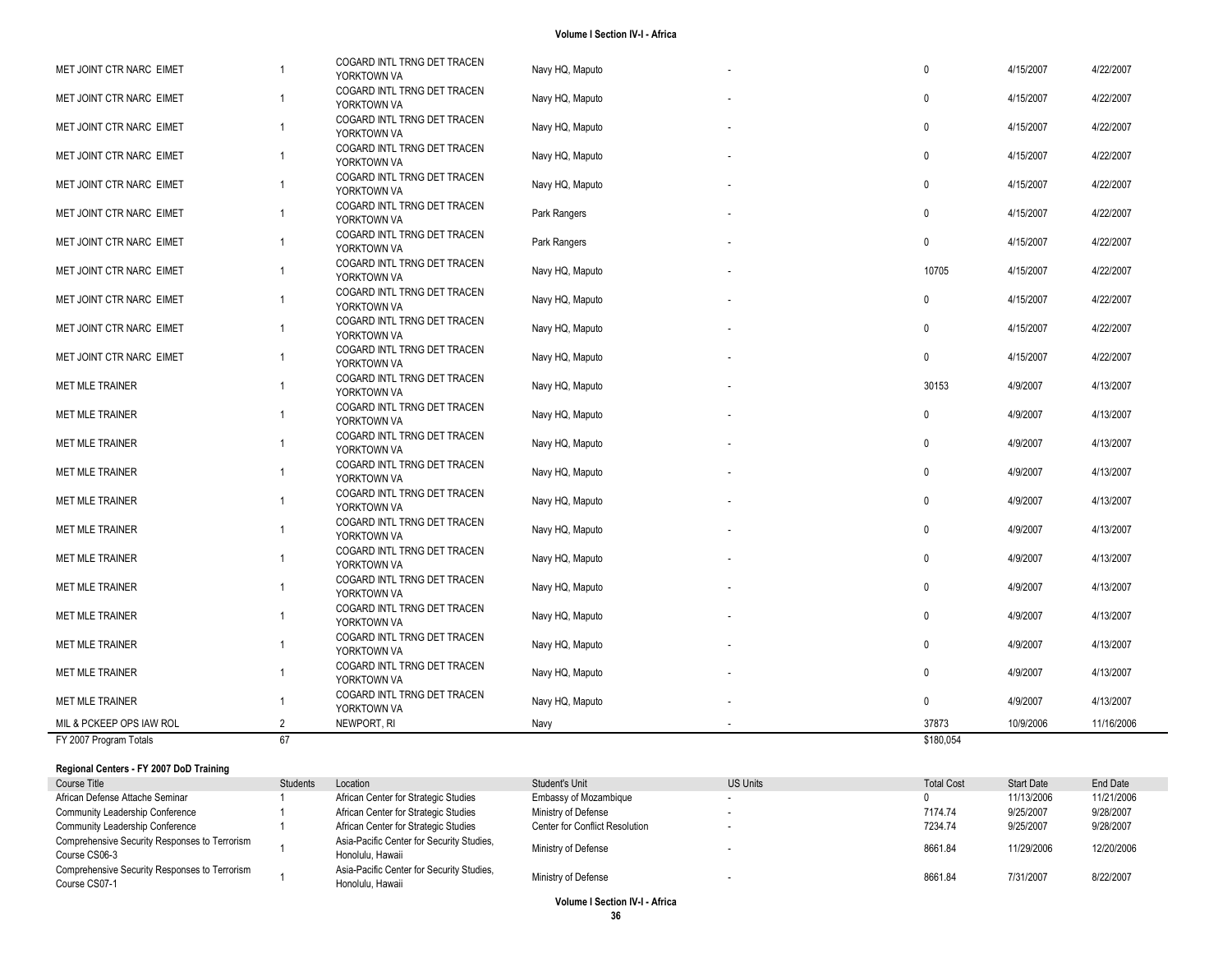| Managing Security Resources in Africa Seminar |    | African Center for Strategic Studies | Ministry of Defense                         | 33047.36  | 9/16/2007 | 9/21/2007 |
|-----------------------------------------------|----|--------------------------------------|---------------------------------------------|-----------|-----------|-----------|
| Mozambique Community Chapter Meeting          | 25 | African Center for Strategic Studies | <b>ACSS Community Chapter in Mozambique</b> |           | 3/15/2007 | 3/15/2007 |
| Next Generation of African Military Leaders   |    | African Center for Strategic Studies | Ministry of Defense                         | 41177.34  | 6/18/2007 | 7/13/2007 |
| Senior Leaders Seminar                        |    | African Center for Strategic Studies | World Wildlife Fund (WWF)                   | 18782.96  | 2/25/2007 | 3/9/2007  |
| Senior Leaders Seminar                        |    | African Center for Strategic Studies | Ministry of Defense                         | 37507.44  | 2/25/2007 | 3/9/2007  |
| FY 2007 Program Totals                        |    |                                      |                                             | \$162,248 |           |           |

| <b>Moz</b><br>2007<br>Totals<br>mbique F. | 159 |  | 40 <sup>7</sup><br>\$47k<br>,,,,,<br>,,,,,, |
|-------------------------------------------|-----|--|---------------------------------------------|

## *Namibia*

| GPOI - FY 2007 DoS Training                 |                 |                                      |                     |                          |                   |                   |           |
|---------------------------------------------|-----------------|--------------------------------------|---------------------|--------------------------|-------------------|-------------------|-----------|
| Course Title                                | <b>Students</b> | Location                             | Student's Unit      | <b>US Units</b>          | <b>Total Cost</b> | <b>Start Date</b> | End Date  |
| <b>ACOTA Namibia EMI</b>                    | 42              | Okahanja                             | N/A                 | ۰.                       | 7872              | 5/28/2007         | 6/1/2007  |
| <b>ACOTA Namibia PSOSST</b>                 | 741             | Rundu                                | 261st IN BN         | $\overline{\phantom{a}}$ | 255919.17         | 7/9/2007          | 7/27/2007 |
| ACOTA Namibia TPMD/CSOS/CPX/CAX             | 38              | Okahanja                             | 261st IN BN         | ٠                        | 488903            | 6/4/2007          | 7/6/2007  |
| <b>ACOTA Zambia NET</b>                     | 52              | Kafue                                | N/A                 | $\overline{\phantom{a}}$ | 66488.24          | 9/3/2007          | 9/7/2007  |
| FY 2007 Program Totals                      | 873             |                                      |                     |                          | \$819,182         |                   |           |
|                                             |                 |                                      |                     |                          |                   |                   |           |
| Regional Centers - FY 2007 DoD Training     |                 |                                      |                     |                          |                   |                   |           |
| Course Title                                | <b>Students</b> | Location                             | Student's Unit      | <b>US Units</b>          | <b>Total Cost</b> | <b>Start Date</b> | End Date  |
| Next Generation of African Military Leaders |                 | African Center for Strategic Studies | Namibian Navy       | ٠                        | 20666.87          | 6/18/2007         | 7/13/2007 |
| Senior Leaders Seminar                      |                 | African Center for Strategic Studies | Ministry of Defense | $\overline{\phantom{a}}$ | 18763.72          | 2/25/2007         | 3/9/2007  |
| USAFE Air Chiefs conference                 |                 | African Center for Strategic Studies | Namibian Air Force  | $\overline{\phantom{a}}$ | 2191.14           | 5/23/2007         | 5/24/2007 |
| FY 2007 Program Totals                      |                 |                                      |                     |                          | \$41,622          |                   |           |
|                                             |                 |                                      |                     |                          |                   |                   |           |
| Namibia FY 2007 Totals                      | 877             |                                      |                     |                          | \$860,804         |                   |           |
|                                             |                 |                                      |                     |                          |                   |                   |           |

## *Niger*

### **CTFP - FY 2007 DoD Training**

| Course Title                     | Students | Location                                               | Student's Unit | <b>US Units</b> | <b>Total Cost</b> | Start Date | End Date   |
|----------------------------------|----------|--------------------------------------------------------|----------------|-----------------|-------------------|------------|------------|
| APPR CID SP AGENT-CT 004/6       |          | MILITARY POLICE SCHOOL                                 | Army           |                 | 8147              | 10/1/2006  | 12/15/2006 |
| CIV-MIL RESP TO TERRORISM        |          | CIVIL-MILITARY RELATIONS NPS<br>CENTER FOR MONTEREY CA | Navy           | ٠               | 13079             | 4/2/2007   | 4/13/2007  |
| CIV-MIL RESP TO TERRORISM        |          | CIVIL-MILITARY RELATIONS NPS<br>CENTER FOR MONTEREY CA | Navy           |                 | 13532             | 9/10/2007  | 9/21/2007  |
| LEGAL ASPECTS CMBTERRORISM       |          | NEWPORT, RI                                            | Navy           |                 | 24082             | 12/4/2006  | 12/15/2006 |
| <b>MET REGIONAL DIILS</b>        |          | SENEGAL (IN COUNTRY TRAINING)                          | Navy           | ۰               | 7467              | 4/9/2007   | 4/13/2007  |
| <b>REGIONAL CENTERS SEMINARS</b> |          | AFRICA CTR FOR SECURITY STUDIES                        | Army           |                 | 9758              | 2/26/2007  | 3/9/2007   |
| SPEC/OPS COMBTNG TERRORISM       |          | HURLBURT FIELD, FL                                     | Air Force      |                 | 10075             | 6/4/2007   | 6/15/2007  |
| FY 2007 Program Totals           | 11       |                                                        |                |                 | \$86,140          |            |            |
|                                  |          |                                                        |                |                 |                   |            |            |
| GPOI - FY 2007 DoS Training      |          |                                                        |                |                 |                   |            |            |
| Course Title                     | Students | Location                                               | Student's Unit | <b>US Units</b> | <b>Total Cost</b> | Start Date | End Date   |
| <b>ACOTA Niger EMI</b>           | 27       | Niamey                                                 | N/A            | ٠               | 87673.86          | 8/13/2007  | 8/20/2007  |
| ACOTA Niger PSOSST               | 302      | Tondibiyah                                             | 1st BN         |                 | 302252            | 3/19/2007  | 4/6/2007   |
| ACOTA Niger TPMD/CSOS/PX/CAX     | 35       | Tondibiyah                                             | 1st BN         | ۰               | 456418            | 2/12/2007  | 3/16/2007  |
| ACOTA Niger TPMD/CSOS/PX/CAX     | 40       | Bagagi                                                 | N/A            |                 | 467313            | 9/3/2007   | 9/21/2007  |
| ACOTA Niger TSC                  | 35       | Niamey                                                 | N/A            |                 | 61981             | 1/15/2007  | 1/19/2007  |
| FY 2007 Program Totals           | 439      |                                                        |                |                 | \$1,375,638       |            |            |
|                                  |          |                                                        |                |                 |                   |            |            |
| IMET-1 - FY 2007 DoS Training    |          |                                                        |                |                 |                   |            |            |
| Course Title                     | Students | Location                                               | Student's Unit | <b>US Units</b> | <b>Total Cost</b> | Start Date | End Date   |
| MET DIILS JOINT CONUS PLAN       |          | Newport, Ri                                            | Navy           |                 | 29661             | 8/6/2007   | 8/10/2007  |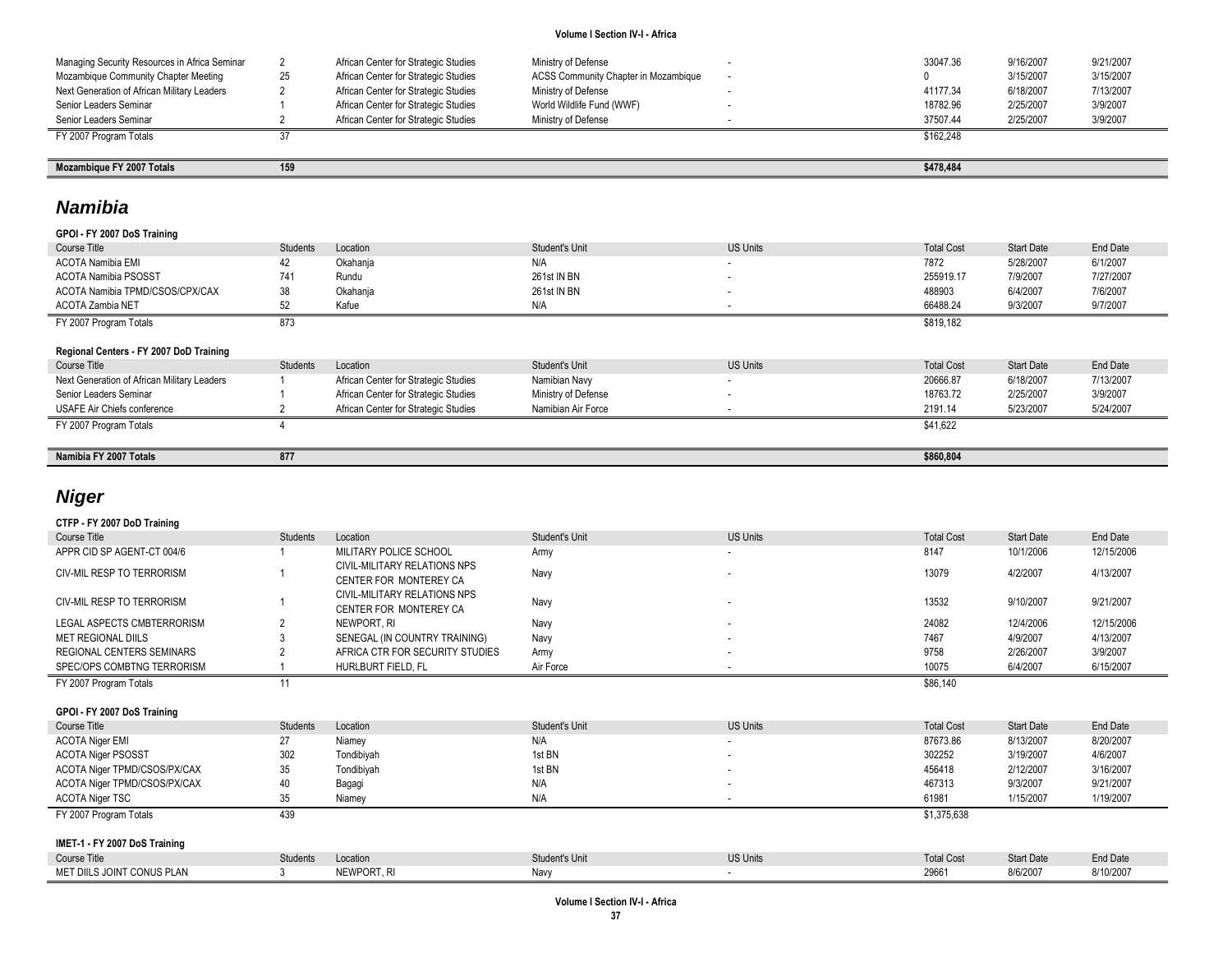| FY 2007 Program Totals                           | 3               |                                      |                             |                 | \$29,661          |                   |            |
|--------------------------------------------------|-----------------|--------------------------------------|-----------------------------|-----------------|-------------------|-------------------|------------|
|                                                  |                 |                                      |                             |                 |                   |                   |            |
| IMET-X - FY 2007 DoS Training                    |                 |                                      |                             |                 |                   |                   |            |
| <b>Course Title</b>                              | <b>Students</b> | Location                             | Student's Unit              | <b>US Units</b> | <b>Total Cost</b> | <b>Start Date</b> | End Date   |
| MET DIILS JOINT CONUS PLAN                       | 3               | NEWPORT, RI                          | Navy                        | $\sim$          | 29661             | 8/6/2007          | 8/10/2007  |
| FY 2007 Program Totals                           | 3               |                                      |                             |                 | \$29,661          |                   |            |
|                                                  |                 |                                      |                             |                 |                   |                   |            |
| Regional Centers - FY 2007 DoD Training          |                 |                                      |                             |                 |                   |                   |            |
| <b>Course Title</b>                              | Students        | Location                             | Student's Unit              | <b>US Units</b> | <b>Total Cost</b> | <b>Start Date</b> | End Date   |
| CT Workshop for Sub-Regional Organizations       | -1              | African Center for Strategic Studies | Embassy of Niger in Algeria |                 | 8079.44           | 1/15/2007         | 1/18/2007  |
| Next Generation of African Military Leaders      | $\overline{1}$  | African Center for Strategic Studies | Ministry of Defense         |                 | 20633.72          | 6/18/2007         | 7/13/2007  |
| Senior Leaders Seminar                           | $\overline{2}$  | African Center for Strategic Studies | Ministry of Defense         |                 | 38075.44          | 2/25/2007         | 3/9/2007   |
| Senior Leaders Seminar                           | $\overline{1}$  | African Center for Strategic Studies | <b>MercyCorps</b>           |                 | 18935.62          | 2/25/2007         | 3/9/2007   |
| Small Arms & Light Weapons Workshop              | $\overline{1}$  | African Center for Strategic Studies | President's Office          |                 | 10171.07          | 12/4/2006         | 12/7/2006  |
| Small Arms & Light Weapons Workshop              | $\overline{1}$  | African Center for Strategic Studies | Ministry of Defense         |                 | 10171.07          | 12/4/2006         | 12/7/2006  |
| USAFE Air Chiefs conference                      | $\overline{2}$  | African Center for Strategic Studies | Niger Air Force             |                 | 2191.14           | 5/23/2007         | 5/24/2007  |
| FY 2007 Program Totals                           | 9               |                                      |                             |                 | \$108,258         |                   |            |
|                                                  |                 |                                      |                             |                 |                   |                   |            |
| Niger FY 2007 Totals                             | 465             |                                      |                             |                 | \$1,629,357       |                   |            |
|                                                  |                 |                                      |                             |                 |                   |                   |            |
|                                                  |                 |                                      |                             |                 |                   |                   |            |
| <b>Nigeria</b>                                   |                 |                                      |                             |                 |                   |                   |            |
|                                                  |                 |                                      |                             |                 |                   |                   |            |
| CTFP - FY 2007 DoD Training                      |                 |                                      |                             |                 |                   |                   |            |
| <b>Course Title</b>                              | <b>Students</b> | Location                             | Student's Unit              | <b>US Units</b> | <b>Total Cost</b> | <b>Start Date</b> | End Date   |
| 699 SPECIAL OPERATIONS -MS                       | -1              | MONTEREY, CA                         | Navy                        |                 | 83048             | 10/1/2006         | 9/30/2007  |
|                                                  |                 | CIVIL-MILITARY RELATIONS NPS         |                             |                 |                   |                   |            |
| CIV-MIL RESP TO TERRORISM                        | -1              | CENTER FOR MONTEREY CA               | Navy                        |                 | 11777             | 4/2/2007          | 4/13/2007  |
| INTELLIGENCE IN COMBATTING TERRORISM             | $\overline{1}$  | <b>INTELLIGENCE SCHOOL</b>           | Army                        |                 | 12569             | 1/22/2007         | 2/2/2007   |
| INTERNATIONAL OFFICER INTELLIGENCE CCC           |                 |                                      |                             |                 |                   |                   |            |
| <b>PREP</b>                                      | $\overline{1}$  | <b>INTELLIGENCE SCHOOL</b>           | Army                        |                 | 4968              | 8/20/2007         | 8/31/2007  |
| NWC INT'L FELLOWS-CT                             | -1              | NATIONAL WAR COLLEGE                 | Army                        |                 | 72194             | 10/1/2006         | 6/6/2007   |
| REGIONAL CENTERS SEMINARS                        | $\overline{2}$  | AFRICA CTR FOR SECURITY STUDIES      | Army                        |                 | 9758              | 2/26/2007         | 3/9/2007   |
|                                                  | $\overline{7}$  |                                      |                             |                 | \$194,314         |                   |            |
| FY 2007 Program Totals                           |                 |                                      |                             |                 |                   |                   |            |
|                                                  |                 |                                      |                             |                 |                   |                   |            |
| FMF - FY 2007 DoS Training                       |                 |                                      |                             |                 |                   |                   |            |
| <b>Course Title</b>                              | <b>Students</b> | Location                             | Student's Unit              | <b>US Units</b> | <b>Total Cost</b> | <b>Start Date</b> | End Date   |
| FLT SAFETY OFF (SATP/FSO)                        | $\overline{1}$  | KIRKLAND AFB, NM                     | Air Force                   |                 | 3500              | 7/13/2007         | 9/21/2007  |
| INTL OFF SCH (FOR AWC)                           |                 | MAXWELL AFB, AL                      | Air Force                   |                 | 5770              | 6/4/2007          | 7/13/2007  |
| PHYSIO TNG / ORIGINAL                            |                 | VANCE AFB, OK                        | Air Force                   |                 | 300               | 9/2/2006          | 6/1/2007   |
| PHYSIO TNG / ORIGINAL                            |                 | VANCE AFB, OK                        | Air Force                   |                 | 300               | 9/2/2006          | 3/30/2007  |
| SUPT T-38C (BF) 119.2FH                          |                 | VANCE AFB, OK                        | Air Force                   |                 | 416310            | 4/4/2007          | 9/28/2007  |
| T-37 JOINT SUPT (89FH)                           |                 | VANCE AFB, OK                        | Air Force                   |                 | 107290            | 9/2/2006          | 6/1/2007   |
| T-37 JOINT SUPT (89FH)                           |                 | VANCE AFB, OK                        | Air Force                   |                 | 107290            | 9/2/2006          | 3/30/2007  |
| USAF CENTRIFUGE TNG CRS                          |                 | VANCE AFB, OK                        | Air Force                   |                 | 320               | 4/4/2007          | 9/28/2007  |
| FY 2007 Program Totals                           | 8               |                                      |                             |                 | \$641,080         |                   |            |
|                                                  |                 |                                      |                             |                 |                   |                   |            |
| GPOI - FY 2007 DoS Training                      |                 |                                      |                             |                 |                   |                   |            |
| Course Title                                     | Students        | Location                             | Student's Unit              | US Units        | <b>Total Cost</b> | <b>Start Date</b> | End Date   |
| ACOTA Nigeria Command & Staff Operational Skills |                 |                                      |                             |                 |                   |                   |            |
| (CSOS)/Command Post Exercise (CPX)/Computer      | 42              | Jaji                                 | 1st BN                      |                 | 347852            | 10/23/2006        | 11/10/2006 |
| Assisted Exercise (CAX)                          |                 |                                      |                             |                 |                   |                   |            |
| ACOTA Nigeria CSOS/CPX/CAX                       | 36              | Jaji                                 | 341st IN BN & 221st AR BN   |                 | 108695.16         | 2/12/2007         | 3/2/2007   |
| ACOTA Nigeria Peace Support Operations Soldier   |                 |                                      |                             |                 |                   |                   |            |
| Skills Training (PSOSST)                         | 727             | Jaji                                 | 1st BN                      |                 | 229005            | 10/23/2006        | 11/10/2006 |
| <b>ACOTA Nigeria PSOSST</b>                      | 702             | Jaji                                 | 341st IN BN & 221st AR BN   |                 | 362470.68         | 3/5/2007          | 3/30/2007  |
| ACOTA Nigeria PSOSST                             | 704             | Jaji                                 | <b>UNK</b>                  |                 | 379862            | 4/10/2007         | 5/4/2007   |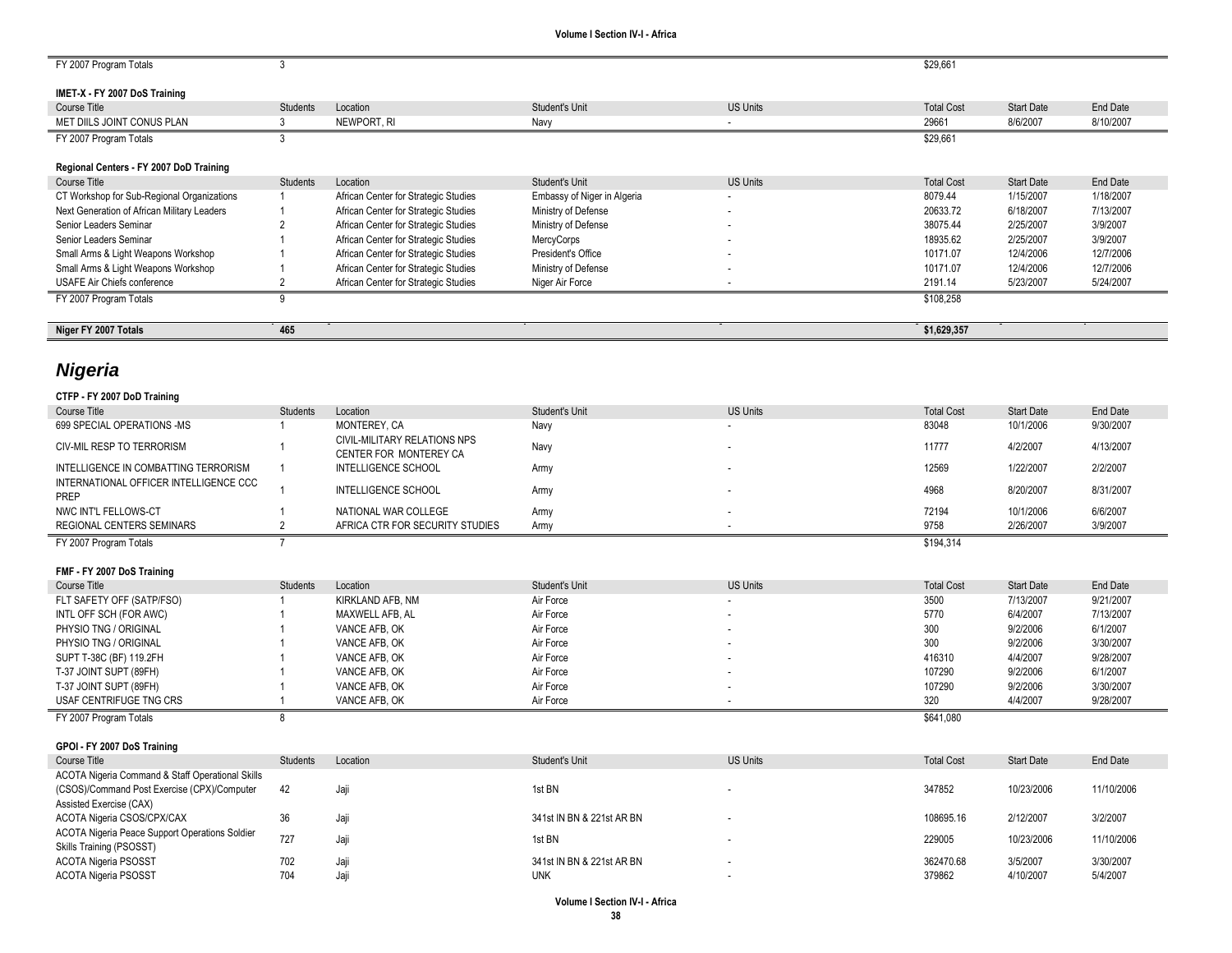| COESPU HIGH LEVEL COURSE 05         |      | Vincenza, Italy | N/A | 20683.44    | 3/19/2007 | 3/22/2007  |
|-------------------------------------|------|-----------------|-----|-------------|-----------|------------|
| COESPU HIGH LEVEL COURSE 06         |      | Vincenza, Italy | N/A | 25854.3     | 5/21/2007 | 6/24/2007  |
| COESPU MIDDLE MANAGEMENT COURSE 05  |      | Vincenza, Italy | N/A | 77562.9     | 1/8/2007  | 2/25/2007  |
| COESPU MIDDLE MANAGEMENT COURSE 06  | 10   | Vincenza, Italy | N/A | 51708.6     | 3/5/2007  | 4/22/2007  |
| COESPU MIDDLE MANAGEMENT COURSE 07  |      | Vincenza, Italy | N/A | 56879.46    | 5/7/2007  | 6/24/2007  |
| COESPU SENIOR LEADERSHIP SEMINAR 02 |      | Vincenza, Italv | N/A | 724.23      | 11/5/2006 | 11/11/2006 |
| FY 2007 Program Totals              | 2257 |                 |     | \$1.661.298 |           |            |

**IMET -1 - FY 2007 DoS Training**

| Course Title                                          | <b>Students</b> | Location                                                   | Student's Unit                                       | <b>US Units</b>          | <b>Total Cost</b> | <b>Start Date</b> | End Date   |
|-------------------------------------------------------|-----------------|------------------------------------------------------------|------------------------------------------------------|--------------------------|-------------------|-------------------|------------|
| <b>AIRBORNE</b>                                       |                 | <b>INFANTRY SCHOOL</b>                                     | Army                                                 |                          | 3188              | 6/25/2007         | 7/13/2007  |
| <b>BASIC OFFICER CRS USMC</b>                         |                 | COMMANDING GENERAL, EDUCATION<br>COMMAND QUANTICO VA       | Navy                                                 |                          | 18807             | 7/10/2006         | 1/19/2007  |
| <b>BOATSWAINS MATE A</b>                              | $\overline{2}$  | COGARD TRAINING CENTER YORKTOWN<br>VA                      | Navy                                                 |                          | 40478             | 9/18/2006         | 12/1/2006  |
| <b>DEF ACQUISITION MGMT</b>                           | $\overline{2}$  | IDARM NAVAL POSTGRADUATE SCHOOL<br>MONTEREY CA             | Navy                                                 |                          | 19530             | 10/23/2006        | 11/3/2006  |
| FA OFF ADVANCED PREPARATORY-ALLIED<br><b>OFFICER</b>  | -1              | FIELD ARTILLERY SCHOOL                                     | Army                                                 |                          | 4196              | 10/12/2006        | 11/6/2006  |
| FIELD ARTILLERY CAPTAINS CAREER                       | -1              | FIELD ARTILLERY SCHOOL                                     | Army                                                 |                          | 18623             | 11/7/2006         | 4/13/2007  |
| IF PREPARATORY COURSE                                 | $\overline{1}$  | NATIONAL WAR COLLEGE                                       | Army                                                 |                          | 53618             | 6/13/2007         | 8/3/2007   |
| <b>ILE OFFICER PREP</b>                               | $\overline{1}$  | COMMAND & GENERAL STAFF COLLEGE                            | Army                                                 |                          | 4579              | 7/20/2007         | 8/10/2007  |
| INTERNATIONAL OFF PREPARATORY - INF OFF<br>ADV        |                 | <b>INFANTRY SCHOOL</b>                                     | Army                                                 |                          | 1900              | 1/4/2007          | 1/8/2007   |
| INTERNATIONAL OFFICER PREPARATORY                     | $\overline{1}$  | COMMAND & GENERAL STAFF COLLEGE                            | Army                                                 |                          | 10647             | 7/3/2007          | 7/18/2007  |
| INTERNATIONAL OFFICER INTELLIGENCE CCC<br><b>PREP</b> |                 | <b>INTELLIGENCE SCHOOL</b>                                 | Army                                                 |                          | 7011              | 4/16/2007         | 4/27/2007  |
| INTL DEF TRANSFORMATION                               |                 | CIVIL-MILITARY RELATIONS NPS<br>CENTER FOR MONTEREY CA     | Navy                                                 |                          | 12427             | 10/23/2006        | 11/3/2006  |
| INTL DEFENSE MGT CRS                                  | -1              | MONTEREY, CA                                               | Navy                                                 |                          | 25324             | 10/2/2006         | 12/8/2006  |
| INT'L OFF LOG PREP-CLC3                               |                 | ARMY LOGISTICS MANAGEMENT<br>COLLEGE                       | Army                                                 |                          | 7992              | 7/23/2007         | 8/3/2007   |
| INTL OFF SCH (FOR AC&SC)                              |                 | MAXWELL AFB, AL                                            | Air Force                                            |                          | 15538             | 6/18/2007         | 7/27/2007  |
| JOINT TRANSITION COURSE                               |                 | COMMANDANT JOINT FORCES STAFF<br><b>COLLEGE NORFOLK VA</b> | Navy                                                 |                          | 4967              | 9/4/2007          | 9/7/2007   |
| LANGUAGE INSTRUCTOR/BASIC                             |                 | DLIELC, LACKLAND AFB TX                                    | Air Force                                            |                          | 21802             | 10/9/2006         | 4/13/2007  |
| LEGAL ASPECTS CMBTERRORISM                            |                 | NEWPORT, RI                                                | Navy                                                 |                          | 10667             | 12/4/2006         | 12/15/2006 |
| MACHINERY TECHNICIAN A                                | $\overline{2}$  | COGARD TRAINING CENTER YORKTOWN<br>VA                      | Navy                                                 |                          | 30044             | 9/11/2006         | 12/1/2006  |
| MANEUVER CAPTAINS CAREER                              |                 | <b>INFANTRY SCHOOL</b>                                     | Army                                                 |                          | 8202              | 1/9/2007          | 3/13/2007  |
| MANEUVER CAPTAINS CAREER                              | $\overline{1}$  | <b>INFANTRY SCHOOL</b>                                     | Army                                                 |                          | 7000              | 3/14/2007         | 6/6/2007   |
| <b>MET DRMI (MIDMC)</b>                               | $\overline{1}$  | NIGERIA (IN COUNTRY TRAINING)                              | MINISTRY OF DEFENSE, AREA 10 ABUJA<br><b>NIGERIA</b> |                          | $\Omega$          | 10/9/2006         | 10/20/2006 |
| <b>MET DRMI (MIDMC)</b>                               | $\overline{1}$  | NIGERIA (IN COUNTRY TRAINING)                              | ARMY HEADQUARTERS, ABUJA NIGERIA                     | $\overline{\phantom{a}}$ | $\Omega$          | 10/9/2006         | 10/20/2006 |
| <b>MET DRMI (MIDMC)</b>                               | -1              | NIGERIA (IN COUNTRY TRAINING)                              | DEFENSE HEADQUARTERS, ABUJA<br><b>NIGERIA</b>        |                          | $\Omega$          | 10/9/2006         | 10/20/2006 |
| <b>MET DRMI (MIDMC)</b>                               | $\overline{1}$  | NIGERIA (IN COUNTRY TRAINING)                              | ARMY HEADQUARTERS, ABUJA NIGERIA                     | ۰.                       | $\Omega$          | 10/9/2006         | 10/20/2006 |
| <b>MET DRMI (MIDMC)</b>                               | -1              | NIGERIA (IN COUNTRY TRAINING)                              | Defense Headquarters, Area 7, Abuja<br>Nigeria       |                          | $\Omega$          | 10/9/2006         | 10/20/2006 |
| <b>MET DRMI (MIDMC)</b>                               |                 | NIGERIA (IN COUNTRY TRAINING)                              | ARMY HEADQUARTERS, ABUJA NIGERIA                     | $\overline{\phantom{a}}$ | $\Omega$          | 10/9/2006         | 10/20/2006 |
| MET DRMI (MIDMC)                                      | $\overline{1}$  | NIGERIA (IN COUNTRY TRAINING)                              | Air Force Headquarters, Area 7, Abuja                | $\overline{\phantom{a}}$ | 78632             | 10/9/2006         | 10/20/2006 |
| <b>MET DRMI (MIDMC)</b>                               |                 | NIGERIA (IN COUNTRY TRAINING)                              | AIR FORCE HEADQUARTERS, ABUJA<br><b>NIGERIA</b>      |                          | $\Omega$          | 10/9/2006         | 10/20/2006 |
| <b>MET DRMI (MIDMC)</b>                               |                 | NIGERIA (IN COUNTRY TRAINING)                              | AIR FORCE HEADQUARTERS, ABUJA<br><b>NIGERIA</b>      |                          | $\mathbf{0}$      | 10/9/2006         | 10/20/2006 |
| <b>MET DRMI (MIDMC)</b>                               |                 | NIGERIA (IN COUNTRY TRAINING)                              | Navy Headquarters, Area 7, Abuja Nigeria             |                          |                   | 10/9/2006         | 10/20/2006 |
| <b>MET DRMI (MIDMC)</b>                               |                 | NIGERIA (IN COUNTRY TRAINING)                              | NAVY HEADQUARTERS, ABUJA NIGERIA                     |                          |                   | 10/9/2006         | 10/20/2006 |
| MET DRMI (MIDMC)                                      | $\overline{1}$  | NIGERIA (IN COUNTRY TRAINING)                              | ARMY HEADQUARTERS, ABUJA NIGERIA                     |                          | $\Omega$          | 10/9/2006         | 10/20/2006 |
|                                                       |                 |                                                            |                                                      |                          |                   |                   |            |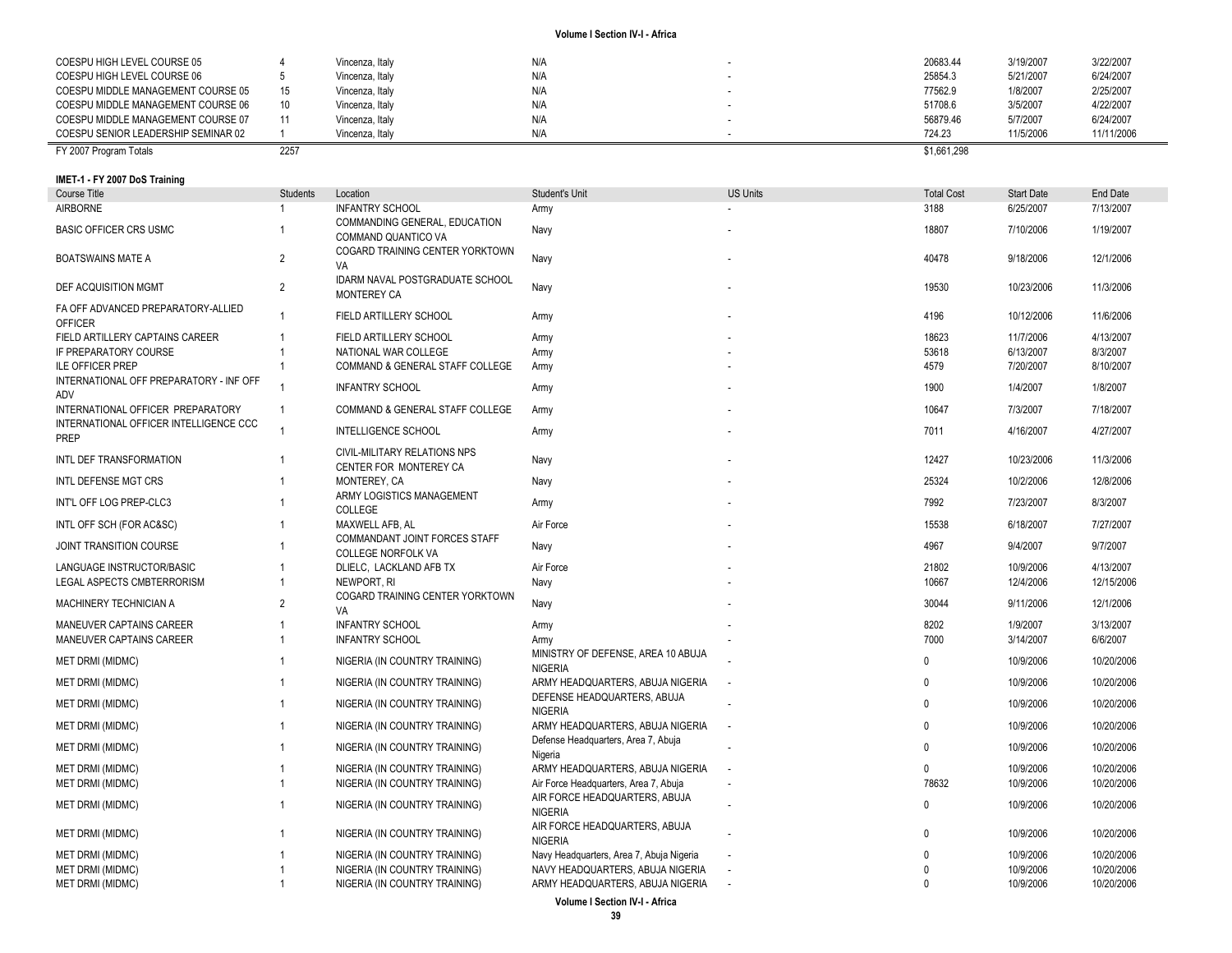| <b>MET DRMI (MIDMC)</b>               |    | NIGERIA (IN COUNTRY TRAINING)                         | MINISTRY OF DEFENSE                                  |           | 10/9/2006  | 10/20/2006 |
|---------------------------------------|----|-------------------------------------------------------|------------------------------------------------------|-----------|------------|------------|
| MET DRMI (MIDMC)                      |    | NIGERIA (IN COUNTRY TRAINING)                         | NAVY HEADQUARTERS, ABUJA NIGERIA                     |           | 10/9/2006  | 10/20/2006 |
| MET DRMI (MIDMC)                      |    | NIGERIA (IN COUNTRY TRAINING)                         | ARMY HEADQUARTERS, ABUJA NIGERIA                     |           | 10/9/2006  | 10/20/2006 |
| <b>MET DRMI (MIDMC)</b>               |    | NIGERIA (IN COUNTRY TRAINING)                         | NAVY HEADQUARTERS, ABUJA NIGERIA                     |           | 10/9/2006  | 10/20/2006 |
| <b>MET DRMI (MIDMC)</b>               |    | NIGERIA (IN COUNTRY TRAINING)                         | ARMY HEADQUARTERS, ABUJA NIGERIA                     |           | 10/9/2006  | 10/20/2006 |
| <b>MET DRMI (MIDMC)</b>               |    | NIGERIA (IN COUNTRY TRAINING)                         | AIR FORCE HEADQUARTERS, ABUJA<br><b>NIGERIA</b>      |           | 10/9/2006  | 10/20/2006 |
| MET DRMI (MIDMC)                      |    | NIGERIA (IN COUNTRY TRAINING)                         | ARMY HEADQUARTERS, ABUJA NIGERIA                     |           | 10/9/2006  | 10/20/2006 |
| <b>MET DRMI (MIDMC)</b>               |    | NIGERIA (IN COUNTRY TRAINING)                         | MIINISTRY OF DEFENSE                                 |           | 10/9/2006  | 10/20/2006 |
| <b>MET DRMI (MIDMC)</b>               |    | NIGERIA (IN COUNTRY TRAINING)                         | ARMY HEADQUARTERS, ABUJA NIGERIA                     |           | 10/9/2006  | 10/20/2006 |
| MET DRMI (MIDMC)                      |    | NIGERIA (IN COUNTRY TRAINING)                         | MINISTRY OF DEFENSE                                  |           | 10/9/2006  | 10/20/2006 |
| MET DRMI (MIDMC)                      |    | NIGERIA (IN COUNTRY TRAINING)                         | AIR FORCE HEADQUARTERS, ABUJA<br><b>NIGERIA</b>      |           | 10/9/2006  | 10/20/2006 |
| <b>MET DRMI (MIDMC)</b>               |    | NIGERIA (IN COUNTRY TRAINING)                         | MINISTRY OF DEFENSE                                  |           | 10/9/2006  | 10/20/2006 |
| <b>MET DRMI (MIDMC)</b>               |    | NIGERIA (IN COUNTRY TRAINING)                         | MINISTRY OF DEFENSE                                  |           | 10/9/2006  | 10/20/2006 |
| <b>MET DRMI (MIDMC)</b>               |    | NIGERIA (IN COUNTRY TRAINING)                         | MINISTRY OF DEFENSE, AREA 10 ABUJA<br><b>NIGERIA</b> |           | 10/9/2006  | 10/20/2006 |
| <b>MET DRMI (MIDMC)</b>               |    | NIGERIA (IN COUNTRY TRAINING)                         | AIR FORCE HEADQUARTERS, ABUJA<br><b>NIGERIA</b>      | $\Omega$  | 10/9/2006  | 10/20/2006 |
| <b>MET DRMI (MIDMC)</b>               |    | NIGERIA (IN COUNTRY TRAINING)                         | MINISTRY OF DEFENSE                                  |           | 10/9/2006  | 10/20/2006 |
| MIL & PCKEEP OPS IAW ROL              |    | NEWPORT, RI                                           | Navy                                                 | 55914     | 10/9/2006  | 11/16/2006 |
| MILITARY INTELLIGENCE CAPTAINS CAREER |    | <b>INTELLIGENCE SCHOOL</b>                            | Army                                                 | 23558     | 4/30/2007  | 9/24/2007  |
| MILITARY POLICE BASIC OFFICER LEADER  |    | MILITARY POLICE SCHOOL                                | Army                                                 | 7083      | 7/2/2007   | 9/14/2007  |
| MP BOLC3 INT'L STU PREP               |    | <b>CHEMICAL SCHOOL</b>                                | Army                                                 | 6130      | 6/15/2007  | 6/29/2007  |
| MP CCC INT'L STU PREP                 |    | CHEMICAL SCHOOL                                       | Army                                                 | 6416      | 7/2/2007   | 7/13/2007  |
| NAVAL COMMAND COLLEGE                 |    | NAVAL COMMAND COLLEGE NEWPORT<br><b>RI</b>            | Navy                                                 | 98363     | 7/26/2006  | 6/15/2007  |
| NAVAL STAFF COL - 5 1/2 MO            |    | NAVAL STAFF COLLEGE NEWPORT RI                        | Navy                                                 | 53581     | 1/10/2007  | 6/19/2007  |
| PRINC DEF PROCUREM & CONTR            |    | IDARM NAVAL POSTGRADUATE SCHOOL<br><b>MONTEREY CA</b> | Navy                                                 | 8791      | 11/6/2006  | 11/17/2006 |
| SENIOR ENLISTED ACADEMY               |    | U S NAVY SENIOR ENLISTED ACADEMY<br><b>NEWPORT RI</b> | Navy                                                 | 7879      | 10/30/2006 | 12/8/2006  |
| SERGEANTS COURSE (MLT III)            |    | COMMANDING GENERAL, EDUCATION<br>COMMAND QUANTICO VA  | Navy                                                 | 7501      | 8/9/2007   | 9/26/2007  |
| SIGNAL CAPTAINS CAREER                | 2  | SIGNAL SCHOOL                                         | Army                                                 | 33562     | 9/12/2006  | 2/15/2007  |
| SR INTERNATIONAL DEF MGT              |    | MONTEREY, CA                                          | Navy                                                 | 12661     | 6/25/2007  | 7/20/2007  |
| FY 2007 Program Totals                | 67 |                                                       |                                                      | \$726.611 |            |            |

#### **Regional Centers - FY 2007 DoD Training**

| Course Title                                      | <b>Students</b> | Location                               | Student's Unit                | <b>US Units</b>          | <b>Total Cost</b> | Start Date | End Date   |
|---------------------------------------------------|-----------------|----------------------------------------|-------------------------------|--------------------------|-------------------|------------|------------|
| Community Leadership Conference                   |                 | African Center for Strategic Studies   | Women Envrionmental Programme | $\sim$                   | 7155.2            | 9/25/2007  | 9/28/2007  |
| Community Leadership Conference                   |                 | African Center for Strategic Studies   | Ministry of Defense           | $\overline{\phantom{a}}$ | 7259.12           | 9/25/2007  | 9/28/2007  |
| CT Workshop for Sub-Regional Organizations        |                 | African Center for Strategic Studies   | Department of State Services  | $\sim$                   | 12221.35          | 1/15/2007  | 1/18/2007  |
| Maritime Safety & Security Ministerial Conference | 2               | African Center for Strategic Studies   | Nigerian Navy                 | $\sim$                   | 25599.69          | 11/13/2006 | 11/15/2006 |
| Maritime Safety & Security Ministerial Conference |                 | African Center for Strategic Studies   | Chevron Nigeria               | $\sim$                   | 10204.36          | 11/13/2006 | 11/15/2006 |
| Maritime Safety & Security Ministerial Conference | $\overline{2}$  | African Center for Strategic Studies   | <b>ECOWAS</b>                 | $\overline{\phantom{a}}$ | 25354.57          | 11/13/2006 | 11/15/2006 |
| Maritime Safety & Security Ministerial Conference |                 | African Center for Strategic Studies   | ExxonMobil Nigeria            | $\sim$                   | 10204.36          | 11/13/2006 | 11/15/2006 |
| Maritime Safety & Security Ministerial Conference |                 | African Center for Strategic Studies   | Federal Ministry of Transport |                          | 12728.97          | 11/13/2006 | 11/15/2006 |
| Next Generation of African Military Leaders       |                 | African Center for Strategic Studies   | Nigerian Air Force            | ۰.                       | 20587.32          | 6/18/2007  | 7/13/2007  |
| Next Generation of African Military Leaders       |                 | African Center for Strategic Studies   | Ministry of Defense           |                          | 20615.72          | 6/18/2007  | 7/13/2007  |
| Senior Leaders Seminar                            |                 | African Center for Strategic Studies   | ECOWAS                        | $\sim$                   | 18754.3           | 2/25/2007  | 3/9/2007   |
| Senior Leaders Seminar                            |                 | African Center for Strategic Studies   | Joint Services Department     |                          | 18763.72          | 2/25/2007  | 3/9/2007   |
| Senior Leaders Seminar                            |                 | African Center for Strategic Studies   | Ministry of Defense           |                          | 18773.99          | 2/25/2007  | 3/9/2007   |
| Small Arms & Light Weapons Workshop               |                 | African Center for Strategic Studies   | <b>ECOWAS</b>                 | $\sim$                   | 9960.07           | 12/4/2006  | 12/7/2006  |
| Small Arms & Light Weapons Workshop               |                 | African Center for Strategic Studies   | Joint Services Department     | $\overline{\phantom{a}}$ | 10841.57          | 12/4/2006  | 12/7/2006  |
| Small Arms & Light Weapons Workshop               |                 | African Center for Strategic Studies   | Nigerian Air Force            | $\overline{\phantom{a}}$ | 10588.57          | 12/4/2006  | 12/7/2006  |
| Sub-Regional Conference                           |                 | Center for Hemispheric Defense Studies | <b>CHDS</b>                   |                          | 4500              | 11/14/2006 | 11/16/2006 |
| Visiting Delegation                               |                 | Center for Hemispheric Defense Studies | <b>CHDS</b>                   |                          |                   | 6/6/2007   | 6/6/2007   |

÷.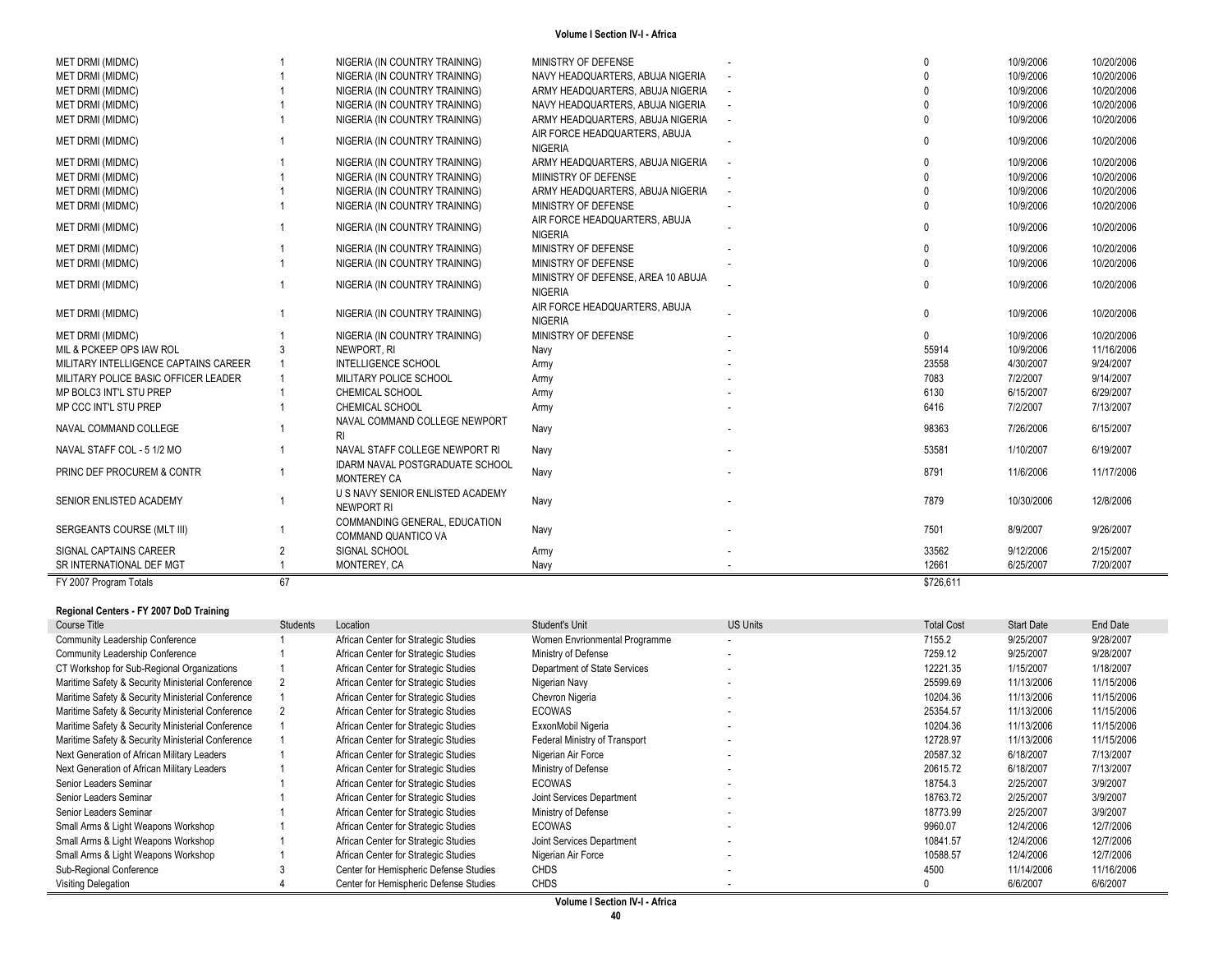| FY 2007 Program Totals |      | \$244,113<br>the contract of the contract of |
|------------------------|------|----------------------------------------------|
|                        |      |                                              |
| Nigeria FY 2007 Totals | 2364 | \$3,467,416                                  |

# *Republic of Congo (Brazzaville)*

### **CTFP - FY 2007 DoD Training**

| Course Title                      | <b>Students</b> | Location                              | Student's Unit | <b>US Units</b>          | <b>Total Cost</b> | <b>Start Date</b> | End Date   |
|-----------------------------------|-----------------|---------------------------------------|----------------|--------------------------|-------------------|-------------------|------------|
| <b>MET REGIONAL DIILS</b>         | 20              | ZAIRE (IN COUNTRY TRAINING)           | Navy           |                          | 6000              | 9/24/2007         | 9/28/2007  |
| FY 2007 Program Totals            | 20              |                                       |                |                          | \$6,000           |                   |            |
| IMET-1 - FY 2007 DoS Training     |                 |                                       |                |                          |                   |                   |            |
| Course Title                      | Students        | Location                              | Student's Unit | <b>US Units</b>          | <b>Total Cost</b> | <b>Start Date</b> | End Date   |
| AMERICAN LANGUAGE COURSE          |                 | DLIELC, LACKLAND AFB TX               | Navy           | $\overline{\phantom{a}}$ | 11693             | 10/30/2006        | 1/5/2007   |
| <b>GENERAL ENGLISH LANG TNG</b>   |                 | DLIELC, LACKLAND AFB TX               | Air Force      |                          | 15722             | 11/13/2006        | 1/5/2007   |
| <b>HIV/AIDS CONFERENCE</b>        |                 | <b>DIMO</b>                           | Air Force      | $\sim$                   | 9001              | 12/1/2006         | 12/7/2006  |
| <b>HIV/AIDS CONFERENCE</b>        |                 | <b>DIMO</b>                           | Air Force      | $\overline{\phantom{a}}$ | 6154              | 12/2/2006         | 12/8/2006  |
| <b>INFANTRY BASIC OFFICER LDR</b> |                 | <b>INFANTRY SCHOOL</b>                | Army           | $\overline{\phantom{a}}$ | 11736             | 7/31/2006         | 10/31/2006 |
| INTL CRISIS CMD/CTRL              |                 | COGARD TRAINING CENTER YORKTOWN<br>VA | Navy           | $\overline{\phantom{a}}$ | 3613              | 1/8/2007          | 1/19/2007  |
| INTL LEAD & MGT G-P-OLAM          |                 | COGARD TRAINING CENTER YORKTOWN<br>VA | Navy           | $\overline{\phantom{a}}$ | 2572              | 1/22/2007         | 1/26/2007  |
| INTL MARITIME OFF                 |                 | COGARD TRAINING CENTER YORKTOWN<br>VA | Navy           | $\overline{\phantom{a}}$ | 13439             | 1/29/2007         | 4/6/2007   |
| LANGUAGE INSTRUCTOR/ADV           |                 | DLIELC, LACKLAND AFB TX               | Air Force      | $\sim$                   | 10139             | 10/9/2006         | 1/26/2007  |
| LANGUAGE INSTRUCTOR/BASIC         |                 | DLIELC, LACKLAND AFB TX               | Air Force      | $\sim$                   | 17961             | 5/29/2006         | 12/15/2006 |
| LANGUAGE INSTRUCTOR/BASIC         |                 | DLIELC, LACKLAND AFB TX               | Air Force      | $\sim$                   | 16289             | 1/8/2007          | 7/13/2007  |
| MANAGING ENG LANG TNG(MELT        |                 | DLIELC, LACKLAND AFB TX               | Air Force      | $\overline{\phantom{a}}$ | 16245             | 8/14/2006         | 10/6/2006  |
| FY 2007 Program Totals            | 12              |                                       |                |                          | \$134.564         |                   |            |

#### **Regional Centers - FY 2007 DoD Training**

| Course Title                                      | <b>Students</b> | Location                             | <b>Student's Unit</b>                     | <b>US Units</b>          | <b>Total Cost</b> | <b>Start Date</b> | End Date   |
|---------------------------------------------------|-----------------|--------------------------------------|-------------------------------------------|--------------------------|-------------------|-------------------|------------|
| African Defense Attache Seminar                   |                 | African Center for Strategic Studies | Embassy of the Rep. of the Congo          | $\overline{\phantom{a}}$ |                   | 11/13/2006        | 11/21/2006 |
| Community Leadership Conference                   |                 | African Center for Strategic Studies | Parliament                                |                          | 7188.24           | 9/25/2007         | 9/28/2007  |
| Community Leadership Conference                   |                 | African Center for Strategic Studies | Ministry of Defense                       |                          | 7227.77           | 9/25/2007         | 9/28/2007  |
| Maritime Safety & Security Ministerial Conference |                 | African Center for Strategic Studies | Ministry of Mines, Minerals, and Geology  | $\overline{\phantom{a}}$ | 12627.72          | 11/13/2006        | 11/15/2006 |
| Maritime Safety & Security Ministerial Conference |                 | African Center for Strategic Studies | Ministry of Maritime Transportation       |                          | 12493.47          | 11/13/2006        | 11/15/2006 |
| Maritime Safety & Security Ministerial Conference |                 | African Center for Strategic Studies | Congolese Naval Forces                    |                          | 12627.72          | 11/13/2006        | 11/15/2006 |
| Next Generation of African Military Leaders       |                 | African Center for Strategic Studies | Ministry of Defense                       |                          | 21068.4           | 6/18/2007         | 7/13/2007  |
| Republic of the Congo Community Chapter           | 120             | African Center for Strategic Studies | ACSS Community Chapter in the Republic of |                          |                   | 7/20/2007         | 7/20/2007  |
| Workshop                                          |                 |                                      | the Congo                                 |                          |                   |                   |            |
| Senior Leaders Seminar                            |                 | African Center for Strategic Studies | Ministry of Foreign Affairs               |                          | 18743.72          | 2/25/2007         | 3/9/2007   |
| Senior Leaders Seminar                            |                 | African Center for Strategic Studies | Ministry of Defense                       |                          | 18743.72          | 2/25/2007         | 3/9/2007   |
| FY 2007 Program Totals                            | 129             |                                      |                                           |                          | \$110.721         |                   |            |
|                                                   |                 |                                      |                                           |                          |                   |                   |            |
| Republic of Congo (Brazzaville) FY 2007 Totals    | 161             |                                      |                                           |                          | \$251.285         |                   |            |

## *Rwanda*

| CTFP - FY 2007 DoD Training |          |                                                        |                |                 |                   |                   |           |
|-----------------------------|----------|--------------------------------------------------------|----------------|-----------------|-------------------|-------------------|-----------|
| Course Title                | Students | Location                                               | Student's Unit | <b>US Units</b> | <b>Total Cost</b> | <b>Start Date</b> | End Date  |
| CIV-MIL RESP TO TERRORISM   |          | CIVIL-MILITARY RELATIONS NPS<br>CENTER FOR MONTEREY CA | Nav            |                 | 11482             | 9/10/2007         | 9/21/2007 |
| REGIONAL CENTERS SEMINARS   |          | AFRICA CTR FOR SECURITY STUDIES                        | Army           |                 | 4879              | 2/26/2007         | 3/9/2007  |
| FY 2007 Program Totals      |          |                                                        |                |                 | \$16,361          |                   |           |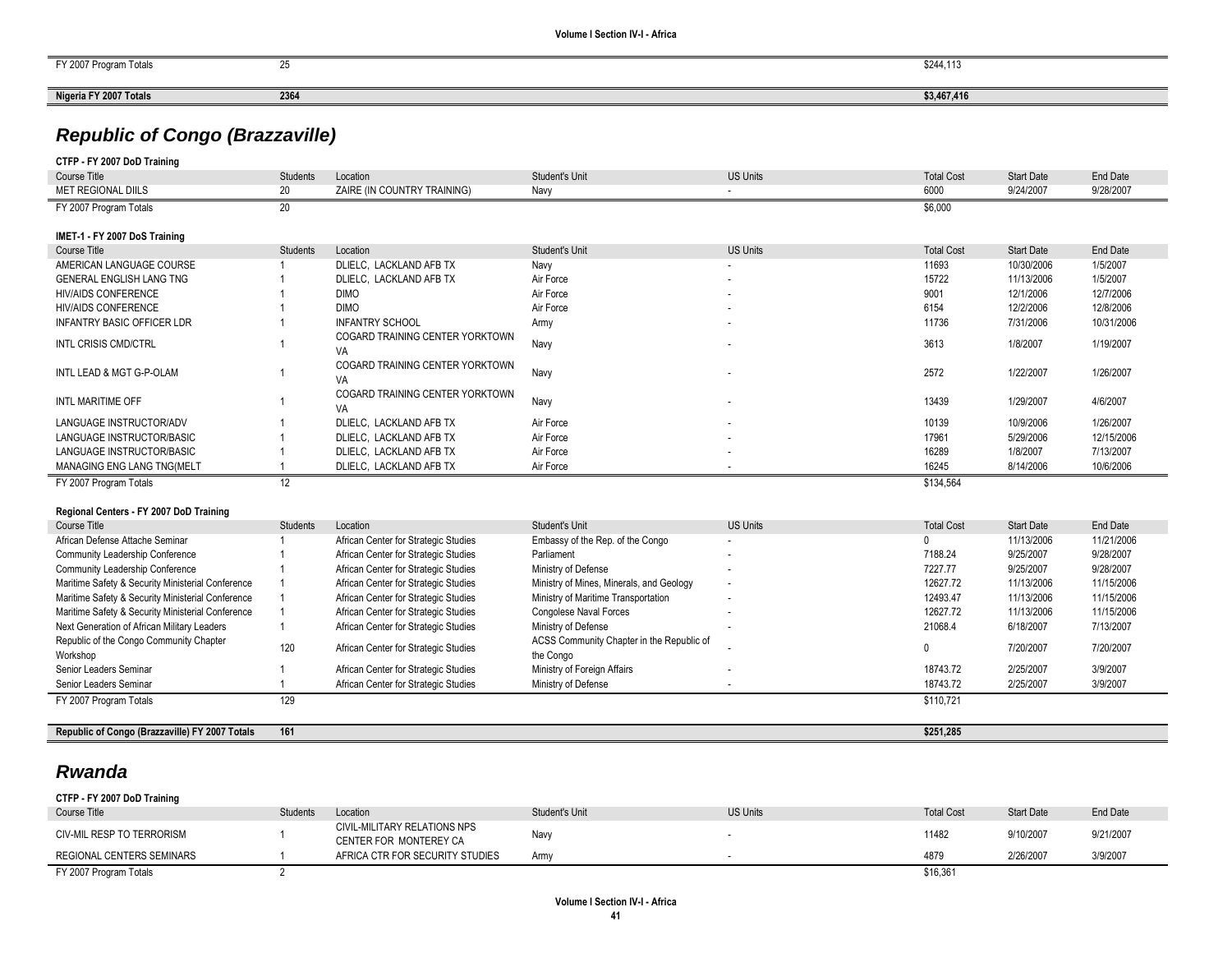### **GPOI - FY 2007 DoS Training**

| Course Title                                                                       | Students | Location | Student's Unit | <b>US Units</b>          | <b>Total Cost</b> | Start Date | End Date   |
|------------------------------------------------------------------------------------|----------|----------|----------------|--------------------------|-------------------|------------|------------|
| ACOTA Rwanda Defense Force Training Update<br>Conference                           | 24       | Kigali   | N/A            | $\sim$                   | 39811             | 7/24/2007  | 7/26/2007  |
| ACOTA Rwanda Effective Methods of Instruction<br>Course (EMI)                      | 10       | Gako     | N/A            | $\sim$                   | 49605             | 10/9/2006  | 10/13/2006 |
| ACOTA Rwanda New Equipment Training (NET)                                          | 14       | Gako     | N/A            | $\overline{\phantom{a}}$ | 52889             | 3/26/2007  | 3/30/2007  |
| <b>ACOTA Rwanda PSOSST</b>                                                         | 695      | Gako     | 1st BN         | $\overline{\phantom{a}}$ | 436423            | 11/20/2006 | 12/15/2006 |
| <b>ACOTA Rwanda PSOSST</b>                                                         | 529      | Gako     | 14th IN BN     | $\sim$                   | 154721.92         | 2/12/2007  | 3/9/2007   |
| <b>ACOTA Rwanda PSOSST</b>                                                         | 20       | Gako     | 14th IN BN     | $\sim$                   | 5849.6            | 2/12/2007  | 3/9/2007   |
| <b>ACOTA Rwanda PSOSST</b>                                                         |          | Gako     | 51st IN BN     | $\overline{\phantom{a}}$ | 919.44            | 5/7/2007   | 6/1/2007   |
| <b>ACOTA Rwanda PSOSST</b>                                                         | 722      | Gako     | 51st IN BN     | $\sim$                   | 82979.46          | 5/7/2007   | 6/1/2007   |
| <b>ACOTA Rwanda PSOSST</b>                                                         | 692      | Gako     | 35th IN BN     | $\overline{\phantom{a}}$ | 161862            | 8/20/2007  | 9/14/2007  |
| ACOTA Rwanda TPMD/CSOS/CPX/CAX                                                     | 23       | Gako     | 14th IN BN     | $\overline{\phantom{a}}$ | 195364.53         | 1/8/2007   | 2/9/2007   |
| <b>ACOTA Rwanda TPMD/CSOS/CPX/CAX</b>                                              | 22       | Gako     | 14th IN BN     | $\sim$                   | 186870.42         | 1/8/2007   | 2/9/2007   |
| ACOTA Rwanda TPMD/CSOS/CPX/CAX                                                     | 19       | Gako     | 51st IN BN     | $\sim$                   | 146534.46         | 4/9/2007   | 5/4/2007   |
| <b>ACOTA Rwanda TPMD/CSOS/CPX/CAX</b>                                              |          | Gako     | 51st IN BN     | $\overline{\phantom{a}}$ | 30849.36          | 4/9/2007   | 5/4/2007   |
| <b>ACOTA Rwanda TPMD/CSOS/CPX/CAX</b>                                              | 43       | Gako     | 35th IN BN     | $\sim$                   | 294158            | 7/23/2007  | 8/17/2007  |
| ACOTA Rwanda Training Planning, Management<br>and Development (TPMD), CSOS/CPX/CAX | 81       | Gako     | 1st BN         | $\overline{\phantom{a}}$ | 372442            | 10/16/2006 | 11/17/2006 |
| <b>ACOTA Rwanda Training Strategy Conference</b><br>(TSC)                          | 32       | Kigali   | N/A            | $\overline{\phantom{a}}$ | 64076             | 10/2/2006  | 10/6/2006  |
| FY 2007 Program Totals                                                             | 2938     |          |                |                          | \$2,275,355       |            |            |

### **IMET-1 - FY 2007 DoS Training**

| Course Title                           | Students | Location                                  | Student's Unit | <b>US Units</b> | <b>Total Cost</b> | Start Date | End Date  |
|----------------------------------------|----------|-------------------------------------------|----------------|-----------------|-------------------|------------|-----------|
| ARMY WAR COLLEGE (RES CRS)             |          | ARMY WAR COLLEGE                          | Army           |                 | 55183             | 8/7/2006   | 6/9/2007  |
| BASIC OFFICER LDR BOLC II              |          | <b>INFANTRY SCHOOL</b>                    | Army           | $\sim$          | 8826              | 3/9/2007   | 4/19/2007 |
| BASIC OFFICER LDR BOLC II              |          | <b>INFANTRY SCHOOL</b>                    | Army           |                 | 8826              | 4/6/2007   | 5/17/2007 |
| <b>COMBAT ENGINEER</b>                 |          | MANSCEN ARMY TRAINING CENTER              | Army           |                 | 8716              | 8/3/2007   | 9/14/2007 |
| ENG BOLCIII INT'L STU PREP             |          | <b>CHEMICAL SCHOOL</b>                    | Army           | $\sim$          | 2880              | 5/7/2007   | 5/18/2007 |
| ENGINEER BASIC OFFICER LEADER          |          | <b>ENGINEER SCHOOL</b>                    | Army           |                 | 10093             | 5/23/2007  | 9/6/2007  |
| FA CANNON SECTION CHIEF BNCOC          |          | NCO ACADEMY - FIELD ARTILLERY             | Army           |                 | 6391              | 3/21/2007  | 4/13/2007 |
| FA OFF ADVANCED PREPARATORY-ALLIED     |          | FIELD ARTILLERY SCHOOL                    | Army           |                 | 8736              | 8/10/2007  | 9/4/2007  |
| <b>OFFICER</b>                         |          |                                           |                |                 |                   |            |           |
| FA PLATOON SERGEANT ANCOC              |          | NCO ACADEMY - FIELD ARTILLERY             | Army           | $\sim$          | 3353              | 4/27/2007  | 5/25/2007 |
| <b>FIRST SERGEANT</b>                  |          | SERGEANTS MAJOR ACADEMY                   | Army           |                 | 6328              | 8/1/2007   | 8/27/2007 |
| <b>FIRST SERGEANT</b>                  |          | SERGEANTS MAJOR ACADEMY                   | Army           | $\sim$          | 4292              | 8/29/2007  | 9/19/2007 |
| <b>ILE OFFICER PREP</b>                |          | COMMAND & GENERAL STAFF COLLEGE           | Army           |                 | 3787              | 1/29/2007  | 2/9/2007  |
| INTERNATIONAL MILITARY STUDENT OFFICER |          | ARMOR SCHOOL                              | Army           |                 | 8045              | 6/29/2007  | 7/20/2007 |
| INTERNATIONAL OFFICER PREPARATORY      |          | COMMAND & GENERAL STAFF COLLEGE           | Army           |                 | 21916             | 1/10/2007  | 1/25/2007 |
| MANEUVER CAPTAINS CAREER               |          | ARMOR SCHOOL                              | Army           |                 | 8398              | 7/23/2007  | 9/21/2007 |
| NWC INTERNATIONAL FELLOWS              |          | NATIONAL WAR COLLEGE                      | Army           |                 | 87794             | 8/7/2006   | 6/7/2007  |
| ORDNANCE BASIC OFFICER LEADER          |          | ORDNANCE MECHANICAL<br>MAINTENANCE SCHOOL | Army           |                 | 16233             | 5/23/2007  | 8/29/2007 |
| FY 2007 Program Totals                 |          |                                           |                |                 | \$269,797         |            |           |

#### **Regional Centers - FY 2007 DoD Training**

| Course Title                                | Students | Location                             | Student's Unit                   | <b>US Units</b> | <b>Total Cost</b> | <b>Start Date</b> | <b>End Date</b> |
|---------------------------------------------|----------|--------------------------------------|----------------------------------|-----------------|-------------------|-------------------|-----------------|
| African Defense Attache Seminar             |          | African Center for Strategic Studies | Embassy of Rwanda                |                 |                   | 11/13/2006        | 11/21/2006      |
| Community Leadership Conference             |          | African Center for Strategic Studies | Rwanda Women's Network           |                 | 7043.24           | 9/25/2007         | 9/28/2007       |
| Next Generation of African Military Leaders |          | African Center for Strategic Studies | Rwandan Air Force                |                 | 20485.28          | 6/18/2007         | 7/13/2007       |
| Rwanda Community Chapter Symposium          | 253      | African Center for Strategic Studies | ACSS Community Chapter in Rwanda |                 |                   | 8/31/2007         | 8/31/2007       |
| Senior Leaders Seminar                      |          | African Center for Strategic Studies | Ministry of Foreign Affairs      |                 | 18743.72          | 2/25/2007         | 3/9/2007        |
| USAFE Air Chiefs conference                 |          | African Center for Strategic Studies | Rwandan Air Force                |                 | 2191.14           | 5/23/2007         | 5/24/2007       |
| FY 2007 Program Totals                      | 259      |                                      |                                  |                 | \$48,463          |                   |                 |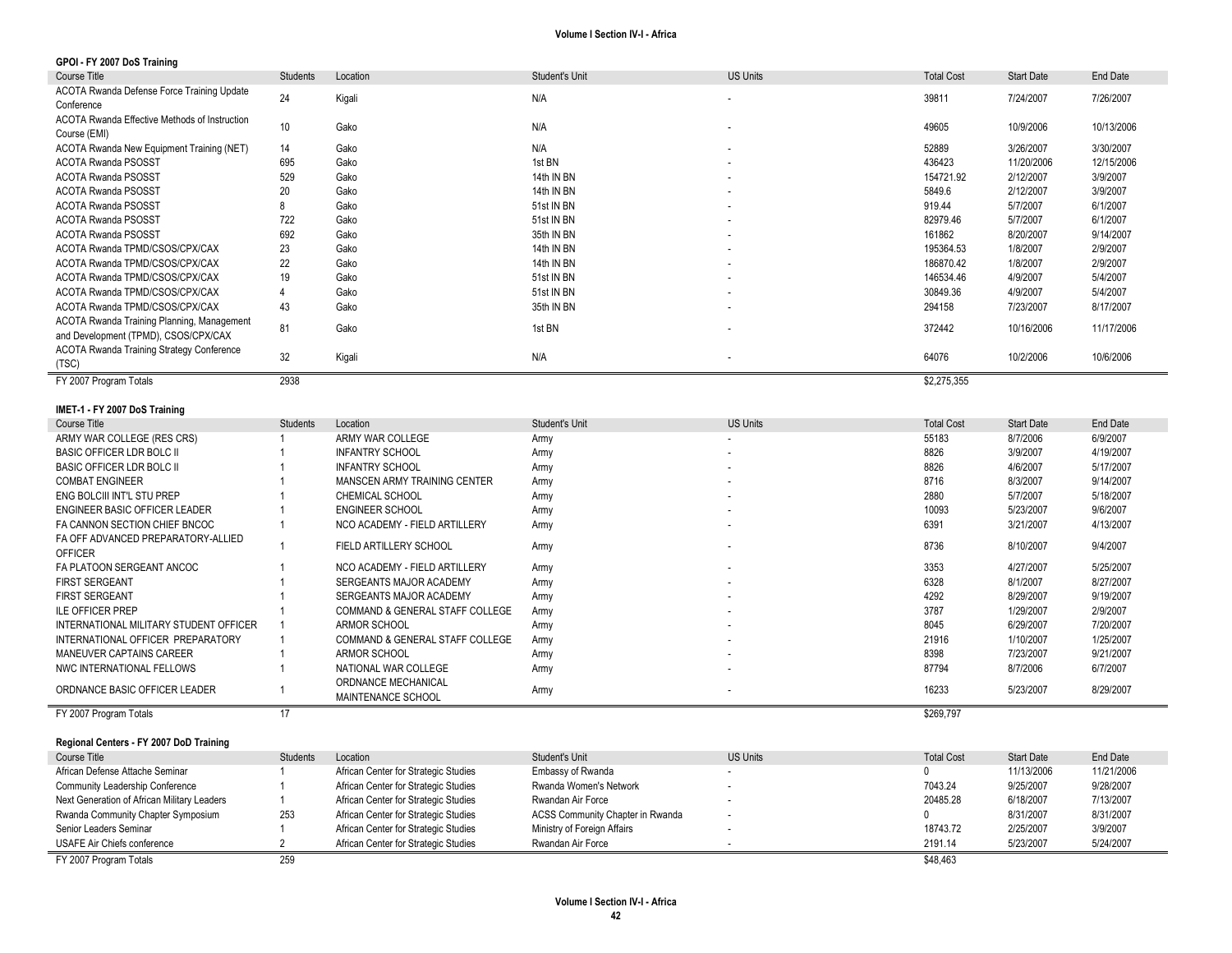| Rwanda<br>. zvo <i>r</i><br><b>TOTALS</b> | 3216 | \$2,609,977 |
|-------------------------------------------|------|-------------|
|                                           |      |             |

## *Sao Tome And Principe*

### **IMET-1 - FY 2007 DoS Training**

| Course Title                                      | <b>Students</b> | Location                                                            | Student's Unit        | <b>US Units</b> | <b>Total Cost</b> | <b>Start Date</b> | End Date   |
|---------------------------------------------------|-----------------|---------------------------------------------------------------------|-----------------------|-----------------|-------------------|-------------------|------------|
| <b>AIRBORNE</b>                                   |                 | <b>INFANTRY SCHOOL</b>                                              | Army                  |                 | 2595              | 8/6/2007          | 8/24/2007  |
| AMERICAN LANGUAGE COURSE                          |                 | DLIELC, LACKLAND AFB TX                                             | Navy                  |                 | 31186             | 10/23/2006        | 2/9/2007   |
| ENG BOLCIII INT'L STU PREP                        |                 | <b>CHEMICAL SCHOOL</b>                                              | Army                  |                 | 2612              | 12/18/2006        | 1/5/2007   |
| <b>ENGINEER BASIC OFFICER LEADER</b>              |                 | <b>ENGINEER SCHOOL</b>                                              | Army                  |                 | 10033             | 1/11/2007         | 4/25/2007  |
| ENGLISH LANGUAGE CRSE                             |                 | AIR FORCE SECURITY ASSISTANCE<br><b>TRAINING</b>                    | Army                  |                 | 12277             | 8/21/2006         | 12/8/2006  |
| <b>GENERAL ENGLISH LANG TNG</b>                   |                 | DLIELC, LACKLAND AFB TX                                             | Air Force             |                 | 17267             | 6/5/2006          | 10/6/2006  |
| <b>GENERAL ENGLISH LANG TNG</b>                   |                 | DLIELC, LACKLAND AFB TX                                             | Air Force             |                 | 12010             | 10/23/2006        | 1/5/2007   |
| <b>HIV/AIDS CONFERENCE</b>                        |                 | <b>DIMO</b>                                                         | Air Force             |                 | 9444              | 12/2/2006         | 12/8/2006  |
| <b>INFANTRY BASIC OFFICER LDR</b>                 |                 | <b>INFANTRY SCHOOL</b>                                              | Army                  |                 | 9757              | 4/30/2007         | 7/31/2007  |
| INSTRUCTOR DEVELOPMENT CRS                        | $\overline{2}$  | U S NAV SMALL CRAFT INSTR AND TECH<br>TRNG SCH STENNIS SPACE CTR MS | Navy                  |                 | 5872              | 4/16/2007         | 4/27/2007  |
| LANGUAGE INSTRUCTOR/BASIC                         |                 | DLIELC, LACKLAND AFB TX                                             | Air Force             |                 | 17530             | 10/9/2006         | 4/13/2007  |
| LANGUAGE INSTRUCTOR/BASIC                         |                 | DLIELC, LACKLAND AFB TX                                             | Air Force             |                 | 17530             | 1/8/2007          | 7/13/2007  |
| MET CIV-MILITARY RELATIONS                        |                 | SAO TOME & PRINCIPE (IN COUNTRY<br>TRAINING)                        | Navy                  |                 | 49068             | 12/4/2006         | 12/8/2006  |
| MET CIV-MILITARY RELATIONS                        |                 | SAO TOME & PRINCIPE (IN COUNTRY<br>TRAINING)                        | Navy                  |                 | 49050             | 2/11/2007         | 2/15/2007  |
| <b>OUTBOARD MTR MT &amp; OVHL</b>                 | $\overline{2}$  | U S NAV SMALL CRAFT INSTR AND TECH<br>TRNG SCH STENNIS SPACE CTR MS | Navy                  |                 | 23948             | 2/16/2007         | 4/12/2007  |
| FY 2007 Program Totals                            | 18              |                                                                     |                       |                 | \$270,179         |                   |            |
| Regional Centers - FY 2007 DoD Training           |                 |                                                                     |                       |                 |                   |                   |            |
| Course Title                                      | <b>Students</b> | Location                                                            | Student's Unit        | <b>US Units</b> | <b>Total Cost</b> | <b>Start Date</b> | End Date   |
| Maritime Safety & Security Ministerial Conference | $\overline{2}$  | African Center for Strategic Studies                                | Ministry of Defense   |                 | 25313.94          | 11/13/2006        | 11/15/2006 |
| Maritime Safety & Security Ministerial Conference |                 | African Center for Strategic Studies                                | <b>Customs Police</b> |                 | 12993.72          | 11/13/2006        | 11/15/2006 |
| Maritime Safety & Security Ministerial Conference |                 | African Center for Strategic Studies                                | Coast Guard           |                 | 12993.72          | 11/13/2006        | 11/15/2006 |
| Next Generation of African Military Leaders       | $\overline{2}$  | African Center for Strategic Studies                                | Ministry of Defense   |                 | 42341.06          | 6/18/2007         | 7/13/2007  |
| Senior Leaders Seminar                            |                 | African Center for Strategic Studies                                | National Assembly     |                 | 18950.22          | 2/25/2007         | 3/9/2007   |
| Senior Leaders Seminar                            |                 | African Center for Strategic Studies                                | Ministry of Defense   |                 | 18880.22          | 2/25/2007         | 3/9/2007   |
| FY 2007 Program Totals                            | 8               |                                                                     |                       |                 | \$131.473         |                   |            |
| Sao Tome And Principe FY 2007 Totals              | 26              |                                                                     |                       |                 | \$401.652         |                   |            |
|                                                   |                 |                                                                     |                       |                 |                   |                   |            |

## *Senegal*

**CTFP - FY 2007 DoD Training**

| Course Title                                   | <b>Students</b> | Location                            | <b>Student's Unit</b> | <b>US Units</b> | <b>Total Cost</b> | <b>Start Date</b> | End Date   |
|------------------------------------------------|-----------------|-------------------------------------|-----------------------|-----------------|-------------------|-------------------|------------|
| COMB STRAT INTEL TNG PRGM                      |                 | Defense Intelligence Agency (CSITP) | Air Force             |                 | 9276              | 7/9/2007          | 8/24/2007  |
| ENGLISH LANGUAGE CRSE                          |                 | DLIELC. LACKLAND AFB TX             | Army                  |                 | 11189             | 2/12/2007         | 5/4/2007   |
| GENERAL ENGLISH LANG TNG                       |                 | DLIELC. LACKLAND AFB TX             | Air Force             |                 | 14251             | 4/9/2007          | 6/29/2007  |
| INTERNATIONAL OFFICER INTELLIGENCE CCC<br>PREP |                 | INTELLIGENCE SCHOOL                 | Army                  |                 | 3108              | 5/14/2007         | 5/25/2007  |
| REGIONAL CENTERS SEMINARS                      |                 | AFRICA CTR FOR SECURITY STUDIES     | Army                  |                 | 9758              | 2/26/2007         | 3/9/2007   |
| FY 2007 Program Totals                         |                 |                                     |                       |                 | \$47,582          |                   |            |
|                                                |                 |                                     |                       |                 |                   |                   |            |
| FMF - FY 2007 DoS Training                     |                 |                                     |                       |                 |                   |                   |            |
| Course Title                                   | <b>Students</b> | Location                            | <b>Student's Unit</b> | <b>US Units</b> | <b>Total Cost</b> | <b>Start Date</b> | End Date   |
| AMERICAN LANGUAGE COURSE                       |                 | DLIELC. LACKLAND AFB TX             | Navv                  |                 | 14814             | 5/7/2007          | 7/27/2007  |
| RST-REQUIREMENTS SURVEY TM                     |                 | SECURITY ASSISTANCE TNG MGMT OFC    | Army                  |                 | 7824              | 11/13/2006        | 11/24/2006 |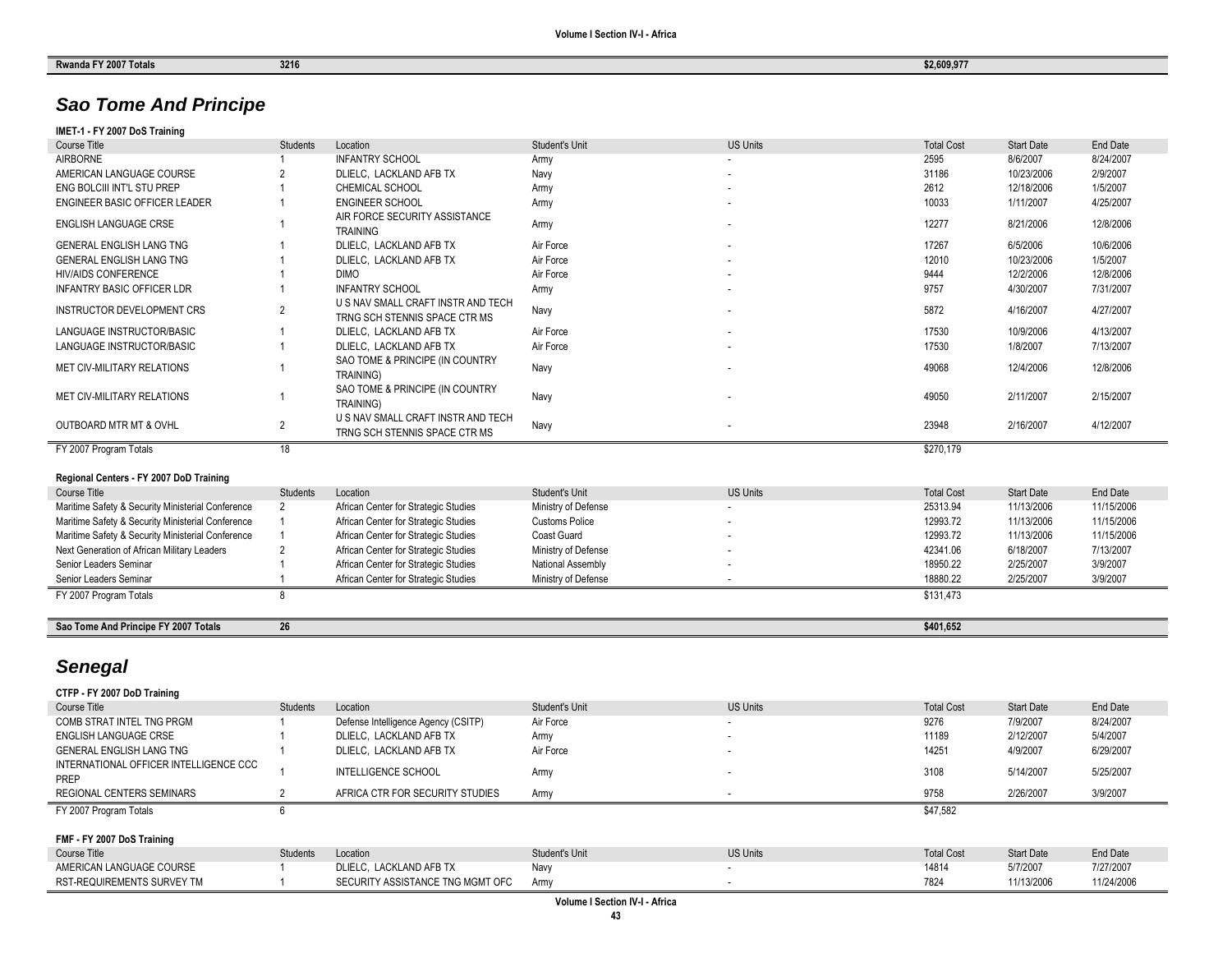| FY 2007 Program Totals |  |
|------------------------|--|
|------------------------|--|

#### **GPOI - FY 2007 DoS Training**

| Course Title                        | Students        | Location        | Student's Unit | <b>US Units</b>          | <b>Total Cost</b> | <b>Start Date</b> | End Date   |
|-------------------------------------|-----------------|-----------------|----------------|--------------------------|-------------------|-------------------|------------|
| ACOTA Senegal CSOS/CPX/CAX          | 38              | Theis           | 14th BN        | $\overline{\phantom{a}}$ | 228503            | 11/13/2006        | 12/15/2006 |
| <b>ACOTA Senegal CSOS/CPX/CAX</b>   | 50              | Theis           | N/A            | $\overline{\phantom{a}}$ | 255592            | 4/30/2007         | 5/18/2007  |
| ACOTA Senegal CSOS/CPX/CAX          | 28              | Theis           | N/A            | $\sim$                   | 349206            | 7/20/2007         | 8/10/2007  |
| <b>ACOTA Senegal PSOSST</b>         | 310             | Theis           | 14th BN        | $\sim$                   | 186957            | 11/20/2006        | 12/15/2006 |
| <b>ACOTA Senegal PSOSST</b>         | 183             | Theis           | N/A            |                          | 170394            | 4/30/2007         | 5/18/2007  |
| <b>ACOTA Senegal PSOSST</b>         | 294             | Theis           | N/A            | ۰.                       | 192339            | 7/23/2007         | 8/16/2007  |
| COESPU HIGH LEVEL COURSE 03         |                 | Vincenza, Italy | N/A            |                          | 25854.3           | 9/18/2006         | 10/22/2006 |
| COESPU HIGH LEVEL COURSE 04         |                 | Vincenza, Italy | N/A            |                          | 15512.58          | 11/13/2006        | 12/17/2006 |
| COESPU HIGH LEVEL COURSE 05         |                 | Vincenza, Italy | N/A            |                          | 5170.86           | 3/19/2007         | 3/22/2007  |
| COESPU HIGH LEVEL COURSE 06         |                 | Vincenza, Italy | N/A            |                          | 10341.72          | 5/21/2007         | 6/24/2007  |
| COESPU MIDDLE MANAGEMENT COURSE 03  | 10 <sup>°</sup> | Vincenza, Italy | N/A            | $\sim$                   | 51708.6           | 9/4/2006          | 10/22/2006 |
| COESPU MIDDLE MANAGEMENT COURSE 04  | 10 <sup>1</sup> | Vincenza, Italy | N/A            |                          | 51708.6           | 11/2/2006         | 12/17/2006 |
| COESPU MIDDLE MANAGEMENT COURSE 05  | 10 <sup>1</sup> | Vincenza, Italy | N/A            |                          | 51708.6           | 1/8/2007          | 2/25/2007  |
| COESPU MIDDLE MANAGEMENT COURSE 06  | 10 <sup>1</sup> | Vincenza, Italy | N/A            | $\sim$                   | 51708.6           | 3/5/2007          | 4/22/2007  |
| COESPU MIDDLE MANAGEMENT COURSE 07  |                 | Vincenza, Italy | N/A            | ۰.                       | 25854.3           | 5/7/2007          | 6/24/2007  |
| COESPU SENIOR LEADERSHIP SEMINAR 02 |                 | Vincenza, Italy | N/A            |                          | 724.23            | 11/5/2006         | 11/11/2006 |
| FY 2007 Program Totals              | 960             |                 |                |                          | \$1,673,283       |                   |            |

#### **IMET -1 - FY 2007 DoS Training**

| <b>Course Title</b>                | Students | Location                             | <b>Student's Unit</b>  | <b>US Units</b> | <b>Total Cost</b> | <b>Start Date</b> | End Date   |
|------------------------------------|----------|--------------------------------------|------------------------|-----------------|-------------------|-------------------|------------|
| ADV LANG PROFICIENCY SKILL         |          | DLIELC, LACKLAND AFB TX              | Air Force              |                 | 11497             | 9/11/2006         | 12/1/2006  |
| AIR COMD & STAFF COLLEGE           |          | MAXWELL AFB, AL                      | Air Force              |                 | 42323             | 8/9/2006          | 6/11/2007  |
| AIRCRAFT MAINTENANCE OFF           |          | SHEPPARD AFB. TX                     | Air Force              |                 | 9170              | 5/7/2007          | 8/10/2007  |
| AMERICAN LANGUAGE COURSE           |          | DLIELC, LACKLAND AFB TX              | Air Force              |                 | 18761             | 7/24/2006         | 1/5/2007   |
| AMERICAN LANGUAGE COURSE           |          | DLIELC, LACKLAND AFB TX              | Navy                   |                 | 14361             | 11/13/2006        | 2/2/2007   |
| AMERICAN LANGUAGE COURSE           |          | DLIELC, LACKLAND AFB TX              | Air Force              |                 | 14251             | 2/12/2007         | 5/4/2007   |
| AMERICAN LANGUAGE COURSE           |          | DLIELC, LACKLAND AFB TX              | Air Force              |                 | 14377             | 3/19/2007         | 6/8/2007   |
| AMERICAN LANGUAGE COURSE           |          | DLIELC, LACKLAND AFB TX              | Navy                   |                 | 22944             | 4/30/2007         | 7/13/2007  |
| AMERICAN LANGUAGE COURSE           |          | DLIELC. LACKLAND AFB TX              | Air Force              |                 | 28502             | 7/9/2007          | 9/28/2007  |
| ARMOR BASIC OFFICER LEADER         |          | ARMOR SCHOOL                         | Army                   |                 | 12556             | 8/24/2006         | 12/14/2006 |
| <b>BASIC OFFICER LDR BOLC II</b>   |          | <b>INFANTRY SCHOOL</b>               | Army                   |                 | 5324              | 3/9/2007          | 4/19/2007  |
| <b>BASIC OFFICER LEADER II</b>     |          | FIELD ARTILLERY SCHOOL               | Army                   |                 | 5750              | 4/6/2007          | 5/17/2007  |
| <b>BASIC OFFICER LEADER II</b>     |          | FIELD ARTILLERY SCHOOL               | <b>Transmission BN</b> |                 | 1760              | 4/6/2007          | 5/17/2007  |
| COMBINED LOG CPT CAREER            |          | ARMY LOGISTICS MANAGEMENT<br>COLLEGE | Army                   |                 | 6603              | 9/11/2006         | 11/2/2006  |
| COMBINED LOGISTICS CAPTAINS CAREER |          | ARMY LOGISTICS MANAGEMENT<br>COLLEGE | Army                   |                 | 13012             | 6/12/2007         | 9/21/2007  |
| DISAM INTL-PURCHASER (IF)          |          | WRIGHT PATTERSON AFB, OH - DISAM     | Air Force              |                 | 8638              | 7/18/2007         | 8/2/2007   |
| ENG BOLCIII INT'L STU PREP         |          | <b>CHEMICAL SCHOOL</b>               | Army                   |                 | 2839              | 9/10/2007         | 9/21/2007  |
| ENGINEER BASIC OFFICER LDR         |          | <b>ENGINEER SCHOOL</b>               | Army                   |                 | 10406             | 7/27/2006         | 11/7/2006  |
| <b>ENGLISH LANGUAGE CRSE</b>       |          | DLIELC, LACKLAND AFB TX              | Army                   |                 | 40501             | 12/4/2006         | 2/23/2007  |
| <b>ENGLISH LANGUAGE CRSE</b>       |          | DLIELC, LACKLAND AFB TX              | Army                   |                 | 12314             | 12/11/2006        | 3/23/2007  |
| <b>ENGLISH LANGUAGE CRSE</b>       |          | DLIELC, LACKLAND AFB TX              | Army                   |                 | 14564             | 1/22/2007         | 4/13/2007  |
| <b>ENGLISH LANGUAGE CRSE</b>       |          | DLIELC, LACKLAND AFB TX              | Army                   |                 | 14564             | 1/29/2007         | 4/20/2007  |
| <b>ENGLISH LANGUAGE CRSE</b>       |          | DLIELC, LACKLAND AFB TX              | Army                   |                 | 14814             | 2/26/2007         | 5/18/2007  |
| <b>ENGLISH LANGUAGE CRSE</b>       |          | DLIELC, LACKLAND AFB TX              | Army                   |                 | 14564             | 3/12/2007         | 6/1/2007   |
| <b>ENGLISH LANGUAGE CRSE</b>       |          | DLIELC, LACKLAND AFB TX              | Army                   |                 | 14564             | 3/19/2007         | 6/8/2007   |
| <b>ENGLISH LANGUAGE CRSE</b>       |          | DLIELC. LACKLAND AFB TX              | Army                   |                 | 40302             | 3/26/2007         | 6/15/2007  |
| <b>ENGLISH LANGUAGE CRSE</b>       |          | DLIELC, LACKLAND AFB TX              | Army                   |                 | 29284             | 4/2/2007          | 6/22/2007  |
| <b>ENGLISH LANGUAGE CRSE</b>       |          | DLIELC. LACKLAND AFB TX              | Army                   |                 | 12615             | 5/21/2007         | 7/20/2007  |
| <b>ENGLISH LANGUAGE CRSE</b>       |          | DLIELC. LACKLAND AFB TX              | Army                   |                 | 14814             | 5/28/2007         | 8/17/2007  |
| <b>ENGLISH LANGUAGE CRSE</b>       |          | DLIELC. LACKLAND AFB TX              | Army                   |                 | 14564             | 6/4/2007          | 8/24/2007  |
| <b>ENGLISH LANGUAGE CRSE</b>       |          | DLIELC. LACKLAND AFB TX              | Army                   |                 | 14564             | 6/25/2007         | 9/14/2007  |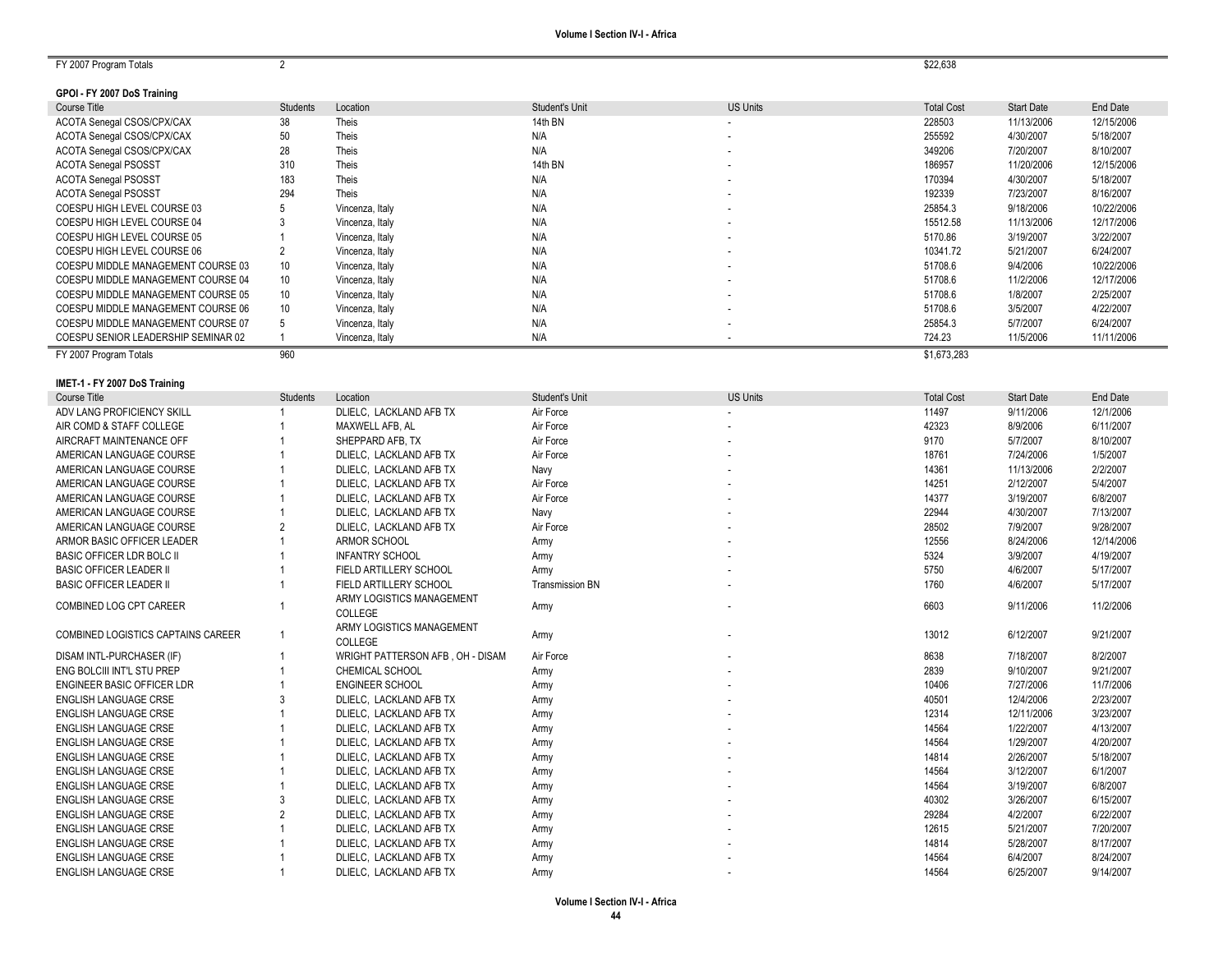| FA OFF ADVANCED PREPARATORY-ALLIED<br><b>OFFICER</b> |    | FIELD ARTILLERY SCHOOL                     | Army      | 4633        | 6/14/2007  | 7/9/2007   |
|------------------------------------------------------|----|--------------------------------------------|-----------|-------------|------------|------------|
| FIELD ARTY CAPTAINS CAREER                           |    | FIELD ARTILLERY SCHOOL                     | Army      | 17577       | 6/13/2006  | 11/2/2006  |
| <b>HEALTH CARE SPECIALISTS</b>                       |    | ARMY MEDICAL DEPARTMENT CENTER<br>& SCHOOL | Army      | 16499       | 10/16/2006 | 2/27/2007  |
| IF PREPARATORY COURSE                                |    | NATIONAL WAR COLLEGE                       | Army      | 50821       | 6/13/2007  | 8/3/2007   |
| <b>ILE OFFICER PREP</b>                              |    | COMMAND & GENERAL STAFF COLLEGE            | Army      | 4579        | 7/20/2007  | 8/10/2007  |
| <b>INFANTRY BASIC OFFICER LDR</b>                    |    | <b>INFANTRY SCHOOL</b>                     | Army      | 20374       | 4/30/2007  | 7/31/2007  |
| <b>INFANTRY MORTAR LEADER</b>                        |    | <b>INFANTRY SCHOOL</b>                     | Army      | 5731        | 10/2/2006  | 11/14/2006 |
| <b>INFANTRY MORTAR LEADER</b>                        |    | <b>INFANTRY SCHOOL</b>                     | Army      | 4646        | 8/6/2007   | 9/17/2007  |
| INFO SYS OPNS PREPARATORY (53A)                      |    | SIGNAL SCHOOL                              | Army      | 10274       | 3/6/2007   | 5/14/2007  |
| <b>INFORMATION SYSTEMS MGT</b>                       |    | SIGNAL SCHOOL                              | Army      | 14174       | 7/27/2006  | 12/15/2006 |
| <b>INSTRUCTOR TNG COURSE</b>                         |    | <b>INFANTRY SCHOOL</b>                     | Army      | 1550        | 9/17/2007  | 9/28/2007  |
| INTERMEDIATE LEVEL EDUC                              |    | COMMAND & GENERAL STAFF COLLEGE            | Army      | 40805       | 8/14/2006  | 6/15/2007  |
| INTERNATIONAL MILITARY STUDENT OFFICER               |    | ARMOR SCHOOL                               | Army      | 4035        | 6/29/2007  | 7/20/2007  |
| INTERNATIONAL OFFICER PREPARATORY                    |    | <b>COMMAND &amp; GENERAL STAFF COLLEGE</b> | Army      | 4957        | 7/3/2007   | 7/18/2007  |
| <b>INTL CRISIS CMD/CTRL</b>                          |    | COGARD TRAINING CENTER YORKTOWN<br>VA      | Navy      | 3713        | 9/10/2007  | 9/21/2007  |
| INTL DEFENSE MGT CRS                                 |    | <b>MONTEREY, CA</b>                        | Navy      | 23396       | 2/5/2007   | 4/18/2007  |
| INTL LEAD & MGT G-P-OLAM                             |    | COGARD TRAINING CENTER YORKTOWN<br>VA      | Navy      | 2572        | 9/24/2007  | 9/28/2007  |
| INT'L OFF LOG PREP-CLC3                              |    | ARMY LOGISTICS MANAGEMENT<br>COLLEGE       | Army      | 3977        | 5/29/2007  | 6/8/2007   |
| INTL OFF SCH (FOR AC&SC)                             |    | MAXWELL AFB. AL                            | Air Force | 11975       | 6/18/2007  | 7/27/2007  |
| LANGUAGE INSTRUCTOR/ADV                              |    | DLIELC, LACKLAND AFB TX                    | Air Force | 10280       | 12/4/2006  | 3/23/2007  |
| LANGUAGE INSTRUCTOR/BASIC                            |    | DLIELC, LACKLAND AFB TX                    | Air Force | 16770       | 1/8/2007   | 7/13/2007  |
| LOG EXEC DEV                                         |    | ARMY LOGISTICS MANAGEMENT<br>COLLEGE       | Army      | 15684       | 7/31/2006  | 12/7/2006  |
| MANEUVER CAPTAINS CAREER                             |    | ARMOR SCHOOL                               | Army      | 8398        | 7/23/2007  | 9/21/2007  |
| MILITARY INTELLIGENCE BASIC OFFICER<br><b>LEADER</b> |    | <b>INTELLIGENCE SCHOOL</b>                 | Army      | 15671       | 4/25/2007  | 8/8/2007   |
| NAVAL STAFF COL - 10 MONTH                           |    | NAVAL STAFF COLLEGE NEWPORT RI             | Navy      | 92346       | 7/26/2006  | 6/15/2007  |
| NWC INTERNATIONAL FELLOWS                            |    | NATIONAL WAR COLLEGE                       | Army      | 93845       | 8/7/2006   | 6/7/2007   |
| OJT OPERATIONS TNG-CONUS                             |    | <b>INFANTRY SCHOOL</b>                     | Army      | 950         | 9/10/2007  | 9/14/2007  |
| PA OFFICER QUAL CRS                                  |    | DEFENSE INFORMATION SCHOOL                 | Army      | 10545       | 8/3/2006   | 10/5/2006  |
| <b>RESPIRATORY SPECIALIST</b>                        |    | BROOKE ARMY MEDICAL CENTER                 | Army      | 12557       | 6/14/2006  | 10/6/2006  |
| <b>SCOUT LEADER</b>                                  |    | ARMOR SCHOOL                               | Army      | 3630        | 1/3/2007   | 1/19/2007  |
| SIGNAL BASIC OFFICER LEADER                          |    | SIGNAL SCHOOL                              | Army      | 10069       | 5/24/2007  | 8/24/2007  |
| SIGNAL CAPTAINS CAREER                               |    | SIGNAL SCHOOL                              | Army      | 16848       | 8/15/2006  | 1/19/2007  |
| SIGNAL CAPTAINS CAREER PREP-                         |    | SIGNAL SCHOOL                              |           | 4368        | 8/3/2007   | 8/20/2007  |
| <b>INTERNATIONAL</b>                                 |    |                                            | Army      |             |            |            |
| SPECIALIZED ENG LANG TNG                             |    | DLIELC. LACKLAND AFB TX                    | Army      | 13859       | 4/9/2007   | 6/8/2007   |
| SPECIALIZED ENG LANG TNG                             |    | DLIELC. LACKLAND AFB TX                    | Navy      | 12452       | 7/2/2007   | 8/31/2007  |
| TRANSPORTATION BASIC OFFICER LEADER                  |    | <b>TRANSPORTATION SCHOOL</b>               | Army      | 10721       | 3/5/2007   | 5/31/2007  |
| FY 2007 Program Totals                               | 74 |                                            |           | \$1.090.383 |            |            |

#### **Regional Centers - FY 2007 DoD Training**

| Course Title                                      | Students | Location                             | Student's Unit                                        | <b>US Units</b> | <b>Total Cost</b> | <b>Start Date</b> | End Date   |
|---------------------------------------------------|----------|--------------------------------------|-------------------------------------------------------|-----------------|-------------------|-------------------|------------|
| Alumni Seminar on "Generation Next" Terrorism     |          | Marshall Center Garmisch, Germany    | UNK                                                   |                 | 933.89            | 5/1/2007          | 5/3/2007   |
| Community Leadership Conference                   |          | African Center for Strategic Studies | Ministry of Defense                                   |                 | 6979.24           | 9/25/2007         | 9/28/2007  |
| Community Leadership Conference                   |          | African Center for Strategic Studies | Movement Against SALW Proliferation in<br>West Africa |                 | 7022.34           | 9/25/2007         | 9/28/2007  |
| CT Workshop for Sub-Regional Organizations        |          | African Center for Strategic Studies | Embassy of Senegal in Algeria                         |                 | 8079.44           | 1/15/2007         | 1/18/2007  |
| Maritime Safety & Security Ministerial Conference |          | African Center for Strategic Studies | Ministry of Defense                                   |                 | 12507.72          | 11/13/2006        | 11/15/2006 |
| Maritime Safety & Security Ministerial Conference |          | African Center for Strategic Studies | Senegalese Naval Forces                               |                 | 12587.72          | 11/13/2006        | 11/15/2006 |
| Next Generation of African Military Leaders       |          | African Center for Strategic Studies | Ministry of Defense                                   |                 | 20505.72          | 6/18/2007         | 7/13/2007  |
| Program in Advanced Security Studies 07-1         |          | Marshall Center Garmisch, Germany    | <b>UNK</b>                                            |                 | 17646             | 1/17/2007         | 4/15/2007  |

 $\overline{\phantom{0}}$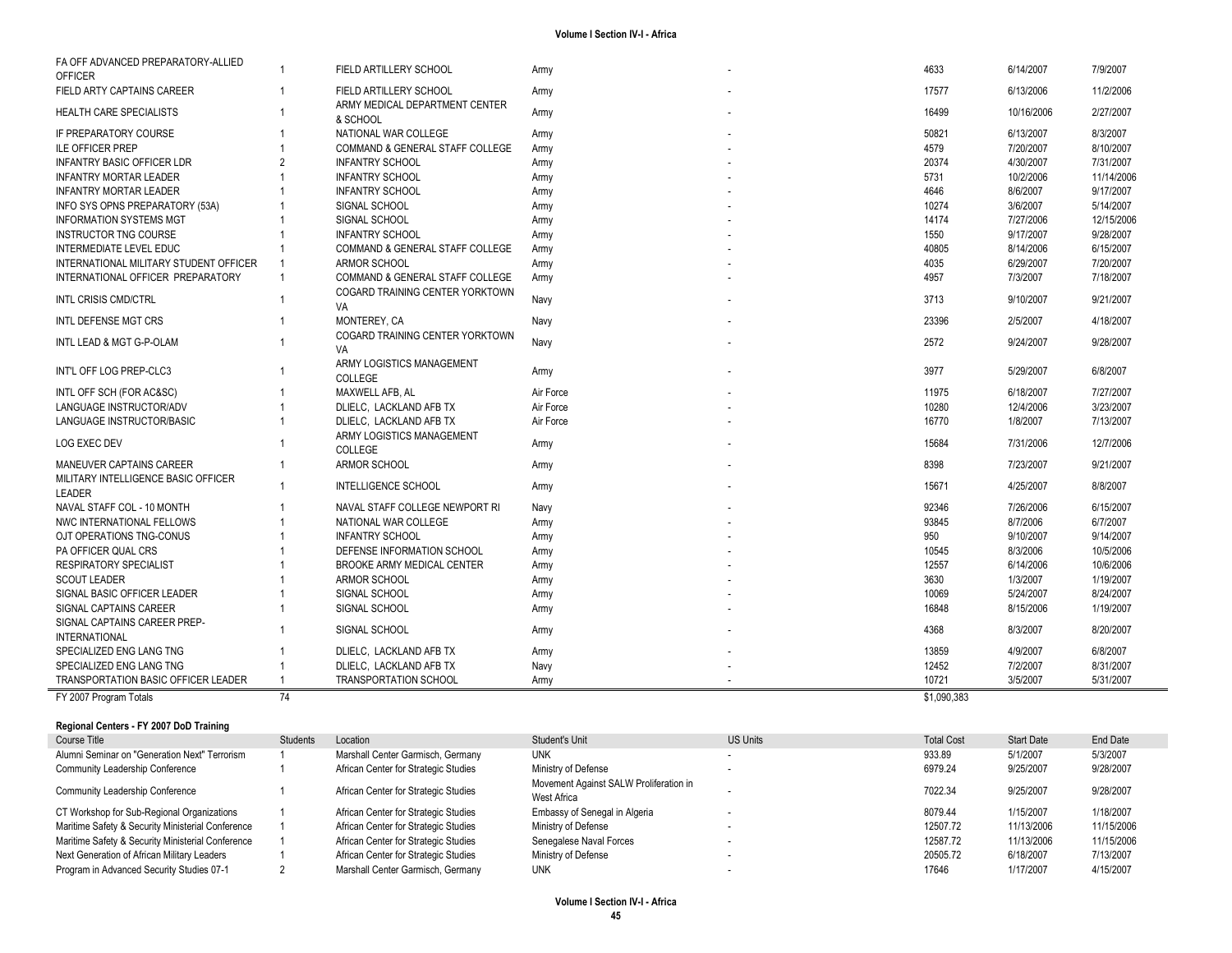| Program on Terrorism and Security Studies<br>$07 - 2$             | $\mathbf{1}$    | Marshall Center Garmisch, Germany                          | <b>UNK</b>                                            |                 | 4631              | 1/24/2007             | 3/4/2007               |
|-------------------------------------------------------------------|-----------------|------------------------------------------------------------|-------------------------------------------------------|-----------------|-------------------|-----------------------|------------------------|
| Senegal Community Chapter Workshop                                | 16              | African Center for Strategic Studies                       | <b>ACSS Community Chapter in Senegal</b>              |                 | $\Omega$          | 7/26/2007             | 7/26/2007              |
| Senior Leaders Seminar                                            |                 | African Center for Strategic Studies                       | Ministry of Defense                                   |                 | 18765.72          | 2/25/2007             | 3/9/2007               |
| Senior Leaders Seminar                                            | $\overline{1}$  | African Center for Strategic Studies                       | Ministry of Interior                                  |                 | 18765.72          | 2/25/2007             | 3/9/2007               |
| Small Arms & Light Weapons Workshop                               |                 | African Center for Strategic Studies                       | Ministry of Defense                                   |                 | 10323.32          | 12/4/2006             | 12/7/2006              |
| Small Arms & Light Weapons Workshop                               | $\mathbf{1}$    | African Center for Strategic Studies                       | Ministry of Interior                                  |                 | 10171.07          | 12/4/2006             | 12/7/2006              |
| Small Arms & Light Weapons Workshop                               | $\overline{1}$  | African Center for Strategic Studies                       | Movement Against SALW Proliferation in<br>West Africa |                 | 10323.32          | 12/4/2006             | 12/7/2006              |
| Small Arms & Light Weapons Workshop                               | 1               | African Center for Strategic Studies                       | Oxfam                                                 |                 | 9960.08           | 12/4/2006             | 12/7/2006              |
| USAFE Air Chiefs conference                                       | $\overline{2}$  | African Center for Strategic Studies                       | Senegalese Air Force                                  |                 | 2191.14           | 5/23/2007             | 5/24/2007              |
| FY 2007 Program Totals                                            | 34              |                                                            |                                                       |                 | \$171,393         |                       |                        |
| Section 1004 - FY 2007 DoD Training                               |                 |                                                            |                                                       |                 |                   |                       |                        |
| Course Title                                                      | <b>Students</b> | Location                                                   | Student's Unit                                        | <b>US Units</b> | <b>Total Cost</b> | <b>Start Date</b>     | <b>End Date</b>        |
| Defense Institute of International Legal Studies                  | 30              | Dakar, Senegal                                             | UN Attorney-Austria // Cape Verde                     |                 | 30000             | 4/9/2007              | 4/13/2007              |
| (DIILS)                                                           |                 |                                                            | Prosecutor & Investigator                             |                 |                   |                       |                        |
| FY 2007 Program Totals                                            | 30              |                                                            |                                                       |                 | \$30,000          |                       |                        |
| Senegal FY 2007 Totals                                            | 1106            |                                                            |                                                       |                 | \$3,035,280       |                       |                        |
|                                                                   |                 |                                                            |                                                       |                 |                   |                       |                        |
| <b>Seychelles</b>                                                 |                 |                                                            |                                                       |                 |                   |                       |                        |
|                                                                   |                 |                                                            |                                                       |                 |                   |                       |                        |
| CTFP - FY 2007 DoD Training<br>Course Title                       | <b>Students</b> | Location                                                   | Student's Unit                                        | <b>US Units</b> | <b>Total Cost</b> | <b>Start Date</b>     | End Date               |
|                                                                   |                 | CIVIL-MILITARY RELATIONS NPS                               |                                                       |                 |                   |                       |                        |
| CIV-MIL RESP TO TERRORISM                                         | -1              | CENTER FOR MONTEREY CA                                     | Navy                                                  |                 | 11773             | 9/10/2007             | 9/21/2007              |
| MTT MARITIME CRISIS MGMT                                          | -1              | COGARD INTL TRNG DET TRACEN                                | Navy                                                  |                 | 38875             | 3/14/2007             | 4/1/2007               |
| FY 2007 Program Totals                                            | $\overline{2}$  | YORKTOWN VA                                                |                                                       |                 | \$50,648          |                       |                        |
|                                                                   |                 |                                                            |                                                       |                 |                   |                       |                        |
| IMET-1 - FY 2007 DoS Training                                     |                 |                                                            |                                                       |                 |                   |                       |                        |
| <b>Course Title</b>                                               | <b>Students</b> | Location                                                   | Student's Unit                                        | <b>US Units</b> | <b>Total Cost</b> | <b>Start Date</b>     | End Date               |
| DAMAGE CONTROLMAN A                                               |                 | COGARD TRAINING CENTER YORKTOWN                            | Navy                                                  |                 | 10349             | 8/7/2006              | 11/14/2006             |
|                                                                   |                 | VA<br>ARMY MEDICAL DEPARTMENT CENTER                       |                                                       |                 |                   |                       |                        |
| HEALTH CARE SPECIALISTS                                           |                 | & SCHOOL                                                   | Army                                                  |                 | 15398             | 8/21/2006             | 12/14/2006             |
| INTERNATIONAL OFF PREPARATORY - INF OFF                           | -1              | <b>INFANTRY SCHOOL</b>                                     | Army                                                  |                 | 2343              | 7/11/2007             | 7/16/2007              |
| ADV                                                               |                 |                                                            |                                                       |                 |                   |                       |                        |
| MANEUVER CAPTAINS CAREER                                          | 1               | <b>INFANTRY SCHOOL</b>                                     | Army                                                  |                 | 7844<br>7762      | 7/17/2007<br>5/3/2007 | 9/17/2007<br>6/28/2007 |
| MILITARY POLICE INVESTIGATOR<br>MILITARY POLICE ROMTS SURVEY TEAM | $\mathbf{1}$    | MILITARY POLICE SCHOOL<br>SECURITY ASSISTANCE TNG MGMT OFC | Army<br>Army                                          |                 | 20000             | 6/4/2007              | 9/28/2007              |
| NAVAL STAFF COL - 5 1/2 MO                                        | 1               | NAVAL STAFF COLLEGE NEWPORT RI                             | Navy                                                  |                 | 43320             | 1/10/2007             | 6/19/2007              |
|                                                                   |                 | ARMY MEDICAL DEPARTMENT CENTER                             |                                                       |                 |                   |                       |                        |
| PREVENTIVE MEDICINE SPECIALIST                                    | 1               | & SCHOOL                                                   | Army                                                  |                 | 16057             | 11/13/2006            | 3/16/2007              |
| FY 2007 Program Totals                                            | 8               |                                                            |                                                       |                 | \$123,073         |                       |                        |
| Regional Centers - FY 2007 DoD Training                           |                 |                                                            |                                                       |                 |                   |                       |                        |
| Course Title                                                      | <b>Students</b> | Location                                                   | Student's Unit                                        | <b>US Units</b> | <b>Total Cost</b> | <b>Start Date</b>     | End Date               |
| Managing Security Resources in Africa Seminar                     |                 | African Center for Strategic Studies                       | Seychelles Peoples Defence Force                      |                 | 16602.69          | 9/16/2007             | 9/21/2007              |
| Next Generation of African Military Leaders                       |                 | African Center for Strategic Studies                       | Ministry of Defense                                   |                 | 20885.05          | 6/18/2007             | 7/13/2007              |
| Senior Leaders Seminar                                            |                 | African Center for Strategic Studies                       | Seychelles Coast Guard                                |                 | 18833.72          | 2/25/2007             | 3/9/2007               |
| Senior Leaders Seminar                                            |                 | African Center for Strategic Studies                       | National Police Force                                 |                 | 18853.72          | 2/25/2007             | 3/9/2007               |
| FY 2007 Program Totals                                            | 4               |                                                            |                                                       |                 | \$75,175          |                       |                        |
|                                                                   |                 |                                                            |                                                       |                 |                   |                       |                        |
| Seychelles FY 2007 Totals                                         | 14              |                                                            |                                                       |                 | \$248,896         |                       |                        |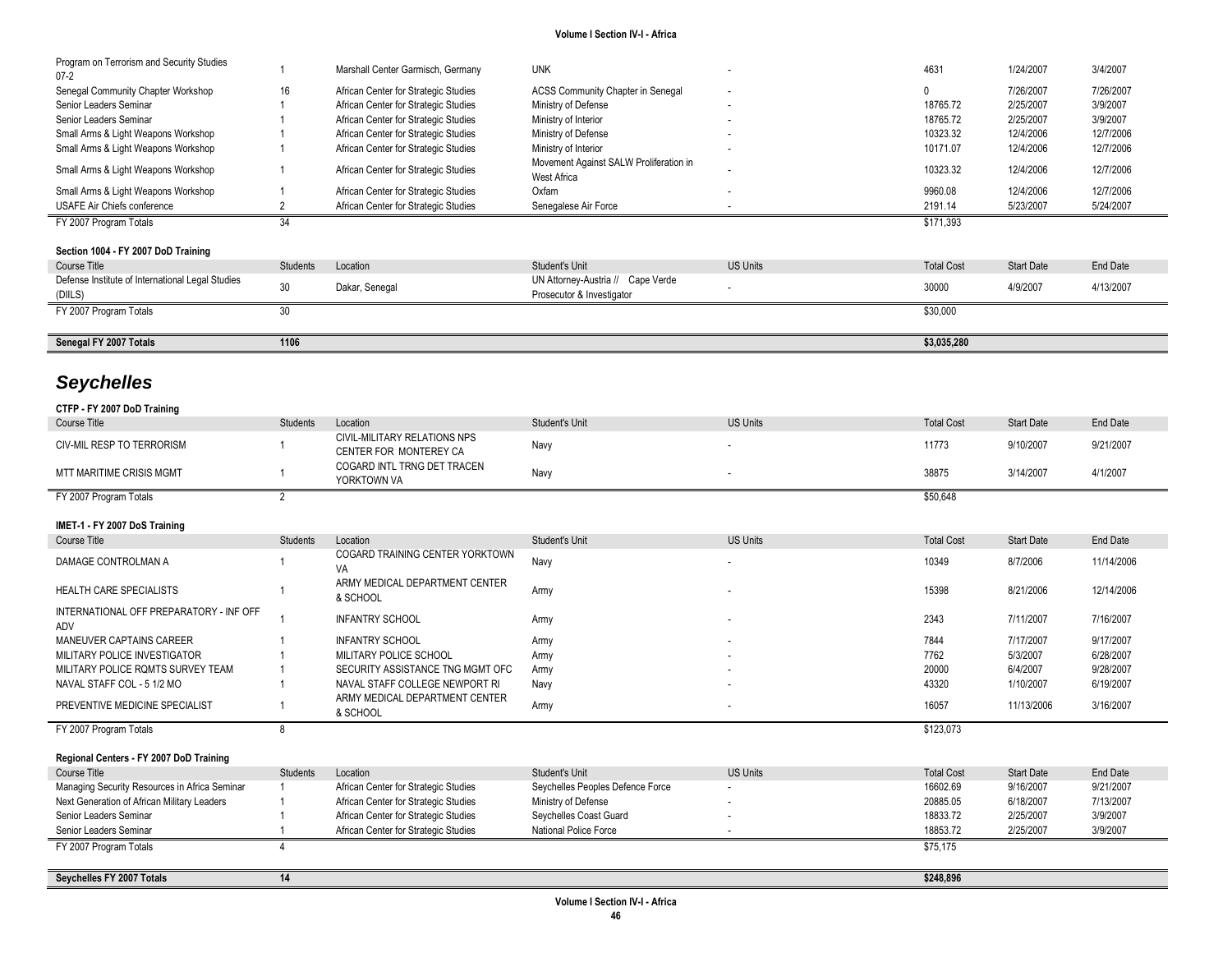## *Sierra Leone*

#### **IMET -1 - FY 2007 DoS Training**

| <b>Course Title</b>       | Students | Location                           | Student's Unit                     | <b>US Units</b> | <b>Total Cost</b> | <b>Start Date</b> | End Date             |
|---------------------------|----------|------------------------------------|------------------------------------|-----------------|-------------------|-------------------|----------------------|
| <b>MET DIILS SEMINARS</b> |          | SIERRA LEONE (IN COUNTRY TRAINING) | <b>RSLAF INFANTRY</b>              |                 | 0                 | 5/7/2007          | 5/18/2007            |
| <b>MET DIILS SEMINARS</b> |          | SIERRA LEONE (IN COUNTRY TRAINING) | MINISTRY OF DEFENSE                |                 | $\Omega$          | 5/7/2007          | 5/18/2007            |
| <b>MET DIILS SEMINARS</b> |          | SIERRA LEONE (IN COUNTRY TRAINING) | <b>RSLAF INFANTRY</b>              |                 | 0                 | 5/7/2007          | 5/18/2007            |
| <b>MET DIILS SEMINARS</b> |          | SIERRA LEONE (IN COUNTRY TRAINING) | RSLAF FREETOWN GARRISON            |                 | 0                 | 5/7/2007          | 5/18/2007            |
| <b>MET DIILS SEMINARS</b> |          | SIERRA LEONE (IN COUNTRY TRAINING) | OFFICE NATIONAL SECURITY           |                 | 0                 | 5/7/2007          | 5/18/2007            |
| <b>MET DIILS SEMINARS</b> |          | SIERRA LEONE (IN COUNTRY TRAINING) | RSLAF JOINT FORCES COMMAND         |                 | 60215             | 5/7/2007          | 5/18/2007            |
| <b>MET DIILS SEMINARS</b> |          | SIERRA LEONE (IN COUNTRY TRAINING) | MINISTRY OF DEFENSE                |                 | U                 | 5/7/2007          | 5/18/2007            |
| <b>MET DIILS SEMINARS</b> |          | SIERRA LEONE (IN COUNTRY TRAINING) | <b>RSLAF INFANTRY</b>              |                 | 0                 | 5/7/2007          | 5/18/2007            |
| MET DIILS SEMINARS        |          | SIERRA LEONE (IN COUNTRY TRAINING) | <b>RSLAF MARITIME WING</b>         |                 | U                 | 5/7/2007          | 5/18/2007            |
| <b>MET DIILS SEMINARS</b> |          | SIERRA LEONE (IN COUNTRY TRAINING) | <b>RSLAF INFANTRY</b>              |                 | 0                 | 5/7/2007          | 5/18/2007            |
| <b>MET DIILS SEMINARS</b> |          | SIERRA LEONE (IN COUNTRY TRAINING) | <b>RSLAF AIR WING</b>              |                 | 0                 | 5/7/2007          | 5/18/2007            |
| <b>MET DIILS SEMINARS</b> |          | SIERRA LEONE (IN COUNTRY TRAINING) | RSLAF JOING FORCES COMMAND         |                 | U                 | 5/7/2007          | 5/18/2007            |
| <b>MET DIILS SEMINARS</b> |          | SIERRA LEONE (IN COUNTRY TRAINING) | <b>RSLAF INFANTRY</b>              |                 | $\Omega$          | 5/7/2007          | 5/18/2007            |
| <b>MET DIILS SEMINARS</b> |          | SIERRA LEONE (IN COUNTRY TRAINING) | <b>RSLAF MARITIME WING</b>         |                 | U                 | 5/7/2007          | 5/18/2007            |
| <b>MET DIILS SEMINARS</b> |          | SIERRA LEONE (IN COUNTRY TRAINING) | <b>RSLAF INFANTRY</b>              |                 | U                 | 5/7/2007          | 5/18/2007            |
| <b>MET DIILS SEMINARS</b> |          | SIERRA LEONE (IN COUNTRY TRAINING) | <b>RSLAF MW</b>                    |                 | U                 | 5/7/2007          | 5/18/2007            |
| <b>MET DIILS SEMINARS</b> |          | SIERRA LEONE (IN COUNTRY TRAINING) | <b>RSLAF INFANTRY</b>              |                 | $\Omega$          | 5/7/2007          | 5/18/2007            |
| MET DRMI (MIDMC)          |          | SIERRA LEONE (IN COUNTRY TRAINING) | MINISTRY OF DEFENSE                |                 | $\Omega$          | 1/29/2007         | 2/9/2007             |
| <b>MET DRMI (MIDMC)</b>   |          | SIERRA LEONE (IN COUNTRY TRAINING) | MINISTRY OF DEFENSE                |                 | $\Omega$          | 1/29/2007         | 2/9/2007             |
| <b>MET DRMI (MIDMC)</b>   |          | SIERRA LEONE (IN COUNTRY TRAINING) | MINISTRY OF DEFENSE STAFF OFFICER  |                 | $\Omega$          | 1/29/2007         | 2/9/2007             |
| <b>MET DRMI (MIDMC)</b>   |          | SIERRA LEONE (IN COUNTRY TRAINING) | MINISTRY OF DEVELOPMENT            |                 | U                 | 1/29/2007         | 2/9/2007             |
| <b>MET DRMI (MIDMC)</b>   |          | SIERRA LEONE (IN COUNTRY TRAINING) | <b>RSLAF MARITIME WING</b>         |                 | U                 | 1/29/2007         | 2/9/2007             |
| <b>MET DRMI (MIDMC)</b>   |          | SIERRA LEONE (IN COUNTRY TRAINING) | ONS                                |                 | $\Omega$          | 1/29/2007         | 2/9/2007             |
| MET DRMI (MIDMC)          |          | SIERRA LEONE (IN COUNTRY TRAINING) | <b>MOD</b>                         |                 | $\Omega$          | 1/29/2007         | 2/9/2007             |
| <b>MET DRMI (MIDMC)</b>   |          | SIERRA LEONE (IN COUNTRY TRAINING) | <b>RSLAF MARITIME WING</b>         |                 | 71907             | 1/29/2007         | 2/9/2007             |
| <b>MET DRMI (MIDMC)</b>   |          | SIERRA LEONE (IN COUNTRY TRAINING) | <b>RSLAF GROUND FORCES</b>         |                 | 0                 | 1/29/2007         | 2/9/2007             |
| <b>MET DRMI (MIDMC)</b>   |          | SIERRA LEONE (IN COUNTRY TRAINING) | <b>PRISONS</b>                     |                 | $\Omega$          | 1/29/2007         | 2/9/2007             |
| <b>MET DRMI (MIDMC)</b>   |          | SIERRA LEONE (IN COUNTRY TRAINING) | NATIONAL REGISTRATION              |                 | $\Omega$          | 1/29/2007         | 2/9/2007             |
| <b>MET DRMI (MIDMC)</b>   |          | SIERRA LEONE (IN COUNTRY TRAINING) | MIA                                |                 | U                 | 1/29/2007         | 2/9/2007             |
| MET DRMI (MIDMC)          |          | SIERRA LEONE (IN COUNTRY TRAINING) | <b>IMMIGRATION OFFICER</b>         |                 | $\Omega$          | 1/29/2007         | 2/9/2007             |
| MET DRMI (MIDMC)          |          | SIERRA LEONE (IN COUNTRY TRAINING) | MINISTRY OF FISHERIES              |                 | $\Omega$          | 1/29/2007         | 2/9/2007             |
| <b>MET DRMI (MIDMC)</b>   |          | SIERRA LEONE (IN COUNTRY TRAINING) | MINISTRY OF DEFENSE                |                 | U                 | 1/29/2007         | 2/9/2007             |
| <b>MET DRMI (MIDMC)</b>   |          | SIERRA LEONE (IN COUNTRY TRAINING) | <b>RSLAF HQJFC</b>                 |                 | $\Omega$          | 1/29/2007         | 2/9/2007             |
| <b>MET DRMI (MIDMC)</b>   |          | SIERRA LEONE (IN COUNTRY TRAINING) | OFFICE OF NATIONAL SECURITY (ONS)  |                 | $\Omega$          | 1/29/2007         | 2/9/2007             |
| <b>MET DRMI (MIDMC)</b>   |          | SIERRA LEONE (IN COUNTRY TRAINING) | <b>SLP</b>                         |                 | $\Omega$          | 1/29/2007         | 2/9/2007             |
| <b>MET DRMI (MIDMC)</b>   |          | SIERRA LEONE (IN COUNTRY TRAINING) | <b>IMMIGRATION OFFICER</b>         |                 | U                 | 1/29/2007         | 2/9/2007             |
| <b>MET DRMI (MIDMC)</b>   |          | SIERRA LEONE (IN COUNTRY TRAINING) | RSLAF JOINT COMMUNICATION UNIT     |                 | $\mathbf{0}$      | 1/29/2007         | 2/9/2007             |
| <b>MET DRMI (MIDMC)</b>   |          | SIERRA LEONE (IN COUNTRY TRAINING) | MINISTRY OF DEFENSE                |                 | U                 | 1/29/2007         | 2/9/2007             |
| MET DRMI (MIDMC)          |          | SIERRA LEONE (IN COUNTRY TRAINING) | MINSTRY OF DEVELOPMNET             |                 | $\Omega$          | 1/29/2007         | 2/9/2007             |
| <b>MET DRMI (MIDMC)</b>   |          |                                    | MINISTRY OF DEFENSE                |                 | $\Omega$          | 1/29/2007         | 2/9/2007             |
| MET DRMI (MIDMC)          |          | SIERRA LEONE (IN COUNTRY TRAINING) | <b>PRISONS</b>                     |                 | U                 | 1/29/2007         |                      |
| <b>MET DRMI (MIDMC)</b>   |          | SIERRA LEONE (IN COUNTRY TRAINING) | NATIONAL REGISTRATION              |                 | $\Omega$          | 1/29/2007         | 2/9/2007<br>2/9/2007 |
| <b>MET DRMI (MIDMC)</b>   |          | SIERRA LEONE (IN COUNTRY TRAINING) | RSLAF GROUND FORCES                |                 | $\Omega$          | 1/29/2007         | 2/9/2007             |
|                           |          | SIERRA LEONE (IN COUNTRY TRAINING) |                                    |                 | $\Omega$          |                   |                      |
| <b>MET DRMI (MIDMC)</b>   |          | SIERRA LEONE (IN COUNTRY TRAINING) | <b>RSLAF</b>                       |                 | $\Omega$          | 1/29/2007         | 2/9/2007             |
| <b>MET DRMI (MIDMC)</b>   |          | SIERRA LEONE (IN COUNTRY TRAINING) | <b>RSLAF MARITIME WING</b>         |                 | $\Omega$          | 1/29/2007         | 2/9/2007             |
| <b>MET DRMI (MIDMC)</b>   |          | SIERRA LEONE (IN COUNTRY TRAINING) | <b>SLP</b>                         |                 |                   | 1/29/2007         | 2/9/2007             |
| <b>MET DRMI (MIDMC)</b>   |          | SIERRA LEONE (IN COUNTRY TRAINING) | MINISTRY OF INTERNAL AFFAIRS (MIA) |                 | $\mathbf{0}$<br>U | 1/29/2007         | 2/9/2007             |
| MET DRMI (MIDMC)          |          | SIERRA LEONE (IN COUNTRY TRAINING) | SIERRA LEONE POLICE (SLP)          |                 | $\Omega$          | 1/29/2007         | 2/9/2007             |
| <b>MET DRMI (MIDMC)</b>   |          | SIERRA LEONE (IN COUNTRY TRAINING) | ONS                                |                 |                   | 1/29/2007         | 2/9/2007             |
| MTT CG LDRSHP MGMT COURSE |          | <b>VARIOUS</b>                     | <b>RSLAF MW</b>                    |                 |                   | 9/14/2007         | 9/29/2007            |
| MTT CG LDRSHP MGMT COURSE |          | <b>VARIOUS</b>                     | <b>RSLAF MW</b>                    |                 | 0                 | 9/14/2007         | 9/29/2007            |
| MTT CG LDRSHP MGMT COURSE |          | <b>VARIOUS</b>                     | <b>RSLAF MW</b>                    |                 |                   | 9/14/2007         | 9/29/2007            |
| MTT CG LDRSHP MGMT COURSE |          | <b>VARIOUS</b>                     | <b>RSLAF MW</b>                    |                 |                   | 9/14/2007         | 9/29/2007            |
| MTT CG LDRSHP MGMT COURSE |          | <b>VARIOUS</b>                     | <b>RSLAF INFANTRY</b>              |                 | $\Omega$          | 9/14/2007         | 9/29/2007            |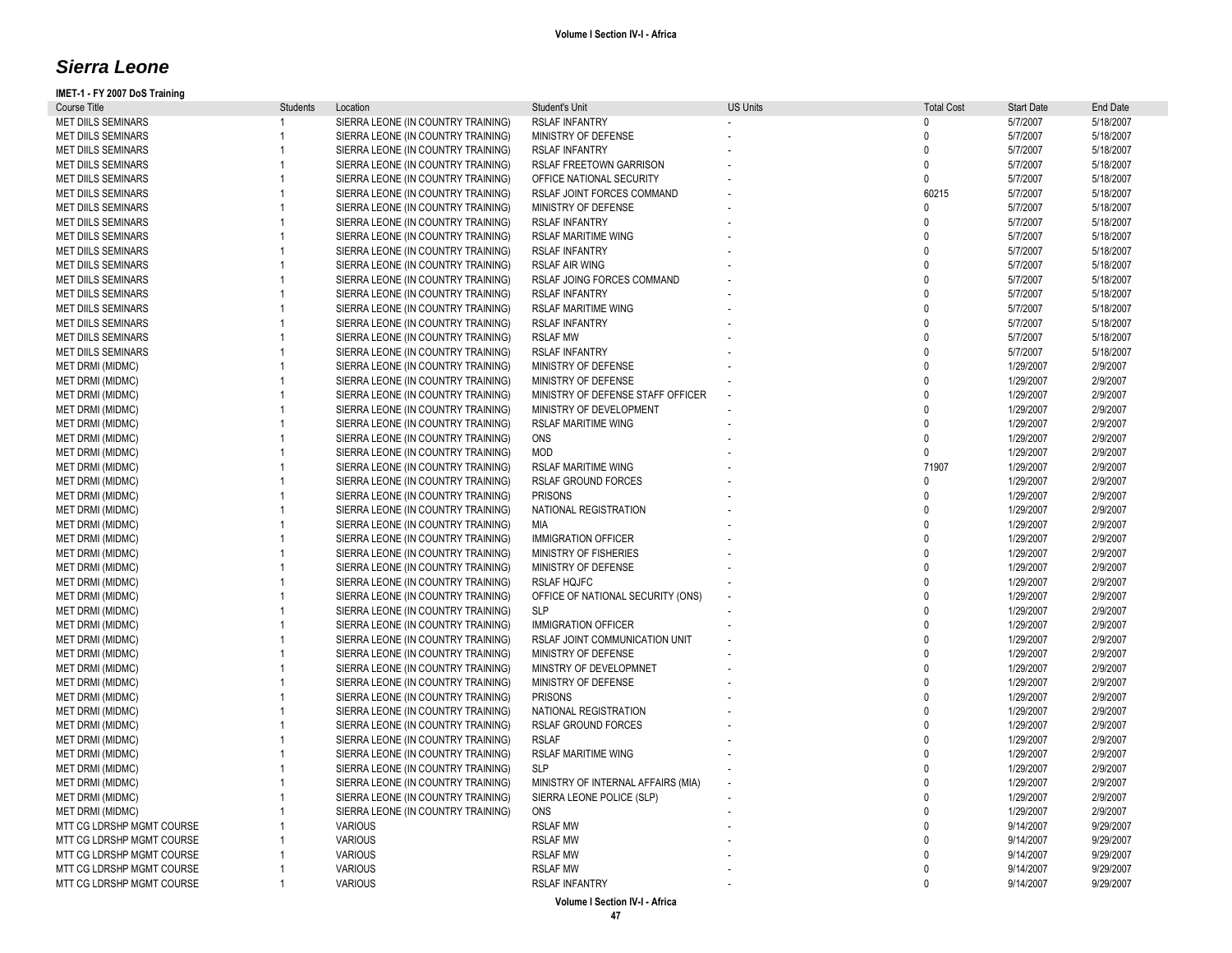| MTT CG LDRSHP MGMT COURSE |              | <b>VARIOUS</b>              | <b>RSLAF MW</b>            | $\mathbf{0}$ | 9/14/2007 | 9/29/2007 |
|---------------------------|--------------|-----------------------------|----------------------------|--------------|-----------|-----------|
| MTT CG LDRSHP MGMT COURSE |              | <b>VARIOUS</b>              | <b>RSLAF MW</b>            | $\Omega$     | 9/14/2007 | 9/29/2007 |
| MTT CG LDRSHP MGMT COURSE |              | <b>VARIOUS</b>              | <b>RSLAF MW</b>            | $\Omega$     | 9/14/2007 | 9/29/2007 |
| MTT CG LDRSHP MGMT COURSE |              | <b>VARIOUS</b>              | RSLAF MARITIME WING (MW)   | $\Omega$     | 9/14/2007 | 9/29/2007 |
| MTT CG LDRSHP MGMT COURSE |              | <b>VARIOUS</b>              | <b>RSLAF MW</b>            |              | 9/14/2007 | 9/29/2007 |
| MTT CG LDRSHP MGMT COURSE |              | <b>VARIOUS</b>              | <b>RSLAF MW</b>            |              | 9/14/2007 | 9/29/2007 |
| MTT CG LDRSHP MGMT COURSE |              | <b>VARIOUS</b>              | <b>RSLAF MW</b>            | $\Omega$     | 9/14/2007 | 9/29/2007 |
| MTT CG LDRSHP MGMT COURSE |              | <b>VARIOUS</b>              | <b>RSLAF INFANTRY</b>      | $\Omega$     | 9/14/2007 | 9/29/2007 |
| MTT CG LDRSHP MGMT COURSE |              | <b>VARIOUS</b>              | <b>RSLAF MW</b>            | $\Omega$     | 9/14/2007 | 9/29/2007 |
| MTT CG LDRSHP MGMT COURSE |              | <b>VARIOUS</b>              | <b>RSLAF MW</b>            |              | 9/14/2007 | 9/29/2007 |
| MTT CG LDRSHP MGMT COURSE |              | <b>VARIOUS</b>              | <b>RSLAF MW</b>            |              | 9/14/2007 | 9/29/2007 |
| MTT CG LDRSHP MGMT COURSE |              | <b>VARIOUS</b>              | <b>RSLAF MW</b>            |              | 9/14/2007 | 9/29/2007 |
| MTT CG LDRSHP MGMT COURSE |              | <b>VARIOUS</b>              | <b>RSLAF MW</b>            |              | 9/14/2007 | 9/29/2007 |
| MTT CG LDRSHP MGMT COURSE |              | <b>VARIOUS</b>              | <b>RSLAF MW</b>            |              | 9/14/2007 | 9/29/2007 |
| MTT CG LDRSHP MGMT COURSE |              | <b>VARIOUS</b>              | <b>RSLAF MW</b>            | $\Omega$     | 9/14/2007 | 9/29/2007 |
| MTT CG LDRSHP MGMT COURSE |              | <b>VARIOUS</b>              | <b>RSLAF MW</b>            |              | 9/14/2007 | 9/29/2007 |
| MTT CG LDRSHP MGMT COURSE |              | <b>VARIOUS</b>              | <b>RSLAF MW</b>            |              | 9/14/2007 | 9/29/2007 |
| MTT CG LDRSHP MGMT COURSE |              | <b>VARIOUS</b>              | <b>RSLAF MW</b>            |              | 9/14/2007 | 9/29/2007 |
| MTT CG LDRSHP MGMT COURSE |              | <b>VARIOUS</b>              | <b>RSLAF INFANTRY</b>      |              | 9/14/2007 | 9/29/2007 |
| MTT CG LDRSHP MGMT COURSE |              | <b>VARIOUS</b>              | <b>RSLAF INFANTRY</b>      | $\Omega$     | 9/14/2007 | 9/29/2007 |
| MTT CG LDRSHP MGMT COURSE |              | <b>VARIOUS</b>              | <b>RSLAF MW</b>            |              | 9/14/2007 | 9/29/2007 |
| MTT CG LDRSHP MGMT COURSE |              | <b>VARIOUS</b>              | <b>RSLAF INFANTRY</b>      | $\Omega$     | 9/14/2007 | 9/29/2007 |
| MTT CG LDRSHP MGMT COURSE |              | <b>VARIOUS</b>              | <b>RSLAF FISU</b>          |              | 9/14/2007 | 9/29/2007 |
| MTT CG LDRSHP MGMT COURSE |              | <b>VARIOUS</b>              | <b>RSLAF AIR WING</b>      |              | 9/14/2007 | 9/29/2007 |
| MTT CG LDRSHP MGMT COURSE |              | <b>VARIOUS</b>              | <b>RSLAF INFANTRY</b>      |              | 9/14/2007 | 9/29/2007 |
| MTT CG LDRSHP MGMT COURSE |              | <b>VARIOUS</b>              | <b>RSLAF MW</b>            | <sup>n</sup> | 9/14/2007 | 9/29/2007 |
| MTT CG LDRSHP MGMT COURSE |              | <b>VARIOUS</b>              | RSLAF JOINT COMMO UNIT     |              | 9/14/2007 | 9/29/2007 |
| MTT CG LDRSHP MGMT COURSE |              | <b>VARIOUS</b>              | <b>RSLAF MW</b>            | $\Omega$     | 9/14/2007 | 9/29/2007 |
| MTT CG LDRSHP MGMT COURSE |              | <b>VARIOUS</b>              | <b>RSLAF MW</b>            |              | 9/14/2007 | 9/29/2007 |
| MTT CG LDRSHP MGMT COURSE |              | <b>VARIOUS</b>              | <b>RSLAF MW</b>            |              | 9/14/2007 | 9/29/2007 |
| MTT CG LDRSHP MGMT COURSE |              | <b>VARIOUS</b>              | <b>RSLAF AIR WING</b>      | $\Omega$     | 9/14/2007 | 9/29/2007 |
| MTT CG LDRSHP MGMT COURSE |              | <b>VARIOUS</b>              | <b>RSLAF MW</b>            | 32199        | 9/14/2007 | 9/29/2007 |
| MTT CG LDRSHP MGMT COURSE |              | <b>VARIOUS</b>              | <b>RSLAF MW</b>            | $\Omega$     | 9/14/2007 | 9/29/2007 |
| MTT CG LDRSHP MGMT COURSE |              | <b>VARIOUS</b>              | <b>RSLAF MW</b>            | $\Omega$     | 9/14/2007 | 9/29/2007 |
| MTT CG LDRSHP MGMT COURSE |              | <b>VARIOUS</b>              | <b>RSLAF MW</b>            | $\Omega$     | 9/14/2007 | 9/29/2007 |
| MTT CG LDRSHP MGMT COURSE |              | <b>VARIOUS</b>              | <b>RSLAF MW</b>            | $\Omega$     | 9/14/2007 | 9/29/2007 |
|                           |              | COGARD INTL TRNG DET TRACEN |                            |              |           |           |
| MTT SMALL BOAT OPS CG11   |              | YORKTOWN VA                 | <b>RSLAF MW</b>            | $\mathbf{0}$ | 1/8/2007  | 1/19/2007 |
|                           |              | COGARD INTL TRNG DET TRACEN |                            |              |           |           |
| MTT SMALL BOAT OPS CG11   | 1            | YORKTOWN VA                 | RSLAF MARITIME WING (MW)   | $\mathbf 0$  | 1/8/2007  | 1/19/2007 |
|                           |              | COGARD INTL TRNG DET TRACEN |                            |              |           |           |
| MTT SMALL BOAT OPS CG11   |              | YORKTOWN VA                 | <b>RSLAF MW</b>            | 0            | 1/8/2007  | 1/19/2007 |
|                           |              | COGARD INTL TRNG DET TRACEN |                            |              |           |           |
| MTT SMALL BOAT OPS CG11   | 1            | YORKTOWN VA                 | <b>RSLAF MW</b>            | $\mathbf 0$  | 1/8/2007  | 1/19/2007 |
|                           |              | COGARD INTL TRNG DET TRACEN |                            |              |           |           |
| MTT SMALL BOAT OPS CG11   |              | YORKTOWN VA                 | <b>RSLAF MW</b>            | $\mathbf 0$  | 1/8/2007  | 1/19/2007 |
|                           |              | COGARD INTL TRNG DET TRACEN |                            |              |           |           |
| MTT SMALL BOAT OPS CG11   |              | YORKTOWN VA                 | <b>RSLAF MW</b>            | $\mathbf{0}$ | 1/8/2007  | 1/19/2007 |
|                           |              | COGARD INTL TRNG DET TRACEN |                            |              |           |           |
| MTT SMALL BOAT OPS CG11   | $\mathbf{1}$ | YORKTOWN VA                 | <b>RSLAF MW</b>            | 0            | 1/8/2007  | 1/19/2007 |
|                           |              | COGARD INTL TRNG DET TRACEN |                            |              |           |           |
| MTT SMALL BOAT OPS CG11   |              | YORKTOWN VA                 | <b>RSLAF MW</b>            | 0            | 1/8/2007  | 1/19/2007 |
|                           |              | COGARD INTL TRNG DET TRACEN |                            |              |           |           |
| MTT SMALL BOAT OPS CG11   | 1            | YORKTOWN VA                 | <b>RSLAF MARITIME WING</b> | 0            | 1/8/2007  | 1/19/2007 |
|                           |              | COGARD INTL TRNG DET TRACEN |                            |              |           |           |
| MTT SMALL BOAT OPS CG11   |              | YORKTOWN VA                 | <b>RSLAF MW</b>            | 0            | 1/8/2007  | 1/19/2007 |
|                           |              | COGARD INTL TRNG DET TRACEN |                            |              |           |           |
| MTT SMALL BOAT OPS CG11   |              | YORKTOWN VA                 | <b>RSLAF MW</b>            | 0            | 1/8/2007  | 1/19/2007 |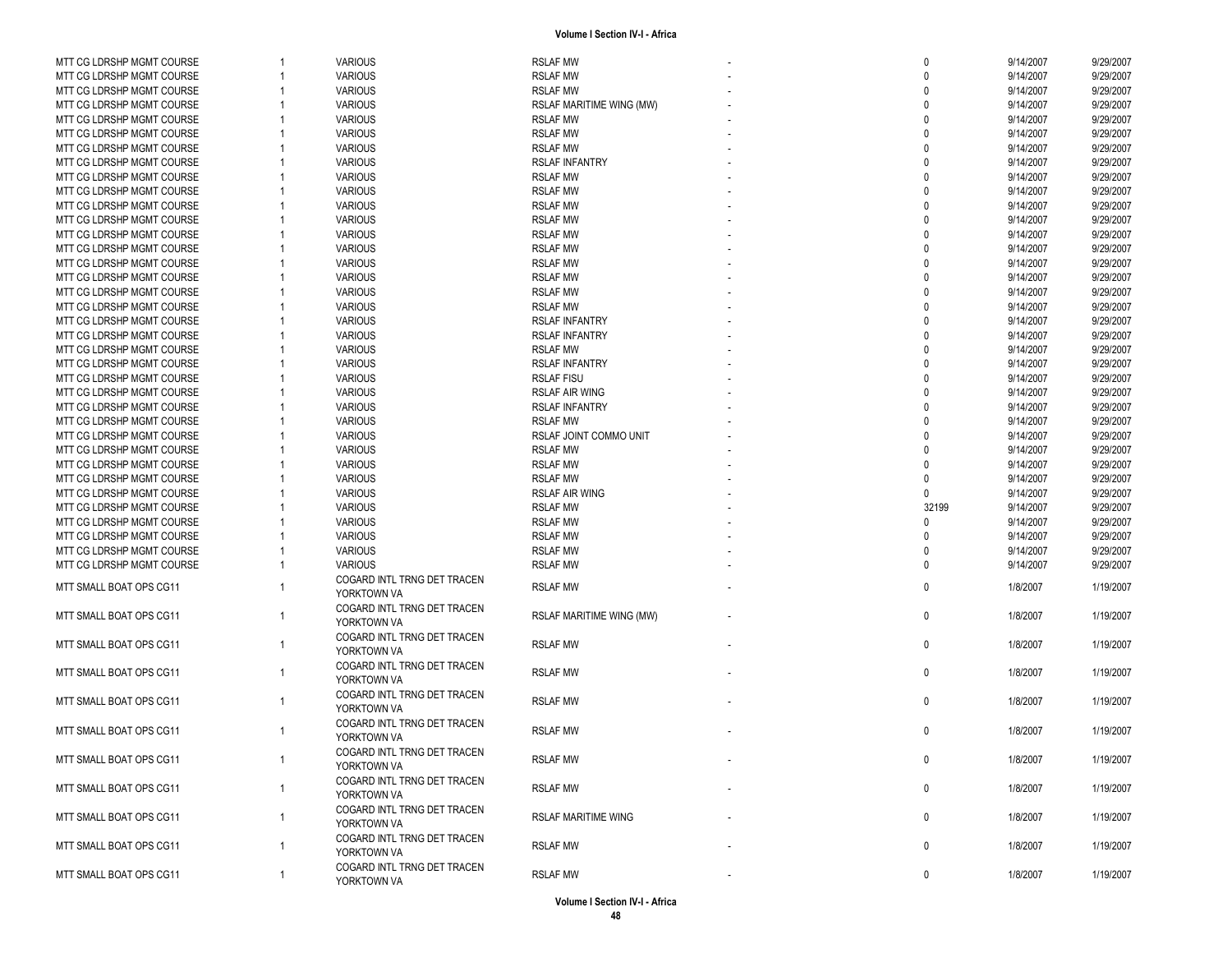| MTT SMALL BOAT OPS CG11                                            | $\mathbf{1}$                      | COGARD INTL TRNG DET TRACEN<br>YORKTOWN VA | <b>RSLAF MW</b>             |                          | $\Omega$             | 1/8/2007          | 1/19/2007 |
|--------------------------------------------------------------------|-----------------------------------|--------------------------------------------|-----------------------------|--------------------------|----------------------|-------------------|-----------|
| MTT SMALL BOAT OPS CG11                                            | $\mathbf{1}$                      | COGARD INTL TRNG DET TRACEN<br>YORKTOWN VA | <b>RSLAF MW</b>             |                          | $\Omega$             | 1/8/2007          | 1/19/2007 |
| MTT SMALL BOAT OPS CG11                                            | $\mathbf{1}$                      | COGARD INTL TRNG DET TRACEN<br>YORKTOWN VA | <b>RSLAF Maritime Wing</b>  |                          | $\Omega$             | 1/8/2007          | 1/19/2007 |
| MTT SMALL BOAT OPS CG11                                            | $\mathbf{1}$                      | COGARD INTL TRNG DET TRACEN<br>YORKTOWN VA | <b>RSLAF MW</b>             |                          | 44187                | 1/8/2007          | 1/19/2007 |
| MTT SMALL BOAT OPS CG11                                            | $\overline{1}$                    | COGARD INTL TRNG DET TRACEN<br>YORKTOWN VA | <b>RSLAF MW</b>             |                          | $\mathbf 0$          | 1/8/2007          | 1/19/2007 |
| MTT SMALL BOAT OPS CG11                                            | $\mathbf{1}$                      | COGARD INTL TRNG DET TRACEN<br>YORKTOWN VA | <b>RSLAF MW</b>             |                          | $\mathbf 0$          | 1/8/2007          | 1/19/2007 |
| MTT SMALL BOAT OPS CG11                                            | $\mathbf{1}$                      | COGARD INTL TRNG DET TRACEN<br>YORKTOWN VA | <b>RSLAF MW</b>             |                          | $\mathbf 0$          | 1/8/2007          | 1/19/2007 |
| MTT SMALL BOAT OPS CG11                                            | $\mathbf{1}$                      | COGARD INTL TRNG DET TRACEN<br>YORKTOWN VA | <b>RSLAF MW</b>             |                          | $\mathbf 0$          | 1/8/2007          | 1/19/2007 |
| MTT SMALL BOAT OPS CG11                                            | $\overline{1}$                    | COGARD INTL TRNG DET TRACEN<br>YORKTOWN VA | <b>RSLAF Maritime Wing</b>  |                          | $\pmb{0}$            | 1/8/2007          | 1/19/2007 |
| MTT SMALL BOAT OPS CG11                                            | $\mathbf{1}$                      | COGARD INTL TRNG DET TRACEN<br>YORKTOWN VA | <b>RSLAF MW</b>             |                          | $\mathbf 0$          | 1/8/2007          | 1/19/2007 |
| MTT SMALL BOAT OPS CG11                                            | $\mathbf{1}$                      | COGARD INTL TRNG DET TRACEN<br>YORKTOWN VA | <b>RSLAF MW</b>             |                          | $\mathbf 0$          | 1/8/2007          | 1/19/2007 |
| MTT SMALL BOAT OPS CG11                                            | $\mathbf{1}$                      | COGARD INTL TRNG DET TRACEN<br>YORKTOWN VA | <b>RSLAF MW</b>             |                          | $\mathbf 0$          | 1/8/2007          | 1/19/2007 |
| MTT SMALL BOAT OPS CG11                                            | $\overline{1}$                    | COGARD INTL TRNG DET TRACEN<br>YORKTOWN VA | <b>RSLAF MW</b>             |                          | $\mathbf 0$          | 1/8/2007          | 1/19/2007 |
| MTT SMALL BOAT OPS CG11                                            | $\mathbf{1}$                      | COGARD INTL TRNG DET TRACEN<br>YORKTOWN VA | <b>RSLAF MARITIME WING</b>  |                          | $\mathbf 0$          | 1/8/2007          | 1/19/2007 |
| MTT SMALL BOAT OPS CG11                                            | $\overline{1}$                    | COGARD INTL TRNG DET TRACEN<br>YORKTOWN VA | <b>RSLAF MW</b>             |                          | $\mathbf 0$          | 1/8/2007          | 1/19/2007 |
| MTT SMALL BOAT OPS CG11                                            | $\mathbf{1}$                      | COGARD INTL TRNG DET TRACEN<br>YORKTOWN VA | <b>RSLAF MW</b>             |                          | $\pmb{0}$            | 1/8/2007          | 1/19/2007 |
| FY 2007 Program Totals                                             | 117                               |                                            |                             |                          | \$208,508            |                   |           |
| Regional Centers - FY 2007 DoD Training                            |                                   |                                            |                             |                          |                      |                   |           |
| Course Title                                                       | <b>Students</b>                   | Location                                   | Student's Unit              | <b>US Units</b>          | <b>Total Cost</b>    | <b>Start Date</b> | End Date  |
| CT Workshop for Sub-Regional Organizations                         | $\overline{1}$                    | African Center for Strategic Studies       | Office of the President     |                          | 12366.45             | 1/15/2007         | 1/18/2007 |
| Next Generation of African Military Leaders                        | 2                                 | African Center for Strategic Studies       | Ministry of Defense         |                          | 40982.24             | 6/18/2007         | 7/13/2007 |
| Small Arms & Light Weapons Workshop                                | $\overline{1}$<br>$\mathbf{1}$    | African Center for Strategic Studies       | Office of National Security |                          | 10521.57             | 12/4/2006         | 12/7/2006 |
| Small Arms & Light Weapons Workshop                                |                                   | African Center for Strategic Studies       | National SALW Committee     |                          | 10171.07             | 12/4/2006         | 12/7/2006 |
| Small Arms & Light Weapons Workshop<br>FY 2007 Program Totals      | $\overline{1}$<br>$6\overline{6}$ | African Center for Strategic Studies       | Mano River Union            |                          | 10588.07<br>\$84.629 | 12/4/2006         | 12/7/2006 |
|                                                                    |                                   |                                            |                             |                          |                      |                   |           |
| Section 1004 - FY 2007 DoD Training                                |                                   |                                            |                             |                          |                      |                   |           |
| Course Title                                                       | <b>Students</b>                   | Location                                   | Student's Unit              | <b>US Units</b>          | <b>Total Cost</b>    | <b>Start Date</b> | End Date  |
| Basic Drug Investigators course - detection,                       |                                   |                                            |                             |                          |                      |                   |           |
| recognition of drugs and development of<br>investigative strategy. | 20                                | Sierra Leone                               | Police                      | $\overline{\phantom{a}}$ | 5982                 | 1/15/2007         | 1/21/2007 |
| FY 2007 Program Totals                                             | 20                                |                                            |                             |                          | \$5,982              |                   |           |
| Sierra Leone FY 2007 Totals                                        | 143                               |                                            |                             |                          | \$299,119            |                   |           |
| South Africa                                                       |                                   |                                            |                             |                          |                      |                   |           |

### *South Africa*

**CTFP - FY 2007 DoD Training**

Course Title Students Students Location Students Unit Student's Unit US Units Unit US Units Total Cost Start Date End Date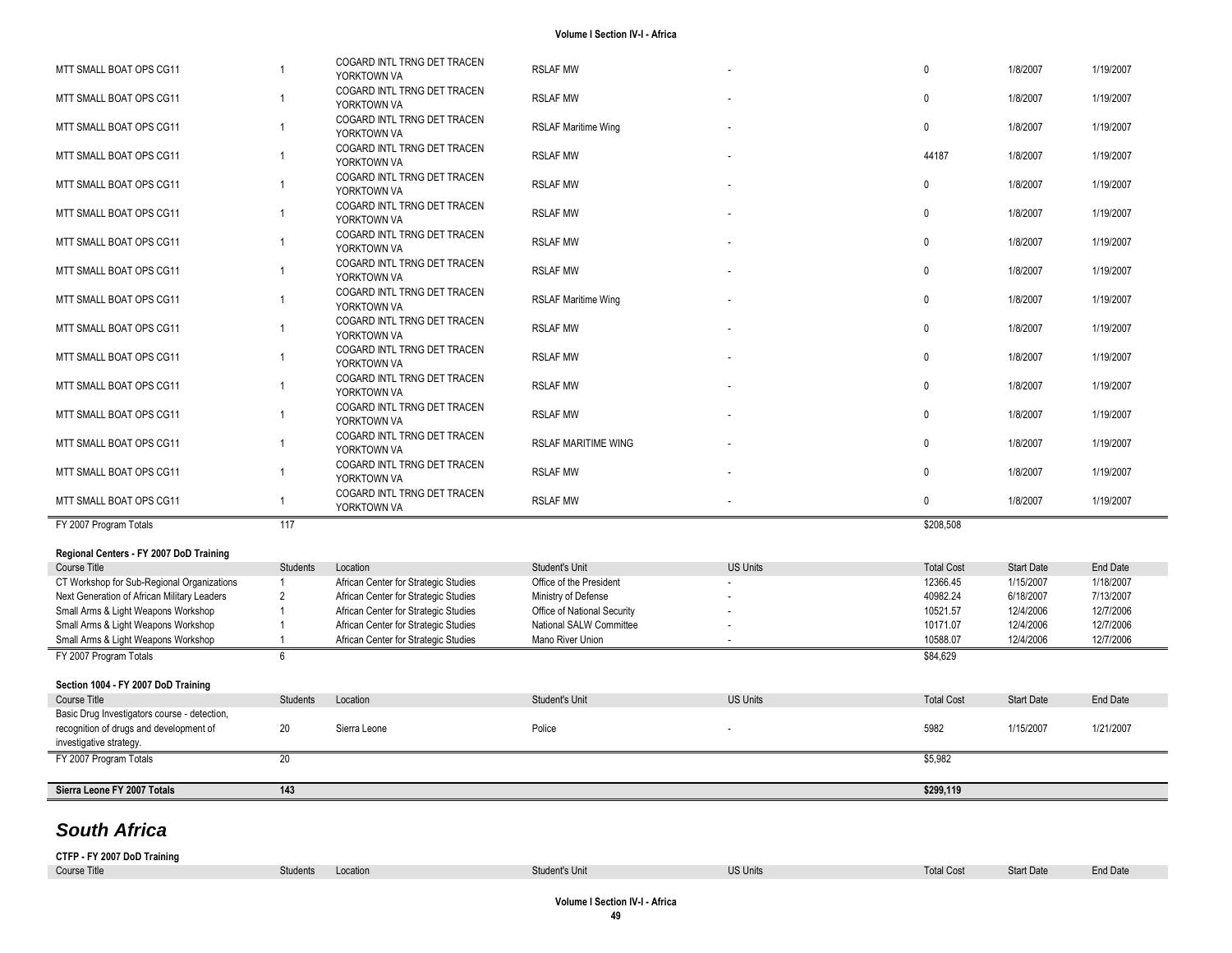| SPEC/OPS COMBTNG TERRORISM                                    |                          | HURLBURT FIELD, FL                               | Air Force                                |                           | 8375                          | 1/29/2007                      | 2/9/2007              |
|---------------------------------------------------------------|--------------------------|--------------------------------------------------|------------------------------------------|---------------------------|-------------------------------|--------------------------------|-----------------------|
| FY 2007 Program Totals                                        |                          |                                                  |                                          |                           | \$8,375                       |                                |                       |
|                                                               |                          |                                                  |                                          |                           |                               |                                |                       |
| GPOI - FY 2007 DoS Training                                   |                          |                                                  |                                          |                           |                               |                                |                       |
| Course Title                                                  | <b>Students</b>          | Location                                         | Student's Unit                           | <b>US Units</b>           | <b>Total Cost</b>             | <b>Start Date</b>              | End Date              |
| ACOTA South Africa 43rd Bde CSOS/CPX/CAX                      | 25                       | Pretoria                                         | 43rd BDE                                 |                           | 275967.625                    | 1/22/2007                      | 2/9/2007              |
| ACOTA South Africa 43rd Bde CSOS/CPX/CAX                      | 9                        | Pretoria                                         | 43rd BDE                                 |                           | 99348.345                     | 1/22/2007                      | 2/9/2007              |
| ACOTA South Africa 46th Bde CSOS/CPX/CAX                      | 45                       | Pretoria                                         | 46th BDE                                 |                           | 375315.75                     | 2/12/2007                      | 3/2/2007              |
| ACOTA South Africa CSOS/CPX/.CAX                              | 39                       | Pretoria                                         | 46th BDE                                 |                           | 320233.29                     | 5/7/2007                       | 5/25/2007             |
| ACOTA South Africa CSOS/CPX/CAX                               | 6                        | Pretoria                                         | 46th BDE                                 |                           | 49266.66                      | 5/7/2007                       | 5/25/2007             |
| <b>ACOTA South Africa Emergency Medical</b>                   |                          | Pretoria                                         | N/A                                      |                           | 10280                         | 1/15/2007                      | 2/9/2007              |
| Technician (EMT) Upgrade #1                                   |                          |                                                  |                                          |                           |                               |                                |                       |
| <b>ACOTA South Africa Emergency Medical</b>                   | 24                       | Pretoria                                         | N/A                                      |                           | 246720                        | 1/15/2007                      | 2/9/2007              |
| Technician (EMT) Upgrade #1                                   |                          |                                                  |                                          |                           |                               |                                |                       |
| ACOTA South Africa Pre-Hospital Trauma Life                   | 22                       | Pretoria                                         | N/A                                      |                           | 325000                        | 11/6/2006                      | 11/17/2006            |
| Support (PHTLS) Course                                        |                          |                                                  |                                          |                           |                               |                                |                       |
| ACOTA South African Army Military Decision-                   | 32                       | Pretoria                                         | N/A                                      |                           | 88199                         | 10/23/2006                     | 11/3/2006             |
| Making Process (MDMP)                                         |                          |                                                  |                                          |                           |                               |                                |                       |
| ACOTA South African Army TPMD                                 | 14                       | Pretoria                                         | N/A                                      |                           | 47500.04                      | 5/14/2007                      | 5/18/2007             |
| FY 2007 Program Totals                                        | 217                      |                                                  |                                          |                           | \$1,837,831                   |                                |                       |
|                                                               |                          |                                                  |                                          |                           |                               |                                |                       |
| IMET-1 - FY 2007 DoS Training                                 |                          |                                                  |                                          |                           |                               |                                |                       |
| Course Title                                                  | <b>Students</b>          | Location                                         | Student's Unit                           | <b>US Units</b>           | <b>Total Cost</b>             | <b>Start Date</b>              | End Date              |
| INTERNATIONAL OFFICER INTELLIGENCE CCC<br>PREP                |                          | <b>INTELLIGENCE SCHOOL</b>                       | Army                                     |                           | 5953                          | 4/16/2007                      | 4/27/2007             |
| MILITARY INTELLIGENCE CAPTAINS CAREER                         |                          | <b>INTELLIGENCE SCHOOL</b>                       | Army                                     |                           | 23558                         | 4/30/2007                      | 9/24/2007             |
|                                                               |                          |                                                  |                                          |                           |                               |                                |                       |
| FY 2007 Program Totals                                        | $\overline{2}$           |                                                  |                                          |                           | \$29,511                      |                                |                       |
| IMET-X - FY 2007 DoS Training                                 |                          |                                                  |                                          |                           |                               |                                |                       |
| Course Title                                                  | <b>Students</b>          | Location                                         | Student's Unit                           | <b>US Units</b>           | <b>Total Cost</b>             | <b>Start Date</b>              | End Date              |
|                                                               |                          | ARMY MEDICAL DEPARTMENT CENTER                   |                                          |                           |                               |                                |                       |
| AMEDD OFFICER CAREER - DL                                     |                          | & SCHOOL                                         | Army                                     |                           | 10332                         | 7/20/2007                      | 9/14/2007             |
| FLT SAFETY OFF (SATP/FSO)                                     | -1                       | KIRKLAND AFB, NM                                 | Air Force                                |                           | 11702                         | 7/13/2007                      | 9/19/2007             |
| SERGEANTS MAJ (INTERNATIONAL FELLOWS)                         |                          |                                                  |                                          |                           |                               |                                |                       |
| PRE-CRS                                                       |                          | SERGEANTS MAJOR ACADEMY                          | Army                                     |                           | 12199                         | 7/3/2007                       | 7/31/2007             |
| FY 2007 Program Totals                                        | 3                        |                                                  |                                          |                           | \$34,233                      |                                |                       |
|                                                               |                          |                                                  |                                          |                           |                               |                                |                       |
| Regional Centers - FY 2007 DoD Training                       |                          |                                                  |                                          |                           |                               |                                |                       |
| Course Title                                                  | <b>Students</b>          | Location                                         | Student's Unit                           | <b>US Units</b>           | <b>Total Cost</b>             | <b>Start Date</b>              | End Date              |
| Managing Security Resources in Africa Seminar                 | $\overline{1}$           | African Center for Strategic Studies             | South African National Defence Force     |                           | 16389.84                      | 9/16/2007                      | 9/21/2007             |
| Maritime Safety & Security Ministerial Conference             |                          | African Center for Strategic Studies             | South African Navy                       |                           | 12862.47                      | 11/13/2006                     | 11/15/2006            |
| FY 2007 Program Totals                                        | 2                        |                                                  |                                          |                           | \$29,252                      |                                |                       |
|                                                               |                          |                                                  |                                          |                           |                               |                                |                       |
| South Africa FY 2007 Totals                                   | 225                      |                                                  |                                          |                           | \$1,939,202                   |                                |                       |
|                                                               |                          |                                                  |                                          |                           |                               |                                |                       |
|                                                               |                          |                                                  |                                          |                           |                               |                                |                       |
| <b>Swaziland</b>                                              |                          |                                                  |                                          |                           |                               |                                |                       |
|                                                               |                          |                                                  |                                          |                           |                               |                                |                       |
| IMET-1 - FY 2007 DoS Training<br>Course Title                 | <b>Students</b>          | Location                                         | Student's Unit                           | <b>US Units</b>           | <b>Total Cost</b>             | <b>Start Date</b>              | End Date              |
| <b>AIRBORNE</b>                                               | -1                       | <b>INFANTRY SCHOOL</b>                           | Army                                     | ٠                         | 2725                          | 4/23/2007                      | 5/28/2007             |
| <b>INFANTRY BASIC OFFICER LDR</b>                             | $\mathbf{1}$             | <b>INFANTRY SCHOOL</b>                           | Army                                     | $\overline{\phantom{a}}$  | 13313                         | 1/8/2007                       | 4/10/2007             |
| FY 2007 Program Totals                                        | $\overline{2}$           |                                                  |                                          |                           | \$16,038                      |                                |                       |
|                                                               |                          |                                                  |                                          |                           |                               |                                |                       |
|                                                               |                          |                                                  |                                          |                           |                               |                                |                       |
|                                                               |                          |                                                  |                                          |                           |                               |                                |                       |
| Regional Centers - FY 2007 DoD Training                       |                          |                                                  |                                          |                           |                               |                                |                       |
| Course Title<br>Managing Security Resources in Africa Seminar | Students<br>$\mathbf{1}$ | Location<br>African Center for Strategic Studies | Student's Unit<br>Royal Swaziland Police | <b>US Units</b><br>$\sim$ | <b>Total Cost</b><br>16439.94 | <b>Start Date</b><br>9/16/2007 | End Date<br>9/21/2007 |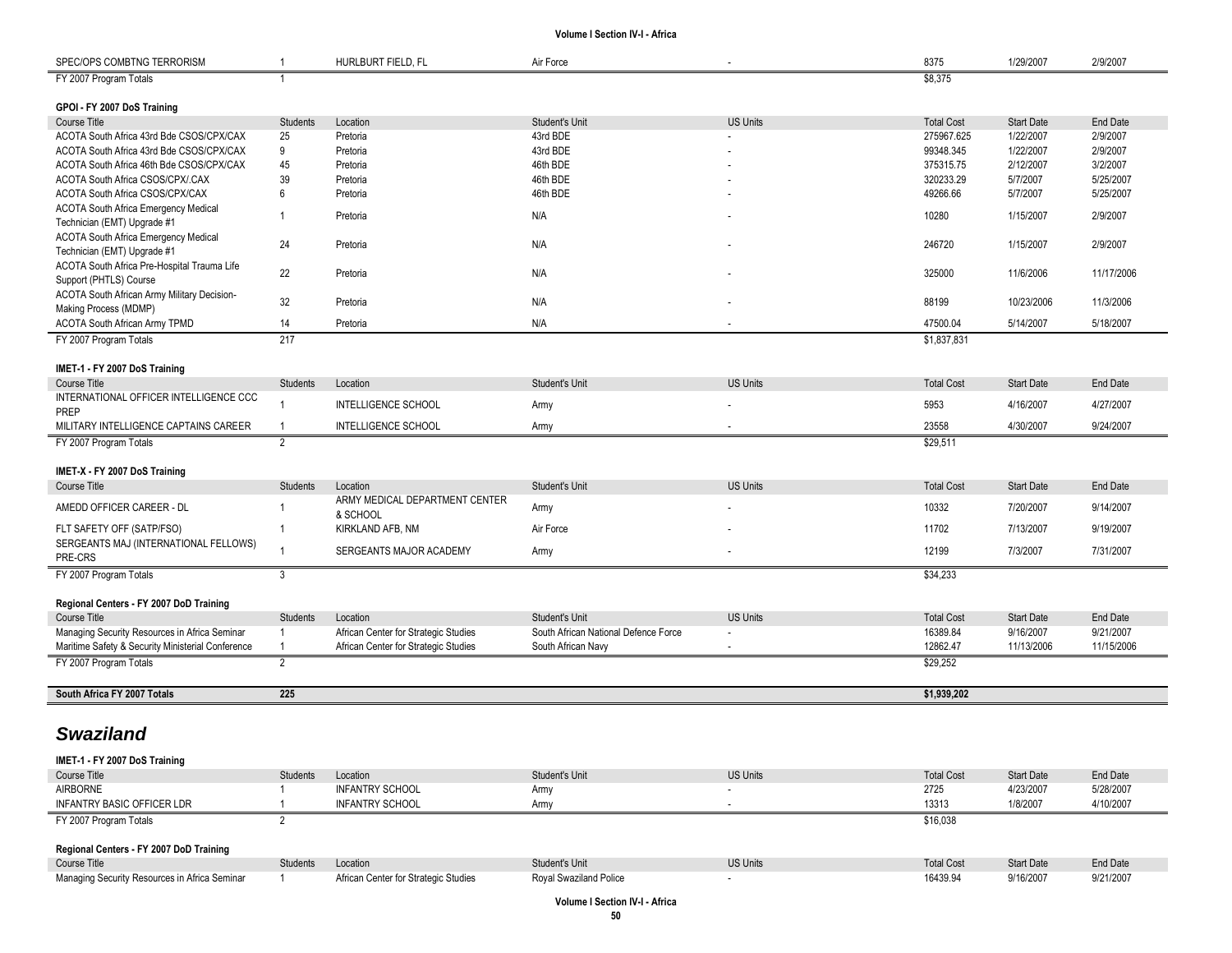| Managing Security Resources in Africa Seminar | African Center for Strategic Studies | Ministry of Defense                                    | 16439.94  | 9/16/2007 | 9/21/2007 |
|-----------------------------------------------|--------------------------------------|--------------------------------------------------------|-----------|-----------|-----------|
| Managing Security Resources in Africa Seminar | African Center for Strategic Studies | Ministry of Defense                                    | 16439.94  | 9/16/2007 | 9/21/2007 |
| Next Generation of African Military Leaders   | African Center for Strategic Studies | Ministry of Defense                                    | 20699.67  | 6/18/2007 | 7/13/2007 |
| Senior Leaders Seminar                        | African Center for Strategic Studies | Open Society Initiative for Southern Africa<br>(OSISA) | 18764.01  | 2/25/2007 | 3/9/2007  |
| Senior Leaders Seminar                        | African Center for Strategic Studies | Ministry of Foreign Affairs                            | 18770.72  | 2/25/2007 | 3/9/2007  |
| Senior Leaders Seminar                        | African Center for Strategic Studies | Ministry of Defense                                    | 18750.72  | 2/25/2007 | 3/9/2007  |
| FY 2007 Program Totals                        |                                      |                                                        | \$126,305 |           |           |
|                                               |                                      |                                                        |           |           |           |
| Swaziland FY 2007 Totals                      |                                      |                                                        | \$142,343 |           |           |

## *Tanzania*

#### **CTFP - FY 2007 DoD Training**

| Course Title          | Students       | Location                                   | Student's Unit                       | <b>US Units</b> | <b>Total Cost</b> | <b>Start Date</b> | End Date  |
|-----------------------|----------------|--------------------------------------------|--------------------------------------|-----------------|-------------------|-------------------|-----------|
| MTT MLE ADV BOARD OFF |                | COGARD INTL TRNG DET TRACEN<br>YORKTOWN VA | Tanzania Revenue Authority - Customs |                 | $\mathbf{0}$      | 4/2/2007          | 4/13/2007 |
| MTT MLE ADV BOARD OFF | $\overline{1}$ | COGARD INTL TRNG DET TRACEN<br>YORKTOWN VA | Tanzania Revenue Authority - Customs |                 | $\mathbf 0$       | 4/2/2007          | 4/13/2007 |
| MTT MLE ADV BOARD OFF |                | COGARD INTL TRNG DET TRACEN<br>YORKTOWN VA | Tanzania Revenue Authority - Customs |                 | $\mathbf{0}$      | 4/2/2007          | 4/13/2007 |
| MTT MLE ADV BOARD OFF | $\overline{1}$ | COGARD INTL TRNG DET TRACEN<br>YORKTOWN VA | Tanzania Revenue Authority - Customs |                 | 0                 | 4/2/2007          | 4/13/2007 |
| MTT MLE ADV BOARD OFF | $\overline{1}$ | COGARD INTL TRNG DET TRACEN<br>YORKTOWN VA | Tanzania Revenue Authority - Customs |                 | $\mathbf{0}$      | 4/2/2007          | 4/13/2007 |
| MTT MLE ADV BOARD OFF | $\overline{1}$ | COGARD INTL TRNG DET TRACEN<br>YORKTOWN VA | Tanzania Police                      |                 | $\mathbf{0}$      | 4/2/2007          | 4/13/2007 |
| MTT MLE ADV BOARD OFF | $\overline{1}$ | COGARD INTL TRNG DET TRACEN<br>YORKTOWN VA | Tanzania Revenue Authority - Customs |                 | 38170             | 4/2/2007          | 4/13/2007 |
| MTT MLE ADV BOARD OFF | $\overline{1}$ | COGARD INTL TRNG DET TRACEN<br>YORKTOWN VA | Tanzania Police                      |                 | $\mathbf{0}$      | 4/2/2007          | 4/13/2007 |
| MTT MLE ADV BOARD OFF | $\overline{1}$ | COGARD INTL TRNG DET TRACEN<br>YORKTOWN VA | Dar es Salaam Maritime Institute     |                 | $\mathbf{0}$      | 4/2/2007          | 4/13/2007 |
| MTT MLE ADV BOARD OFF | -1             | COGARD INTL TRNG DET TRACEN<br>YORKTOWN VA | Tanzania Police                      |                 | 0                 | 4/2/2007          | 4/13/2007 |
| MTT MLE ADV BOARD OFF | $\overline{1}$ | COGARD INTL TRNG DET TRACEN<br>YORKTOWN VA | Tanzania Police                      |                 | 0                 | 4/2/2007          | 4/13/2007 |
| MTT MLE ADV BOARD OFF | $\overline{1}$ | COGARD INTL TRNG DET TRACEN<br>YORKTOWN VA | Dar es Salaam Maritime Institute     |                 | 0                 | 4/2/2007          | 4/13/2007 |
| MTT MLE ADV BOARD OFF | $\overline{1}$ | COGARD INTL TRNG DET TRACEN<br>YORKTOWN VA | Tanzania Police                      |                 | $\mathbf{0}$      | 4/2/2007          | 4/13/2007 |
| MTT MLE ADV BOARD OFF | $\overline{1}$ | COGARD INTL TRNG DET TRACEN<br>YORKTOWN VA | Tanzania Police                      |                 | $\mathbf{0}$      | 4/2/2007          | 4/13/2007 |
| MTT MLE ADV BOARD OFF | $\overline{1}$ | COGARD INTL TRNG DET TRACEN<br>YORKTOWN VA | Tanzania Police                      |                 | 0                 | 4/2/2007          | 4/13/2007 |
| MTT MLE ADV BOARD OFF |                | COGARD INTL TRNG DET TRACEN<br>YORKTOWN VA | Tanzania Police                      |                 | $\mathbf{0}$      | 4/2/2007          | 4/13/2007 |
| MTT MLE ADV BOARD OFF | 1              | COGARD INTL TRNG DET TRACEN<br>YORKTOWN VA | Tanzania Police                      |                 | 0                 | 4/2/2007          | 4/13/2007 |
| MTT MLE ADV BOARD OFF |                | COGARD INTL TRNG DET TRACEN<br>YORKTOWN VA | Dar es Salaam Maritime Institute     |                 | $\mathbf{0}$      | 4/2/2007          | 4/13/2007 |
| MTT MLE ADV BOARD OFF | $\overline{1}$ | COGARD INTL TRNG DET TRACEN<br>YORKTOWN VA | Dar es Salaam Maritime Institute     |                 | 0                 | 4/2/2007          | 4/13/2007 |
| MTT MLE ADV BOARD OFF |                | COGARD INTL TRNG DET TRACEN<br>YORKTOWN VA | Dar es Salaam Maritime Institute     |                 | $\mathbf{0}$      | 4/2/2007          | 4/13/2007 |
| MTT MLE ADV BOARD OFF |                | COGARD INTL TRNG DET TRACEN<br>YORKTOWN VA | Tanzania Revenue Authority - Customs |                 | $\Omega$          | 4/2/2007          | 4/13/2007 |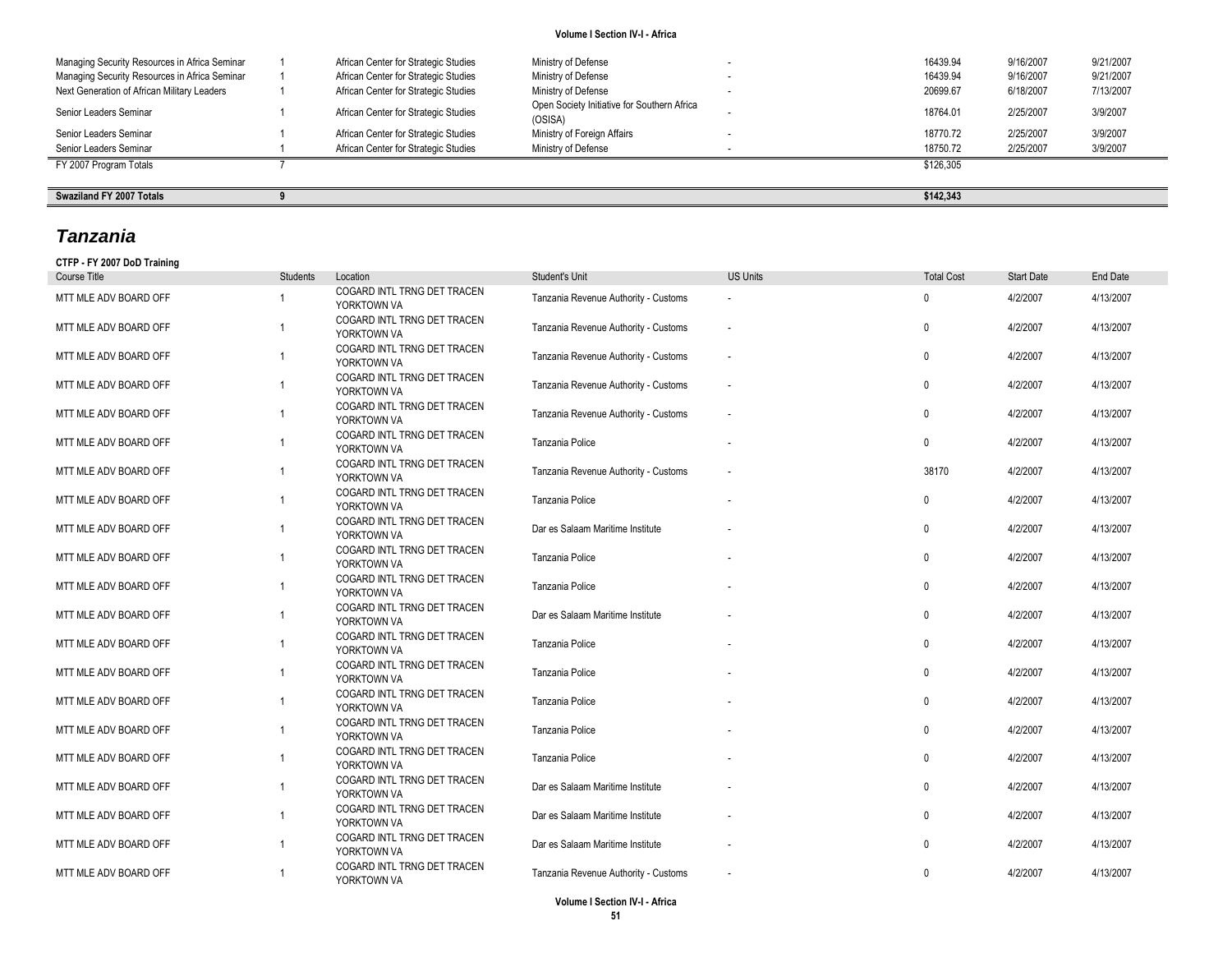| MTT MLE ADV BOARD OFF                            |                                   | COGARD INTL TRNG DET TRACEN<br>YORKTOWN VA          | Tanzania Revenue Authority - Customs |                 | $\Omega$              | 4/2/2007          | 4/13/2007       |
|--------------------------------------------------|-----------------------------------|-----------------------------------------------------|--------------------------------------|-----------------|-----------------------|-------------------|-----------------|
| MTT MLE ADV BOARD OFF                            | $\overline{1}$                    | COGARD INTL TRNG DET TRACEN<br>YORKTOWN VA          | Tanzania Police                      |                 | $\Omega$              | 4/2/2007          | 4/13/2007       |
| MTT MLE ADV BOARD OFF                            | $\overline{1}$                    | COGARD INTL TRNG DET TRACEN<br>YORKTOWN VA          | Dar es Salaam Maritime Institute     |                 | $\Omega$              | 4/2/2007          | 4/13/2007       |
| MTT MLE ADV BOARD OFF                            | $\overline{1}$                    | COGARD INTL TRNG DET TRACEN<br>YORKTOWN VA          | Tanznia Revenue Authority - Customs  |                 | $\Omega$              | 4/2/2007          | 4/13/2007       |
| MTT MLE ADV BOARD OFF                            | $\overline{1}$                    | COGARD INTL TRNG DET TRACEN<br>YORKTOWN VA          | Tanzania Police                      |                 | $\Omega$              | 4/2/2007          | 4/13/2007       |
| MTT MLE ADV BOARD OFF                            |                                   | COGARD INTL TRNG DET TRACEN<br>YORKTOWN VA          | Tanzania Police                      |                 | $\Omega$              | 4/2/2007          | 4/13/2007       |
| MTT MLE ADV BOARD OFF                            | $\overline{1}$                    | COGARD INTL TRNG DET TRACEN<br>YORKTOWN VA          | Tanzania Revenue Authority - Customs |                 | $\mathbf 0$           | 4/2/2007          | 4/13/2007       |
| FY 2007 Program Totals                           | $\overline{28}$                   |                                                     |                                      |                 | \$38,170              |                   |                 |
| IMET-1 - FY 2007 DoS Training                    |                                   |                                                     |                                      |                 |                       |                   |                 |
| Course Title                                     | <b>Students</b>                   | Location                                            | <b>Student's Unit</b>                | <b>US Units</b> | <b>Total Cost</b>     | <b>Start Date</b> | <b>End Date</b> |
| <b>BUDGET PREP EXEC &amp; ACCT</b>               | $\overline{1}$                    | MONTEREY, CA                                        | Navy                                 |                 | 6546                  | 9/17/2007         | 9/26/2007       |
| JOINT TRANSITION COURSE                          |                                   | COMMANDANT JOINT FORCES STAFF<br>COLLEGE NORFOLK VA | Navy                                 |                 | 4486                  | 9/4/2007          | 9/7/2007        |
| MULTI-CRITERIA DECISION MK                       |                                   | MONTEREY, CA                                        | Navy                                 |                 | 7328                  | 8/20/2007         | 8/31/2007       |
| STRL DEFENSE PRIVT & OUTSG                       | $\overline{1}$                    | MONTEREY, CA                                        | Navy                                 |                 | 5160                  | 5/21/2007         | 5/25/2007       |
|                                                  |                                   |                                                     |                                      |                 |                       |                   |                 |
| FY 2007 Program Totals                           | $\overline{4}$                    |                                                     |                                      |                 | \$23,520              |                   |                 |
|                                                  |                                   |                                                     |                                      |                 |                       |                   |                 |
| IMET-X - FY 2007 DoS Training                    |                                   |                                                     |                                      |                 |                       |                   |                 |
| Course Title                                     | <b>Students</b><br>$\overline{1}$ | Location                                            | <b>Student's Unit</b>                | <b>US Units</b> | <b>Total Cost</b>     | <b>Start Date</b> | End Date        |
| <b>BUDGET PREP EXEC &amp; ACCT</b>               |                                   | MONTEREY, CA                                        | Navy                                 |                 | 6546                  | 9/17/2007         | 9/26/2007       |
| DEF RES MGT CRS                                  | $\overline{1}$                    | MONTEREY, CA                                        | Navy                                 |                 | 11380                 | 8/20/2007         | 9/14/2007       |
| JOINT TRANSITION COURSE                          | $\overline{1}$                    | COMMANDANT JOINT FORCES STAFF<br>COLLEGE NORFOLK VA | Navy                                 |                 | 4486                  | 9/4/2007          | 9/7/2007        |
| FY 2007 Program Totals                           | 3                                 |                                                     |                                      |                 | \$22,412              |                   |                 |
|                                                  |                                   |                                                     |                                      |                 |                       |                   |                 |
| Regional Centers - FY 2007 DoD Training          |                                   |                                                     |                                      |                 |                       |                   |                 |
| Course Title                                     | Students<br>$\overline{1}$        | Location                                            | Student's Unit                       | <b>US Units</b> | <b>Total Cost</b>     | <b>Start Date</b> | End Date        |
| CT Workshop for Sub-Regional Organizations       |                                   | African Center for Strategic Studies                | East African Community (EAC)         |                 | 8850.28               | 1/15/2007         | 1/18/2007       |
| Next Generation of African Military Leaders      | $\overline{2}$                    | African Center for Strategic Studies                | Ministry of Defense                  |                 | 41058.28              | 6/18/2007         | 7/13/2007       |
| Senior Leaders Seminar                           |                                   | African Center for Strategic Studies                | Ministry of Foreign Affairs          |                 | 18763.72              | 2/25/2007         | 3/9/2007        |
| Senior Leaders Seminar                           | $\overline{1}$                    | African Center for Strategic Studies                | Ministry of Defense                  | ÷               | 18718.72              | 2/25/2007         | 3/9/2007        |
| Senior Leaders Seminar<br>FY 2007 Program Totals | 6                                 | African Center for Strategic Studies                | East African Community (EAC)         |                 | 18843.72<br>\$106,235 | 2/25/2007         | 3/9/2007        |
|                                                  |                                   |                                                     |                                      |                 |                       |                   |                 |
| Tanzania FY 2007 Totals                          | 41                                |                                                     |                                      |                 | \$190,337             |                   |                 |

### *Togo*

### **IMET-1 - FY 2007 DoS Training**

| <b>Course Title</b>        | <b>Students</b> | Location                   | Student's Unit | <b>US Units</b> | <b>Total Cost</b> | <b>Start Date</b> | <b>End Date</b> |
|----------------------------|-----------------|----------------------------|----------------|-----------------|-------------------|-------------------|-----------------|
| MET CIV-MILITARY RELATIONS |                 | TOGO (IN COUNTRY TRAINING) | Nav            |                 | 4895?             | 3/26/2007         | 3/30/2007       |
| MET DIILS JOINT CONUS PLAN |                 | <b>NEWPORT, R.</b>         | Nav            |                 | 30924             | 6/25/2007         | 6/29/2007       |
| FY 2007 Program Totals     |                 |                            |                |                 | \$79,877          |                   |                 |

#### **Regional Centers - FY 2007 DoD Training**

| Course Title                               | students | Location                             | Student's Unit      | <b>US Units</b> | <b>Total Cost</b> | <b>Start Date</b> | End Date   |
|--------------------------------------------|----------|--------------------------------------|---------------------|-----------------|-------------------|-------------------|------------|
| African Defense Attache Seminar            |          | African Center for Strategic Studies | Embassy of Togo     |                 |                   | 11/13/2006        | 11/21/2006 |
| CT Workshop for Sub-Regional Organizations |          | African Center for Strategic Studies | Ministry of Defense |                 | 11906             | 1/15/2007         | 1/18/2007  |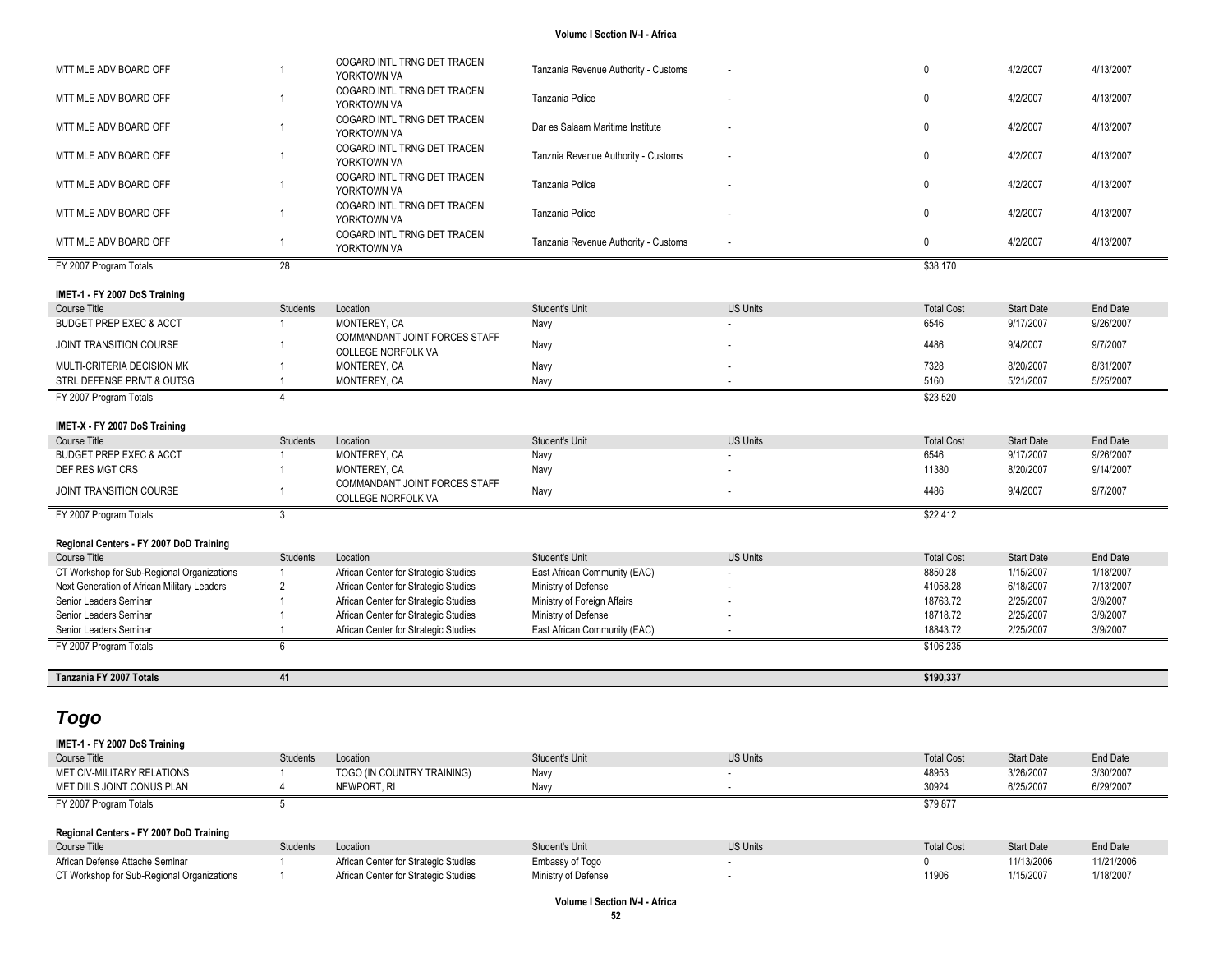| Togo FY 2007 Totals                               | 17 |                                      |                                      |     | \$230.411 |            |            |
|---------------------------------------------------|----|--------------------------------------|--------------------------------------|-----|-----------|------------|------------|
| FY 2007 Program Totals                            |    |                                      |                                      |     | \$150.534 |            |            |
| Small Arms & Light Weapons Workshop               |    | African Center for Strategic Studies | Ministry of Defense                  |     | 10189.57  | 12/4/2006  | 12/7/2006  |
| Small Arms & Light Weapons Workshop               |    | African Center for Strategic Studies | National SALW Committee              | . . | 10189.57  | 12/4/2006  | 12/7/2006  |
|                                                   |    |                                      | Disarmament in Africa                |     |           |            |            |
| Small Arms & Light Weapons Workshop               |    | African Center for Strategic Studies | UN Regional Centre for Peace and     |     | 10189.57  | 12/4/2006  | 12/7/2006  |
| Senior Leaders Seminar                            |    | African Center for Strategic Studies | Ministry of Communication            |     | 18833.72  | 2/25/2007  | 3/9/2007   |
| Senior Leaders Seminar                            |    | African Center for Strategic Studies | Ministry of Defense                  | . . | 18833.72  | 2/25/2007  | 3/9/2007   |
| Next Generation of African Military Leaders       |    | African Center for Strategic Studies | Ministry of Defense                  | . . | 20485.28  | 6/18/2007  | 7/13/2007  |
| Maritime Safety & Security Ministerial Conference |    | African Center for Strategic Studies | Ministry of Mines, Energy, and Water | . . | 12568.72  | 11/13/2006 | 11/15/2006 |
| Maritime Safety & Security Ministerial Conference |    | African Center for Strategic Studies | Ministry of Transportation           | . . | 12448.72  | 11/13/2006 | 11/15/2006 |
| Maritime Safety & Security Ministerial Conference |    | African Center for Strategic Studies | Port Authority of Lomé               |     | 12320.22  | 11/13/2006 | 11/15/2006 |
| Maritime Safety & Security Ministerial Conference |    | African Center for Strategic Studies | <b>Togolese Naval Forces</b>         | ۰.  | 12568.72  | 11/13/2006 | 11/15/2006 |
|                                                   |    |                                      |                                      |     |           |            |            |

# *Uganda*

| CTFP - FY 2007 DoD Training                                   |                 |                                 |                       |                 |                   |                   |           |
|---------------------------------------------------------------|-----------------|---------------------------------|-----------------------|-----------------|-------------------|-------------------|-----------|
| Course Title                                                  | <b>Students</b> | Location                        | <b>Student's Unit</b> | <b>US Units</b> | <b>Total Cost</b> | <b>Start Date</b> | End Date  |
| <b>MET CT- REGIONAL CIV-MIL</b>                               |                 | KENYA (IN COUNTRY TRAINING)     | Navy                  |                 | 2498              | 8/6/2007          | 8/10/2007 |
| PROGRAM ON TERRORISM SECURITY STUDIES<br>(PTSS)               |                 | <b>MARSHALL CENTER</b>          | Army                  |                 | 7900              | 5/23/2007         | 6/27/2007 |
| REGIONAL CENTERS SEMINARS                                     |                 | AFRICA CTR FOR SECURITY STUDIES | Army                  |                 | 9758              | 2/26/2007         | 3/9/2007  |
| FY 2007 Program Totals                                        |                 |                                 |                       |                 | \$20,156          |                   |           |
|                                                               |                 |                                 |                       |                 |                   |                   |           |
| GPOI - FY 2007 DoS Training                                   |                 |                                 |                       |                 |                   |                   |           |
| Course Title                                                  | <b>Students</b> | Location                        | Student's Unit        | <b>US Units</b> | <b>Total Cost</b> | <b>Start Date</b> | End Date  |
| ACOTA Uganda CSOS/CPX/CAX                                     | 30              | Jinja                           | UG Battle Group 2     | $\sim$          | 485587.2          | 5/28/2007         | 6/22/2007 |
| ACOTA Uganda EMI                                              | 51              | Singo                           | UG Battle Group 2     |                 | 44482.2           | 6/25/2007         | 6/29/2007 |
| ACOTA Uganda NCO Leadership Training                          | 82              | Singo                           | UG Battle Group 2     |                 | 104832.08         | 6/18/2007         | 6/29/2007 |
| ACOTA Uganda PSO Armor Unit Training                          | 65              | Kabamba                         | UG Battle Group 2     |                 | 164390.85         | 6/25/2007         | 7/6/2007  |
| ACOTA Uganda PSO Mortar Unit Training                         | 34              | Kambamba                        | UG Battle Group 2     |                 | 186767.1          | 6/25/2007         | 7/6/2007  |
| ACOTA Uganda PSOSST                                           | 1629            | Singo                           | UG Battle Group 2     |                 | 1185732.81        | 7/1/2007          | 7/27/2007 |
| ACOTA Uganda Tactical Combat Casualty Care<br>Training        | 31              | Jinja                           | UG Battle Group 2     |                 | 40543.97          | 7/23/2007         | 7/27/2007 |
| <b>ACOTA Uganda Tactical Combat Casualty Care</b><br>Training |                 | Jinja                           | UG Battle Group 2     |                 | 9155.09           | 7/23/2007         | 7/27/2007 |
| ACOTA Uganda TSC                                              | 28              | Jinja                           | N/A                   |                 | 64047             | 4/23/2007         | 4/27/2007 |
| FY 2007 Program Totals                                        | 1957            |                                 |                       |                 | \$2,285,538       |                   |           |

```
IMET-1 - FY 2007 DoS Training
```

| Course Title                                     | Students | Location                                             | Student's Unit | <b>US Units</b>          | <b>Total Cost</b> | <b>Start Date</b> | End Date   |
|--------------------------------------------------|----------|------------------------------------------------------|----------------|--------------------------|-------------------|-------------------|------------|
| AIR WAR COLLEGE                                  |          | MAXWELL AFB. AL                                      | Air Force      | ۰.                       | 47671             | 7/24/2006         | 5/29/2007  |
| ARMY WAR COLLEGE (RES CRS)                       |          | ARMY WAR COLLEGE                                     | Army           | $\overline{\phantom{a}}$ | 55287             | 8/7/2006          | 6/9/2007   |
| <b>BASIC OFFICER CRS USMC</b>                    |          | COMMANDING GENERAL, EDUCATION<br>COMMAND QUANTICO VA | Navy           | $\overline{\phantom{a}}$ | 25618             | 6/19/2006         | 12/16/2006 |
| <b>ILE OFFICER PREP</b>                          |          | COMMAND & GENERAL STAFF COLLEGE                      | Army           | $\overline{\phantom{a}}$ | 4579              | 7/20/2007         | 8/10/2007  |
| INFANTRY BASIC OFFICER LDR                       |          | INFANTRY SCHOOL                                      | Army           | ۰.                       | 14799             | 1/8/2007          | 4/10/2007  |
| INTERNATIONAL OFFICER PREPARATORY                |          | COMMAND & GENERAL STAFF COLLEGE                      | Army           | $\overline{\phantom{a}}$ | 10580             | 7/3/2007          | 7/18/2007  |
| INTL LAW OF MIL OPS I-LOMO                       |          | NEWPORT. RI                                          | Navy           | $\overline{\phantom{a}}$ | 10024             | 6/11/2007         | 6/22/2007  |
| QUARTERMASTER BASIC OFFICER LEADER               |          | QUARTERMASTER SCHOOL                                 | Army           | $\overline{\phantom{a}}$ | 12683             | 4/30/2007         | 7/19/2007  |
| SERGEANTS MAJ (INTERNATIONAL FELLOWS)<br>PRE-CRS |          | SERGEANTS MAJOR ACADEMY                              | Army           | $\overline{\phantom{a}}$ | 13099             | 7/3/2007          | 7/31/2007  |
| SNCO ADVANCED COURSE                             |          | COMMANDING GENERAL, EDUCATION<br>COMMAND QUANTICO VA | Navy           |                          | 8230              | 10/27/2006        | 12/15/2006 |
| SNCO ADVANCED COURSE                             |          | STAFF NON-COMMISSIONED OFFICERS<br><b>ACADEMY</b>    | Navy           |                          | 14462             | 6/14/2007         | 7/31/2007  |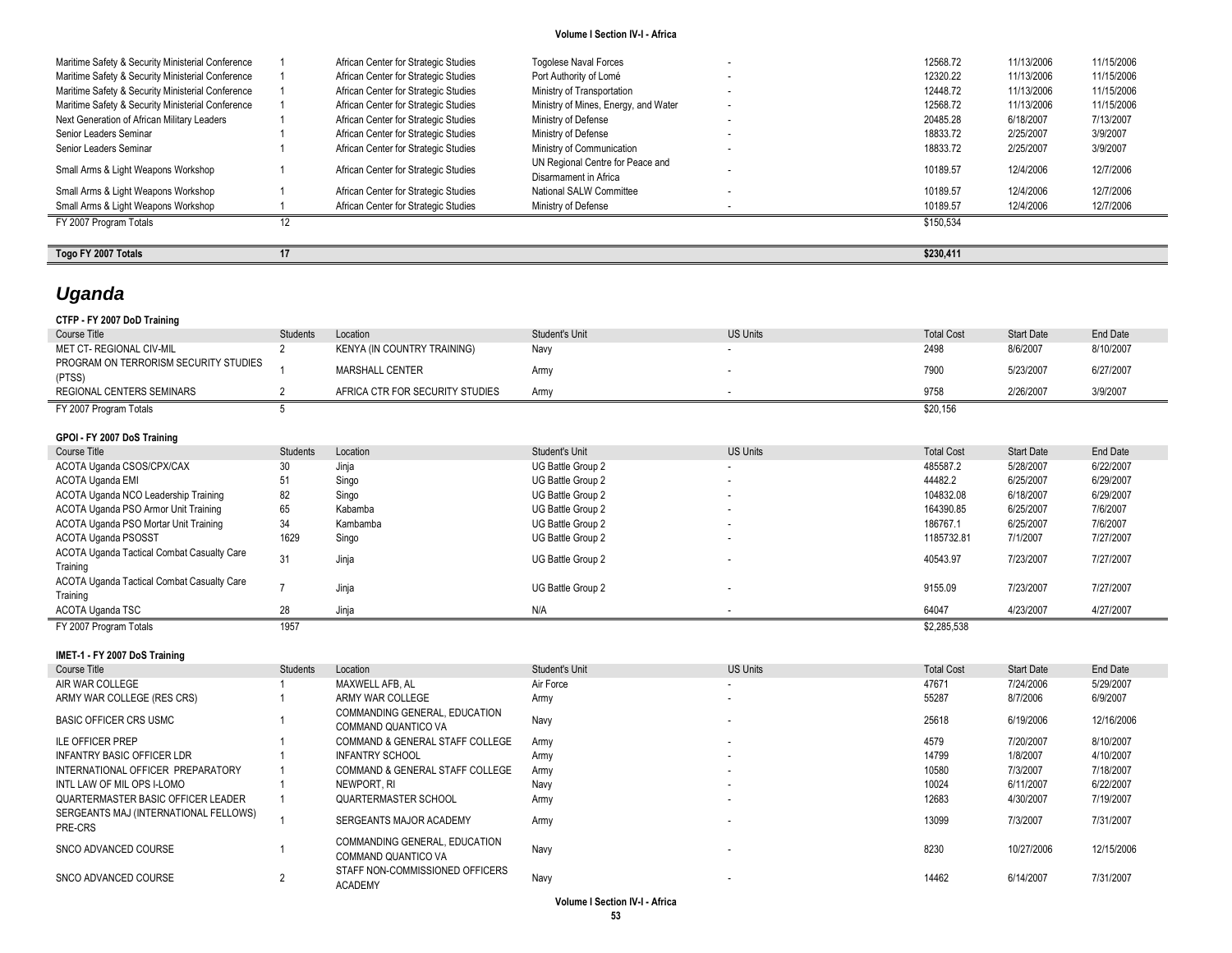| SOS INT'L OFF SCH CRS               | MAXWELL AFB. AL       | Air Force | 9613      | 9/11/2006  | 10/27/2006 |
|-------------------------------------|-----------------------|-----------|-----------|------------|------------|
| SOS INT'L OFF SCH CRS               | MAXWELL AFB. AL       | Air Force | 14560     | 2/26/2007  | 4/6/2007   |
| SQUADRON OFFICER SCHOOL             | MAXWELL AFB. AL       | Air Force | 3248      | 11/1/2006  | 12/8/2006  |
| SQUADRON OFFICER SCHOOL             | MAXWELL AFB. AL       | Air Force | 6090      | 4/16/2007  | 5/18/2007  |
| TRANSPORTATION BASIC OFFICER LEADER | TRANSPORTATION SCHOOL | Army      | 16201     | 11/28/2006 | 3/13/2007  |
| FY 2007 Program Totals              |                       |           | \$266,744 |            |            |

### **Regional Centers - FY 2007 DoD Training**

| Course Title                                         | <b>Students</b> | Location                             | Student's Unit                             | <b>US Units</b>          | <b>Total Cost</b> | <b>Start Date</b> | End Date   |
|------------------------------------------------------|-----------------|--------------------------------------|--------------------------------------------|--------------------------|-------------------|-------------------|------------|
| Community Chapter Symposium on Media and<br>Security | 57              | African Center for Strategic Studies | ACSS Community Chapter in Uganda           |                          |                   | 8/24/2007         | 8/24/2007  |
| Community Leadership Conference                      |                 | African Center for Strategic Studies | Uganda Constitutional Court                |                          | 2782.01           | 9/25/2007         | 9/28/2007  |
| Community Leadership Conference                      |                 | African Center for Strategic Studies | Ministry of East African Community Affairs | $\overline{\phantom{a}}$ | 7043.17           | 9/25/2007         | 9/28/2007  |
| Community Leadership Conference                      |                 | African Center for Strategic Studies | Ministry of Defense                        |                          | 7043.24           | 9/25/2007         | 9/28/2007  |
| Next Generation of African Military Leaders          |                 | African Center for Strategic Studies | Ministry of Defense                        |                          | 20547.28          | 6/18/2007         | 7/13/2007  |
| Presentation on AFRICOM + Media & Security           | 50              | African Center for Strategic Studies | ACSS Community Chapter in Uganda           | $\overline{\phantom{a}}$ |                   | 8/27/2007         | 8/27/2007  |
| Senior Leaders Seminar                               |                 | African Center for Strategic Studies | Ministry of Defense                        | $\overline{\phantom{a}}$ | 18718.72          | 2/25/2007         | 3/9/2007   |
| Senior Leaders Seminar                               |                 | African Center for Strategic Studies | Ministry of Defense                        |                          | 18763.72          | 2/25/2007         | 3/9/2007   |
| Uganda Community Chapter Workshop                    | 60              | African Center for Strategic Studies | ACSS Community Chapter in Uganda           | $\overline{\phantom{a}}$ |                   | 12/14/2006        | 12/15/2006 |
| USAFE Air Chiefs conference                          |                 | African Center for Strategic Studies | Ugandan Air Force                          |                          | 2191.14           | 5/23/2007         | 5/24/2007  |
| FY 2007 Program Totals                               | 175             |                                      |                                            |                          | \$77,089          |                   |            |
|                                                      |                 |                                      |                                            |                          |                   |                   |            |

**Uganda FY 2007 Totals 2154 \$2,649,528**

## *Zambia*

### **GPOI - FY 2007 DoS Training**

| Course Title                              | <b>Students</b> | Location                                                    | Student's Unit | <b>US Units</b> | <b>Total Cost</b> | <b>Start Date</b> | <b>End Date</b> |
|-------------------------------------------|-----------------|-------------------------------------------------------------|----------------|-----------------|-------------------|-------------------|-----------------|
| <b>ACOTA Zambia PSOSST</b>                | 540             | Kafue                                                       | N/A            |                 | 486770            | 8/6/2007          | 8/24/2007       |
| ACOTA Zambia TPMD/CSOS/CPX/CAX            | 39              | Lusaka                                                      | N/A            |                 | 484592.94         | 7/1/2007          | 8/3/2007        |
| FY 2007 Program Totals                    | 579             |                                                             |                |                 | \$971,363         |                   |                 |
|                                           |                 |                                                             |                |                 |                   |                   |                 |
| IMET-1 - FY 2007 DoS Training             |                 |                                                             |                |                 |                   |                   |                 |
| Course Title                              | <b>Students</b> | Location                                                    | Student's Unit | <b>US Units</b> | <b>Total Cost</b> | <b>Start Date</b> | <b>End Date</b> |
| AIRCRAFT MAINTENANCE OFF                  |                 | SHEPPARD AFB. TX                                            | Air Force      |                 | 12124             | 1/3/2007          | 4/10/2007       |
| ARMOR CAPTAINS CAREER                     |                 | ARMOR SCHOOL                                                | Army           |                 | 16925             | 7/24/2006         | 12/14/2006      |
| <b>BASIC OFFICER CRS USMC</b>             |                 | <b>COMMANDING GENERAL, EDUCATION</b><br>COMMAND QUANTICO VA | Navy           |                 | 21623             | 11/27/2006        | 6/7/2007        |
| <b>COMBINED LOGISTICS CAPTAINS CAREER</b> |                 | ARMY LOGISTICS MANAGEMENT<br>COLLEGE                        | Army           |                 | 13012             | 2/13/2007         | 5/25/2007       |
| <b>COMBINED LOGISTICS CAPTAINS CAREER</b> |                 | <b>QUARTERMASTER SCHOOL</b>                                 | Army           |                 | 3894              | 5/29/2007         | 6/29/2007       |
| <b>COMBINED LOGISTICS CAPTAINS CAREER</b> |                 | ARMY LOGISTICS MANAGEMENT<br>COLLEGE                        | Army           |                 | 867               | 7/2/2007          | 7/6/2007        |
| FLT SAFETY OFF (SATP/FSO)                 |                 | KIRKLAND AFB. NM                                            | Air Force      |                 | 9039              | 3/28/2007         | 6/8/2007        |
| <b>HIV/AIDS CONFERENCE</b>                |                 | <b>DIMO</b>                                                 | Air Force      |                 | 6692              | 12/2/2006         | 12/8/2006       |
| <b>INFANTRY BASIC OFFICER LDR</b>         |                 | <b>INFANTRY SCHOOL</b>                                      | Army           |                 | 14722             | 3/5/2007          | 6/4/2007        |
| <b>INFANTRY BASIC OFFICER LDR</b>         |                 | <b>INFANTRY SCHOOL</b>                                      | Army           |                 | 14861             | 4/30/2007         | 7/31/2007       |
| <b>INFANTRY MORTAR LEADER</b>             |                 | <b>INFANTRY SCHOOL</b>                                      | Army           |                 | 5063              | 6/18/2007         | 7/30/2007       |
| <b>INFANTRY MORTAR LEADER</b>             |                 | <b>INFANTRY SCHOOL</b>                                      | Army           |                 | 4646              | 8/6/2007          | 9/17/2007       |
| INTL DEFENSE MGT CRS                      |                 | MONTEREY, CA                                                | Navy           |                 | 26746             | 2/5/2007          | 4/18/2007       |
| INT'L OFF LOG PREP-CLC3                   |                 | ARMY LOGISTICS MANAGEMENT<br>COLLEGE                        | Army           |                 | 9105              | 1/29/2007         | 2/9/2007        |
| JET ENGINE MISHAP INV                     |                 | SHEPPARD AFB, TX                                            | Air Force      |                 | 6033              | 3/12/2007         | 3/22/2007       |
| JOINT TRANSITION COURSE                   |                 | COMMANDANT JOINT FORCES STAFF<br><b>COLLEGE NORFOLK VA</b>  | Navy           |                 | 5358              | 9/4/2007          | 9/7/2007        |
| <b>JT/COMB WARFIGHT</b>                   |                 | COMMANDANT JOINT FORCES STAFF<br><b>COLLEGE NORFOLK VA</b>  | Navy           |                 | 10903             | 9/13/2006         | 11/17/2006      |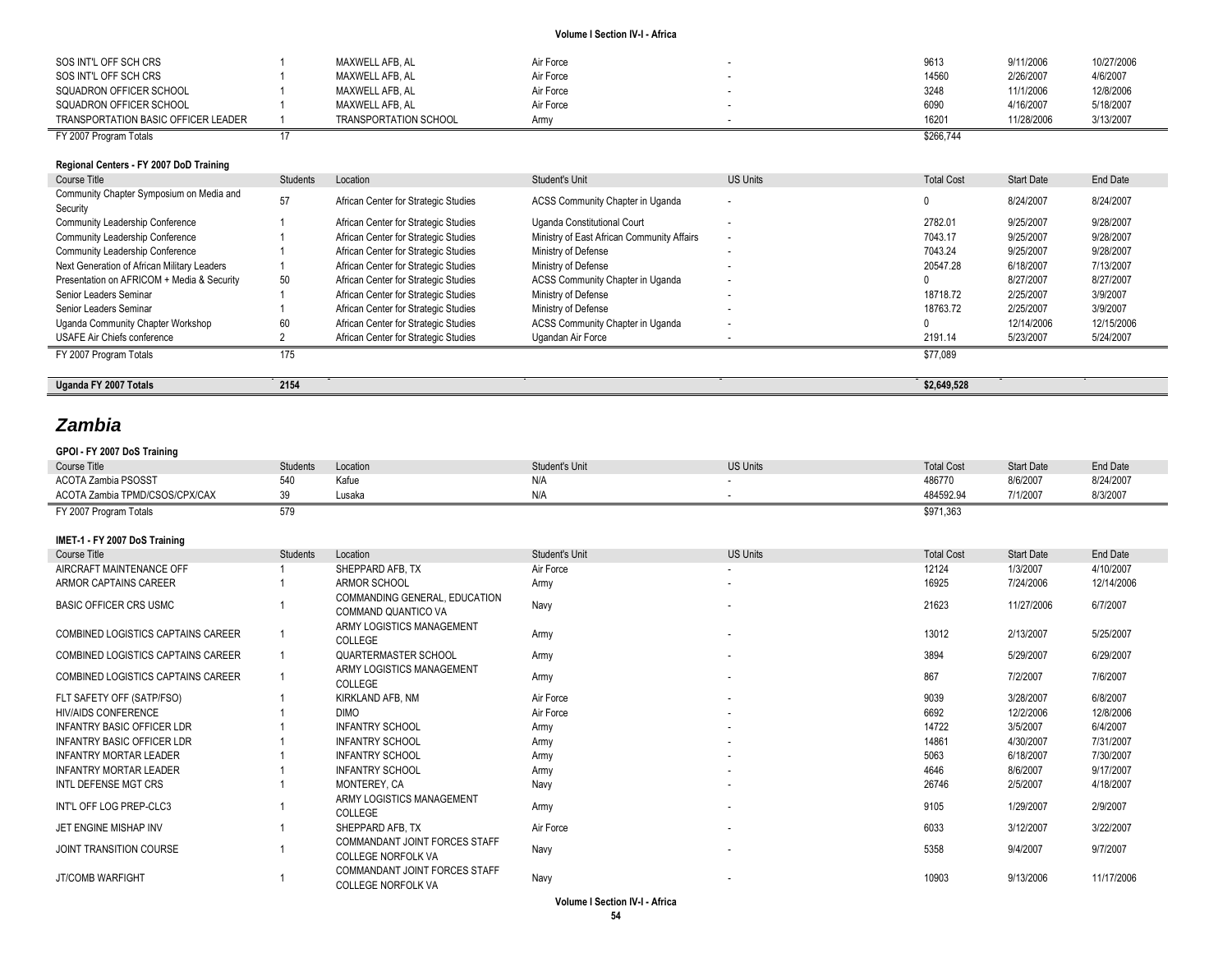| <b>MET DIILS SEMINARS</b><br><b>UGANDA (IN COUNTRY TRAINING)</b><br>ZAMBIA AIR FORCE<br>$\Omega$<br>5/21/2007<br>5/25/2007<br><b>MET DIILS SEMINARS</b><br><b>UGANDA (IN COUNTRY TRAINING)</b><br><b>ZAMBIA AIR FORCE</b><br>5/21/2007<br>5/25/2007<br>U<br><b>MET DIILS SEMINARS</b><br><b>UGANDA (IN COUNTRY TRAINING)</b><br>$\Omega$<br>5/21/2007<br>5/25/2007<br><b>ZAMBIA AIR FORCE</b><br>$\mathbf{0}$<br><b>MET DIILS SEMINARS</b><br>UGANDA (IN COUNTRY TRAINING)<br>5/21/2007<br>5/25/2007<br>ZAMBIA AIR FORCE<br>0<br>5/25/2007<br><b>MET DIILS SEMINARS</b><br>UGANDA (IN COUNTRY TRAINING)<br>ZAMBIA AIR FORCE<br>5/21/2007<br>$\Omega$<br>5/25/2007<br><b>MET DIILS SEMINARS</b><br><b>UGANDA (IN COUNTRY TRAINING)</b><br>ZAMBIA AIR FORCE<br>5/21/2007<br>$\Omega$<br>5/25/2007<br><b>MET DIILS SEMINARS</b><br><b>UGANDA (IN COUNTRY TRAINING)</b><br><b>ZAMBIA AIR FORCE</b><br>5/21/2007<br><b>MET DIILS SEMINARS</b><br>UGANDA (IN COUNTRY TRAINING)<br>ZAMBIA AIR FORCE<br>$\Omega$<br>5/21/2007<br>5/25/2007<br><b>MET DIILS SEMINARS</b><br>UGANDA (IN COUNTRY TRAINING)<br>ZAMBIA AIR FORCE<br>$\Omega$<br>5/21/2007<br>5/25/2007<br>$\Omega$<br>5/25/2007<br><b>MET DIILS SEMINARS</b><br>UGANDA (IN COUNTRY TRAINING)<br>ZAMBIA AIR FORCE<br>5/21/2007<br>$\Omega$<br><b>MET DIILS SEMINARS</b><br>UGANDA (IN COUNTRY TRAINING)<br><b>ZAMBIA AIR FORCE</b><br>5/21/2007<br>5/25/2007<br>$\Omega$<br><b>MET DIILS SEMINARS</b><br><b>UGANDA (IN COUNTRY TRAINING)</b><br><b>ZAMBIA AIR FORCE</b><br>5/21/2007<br>5/25/2007<br>$\Omega$<br>5/21/2007<br>5/25/2007<br><b>MET DIILS SEMINARS</b><br><b>UGANDA (IN COUNTRY TRAINING)</b><br><b>ZAMBIA AIR FORCE</b><br>$\mathbf{0}$<br>5/25/2007<br><b>MET DIILS SEMINARS</b><br>UGANDA (IN COUNTRY TRAINING)<br>5/21/2007<br><b>ZAMBIA AIR FORCE</b><br>$\Omega$<br>5/25/2007<br>5/21/2007<br><b>MET DIILS SEMINARS</b><br>UGANDA (IN COUNTRY TRAINING)<br>ZAMBIA AIR FORCE<br><b>MET DIILS SEMINARS</b><br>UGANDA (IN COUNTRY TRAINING)<br>$\Omega$<br>5/21/2007<br>5/25/2007<br><b>ZAMBIA AIR FORCE</b><br>$\Omega$<br>5/21/2007<br>5/25/2007<br><b>MET DIILS SEMINARS</b><br>UGANDA (IN COUNTRY TRAINING)<br>ZAMBIA AIR FORCE<br><b>MET DIILS SEMINARS</b><br><b>UGANDA (IN COUNTRY TRAINING)</b><br>$\Omega$<br>5/21/2007<br>5/25/2007<br><b>ZAMBIA AIR FORCE</b><br><b>UGANDA (IN COUNTRY TRAINING)</b><br>$\Omega$<br>5/21/2007<br>5/25/2007<br><b>MET DIILS SEMINARS</b><br>ZAMBIA AIR FORCE<br><b>MET DIILS SEMINARS</b><br>UGANDA (IN COUNTRY TRAINING)<br>ZAMBIA AIR FORCE<br>$\Omega$<br>5/21/2007<br>5/25/2007<br><b>MET DIILS SEMINARS</b><br><b>UGANDA (IN COUNTRY TRAINING)</b><br>ZAMBIA AIR FORCE<br>$\Omega$<br>5/21/2007<br>5/25/2007<br>UGANDA (IN COUNTRY TRAINING)<br>$\Omega$<br>5/21/2007<br>5/25/2007<br><b>MET DIILS SEMINARS</b><br>ZAMBIA AIR FORCE<br>$\mathbf{0}$<br>5/21/2007<br>5/25/2007<br><b>MET DIILS SEMINARS</b><br>UGANDA (IN COUNTRY TRAINING)<br><b>ZAMBIA AIR FORCE</b><br>$\Omega$<br>5/21/2007<br>5/25/2007<br><b>MET DIILS SEMINARS</b><br>UGANDA (IN COUNTRY TRAINING)<br><b>ZAMBIA AIR FORCE</b><br>$\Omega$<br>5/25/2007<br><b>MET DIILS SEMINARS</b><br><b>UGANDA (IN COUNTRY TRAINING)</b><br><b>ZAMBIA AIR FORCE</b><br>5/21/2007<br>$\Omega$<br>5/25/2007<br><b>MET DIILS SEMINARS</b><br>UGANDA (IN COUNTRY TRAINING)<br>ZAMBIA AIR FORCE<br>5/21/2007<br><b>MET DIILS SEMINARS</b><br>UGANDA (IN COUNTRY TRAINING)<br>$\Omega$<br>5/21/2007<br>5/25/2007<br>ZAMBIA AIR FORCE<br><b>MET DIILS SEMINARS</b><br>UGANDA (IN COUNTRY TRAINING)<br>ZAMBIA AIR FORCE<br>$\Omega$<br>5/21/2007<br>5/25/2007<br><b>MET DIILS SEMINARS</b><br>UGANDA (IN COUNTRY TRAINING)<br>$\Omega$<br>5/21/2007<br>5/25/2007<br>ZAMBIA AIR FORCE<br>$\Omega$<br>5/21/2007<br>5/25/2007<br><b>MET DIILS SEMINARS</b><br><b>UGANDA (IN COUNTRY TRAINING)</b><br>ZAMBIA AIR FORCE<br><b>MET DIILS SEMINARS</b><br><b>UGANDA (IN COUNTRY TRAINING)</b><br>ZAMBIA AIR FORCE<br>$\Omega$<br>5/21/2007<br>5/25/2007<br><b>MET DIILS SEMINARS</b><br><b>UGANDA (IN COUNTRY TRAINING)</b><br><b>ZAMBIA AIR FORCE</b><br>$\Omega$<br>5/21/2007<br>5/25/2007<br>UGANDA (IN COUNTRY TRAINING)<br>$\mathbf{0}$<br>5/21/2007<br>5/25/2007<br><b>MET DIILS SEMINARS</b><br><b>ZAMBIA AIR FORCE</b><br>$\mathbf{0}$<br>5/21/2007<br>5/25/2007<br><b>MET DIILS SEMINARS</b><br>UGANDA (IN COUNTRY TRAINING)<br>ZAMBIA AIR FORCE<br>0<br>5/25/2007<br><b>MET DIILS SEMINARS</b><br>UGANDA (IN COUNTRY TRAINING)<br>ZAMBIA AIR FORCE<br>5/21/2007<br>$\Omega$<br><b>MET DIILS SEMINARS</b><br><b>UGANDA (IN COUNTRY TRAINING)</b><br><b>ZAMBIA AIR FORCE</b><br>5/21/2007<br>5/25/2007<br>5/21/2007<br>5/25/2007<br><b>MET DIILS SEMINARS</b><br><b>UGANDA (IN COUNTRY TRAINING)</b><br><b>ZAMBIA AIR FORCE</b><br>$\Omega$<br>13383<br>PA OFFICER QUALIFICATION COURSE<br>DEFENSE INFORMATION SCHOOL<br>3/13/2007<br>5/15/2007<br>Army<br>COMMANDING GENERAL, EDUCATION<br>$\overline{2}$<br>14854<br>8/9/2007<br>9/26/2007<br>SERGEANTS COURSE (MLT III)<br>Navy<br>COMMAND QUANTICO VA<br>8/25/2006<br>11/29/2006<br>SIGNAL BASIC OFFICER LDR<br>SIGNAL SCHOOL<br>Army<br>10416<br>Air Force<br>10417<br>9/11/2006<br>10/27/2006<br>SOS INT'L OFF SCH CRS<br>MAXWELL AFB. AL<br>15960<br>2/26/2007<br>4/6/2007<br>SOS INT'L OFF SCH CRS<br>MAXWELL AFB. AL<br>Air Force<br>3/2/2007<br>DLIELC, LACKLAND AFB TX<br>8176<br>1/1/2007<br>SPECIALIZED ENG LANG TNG<br>Army<br>MAXWELL AFB, AL<br>3446<br>12/8/2006<br>SQUADRON OFFICER SCHOOL<br>Air Force<br>11/1/2006<br>SQUADRON OFFICER SCHOOL<br>MAXWELL AFB, AL<br>6090<br>4/16/2007<br>5/18/2007<br>Air Force<br>65<br>FY 2007 Program Totals<br>\$304,011 | <b>MET DIILS SEMINARS</b> | $\overline{2}$ | <b>UGANDA (IN COUNTRY TRAINING)</b> | ZAMBIA AIR FORCE | 39656 | 5/21/2007 | 5/25/2007 |
|-----------------------------------------------------------------------------------------------------------------------------------------------------------------------------------------------------------------------------------------------------------------------------------------------------------------------------------------------------------------------------------------------------------------------------------------------------------------------------------------------------------------------------------------------------------------------------------------------------------------------------------------------------------------------------------------------------------------------------------------------------------------------------------------------------------------------------------------------------------------------------------------------------------------------------------------------------------------------------------------------------------------------------------------------------------------------------------------------------------------------------------------------------------------------------------------------------------------------------------------------------------------------------------------------------------------------------------------------------------------------------------------------------------------------------------------------------------------------------------------------------------------------------------------------------------------------------------------------------------------------------------------------------------------------------------------------------------------------------------------------------------------------------------------------------------------------------------------------------------------------------------------------------------------------------------------------------------------------------------------------------------------------------------------------------------------------------------------------------------------------------------------------------------------------------------------------------------------------------------------------------------------------------------------------------------------------------------------------------------------------------------------------------------------------------------------------------------------------------------------------------------------------------------------------------------------------------------------------------------------------------------------------------------------------------------------------------------------------------------------------------------------------------------------------------------------------------------------------------------------------------------------------------------------------------------------------------------------------------------------------------------------------------------------------------------------------------------------------------------------------------------------------------------------------------------------------------------------------------------------------------------------------------------------------------------------------------------------------------------------------------------------------------------------------------------------------------------------------------------------------------------------------------------------------------------------------------------------------------------------------------------------------------------------------------------------------------------------------------------------------------------------------------------------------------------------------------------------------------------------------------------------------------------------------------------------------------------------------------------------------------------------------------------------------------------------------------------------------------------------------------------------------------------------------------------------------------------------------------------------------------------------------------------------------------------------------------------------------------------------------------------------------------------------------------------------------------------------------------------------------------------------------------------------------------------------------------------------------------------------------------------------------------------------------------------------------------------------------------------------------------------------------------------------------------------------------------------------------------------------------------------------------------------------------------------------------------------------------------------------------------------------------------------------------------------------------------------------------------------------------------------------------------------------------------------------------------------------------------------------------------------------------------------------------------------------------------------------------------------------------------------------------------------------------------------------------------------------------------------------------------------------------------------------------------------------------------------------------------------------------------------------------------------------------------------------------------|---------------------------|----------------|-------------------------------------|------------------|-------|-----------|-----------|
|                                                                                                                                                                                                                                                                                                                                                                                                                                                                                                                                                                                                                                                                                                                                                                                                                                                                                                                                                                                                                                                                                                                                                                                                                                                                                                                                                                                                                                                                                                                                                                                                                                                                                                                                                                                                                                                                                                                                                                                                                                                                                                                                                                                                                                                                                                                                                                                                                                                                                                                                                                                                                                                                                                                                                                                                                                                                                                                                                                                                                                                                                                                                                                                                                                                                                                                                                                                                                                                                                                                                                                                                                                                                                                                                                                                                                                                                                                                                                                                                                                                                                                                                                                                                                                                                                                                                                                                                                                                                                                                                                                                                                                                                                                                                                                                                                                                                                                                                                                                                                                                                                                                                                                                                                                                                                                                                                                                                                                                                                                                                                                                                                                                                                                     |                           |                |                                     |                  |       |           |           |
|                                                                                                                                                                                                                                                                                                                                                                                                                                                                                                                                                                                                                                                                                                                                                                                                                                                                                                                                                                                                                                                                                                                                                                                                                                                                                                                                                                                                                                                                                                                                                                                                                                                                                                                                                                                                                                                                                                                                                                                                                                                                                                                                                                                                                                                                                                                                                                                                                                                                                                                                                                                                                                                                                                                                                                                                                                                                                                                                                                                                                                                                                                                                                                                                                                                                                                                                                                                                                                                                                                                                                                                                                                                                                                                                                                                                                                                                                                                                                                                                                                                                                                                                                                                                                                                                                                                                                                                                                                                                                                                                                                                                                                                                                                                                                                                                                                                                                                                                                                                                                                                                                                                                                                                                                                                                                                                                                                                                                                                                                                                                                                                                                                                                                                     |                           |                |                                     |                  |       |           |           |
|                                                                                                                                                                                                                                                                                                                                                                                                                                                                                                                                                                                                                                                                                                                                                                                                                                                                                                                                                                                                                                                                                                                                                                                                                                                                                                                                                                                                                                                                                                                                                                                                                                                                                                                                                                                                                                                                                                                                                                                                                                                                                                                                                                                                                                                                                                                                                                                                                                                                                                                                                                                                                                                                                                                                                                                                                                                                                                                                                                                                                                                                                                                                                                                                                                                                                                                                                                                                                                                                                                                                                                                                                                                                                                                                                                                                                                                                                                                                                                                                                                                                                                                                                                                                                                                                                                                                                                                                                                                                                                                                                                                                                                                                                                                                                                                                                                                                                                                                                                                                                                                                                                                                                                                                                                                                                                                                                                                                                                                                                                                                                                                                                                                                                                     |                           |                |                                     |                  |       |           |           |
|                                                                                                                                                                                                                                                                                                                                                                                                                                                                                                                                                                                                                                                                                                                                                                                                                                                                                                                                                                                                                                                                                                                                                                                                                                                                                                                                                                                                                                                                                                                                                                                                                                                                                                                                                                                                                                                                                                                                                                                                                                                                                                                                                                                                                                                                                                                                                                                                                                                                                                                                                                                                                                                                                                                                                                                                                                                                                                                                                                                                                                                                                                                                                                                                                                                                                                                                                                                                                                                                                                                                                                                                                                                                                                                                                                                                                                                                                                                                                                                                                                                                                                                                                                                                                                                                                                                                                                                                                                                                                                                                                                                                                                                                                                                                                                                                                                                                                                                                                                                                                                                                                                                                                                                                                                                                                                                                                                                                                                                                                                                                                                                                                                                                                                     |                           |                |                                     |                  |       |           |           |
|                                                                                                                                                                                                                                                                                                                                                                                                                                                                                                                                                                                                                                                                                                                                                                                                                                                                                                                                                                                                                                                                                                                                                                                                                                                                                                                                                                                                                                                                                                                                                                                                                                                                                                                                                                                                                                                                                                                                                                                                                                                                                                                                                                                                                                                                                                                                                                                                                                                                                                                                                                                                                                                                                                                                                                                                                                                                                                                                                                                                                                                                                                                                                                                                                                                                                                                                                                                                                                                                                                                                                                                                                                                                                                                                                                                                                                                                                                                                                                                                                                                                                                                                                                                                                                                                                                                                                                                                                                                                                                                                                                                                                                                                                                                                                                                                                                                                                                                                                                                                                                                                                                                                                                                                                                                                                                                                                                                                                                                                                                                                                                                                                                                                                                     |                           |                |                                     |                  |       |           |           |
|                                                                                                                                                                                                                                                                                                                                                                                                                                                                                                                                                                                                                                                                                                                                                                                                                                                                                                                                                                                                                                                                                                                                                                                                                                                                                                                                                                                                                                                                                                                                                                                                                                                                                                                                                                                                                                                                                                                                                                                                                                                                                                                                                                                                                                                                                                                                                                                                                                                                                                                                                                                                                                                                                                                                                                                                                                                                                                                                                                                                                                                                                                                                                                                                                                                                                                                                                                                                                                                                                                                                                                                                                                                                                                                                                                                                                                                                                                                                                                                                                                                                                                                                                                                                                                                                                                                                                                                                                                                                                                                                                                                                                                                                                                                                                                                                                                                                                                                                                                                                                                                                                                                                                                                                                                                                                                                                                                                                                                                                                                                                                                                                                                                                                                     |                           |                |                                     |                  |       |           |           |
|                                                                                                                                                                                                                                                                                                                                                                                                                                                                                                                                                                                                                                                                                                                                                                                                                                                                                                                                                                                                                                                                                                                                                                                                                                                                                                                                                                                                                                                                                                                                                                                                                                                                                                                                                                                                                                                                                                                                                                                                                                                                                                                                                                                                                                                                                                                                                                                                                                                                                                                                                                                                                                                                                                                                                                                                                                                                                                                                                                                                                                                                                                                                                                                                                                                                                                                                                                                                                                                                                                                                                                                                                                                                                                                                                                                                                                                                                                                                                                                                                                                                                                                                                                                                                                                                                                                                                                                                                                                                                                                                                                                                                                                                                                                                                                                                                                                                                                                                                                                                                                                                                                                                                                                                                                                                                                                                                                                                                                                                                                                                                                                                                                                                                                     |                           |                |                                     |                  |       |           |           |
|                                                                                                                                                                                                                                                                                                                                                                                                                                                                                                                                                                                                                                                                                                                                                                                                                                                                                                                                                                                                                                                                                                                                                                                                                                                                                                                                                                                                                                                                                                                                                                                                                                                                                                                                                                                                                                                                                                                                                                                                                                                                                                                                                                                                                                                                                                                                                                                                                                                                                                                                                                                                                                                                                                                                                                                                                                                                                                                                                                                                                                                                                                                                                                                                                                                                                                                                                                                                                                                                                                                                                                                                                                                                                                                                                                                                                                                                                                                                                                                                                                                                                                                                                                                                                                                                                                                                                                                                                                                                                                                                                                                                                                                                                                                                                                                                                                                                                                                                                                                                                                                                                                                                                                                                                                                                                                                                                                                                                                                                                                                                                                                                                                                                                                     |                           |                |                                     |                  |       |           |           |
|                                                                                                                                                                                                                                                                                                                                                                                                                                                                                                                                                                                                                                                                                                                                                                                                                                                                                                                                                                                                                                                                                                                                                                                                                                                                                                                                                                                                                                                                                                                                                                                                                                                                                                                                                                                                                                                                                                                                                                                                                                                                                                                                                                                                                                                                                                                                                                                                                                                                                                                                                                                                                                                                                                                                                                                                                                                                                                                                                                                                                                                                                                                                                                                                                                                                                                                                                                                                                                                                                                                                                                                                                                                                                                                                                                                                                                                                                                                                                                                                                                                                                                                                                                                                                                                                                                                                                                                                                                                                                                                                                                                                                                                                                                                                                                                                                                                                                                                                                                                                                                                                                                                                                                                                                                                                                                                                                                                                                                                                                                                                                                                                                                                                                                     |                           |                |                                     |                  |       |           |           |
|                                                                                                                                                                                                                                                                                                                                                                                                                                                                                                                                                                                                                                                                                                                                                                                                                                                                                                                                                                                                                                                                                                                                                                                                                                                                                                                                                                                                                                                                                                                                                                                                                                                                                                                                                                                                                                                                                                                                                                                                                                                                                                                                                                                                                                                                                                                                                                                                                                                                                                                                                                                                                                                                                                                                                                                                                                                                                                                                                                                                                                                                                                                                                                                                                                                                                                                                                                                                                                                                                                                                                                                                                                                                                                                                                                                                                                                                                                                                                                                                                                                                                                                                                                                                                                                                                                                                                                                                                                                                                                                                                                                                                                                                                                                                                                                                                                                                                                                                                                                                                                                                                                                                                                                                                                                                                                                                                                                                                                                                                                                                                                                                                                                                                                     |                           |                |                                     |                  |       |           |           |
|                                                                                                                                                                                                                                                                                                                                                                                                                                                                                                                                                                                                                                                                                                                                                                                                                                                                                                                                                                                                                                                                                                                                                                                                                                                                                                                                                                                                                                                                                                                                                                                                                                                                                                                                                                                                                                                                                                                                                                                                                                                                                                                                                                                                                                                                                                                                                                                                                                                                                                                                                                                                                                                                                                                                                                                                                                                                                                                                                                                                                                                                                                                                                                                                                                                                                                                                                                                                                                                                                                                                                                                                                                                                                                                                                                                                                                                                                                                                                                                                                                                                                                                                                                                                                                                                                                                                                                                                                                                                                                                                                                                                                                                                                                                                                                                                                                                                                                                                                                                                                                                                                                                                                                                                                                                                                                                                                                                                                                                                                                                                                                                                                                                                                                     |                           |                |                                     |                  |       |           |           |
|                                                                                                                                                                                                                                                                                                                                                                                                                                                                                                                                                                                                                                                                                                                                                                                                                                                                                                                                                                                                                                                                                                                                                                                                                                                                                                                                                                                                                                                                                                                                                                                                                                                                                                                                                                                                                                                                                                                                                                                                                                                                                                                                                                                                                                                                                                                                                                                                                                                                                                                                                                                                                                                                                                                                                                                                                                                                                                                                                                                                                                                                                                                                                                                                                                                                                                                                                                                                                                                                                                                                                                                                                                                                                                                                                                                                                                                                                                                                                                                                                                                                                                                                                                                                                                                                                                                                                                                                                                                                                                                                                                                                                                                                                                                                                                                                                                                                                                                                                                                                                                                                                                                                                                                                                                                                                                                                                                                                                                                                                                                                                                                                                                                                                                     |                           |                |                                     |                  |       |           |           |
|                                                                                                                                                                                                                                                                                                                                                                                                                                                                                                                                                                                                                                                                                                                                                                                                                                                                                                                                                                                                                                                                                                                                                                                                                                                                                                                                                                                                                                                                                                                                                                                                                                                                                                                                                                                                                                                                                                                                                                                                                                                                                                                                                                                                                                                                                                                                                                                                                                                                                                                                                                                                                                                                                                                                                                                                                                                                                                                                                                                                                                                                                                                                                                                                                                                                                                                                                                                                                                                                                                                                                                                                                                                                                                                                                                                                                                                                                                                                                                                                                                                                                                                                                                                                                                                                                                                                                                                                                                                                                                                                                                                                                                                                                                                                                                                                                                                                                                                                                                                                                                                                                                                                                                                                                                                                                                                                                                                                                                                                                                                                                                                                                                                                                                     |                           |                |                                     |                  |       |           |           |
|                                                                                                                                                                                                                                                                                                                                                                                                                                                                                                                                                                                                                                                                                                                                                                                                                                                                                                                                                                                                                                                                                                                                                                                                                                                                                                                                                                                                                                                                                                                                                                                                                                                                                                                                                                                                                                                                                                                                                                                                                                                                                                                                                                                                                                                                                                                                                                                                                                                                                                                                                                                                                                                                                                                                                                                                                                                                                                                                                                                                                                                                                                                                                                                                                                                                                                                                                                                                                                                                                                                                                                                                                                                                                                                                                                                                                                                                                                                                                                                                                                                                                                                                                                                                                                                                                                                                                                                                                                                                                                                                                                                                                                                                                                                                                                                                                                                                                                                                                                                                                                                                                                                                                                                                                                                                                                                                                                                                                                                                                                                                                                                                                                                                                                     |                           |                |                                     |                  |       |           |           |
|                                                                                                                                                                                                                                                                                                                                                                                                                                                                                                                                                                                                                                                                                                                                                                                                                                                                                                                                                                                                                                                                                                                                                                                                                                                                                                                                                                                                                                                                                                                                                                                                                                                                                                                                                                                                                                                                                                                                                                                                                                                                                                                                                                                                                                                                                                                                                                                                                                                                                                                                                                                                                                                                                                                                                                                                                                                                                                                                                                                                                                                                                                                                                                                                                                                                                                                                                                                                                                                                                                                                                                                                                                                                                                                                                                                                                                                                                                                                                                                                                                                                                                                                                                                                                                                                                                                                                                                                                                                                                                                                                                                                                                                                                                                                                                                                                                                                                                                                                                                                                                                                                                                                                                                                                                                                                                                                                                                                                                                                                                                                                                                                                                                                                                     |                           |                |                                     |                  |       |           |           |
|                                                                                                                                                                                                                                                                                                                                                                                                                                                                                                                                                                                                                                                                                                                                                                                                                                                                                                                                                                                                                                                                                                                                                                                                                                                                                                                                                                                                                                                                                                                                                                                                                                                                                                                                                                                                                                                                                                                                                                                                                                                                                                                                                                                                                                                                                                                                                                                                                                                                                                                                                                                                                                                                                                                                                                                                                                                                                                                                                                                                                                                                                                                                                                                                                                                                                                                                                                                                                                                                                                                                                                                                                                                                                                                                                                                                                                                                                                                                                                                                                                                                                                                                                                                                                                                                                                                                                                                                                                                                                                                                                                                                                                                                                                                                                                                                                                                                                                                                                                                                                                                                                                                                                                                                                                                                                                                                                                                                                                                                                                                                                                                                                                                                                                     |                           |                |                                     |                  |       |           |           |
|                                                                                                                                                                                                                                                                                                                                                                                                                                                                                                                                                                                                                                                                                                                                                                                                                                                                                                                                                                                                                                                                                                                                                                                                                                                                                                                                                                                                                                                                                                                                                                                                                                                                                                                                                                                                                                                                                                                                                                                                                                                                                                                                                                                                                                                                                                                                                                                                                                                                                                                                                                                                                                                                                                                                                                                                                                                                                                                                                                                                                                                                                                                                                                                                                                                                                                                                                                                                                                                                                                                                                                                                                                                                                                                                                                                                                                                                                                                                                                                                                                                                                                                                                                                                                                                                                                                                                                                                                                                                                                                                                                                                                                                                                                                                                                                                                                                                                                                                                                                                                                                                                                                                                                                                                                                                                                                                                                                                                                                                                                                                                                                                                                                                                                     |                           |                |                                     |                  |       |           |           |
|                                                                                                                                                                                                                                                                                                                                                                                                                                                                                                                                                                                                                                                                                                                                                                                                                                                                                                                                                                                                                                                                                                                                                                                                                                                                                                                                                                                                                                                                                                                                                                                                                                                                                                                                                                                                                                                                                                                                                                                                                                                                                                                                                                                                                                                                                                                                                                                                                                                                                                                                                                                                                                                                                                                                                                                                                                                                                                                                                                                                                                                                                                                                                                                                                                                                                                                                                                                                                                                                                                                                                                                                                                                                                                                                                                                                                                                                                                                                                                                                                                                                                                                                                                                                                                                                                                                                                                                                                                                                                                                                                                                                                                                                                                                                                                                                                                                                                                                                                                                                                                                                                                                                                                                                                                                                                                                                                                                                                                                                                                                                                                                                                                                                                                     |                           |                |                                     |                  |       |           |           |
|                                                                                                                                                                                                                                                                                                                                                                                                                                                                                                                                                                                                                                                                                                                                                                                                                                                                                                                                                                                                                                                                                                                                                                                                                                                                                                                                                                                                                                                                                                                                                                                                                                                                                                                                                                                                                                                                                                                                                                                                                                                                                                                                                                                                                                                                                                                                                                                                                                                                                                                                                                                                                                                                                                                                                                                                                                                                                                                                                                                                                                                                                                                                                                                                                                                                                                                                                                                                                                                                                                                                                                                                                                                                                                                                                                                                                                                                                                                                                                                                                                                                                                                                                                                                                                                                                                                                                                                                                                                                                                                                                                                                                                                                                                                                                                                                                                                                                                                                                                                                                                                                                                                                                                                                                                                                                                                                                                                                                                                                                                                                                                                                                                                                                                     |                           |                |                                     |                  |       |           |           |
|                                                                                                                                                                                                                                                                                                                                                                                                                                                                                                                                                                                                                                                                                                                                                                                                                                                                                                                                                                                                                                                                                                                                                                                                                                                                                                                                                                                                                                                                                                                                                                                                                                                                                                                                                                                                                                                                                                                                                                                                                                                                                                                                                                                                                                                                                                                                                                                                                                                                                                                                                                                                                                                                                                                                                                                                                                                                                                                                                                                                                                                                                                                                                                                                                                                                                                                                                                                                                                                                                                                                                                                                                                                                                                                                                                                                                                                                                                                                                                                                                                                                                                                                                                                                                                                                                                                                                                                                                                                                                                                                                                                                                                                                                                                                                                                                                                                                                                                                                                                                                                                                                                                                                                                                                                                                                                                                                                                                                                                                                                                                                                                                                                                                                                     |                           |                |                                     |                  |       |           |           |
|                                                                                                                                                                                                                                                                                                                                                                                                                                                                                                                                                                                                                                                                                                                                                                                                                                                                                                                                                                                                                                                                                                                                                                                                                                                                                                                                                                                                                                                                                                                                                                                                                                                                                                                                                                                                                                                                                                                                                                                                                                                                                                                                                                                                                                                                                                                                                                                                                                                                                                                                                                                                                                                                                                                                                                                                                                                                                                                                                                                                                                                                                                                                                                                                                                                                                                                                                                                                                                                                                                                                                                                                                                                                                                                                                                                                                                                                                                                                                                                                                                                                                                                                                                                                                                                                                                                                                                                                                                                                                                                                                                                                                                                                                                                                                                                                                                                                                                                                                                                                                                                                                                                                                                                                                                                                                                                                                                                                                                                                                                                                                                                                                                                                                                     |                           |                |                                     |                  |       |           |           |
|                                                                                                                                                                                                                                                                                                                                                                                                                                                                                                                                                                                                                                                                                                                                                                                                                                                                                                                                                                                                                                                                                                                                                                                                                                                                                                                                                                                                                                                                                                                                                                                                                                                                                                                                                                                                                                                                                                                                                                                                                                                                                                                                                                                                                                                                                                                                                                                                                                                                                                                                                                                                                                                                                                                                                                                                                                                                                                                                                                                                                                                                                                                                                                                                                                                                                                                                                                                                                                                                                                                                                                                                                                                                                                                                                                                                                                                                                                                                                                                                                                                                                                                                                                                                                                                                                                                                                                                                                                                                                                                                                                                                                                                                                                                                                                                                                                                                                                                                                                                                                                                                                                                                                                                                                                                                                                                                                                                                                                                                                                                                                                                                                                                                                                     |                           |                |                                     |                  |       |           |           |
|                                                                                                                                                                                                                                                                                                                                                                                                                                                                                                                                                                                                                                                                                                                                                                                                                                                                                                                                                                                                                                                                                                                                                                                                                                                                                                                                                                                                                                                                                                                                                                                                                                                                                                                                                                                                                                                                                                                                                                                                                                                                                                                                                                                                                                                                                                                                                                                                                                                                                                                                                                                                                                                                                                                                                                                                                                                                                                                                                                                                                                                                                                                                                                                                                                                                                                                                                                                                                                                                                                                                                                                                                                                                                                                                                                                                                                                                                                                                                                                                                                                                                                                                                                                                                                                                                                                                                                                                                                                                                                                                                                                                                                                                                                                                                                                                                                                                                                                                                                                                                                                                                                                                                                                                                                                                                                                                                                                                                                                                                                                                                                                                                                                                                                     |                           |                |                                     |                  |       |           |           |
|                                                                                                                                                                                                                                                                                                                                                                                                                                                                                                                                                                                                                                                                                                                                                                                                                                                                                                                                                                                                                                                                                                                                                                                                                                                                                                                                                                                                                                                                                                                                                                                                                                                                                                                                                                                                                                                                                                                                                                                                                                                                                                                                                                                                                                                                                                                                                                                                                                                                                                                                                                                                                                                                                                                                                                                                                                                                                                                                                                                                                                                                                                                                                                                                                                                                                                                                                                                                                                                                                                                                                                                                                                                                                                                                                                                                                                                                                                                                                                                                                                                                                                                                                                                                                                                                                                                                                                                                                                                                                                                                                                                                                                                                                                                                                                                                                                                                                                                                                                                                                                                                                                                                                                                                                                                                                                                                                                                                                                                                                                                                                                                                                                                                                                     |                           |                |                                     |                  |       |           |           |
|                                                                                                                                                                                                                                                                                                                                                                                                                                                                                                                                                                                                                                                                                                                                                                                                                                                                                                                                                                                                                                                                                                                                                                                                                                                                                                                                                                                                                                                                                                                                                                                                                                                                                                                                                                                                                                                                                                                                                                                                                                                                                                                                                                                                                                                                                                                                                                                                                                                                                                                                                                                                                                                                                                                                                                                                                                                                                                                                                                                                                                                                                                                                                                                                                                                                                                                                                                                                                                                                                                                                                                                                                                                                                                                                                                                                                                                                                                                                                                                                                                                                                                                                                                                                                                                                                                                                                                                                                                                                                                                                                                                                                                                                                                                                                                                                                                                                                                                                                                                                                                                                                                                                                                                                                                                                                                                                                                                                                                                                                                                                                                                                                                                                                                     |                           |                |                                     |                  |       |           |           |
|                                                                                                                                                                                                                                                                                                                                                                                                                                                                                                                                                                                                                                                                                                                                                                                                                                                                                                                                                                                                                                                                                                                                                                                                                                                                                                                                                                                                                                                                                                                                                                                                                                                                                                                                                                                                                                                                                                                                                                                                                                                                                                                                                                                                                                                                                                                                                                                                                                                                                                                                                                                                                                                                                                                                                                                                                                                                                                                                                                                                                                                                                                                                                                                                                                                                                                                                                                                                                                                                                                                                                                                                                                                                                                                                                                                                                                                                                                                                                                                                                                                                                                                                                                                                                                                                                                                                                                                                                                                                                                                                                                                                                                                                                                                                                                                                                                                                                                                                                                                                                                                                                                                                                                                                                                                                                                                                                                                                                                                                                                                                                                                                                                                                                                     |                           |                |                                     |                  |       |           |           |
|                                                                                                                                                                                                                                                                                                                                                                                                                                                                                                                                                                                                                                                                                                                                                                                                                                                                                                                                                                                                                                                                                                                                                                                                                                                                                                                                                                                                                                                                                                                                                                                                                                                                                                                                                                                                                                                                                                                                                                                                                                                                                                                                                                                                                                                                                                                                                                                                                                                                                                                                                                                                                                                                                                                                                                                                                                                                                                                                                                                                                                                                                                                                                                                                                                                                                                                                                                                                                                                                                                                                                                                                                                                                                                                                                                                                                                                                                                                                                                                                                                                                                                                                                                                                                                                                                                                                                                                                                                                                                                                                                                                                                                                                                                                                                                                                                                                                                                                                                                                                                                                                                                                                                                                                                                                                                                                                                                                                                                                                                                                                                                                                                                                                                                     |                           |                |                                     |                  |       |           |           |
|                                                                                                                                                                                                                                                                                                                                                                                                                                                                                                                                                                                                                                                                                                                                                                                                                                                                                                                                                                                                                                                                                                                                                                                                                                                                                                                                                                                                                                                                                                                                                                                                                                                                                                                                                                                                                                                                                                                                                                                                                                                                                                                                                                                                                                                                                                                                                                                                                                                                                                                                                                                                                                                                                                                                                                                                                                                                                                                                                                                                                                                                                                                                                                                                                                                                                                                                                                                                                                                                                                                                                                                                                                                                                                                                                                                                                                                                                                                                                                                                                                                                                                                                                                                                                                                                                                                                                                                                                                                                                                                                                                                                                                                                                                                                                                                                                                                                                                                                                                                                                                                                                                                                                                                                                                                                                                                                                                                                                                                                                                                                                                                                                                                                                                     |                           |                |                                     |                  |       |           |           |
|                                                                                                                                                                                                                                                                                                                                                                                                                                                                                                                                                                                                                                                                                                                                                                                                                                                                                                                                                                                                                                                                                                                                                                                                                                                                                                                                                                                                                                                                                                                                                                                                                                                                                                                                                                                                                                                                                                                                                                                                                                                                                                                                                                                                                                                                                                                                                                                                                                                                                                                                                                                                                                                                                                                                                                                                                                                                                                                                                                                                                                                                                                                                                                                                                                                                                                                                                                                                                                                                                                                                                                                                                                                                                                                                                                                                                                                                                                                                                                                                                                                                                                                                                                                                                                                                                                                                                                                                                                                                                                                                                                                                                                                                                                                                                                                                                                                                                                                                                                                                                                                                                                                                                                                                                                                                                                                                                                                                                                                                                                                                                                                                                                                                                                     |                           |                |                                     |                  |       |           |           |
|                                                                                                                                                                                                                                                                                                                                                                                                                                                                                                                                                                                                                                                                                                                                                                                                                                                                                                                                                                                                                                                                                                                                                                                                                                                                                                                                                                                                                                                                                                                                                                                                                                                                                                                                                                                                                                                                                                                                                                                                                                                                                                                                                                                                                                                                                                                                                                                                                                                                                                                                                                                                                                                                                                                                                                                                                                                                                                                                                                                                                                                                                                                                                                                                                                                                                                                                                                                                                                                                                                                                                                                                                                                                                                                                                                                                                                                                                                                                                                                                                                                                                                                                                                                                                                                                                                                                                                                                                                                                                                                                                                                                                                                                                                                                                                                                                                                                                                                                                                                                                                                                                                                                                                                                                                                                                                                                                                                                                                                                                                                                                                                                                                                                                                     |                           |                |                                     |                  |       |           |           |
|                                                                                                                                                                                                                                                                                                                                                                                                                                                                                                                                                                                                                                                                                                                                                                                                                                                                                                                                                                                                                                                                                                                                                                                                                                                                                                                                                                                                                                                                                                                                                                                                                                                                                                                                                                                                                                                                                                                                                                                                                                                                                                                                                                                                                                                                                                                                                                                                                                                                                                                                                                                                                                                                                                                                                                                                                                                                                                                                                                                                                                                                                                                                                                                                                                                                                                                                                                                                                                                                                                                                                                                                                                                                                                                                                                                                                                                                                                                                                                                                                                                                                                                                                                                                                                                                                                                                                                                                                                                                                                                                                                                                                                                                                                                                                                                                                                                                                                                                                                                                                                                                                                                                                                                                                                                                                                                                                                                                                                                                                                                                                                                                                                                                                                     |                           |                |                                     |                  |       |           |           |
|                                                                                                                                                                                                                                                                                                                                                                                                                                                                                                                                                                                                                                                                                                                                                                                                                                                                                                                                                                                                                                                                                                                                                                                                                                                                                                                                                                                                                                                                                                                                                                                                                                                                                                                                                                                                                                                                                                                                                                                                                                                                                                                                                                                                                                                                                                                                                                                                                                                                                                                                                                                                                                                                                                                                                                                                                                                                                                                                                                                                                                                                                                                                                                                                                                                                                                                                                                                                                                                                                                                                                                                                                                                                                                                                                                                                                                                                                                                                                                                                                                                                                                                                                                                                                                                                                                                                                                                                                                                                                                                                                                                                                                                                                                                                                                                                                                                                                                                                                                                                                                                                                                                                                                                                                                                                                                                                                                                                                                                                                                                                                                                                                                                                                                     |                           |                |                                     |                  |       |           |           |
|                                                                                                                                                                                                                                                                                                                                                                                                                                                                                                                                                                                                                                                                                                                                                                                                                                                                                                                                                                                                                                                                                                                                                                                                                                                                                                                                                                                                                                                                                                                                                                                                                                                                                                                                                                                                                                                                                                                                                                                                                                                                                                                                                                                                                                                                                                                                                                                                                                                                                                                                                                                                                                                                                                                                                                                                                                                                                                                                                                                                                                                                                                                                                                                                                                                                                                                                                                                                                                                                                                                                                                                                                                                                                                                                                                                                                                                                                                                                                                                                                                                                                                                                                                                                                                                                                                                                                                                                                                                                                                                                                                                                                                                                                                                                                                                                                                                                                                                                                                                                                                                                                                                                                                                                                                                                                                                                                                                                                                                                                                                                                                                                                                                                                                     |                           |                |                                     |                  |       |           |           |
|                                                                                                                                                                                                                                                                                                                                                                                                                                                                                                                                                                                                                                                                                                                                                                                                                                                                                                                                                                                                                                                                                                                                                                                                                                                                                                                                                                                                                                                                                                                                                                                                                                                                                                                                                                                                                                                                                                                                                                                                                                                                                                                                                                                                                                                                                                                                                                                                                                                                                                                                                                                                                                                                                                                                                                                                                                                                                                                                                                                                                                                                                                                                                                                                                                                                                                                                                                                                                                                                                                                                                                                                                                                                                                                                                                                                                                                                                                                                                                                                                                                                                                                                                                                                                                                                                                                                                                                                                                                                                                                                                                                                                                                                                                                                                                                                                                                                                                                                                                                                                                                                                                                                                                                                                                                                                                                                                                                                                                                                                                                                                                                                                                                                                                     |                           |                |                                     |                  |       |           |           |
|                                                                                                                                                                                                                                                                                                                                                                                                                                                                                                                                                                                                                                                                                                                                                                                                                                                                                                                                                                                                                                                                                                                                                                                                                                                                                                                                                                                                                                                                                                                                                                                                                                                                                                                                                                                                                                                                                                                                                                                                                                                                                                                                                                                                                                                                                                                                                                                                                                                                                                                                                                                                                                                                                                                                                                                                                                                                                                                                                                                                                                                                                                                                                                                                                                                                                                                                                                                                                                                                                                                                                                                                                                                                                                                                                                                                                                                                                                                                                                                                                                                                                                                                                                                                                                                                                                                                                                                                                                                                                                                                                                                                                                                                                                                                                                                                                                                                                                                                                                                                                                                                                                                                                                                                                                                                                                                                                                                                                                                                                                                                                                                                                                                                                                     |                           |                |                                     |                  |       |           |           |
|                                                                                                                                                                                                                                                                                                                                                                                                                                                                                                                                                                                                                                                                                                                                                                                                                                                                                                                                                                                                                                                                                                                                                                                                                                                                                                                                                                                                                                                                                                                                                                                                                                                                                                                                                                                                                                                                                                                                                                                                                                                                                                                                                                                                                                                                                                                                                                                                                                                                                                                                                                                                                                                                                                                                                                                                                                                                                                                                                                                                                                                                                                                                                                                                                                                                                                                                                                                                                                                                                                                                                                                                                                                                                                                                                                                                                                                                                                                                                                                                                                                                                                                                                                                                                                                                                                                                                                                                                                                                                                                                                                                                                                                                                                                                                                                                                                                                                                                                                                                                                                                                                                                                                                                                                                                                                                                                                                                                                                                                                                                                                                                                                                                                                                     |                           |                |                                     |                  |       |           |           |
|                                                                                                                                                                                                                                                                                                                                                                                                                                                                                                                                                                                                                                                                                                                                                                                                                                                                                                                                                                                                                                                                                                                                                                                                                                                                                                                                                                                                                                                                                                                                                                                                                                                                                                                                                                                                                                                                                                                                                                                                                                                                                                                                                                                                                                                                                                                                                                                                                                                                                                                                                                                                                                                                                                                                                                                                                                                                                                                                                                                                                                                                                                                                                                                                                                                                                                                                                                                                                                                                                                                                                                                                                                                                                                                                                                                                                                                                                                                                                                                                                                                                                                                                                                                                                                                                                                                                                                                                                                                                                                                                                                                                                                                                                                                                                                                                                                                                                                                                                                                                                                                                                                                                                                                                                                                                                                                                                                                                                                                                                                                                                                                                                                                                                                     |                           |                |                                     |                  |       |           |           |
|                                                                                                                                                                                                                                                                                                                                                                                                                                                                                                                                                                                                                                                                                                                                                                                                                                                                                                                                                                                                                                                                                                                                                                                                                                                                                                                                                                                                                                                                                                                                                                                                                                                                                                                                                                                                                                                                                                                                                                                                                                                                                                                                                                                                                                                                                                                                                                                                                                                                                                                                                                                                                                                                                                                                                                                                                                                                                                                                                                                                                                                                                                                                                                                                                                                                                                                                                                                                                                                                                                                                                                                                                                                                                                                                                                                                                                                                                                                                                                                                                                                                                                                                                                                                                                                                                                                                                                                                                                                                                                                                                                                                                                                                                                                                                                                                                                                                                                                                                                                                                                                                                                                                                                                                                                                                                                                                                                                                                                                                                                                                                                                                                                                                                                     |                           |                |                                     |                  |       |           |           |
|                                                                                                                                                                                                                                                                                                                                                                                                                                                                                                                                                                                                                                                                                                                                                                                                                                                                                                                                                                                                                                                                                                                                                                                                                                                                                                                                                                                                                                                                                                                                                                                                                                                                                                                                                                                                                                                                                                                                                                                                                                                                                                                                                                                                                                                                                                                                                                                                                                                                                                                                                                                                                                                                                                                                                                                                                                                                                                                                                                                                                                                                                                                                                                                                                                                                                                                                                                                                                                                                                                                                                                                                                                                                                                                                                                                                                                                                                                                                                                                                                                                                                                                                                                                                                                                                                                                                                                                                                                                                                                                                                                                                                                                                                                                                                                                                                                                                                                                                                                                                                                                                                                                                                                                                                                                                                                                                                                                                                                                                                                                                                                                                                                                                                                     |                           |                |                                     |                  |       |           |           |
|                                                                                                                                                                                                                                                                                                                                                                                                                                                                                                                                                                                                                                                                                                                                                                                                                                                                                                                                                                                                                                                                                                                                                                                                                                                                                                                                                                                                                                                                                                                                                                                                                                                                                                                                                                                                                                                                                                                                                                                                                                                                                                                                                                                                                                                                                                                                                                                                                                                                                                                                                                                                                                                                                                                                                                                                                                                                                                                                                                                                                                                                                                                                                                                                                                                                                                                                                                                                                                                                                                                                                                                                                                                                                                                                                                                                                                                                                                                                                                                                                                                                                                                                                                                                                                                                                                                                                                                                                                                                                                                                                                                                                                                                                                                                                                                                                                                                                                                                                                                                                                                                                                                                                                                                                                                                                                                                                                                                                                                                                                                                                                                                                                                                                                     |                           |                |                                     |                  |       |           |           |
|                                                                                                                                                                                                                                                                                                                                                                                                                                                                                                                                                                                                                                                                                                                                                                                                                                                                                                                                                                                                                                                                                                                                                                                                                                                                                                                                                                                                                                                                                                                                                                                                                                                                                                                                                                                                                                                                                                                                                                                                                                                                                                                                                                                                                                                                                                                                                                                                                                                                                                                                                                                                                                                                                                                                                                                                                                                                                                                                                                                                                                                                                                                                                                                                                                                                                                                                                                                                                                                                                                                                                                                                                                                                                                                                                                                                                                                                                                                                                                                                                                                                                                                                                                                                                                                                                                                                                                                                                                                                                                                                                                                                                                                                                                                                                                                                                                                                                                                                                                                                                                                                                                                                                                                                                                                                                                                                                                                                                                                                                                                                                                                                                                                                                                     |                           |                |                                     |                  |       |           |           |
|                                                                                                                                                                                                                                                                                                                                                                                                                                                                                                                                                                                                                                                                                                                                                                                                                                                                                                                                                                                                                                                                                                                                                                                                                                                                                                                                                                                                                                                                                                                                                                                                                                                                                                                                                                                                                                                                                                                                                                                                                                                                                                                                                                                                                                                                                                                                                                                                                                                                                                                                                                                                                                                                                                                                                                                                                                                                                                                                                                                                                                                                                                                                                                                                                                                                                                                                                                                                                                                                                                                                                                                                                                                                                                                                                                                                                                                                                                                                                                                                                                                                                                                                                                                                                                                                                                                                                                                                                                                                                                                                                                                                                                                                                                                                                                                                                                                                                                                                                                                                                                                                                                                                                                                                                                                                                                                                                                                                                                                                                                                                                                                                                                                                                                     |                           |                |                                     |                  |       |           |           |
|                                                                                                                                                                                                                                                                                                                                                                                                                                                                                                                                                                                                                                                                                                                                                                                                                                                                                                                                                                                                                                                                                                                                                                                                                                                                                                                                                                                                                                                                                                                                                                                                                                                                                                                                                                                                                                                                                                                                                                                                                                                                                                                                                                                                                                                                                                                                                                                                                                                                                                                                                                                                                                                                                                                                                                                                                                                                                                                                                                                                                                                                                                                                                                                                                                                                                                                                                                                                                                                                                                                                                                                                                                                                                                                                                                                                                                                                                                                                                                                                                                                                                                                                                                                                                                                                                                                                                                                                                                                                                                                                                                                                                                                                                                                                                                                                                                                                                                                                                                                                                                                                                                                                                                                                                                                                                                                                                                                                                                                                                                                                                                                                                                                                                                     |                           |                |                                     |                  |       |           |           |
|                                                                                                                                                                                                                                                                                                                                                                                                                                                                                                                                                                                                                                                                                                                                                                                                                                                                                                                                                                                                                                                                                                                                                                                                                                                                                                                                                                                                                                                                                                                                                                                                                                                                                                                                                                                                                                                                                                                                                                                                                                                                                                                                                                                                                                                                                                                                                                                                                                                                                                                                                                                                                                                                                                                                                                                                                                                                                                                                                                                                                                                                                                                                                                                                                                                                                                                                                                                                                                                                                                                                                                                                                                                                                                                                                                                                                                                                                                                                                                                                                                                                                                                                                                                                                                                                                                                                                                                                                                                                                                                                                                                                                                                                                                                                                                                                                                                                                                                                                                                                                                                                                                                                                                                                                                                                                                                                                                                                                                                                                                                                                                                                                                                                                                     |                           |                |                                     |                  |       |           |           |
|                                                                                                                                                                                                                                                                                                                                                                                                                                                                                                                                                                                                                                                                                                                                                                                                                                                                                                                                                                                                                                                                                                                                                                                                                                                                                                                                                                                                                                                                                                                                                                                                                                                                                                                                                                                                                                                                                                                                                                                                                                                                                                                                                                                                                                                                                                                                                                                                                                                                                                                                                                                                                                                                                                                                                                                                                                                                                                                                                                                                                                                                                                                                                                                                                                                                                                                                                                                                                                                                                                                                                                                                                                                                                                                                                                                                                                                                                                                                                                                                                                                                                                                                                                                                                                                                                                                                                                                                                                                                                                                                                                                                                                                                                                                                                                                                                                                                                                                                                                                                                                                                                                                                                                                                                                                                                                                                                                                                                                                                                                                                                                                                                                                                                                     |                           |                |                                     |                  |       |           |           |
|                                                                                                                                                                                                                                                                                                                                                                                                                                                                                                                                                                                                                                                                                                                                                                                                                                                                                                                                                                                                                                                                                                                                                                                                                                                                                                                                                                                                                                                                                                                                                                                                                                                                                                                                                                                                                                                                                                                                                                                                                                                                                                                                                                                                                                                                                                                                                                                                                                                                                                                                                                                                                                                                                                                                                                                                                                                                                                                                                                                                                                                                                                                                                                                                                                                                                                                                                                                                                                                                                                                                                                                                                                                                                                                                                                                                                                                                                                                                                                                                                                                                                                                                                                                                                                                                                                                                                                                                                                                                                                                                                                                                                                                                                                                                                                                                                                                                                                                                                                                                                                                                                                                                                                                                                                                                                                                                                                                                                                                                                                                                                                                                                                                                                                     |                           |                |                                     |                  |       |           |           |
|                                                                                                                                                                                                                                                                                                                                                                                                                                                                                                                                                                                                                                                                                                                                                                                                                                                                                                                                                                                                                                                                                                                                                                                                                                                                                                                                                                                                                                                                                                                                                                                                                                                                                                                                                                                                                                                                                                                                                                                                                                                                                                                                                                                                                                                                                                                                                                                                                                                                                                                                                                                                                                                                                                                                                                                                                                                                                                                                                                                                                                                                                                                                                                                                                                                                                                                                                                                                                                                                                                                                                                                                                                                                                                                                                                                                                                                                                                                                                                                                                                                                                                                                                                                                                                                                                                                                                                                                                                                                                                                                                                                                                                                                                                                                                                                                                                                                                                                                                                                                                                                                                                                                                                                                                                                                                                                                                                                                                                                                                                                                                                                                                                                                                                     |                           |                |                                     |                  |       |           |           |

#### **Regional Centers - FY 2007 DoD Training**

| Course Title                                  | <b>Students</b> | Location                             | Student's Unit                                            | <b>US Units</b> | <b>Total Cost</b> | <b>Start Date</b> | End Date  |
|-----------------------------------------------|-----------------|--------------------------------------|-----------------------------------------------------------|-----------------|-------------------|-------------------|-----------|
| Alumni Seminar on "Generation Next" Terrorism |                 | Marshall Center Garmisch, Germany    | <b>UNK</b>                                                |                 | 933.89            | 5/1/2007          | 5/3/2007  |
| CT Workshop for Sub-Regional Organizations    |                 | African Center for Strategic Studies | Common Market for Eastern and Southern<br>Africa (COMESA) |                 | 12100.26          | 1/15/2007         | 1/18/2007 |
| Managing Security Resources in Africa Seminar |                 | African Center for Strategic Studies | Ministry of Defense                                       |                 | 16361.94          | 9/16/2007         | 9/21/2007 |
| Managing Security Resources in Africa Seminar |                 | African Center for Strategic Studies | Ministry of Defense                                       |                 | 32723.88          | 9/16/2007         | 9/21/2007 |
| Next Generation of African Military Leaders   |                 | African Center for Strategic Studies | Ministry of Defense                                       |                 | 20588.42          | 6/18/2007         | 7/13/2007 |
| Senior Leaders Seminar                        |                 | African Center for Strategic Studies | Ministry of Foreign Affairs                               |                 | 18718.72          | 2/25/2007         | 3/9/2007  |

**Volume I Section IV -I - Africa**

**55**